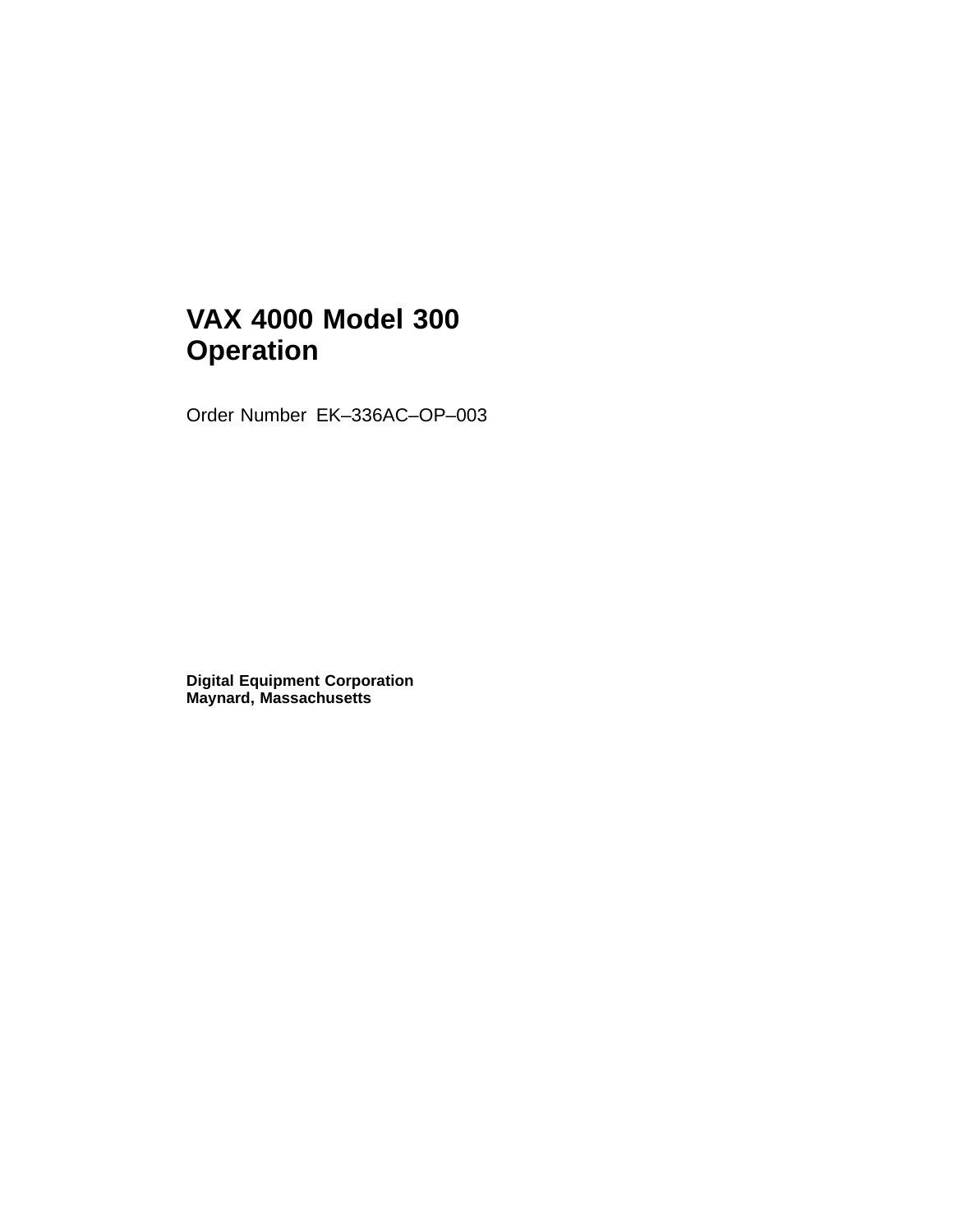#### **First Printing, March 1990 Revised, July 1990 Revised, June 1991**

The information in this document is subject to change without notice and should not be construed as a commitment by Digital Equipment Corporation.

Digital Equipment Corporation assumes no responsibility for any errors that may appear in this document.

The software, if any, described in this document is furnished under a license and may be used or copied only in accordance with the terms of such license. No responsibility is assumed for the use or reliability of software or equipment that is not supplied by Digital Equipment Corporation or its affiliated companies.

Restricted Rights: Use, duplication or disclosure by the U.S. Government is subject to restrictions as set forth in subparagraph (c)(1)(ii) of the Rights in Technical Data and Computer Software clause at DFARS 252.227–7013.

© Digital Equipment Corporation, 1991. All rights reserved.

Printed in U.S.A.

The Reader's Comments form at the end of this document requests your critical evaluation to assist in preparing future documentation.

The following are trademarks of Digital Equipment Corporation: CompacTape, CX, DDCMP, DEC, DECconnect, DECdirect, DECnet, DECscan, DECserver, DECUS, DECwindows, DELNI, DEMPR, DESQA, DESTA, DSRVB, DSSI, IVAX, KDA, KLESI, KRQ50, MicroVAX, MSCP, Q-bus, Q22-bus, RA, RQDX, RV20, SA, SDI, ThinWire, TK, TMSCP, TQK, TS05, TU, VAX, VAX 4000, VAXcluster, VAX DOCUMENT, VAXELN, VAXlab, VAXserver, VMS, VT, and the DIGITAL logo.

X Window System is a trademark of Massachusetts Institute of Technology.

**FCC NOTICE:** The equipment described in this manual generates, uses, and may emit radio frequency energy. The equipment has been type tested and found to comply with the limits for a Class A computing device pursuant to Subpart J of Part 15 of FCC Rules, which are designed to provide reasonable protection against such radio frequency interference when operated in a commercial environment. Operation of this equipment in a residential area may cause interference, in which case the user at his own expense may be required to take measures to correct the interference.

S1679

This document was prepared using VAX DOCUMENT, Version 1.2.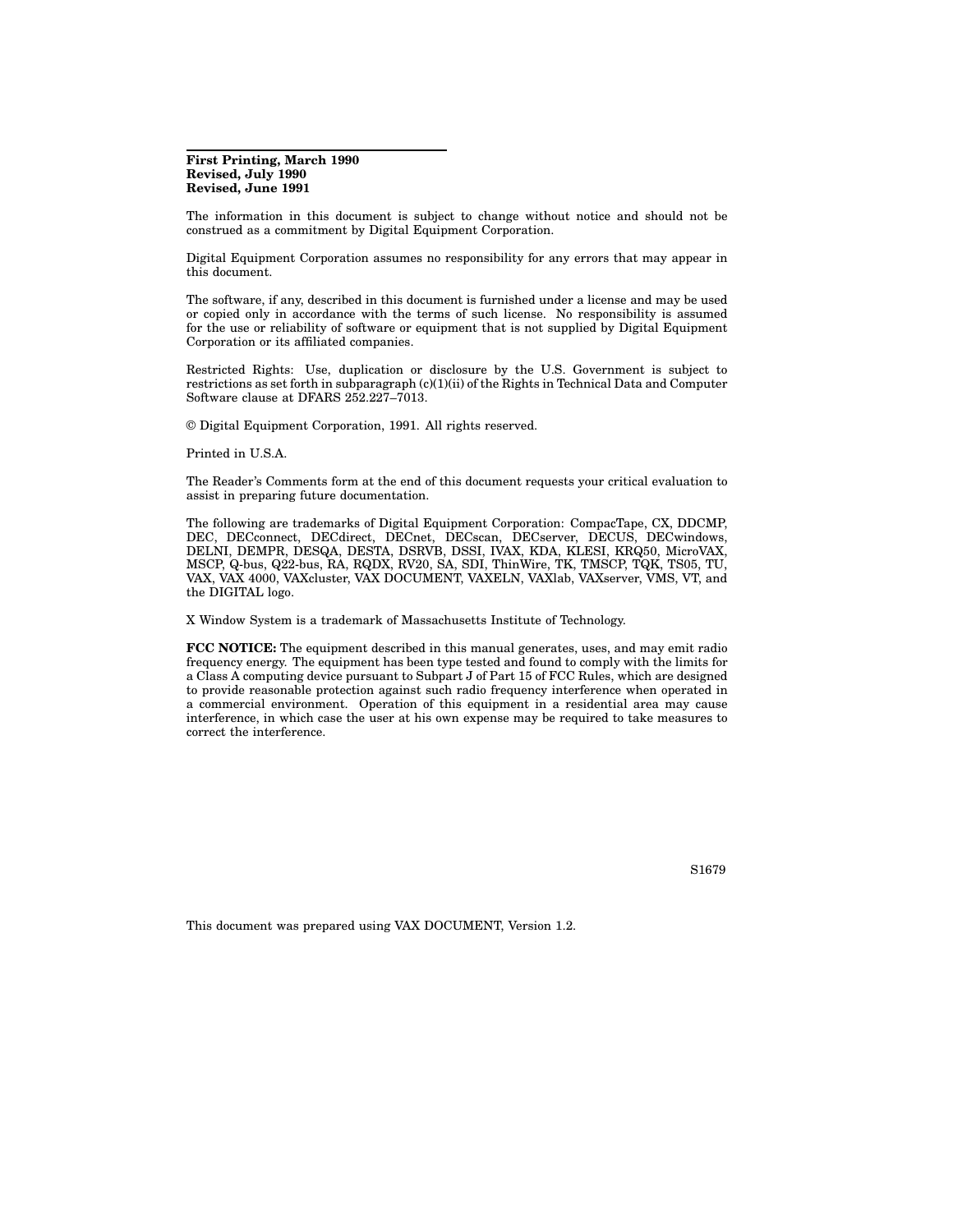# Preface ix

# Chapter 1 System Overview

| 1.1                                             | $1 - 1$  |
|-------------------------------------------------|----------|
| BA440 Enclosure<br>1.1.1                        | $1 - 6$  |
| Mass Storage Shelf<br>1.1.1.1                   | $1 - 8$  |
| 1.1.1.2                                         | $1 - 10$ |
| Console Module<br>1.1.1.3                       | $1 - 11$ |
| DSSI Connector (DSSI Bus 0)<br>1.1.1.4          | $1 - 14$ |
| 1.1.1.5<br>Power Supply Controls and Indicators | $1 - 15$ |
| 1.1.1.6                                         | $1 - 18$ |
| Functional Description of Base System<br>1.2    | $1 - 19$ |
| Base System Components<br>1.2.1                 | $1 - 19$ |
| Central Processing Unit (CPU)<br>1.2.1.1        | $1 - 20$ |
| Console Serial Line Unit (SLU)<br>1.2.1.2       | $1 - 20$ |
| Main Memory<br>1.2.1.3                          | $1 - 20$ |
| Network Controller<br>1.2.1.4                   | $1 - 20$ |
| 1.2.1.5                                         | $1 - 21$ |
| 1.2.2                                           | $1 - 21$ |
| Mass Storage Devices and Controllers<br>1.2.2.1 | $1 - 21$ |
| Mass Storage Subsystems<br>1.2.2.2              | $1 - 22$ |
| Mass Storage Expanders<br>1.2.2.3               | $1 - 22$ |
| 1.2.2.4<br>Communications Controllers           | $1 - 23$ |
| Real-Time Controllers<br>1.2.2.5                | $1 - 25$ |
| Printer Interfaces<br>1.2.2.6                   | $1 - 25$ |
| 1.2.2.7                                         | $1 - 25$ |
| Dual-Host Capability (VMS Systems Only)<br>1.3  | $1 - 25$ |

**iii**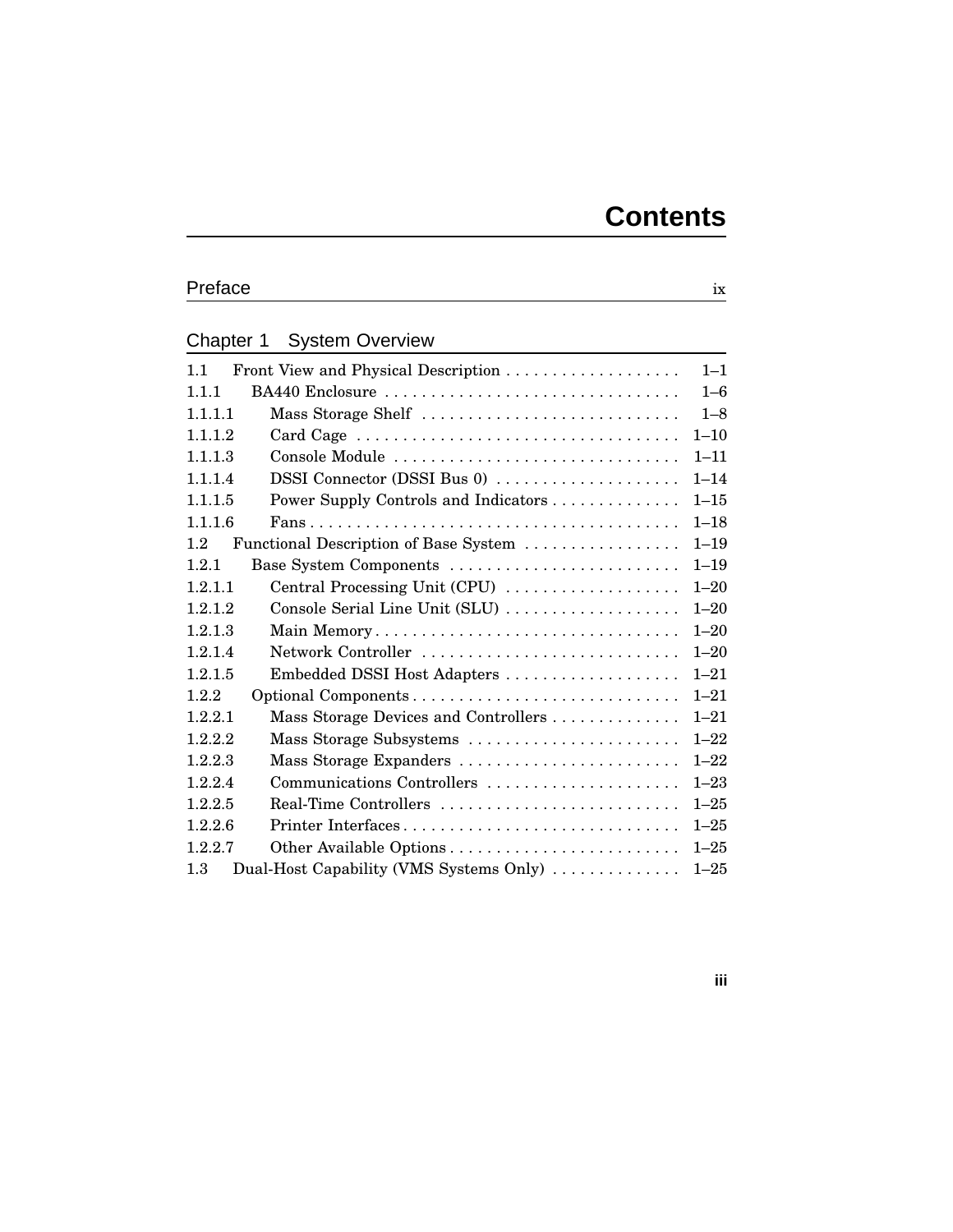# Chapter 2 Operating the System

| 2.1   | Before You Operate the System                       | $2 - 1$  |
|-------|-----------------------------------------------------|----------|
| 2.2   | Switch Settings                                     | $2 - 1$  |
| 2.2.1 |                                                     | $2 - 1$  |
| 2.2.2 | Special Operation                                   | $2 - 2$  |
| 2.3   | Turning On the System                               | $2 - 4$  |
| 2.4   | Booting the System                                  | $2 - 6$  |
| 2.4.1 |                                                     | $2 - 6$  |
| 2.4.2 | Booting the System from Console Mode                | $2 - 11$ |
| 2.5   |                                                     | $2 - 12$ |
| 2.6   |                                                     | $2 - 12$ |
| 2.7   |                                                     | $2 - 13$ |
| 2.8   |                                                     | $2 - 13$ |
| 2.9   | Recovering from an Over Temperature Condition  2-14 |          |

# Chapter 3 Operating the System Options

| $3.1\,$ | Mass Storage Options                                                          | $3 - 1$  |
|---------|-------------------------------------------------------------------------------|----------|
| 3.1.1   | RF-Series Integrated Storage Elements                                         | $3 - 2$  |
| 3.1.1.1 | RF-Series Controls and Indicators                                             | $3 - 2$  |
| 3.1.1.2 | Changing the Bus Node ID Plugs                                                | $3 - 5$  |
| 3.1.2   | TF85 Tape Drive                                                               | $3 - 6$  |
| 3.1.2.1 | Design of the Drive $\dots \dots \dots \dots \dots \dots \dots \dots \dots$   | $3 - 8$  |
| 3.1.2.2 | Labeling a Tape Cartridge                                                     | $3 - 8$  |
| 3.1.2.3 | Write-Protecting a Tape Cartridge                                             | $3 - 9$  |
| 3.1.2.4 | Tape Cartridge Handling and Storage Guidelines                                | $3 - 12$ |
| 3.1.2.5 | Inserting a Tape Cartridge                                                    | $3 - 12$ |
| 3.1.2.6 | Removing a Tape Cartridge                                                     | $3 - 15$ |
| 3.1.2.7 | Summary of TF85 Tape Drive Controls and Indicators.                           | $3 - 17$ |
| 3.1.2.8 | Cleaning the TF85 Tape                                                        | $3 - 18$ |
| 3.1.3   | TK70 Tape Drive                                                               | $3 - 18$ |
| 3.1.3.1 | Design of the Drive $\dots\dots\dots\dots\dots\dots\dots\dots\dots\dots\dots$ | $3 - 20$ |
| 3.1.3.2 | Labeling a Tape Cartridge                                                     | $3 - 21$ |
| 3.1.3.3 | Write-Protecting a Tape Cartridge                                             | $3 - 22$ |
| 3.1.3.4 | Tape Cartridge Handling and Storage Guidelines                                | $3 - 24$ |
| 3.1.3.5 | Inserting a Tape Cartridge                                                    | $3 - 24$ |

**iv**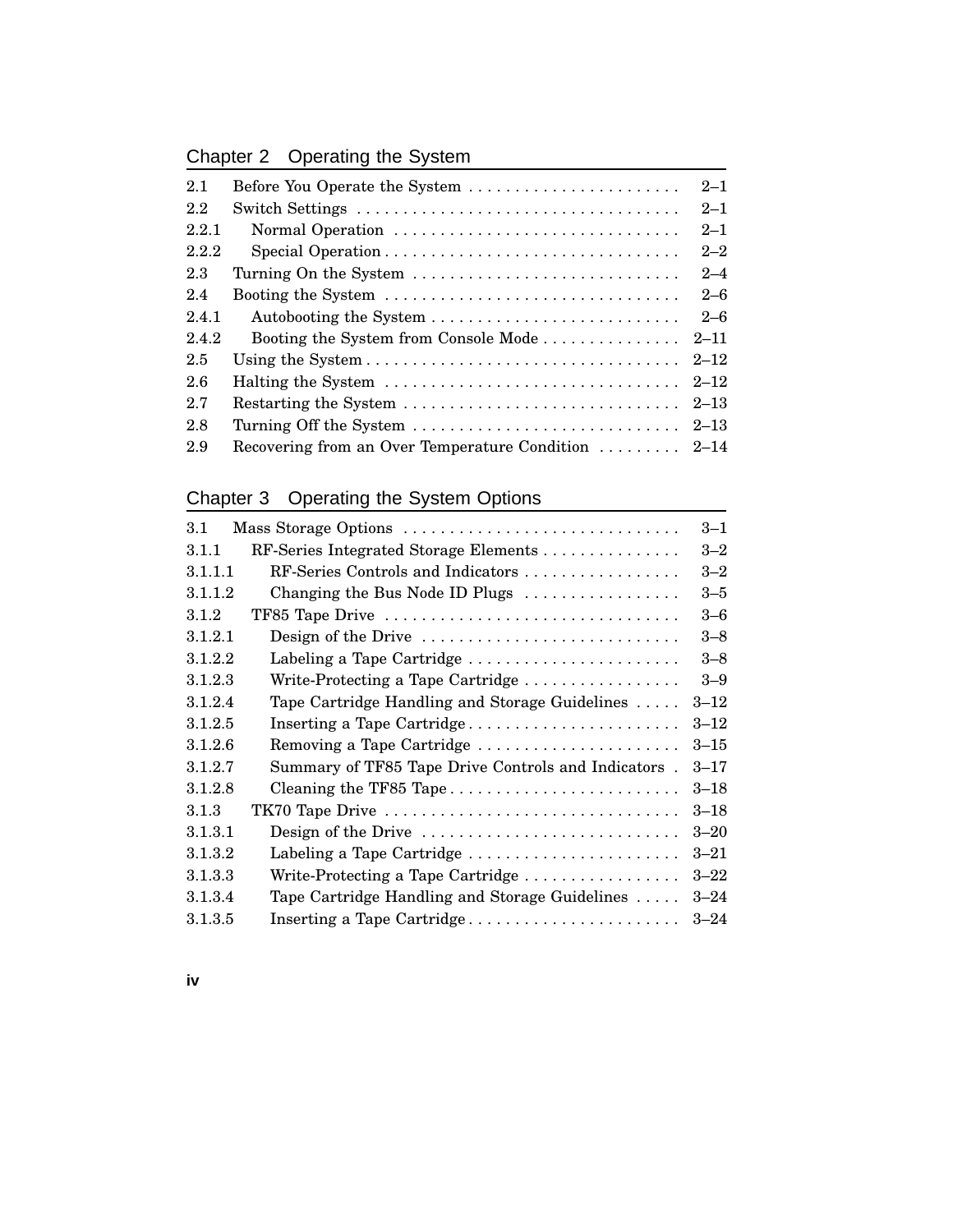| Removing a Tape Cartridge<br>3.1.3.6                          | $3 - 27$ |
|---------------------------------------------------------------|----------|
| Summary of TK70 Tape Drive Controls and Indicator<br>3.1.3.7  |          |
|                                                               | $3 - 29$ |
| 3.1.4<br>TLZ04 Tape Drive                                     | $3 - 30$ |
| 3.1.4.1<br>Proper Handling of Cassette Tapes                  | $3 - 32$ |
| Setting the Write-Protect Tab on the Cassette Tape<br>3.1.4.2 | $3 - 33$ |
| 3.1.4.3<br>Inserting a Cassette Tape into the Drive           | $3 - 34$ |
| System Software<br>3.1.4.4                                    | $3 - 35$ |
| 3.1.4.5<br>Cleaning the Heads                                 | $3 - 36$ |
| 3.1.5<br>RV20 Optical Disk Subsystem                          | $3 - 37$ |
| RRD40-Series Compact Disc Drive Subsystem<br>3.1.6            | $3 - 38$ |
| TSV05 Tape Drive<br>3.1.7                                     | $3 - 38$ |
| 3.1.8<br>TSZ07 Tape Drive                                     | $3 - 38$ |
| TU81E Tape Drive<br>3.1.9                                     | $3 - 38$ |
| $3.2\,$<br>Communications Controller Options                  | $3 - 38$ |
| 3.2.1<br>Asynchronous Serial Controllers                      | $3 - 38$ |
| Asynchronous Controllers Without Modem Support<br>3.2.1.1     | $3 - 39$ |
| 3.2.1.2<br>Asynchronous Controllers With Modem Support        | $3 - 40$ |
| 3.2.2<br>Synchronous Controllers                              | $3 - 40$ |
| 3.2.3<br>Network Controllers                                  | $3 - 41$ |
| 3.3                                                           | $3 - 42$ |
| 3.4                                                           | $3 - 43$ |
| 3.5                                                           | $3 - 43$ |

# Appendix A Related Documentation

# Appendix B Programming Parameters for DSSI Devices

| How VMS Uses the DSSI Device Parameters  B-3                                   |  |
|--------------------------------------------------------------------------------|--|
| Examining and Setting DSSI Device Parameters B-4                               |  |
| Entering the DUP Driver Utility $\dots \dots \dots \dots \dots$ B-8            |  |
|                                                                                |  |
|                                                                                |  |
| Setting Node Name $\dots \dots \dots \dots \dots \dots \dots \dots \dots$ B-13 |  |
|                                                                                |  |
|                                                                                |  |

**v**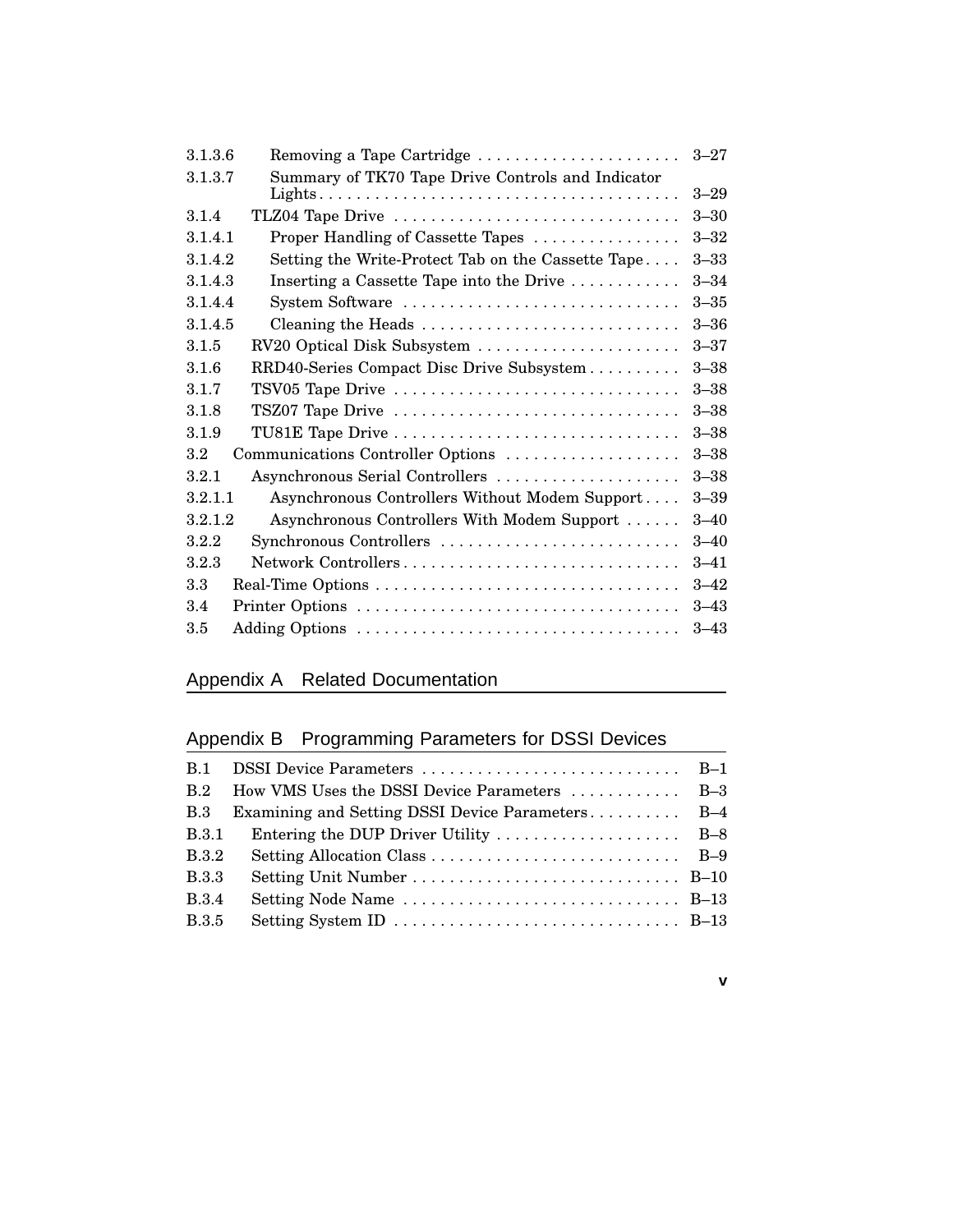|--|--|--|--|--|

# Appendix C Backup Procedures

| C.1   |                                                      |  |
|-------|------------------------------------------------------|--|
| C.1.1 | Installing Standalone BACKUP on the System Disk  C-2 |  |
| C.1.2 | Booting Standalone BACKUP from the System Disk C-2   |  |
| C.1.3 | Installing Standalone BACKUP on a Tape Cartridge C-3 |  |
| C.1.4 | Booting Standalone BACKUP from a Tape Cartridge  C-5 |  |
| C.2   |                                                      |  |
|       |                                                      |  |

### Appendix D Removing Unwanted VMS Files

|  |  | D.1 Using VMSTAILOR | $D-1$ |
|--|--|---------------------|-------|
|--|--|---------------------|-------|

### Glossary

### Index

### Examples

| $B-1$ | SHOW DSSI Display (Embedded DSSI)                            | $B-7$ |
|-------|--------------------------------------------------------------|-------|
| $B-2$ | SHOW UQSSP Display (KFQSA-Based DSSI)                        | $B-8$ |
| $B-3$ | Starting the DUP Driver Utility (Embedded DSSI)              | $B-9$ |
| $B-4$ | Starting the DUP Driver Utility (KFQSA-Based DSSI)           | $B-9$ |
| $B-5$ | Setting Allocation Class for a Specified Device  B-10        |       |
| $B-6$ | Setting a Unit Number for a Specified Device  B-11           |       |
| $B-7$ | Changing a Node Name for a Specified Device $B-13$           |       |
| $B-8$ | Changing a System ID for a Specified Device  B-14            |       |
| $B-9$ | Exiting the DUP Driver Utility for a Specified Device $B-15$ |       |
|       |                                                              |       |
|       | B-11 SHOW UQSSP Display (KFQSA-Based DSSI)  B-16             |       |
|       |                                                              |       |

### **vi**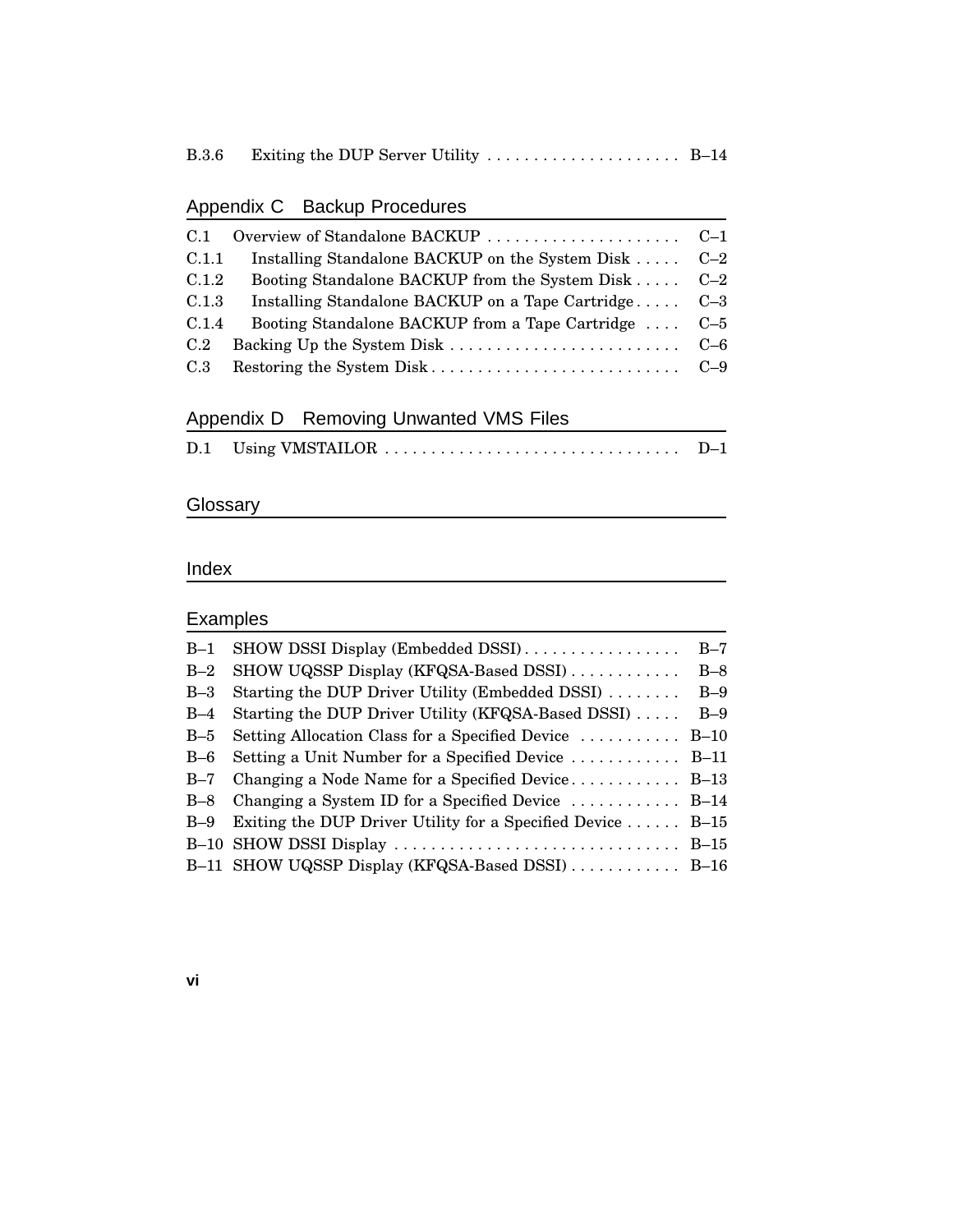# Figures

| $1 - 1$  |                                                    | $1 - 2$  |
|----------|----------------------------------------------------|----------|
| $1 - 2$  |                                                    | $1 - 3$  |
| $1 - 3$  | Upper Door Opened                                  | $1 - 4$  |
| $1 - 4$  | Entire Door Opened                                 | $1 - 5$  |
| $1 - 5$  | Front View of the BA440 Enclosure                  | $1 - 7$  |
| $1 - 6$  | Mass Storage Shelf                                 | $1 - 8$  |
| $1 - 7$  |                                                    | $1 - 10$ |
| $1 - 8$  | Console Module Controls and Connectors             | $1 - 12$ |
| $1 - 9$  | Connector for DSSI Bus 0                           | $1 - 15$ |
| $1 - 10$ | Power Supply Controls and Indicators               | $1 - 16$ |
| $1 - 11$ | Sample Power Bus Configuration                     | $1 - 18$ |
| $1 - 12$ | System Air Circulation                             | $1 - 19$ |
| $1 - 13$ | Dual-Host Configuration                            | $1 - 27$ |
| $2 - 1$  | Language Selection Menu                            | $2 - 3$  |
| $2 - 2$  | Sample Error Summary                               | $2 - 6$  |
| $2 - 3$  | Successful Power-Up and Automatic Boot             | $2 - 7$  |
| $2 - 4$  | Successful Power-Up to List of Bootable Devices    | $2 - 7$  |
| $2 - 5$  | Selecting a Bootable Device                        | $2 - 8$  |
| $2 - 6$  | Sample SHOW DEVICE Display                         | $2 - 10$ |
| $2 - 7$  | Successful Power-Up to Console Mode                | $2 - 11$ |
| $3 - 1$  | RF-Series ISE Controls and Indicators              | $3 - 3$  |
| $3 - 2$  | Inserting Bus Node ID Plugs                        | $3 - 5$  |
| $3 - 3$  | TF85 Tape Drive                                    | $3 - 7$  |
| $3 - 4$  | Labeling a Tape Cartridge                          | $3 - 9$  |
| $3 - 5$  | Tape Cartridge Write-Protect Switch                | $3 - 11$ |
| $3 - 6$  | Inserting a Tape Cartridge                         | $3 - 14$ |
| $3 - 7$  | Removing a Tape Cartridge                          | $3 - 16$ |
| $3 - 8$  | TK70 Tape Drive                                    | $3 - 20$ |
| $3 - 9$  | Labeling a Tape Cartridge                          | $3 - 21$ |
| $3 - 10$ | Tape Cartridge Write-Protect Switch                | $3 - 23$ |
| $3 - 11$ | Inserting a Tape Cartridge                         | $3 - 26$ |
| $3 - 12$ | Removing a Tape Cartridge                          | $3 - 28$ |
| $3 - 13$ | TLZ04 Tape Drive                                   | $3 - 31$ |
| $3 - 14$ | Setting the Write-Protect Tab on the Cassette Tape | $3 - 34$ |
| $3 - 15$ | Inserting a Cassette Tape into the Drive           | $3 - 35$ |

**vii**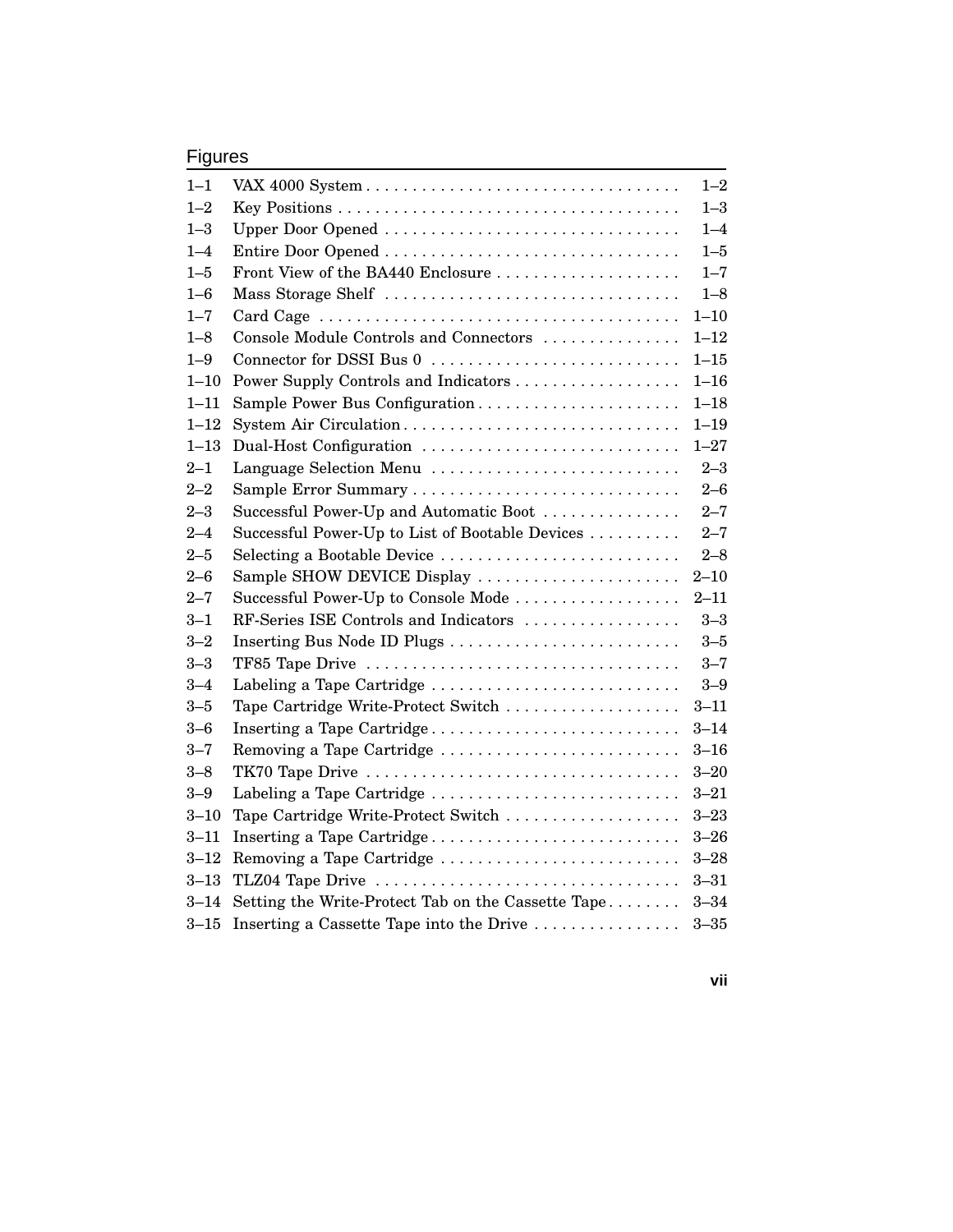|       | B-1 VMS Operating System Requires Unique Unit Numbers for        |  |
|-------|------------------------------------------------------------------|--|
| $B-2$ | Sample DSSI Busses for an Expanded VAX 4000 Model 300            |  |
|       | B-3 Attaching a Unit Number Label to the Device Front Panel B-12 |  |

### Tables

| $2 - 1$ | Normal Power-Up Indications                                                                             | $2 - 4$  |
|---------|---------------------------------------------------------------------------------------------------------|----------|
| $2 - 2$ | Device Names $\ldots \ldots \ldots \ldots \ldots \ldots \ldots \ldots \ldots \ldots \ldots \ldots 2-10$ |          |
| $3 - 1$ | RF-Series Controls and Indicators                                                                       | $-34$    |
| $3 - 2$ | Read/Write Cartridge Compatibility with the TF85 Tape                                                   |          |
|         |                                                                                                         | $3 - 6$  |
| $3 - 3$ |                                                                                                         | $3 - 17$ |
| $3 - 4$ | TF85 Tape Drive Indicators                                                                              | $3 - 17$ |
| $3 - 5$ | TK70 Tape Drive Controls                                                                                | $3 - 29$ |
| $3 - 6$ | TK70 Tape Drive Indicator Lights                                                                        | $3 - 29$ |
| $3 - 7$ | TLZ04 Drive Indicators (Normal Conditions)                                                              | $3 - 32$ |
| $3 - 8$ | TLZ04 Drive Indicators (Abnormal Conditions)                                                            | $3 - 32$ |
| $C-1$   |                                                                                                         | $C-7$    |
|         |                                                                                                         |          |

**viii**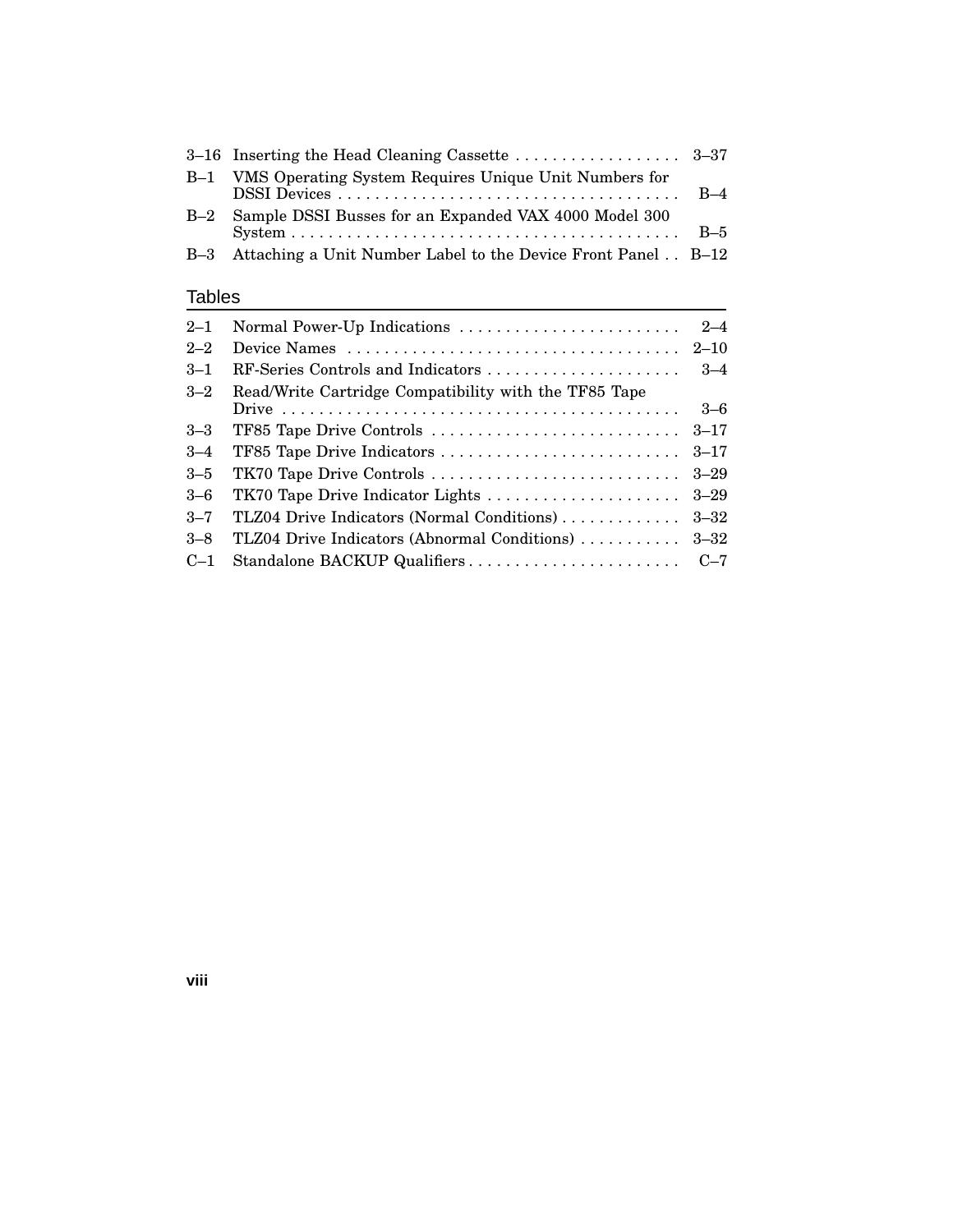This manual describes how to use VAX 4000 Model 300 timesharing and VAXserver 4000 Model 300 server systems. The hardware and software for each of these systems differs slightly, according to the function of the system. The VAX 4000 is a multiuser system that uses the VMS operating system. The VAXserver 4000 system is a single-user system that uses VMS or VAXELN operating systems. Both systems can function as an end- or full-function node on an Ethernet network.

The manual is structured as follows:

- Chapter 1 provides an overview of the systems.
- Chapter 2 describes how to use each system.
- Chapter 3 describes how to use options installed in the systems.
- Appendix A lists related documentation.
- Appendix B describes how to set and examine DSSI device parameters from console mode.
- Appendix C describes procedures for creating backup files.
- Appendix D describes how to use VMSTAILOR to remove unwanted VMS files from the system disk.
- A glossary explains key terms.

**NOTE:** *VAXserver systems are designed to offer maximum performance for applications that do not require timesharing. Some of the devices referred to in this manual are designed for multiuser systems and may not be suitable for server systems. Contact your Digital service representative if you have any questions about whether use of a specific device is appropriate for your server system.*

**ix**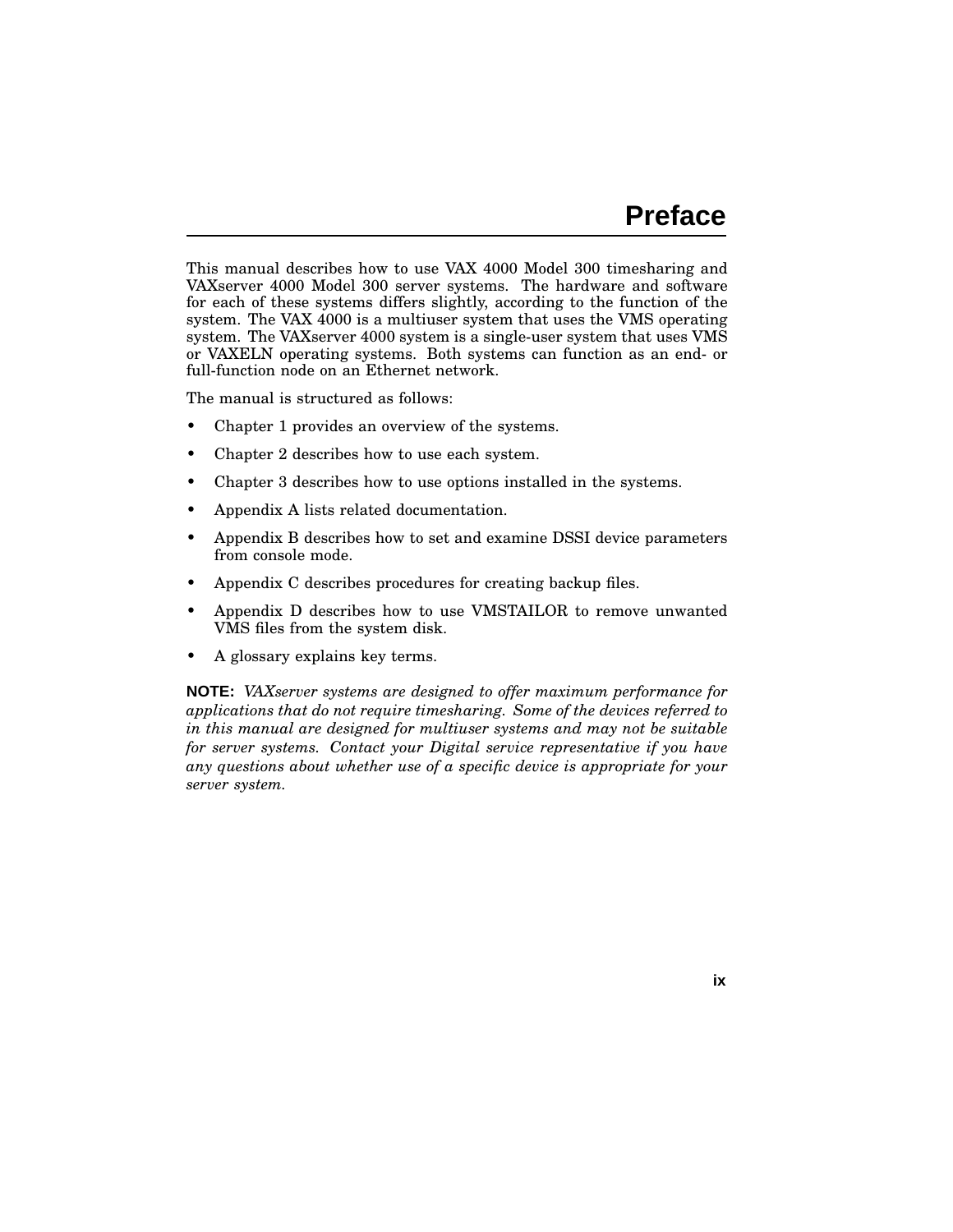# **Conventions**

The following conventions are used in this manual:

| Convention     | Meaning                                                                                                                                                                                                                                      |
|----------------|----------------------------------------------------------------------------------------------------------------------------------------------------------------------------------------------------------------------------------------------|
| Key            | A symbol denoting a terminal key used in text and examples in this book.<br>For example, Break indicates that you press the Break key on your terminal<br>keypad. Return indicates that you press the Return key on your terminal<br>keypad. |
| Ctrl/C         | A symbol indicating that you hold down the Ctrl key while you press the<br>C key.                                                                                                                                                            |
| <b>BOLD</b>    | This bold type indicates user input. For example:                                                                                                                                                                                            |
|                | $>>$ BOOT MUA0                                                                                                                                                                                                                               |
|                | This line shows that the user must enter BOOT MUA0 at the console<br>prompt.                                                                                                                                                                 |
| <b>NOTE</b>    | Provides general information about the current topic.                                                                                                                                                                                        |
| <b>CAUTION</b> | Provides information to prevent damage to equipment or software.                                                                                                                                                                             |
| <b>WARNING</b> | Provides information to prevent personal injury.                                                                                                                                                                                             |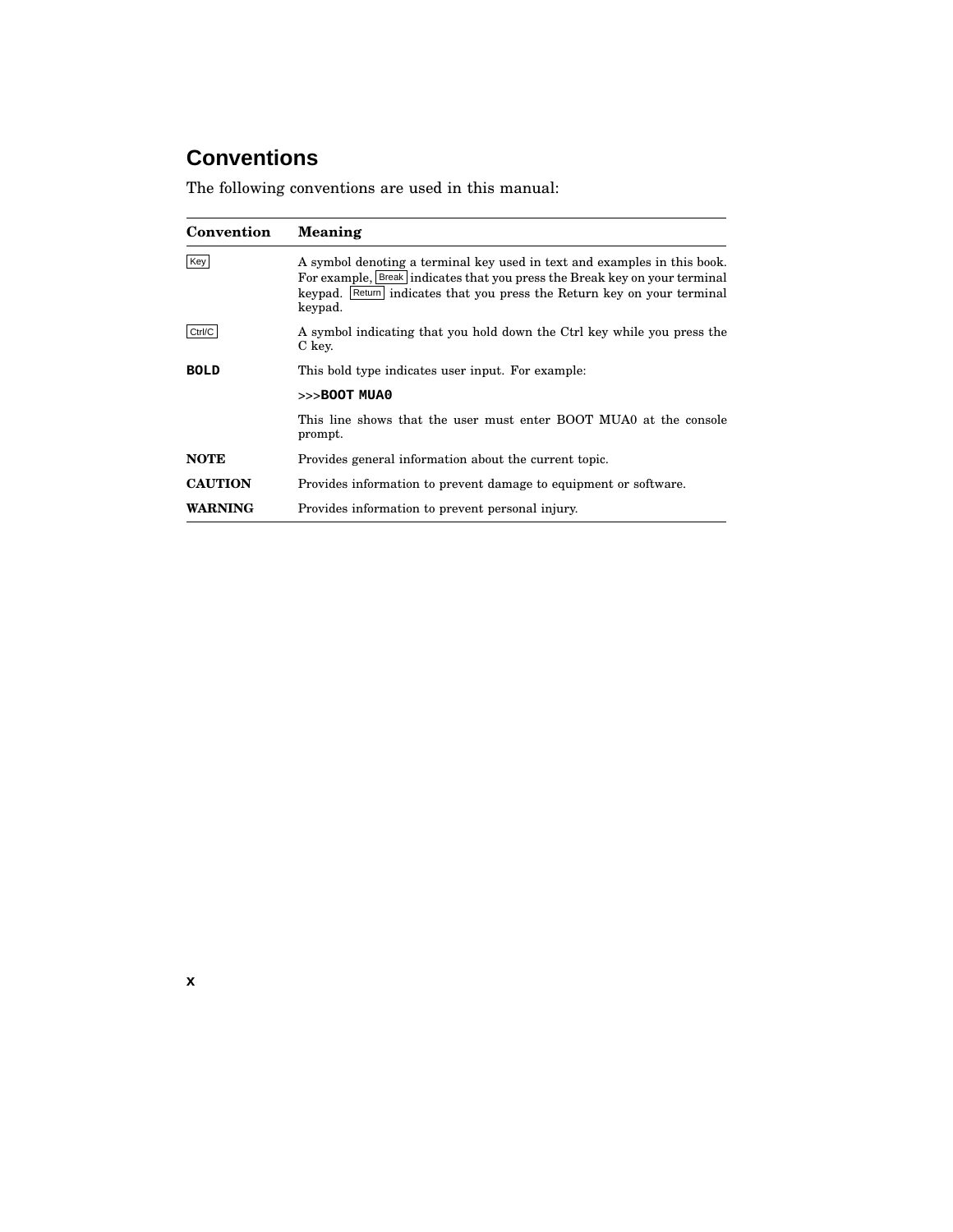# **System Overview**

VAX 4000 systems house all components in a BA440 enclosure. This enclosure is a free-standing pedestal that houses the following:

- Card cage
- System controls
- Central processing unit (CPU) module
- Memory modules
- Communications controller modules
- Tape drive controller module
- Console module
- RF-series Integrated Storage Elements
- TF85, TK70, or TLZ04 tape drive
- Power supply
- Fans

Up to four RF-series Integrated Storage Elements (ISEs) or three RF-series ISEs and a tape drive can be mounted inside the BA440 enclosure.

This chapter describes the VAX 4000 system components and their functions.

Chapters 2 and 3 describe how to use the system and options.

## **1.1 Front View and Physical Description**

The front of the system has a divided door that restricts access to the system controls. Figure 1–1 shows the system with the front door closed.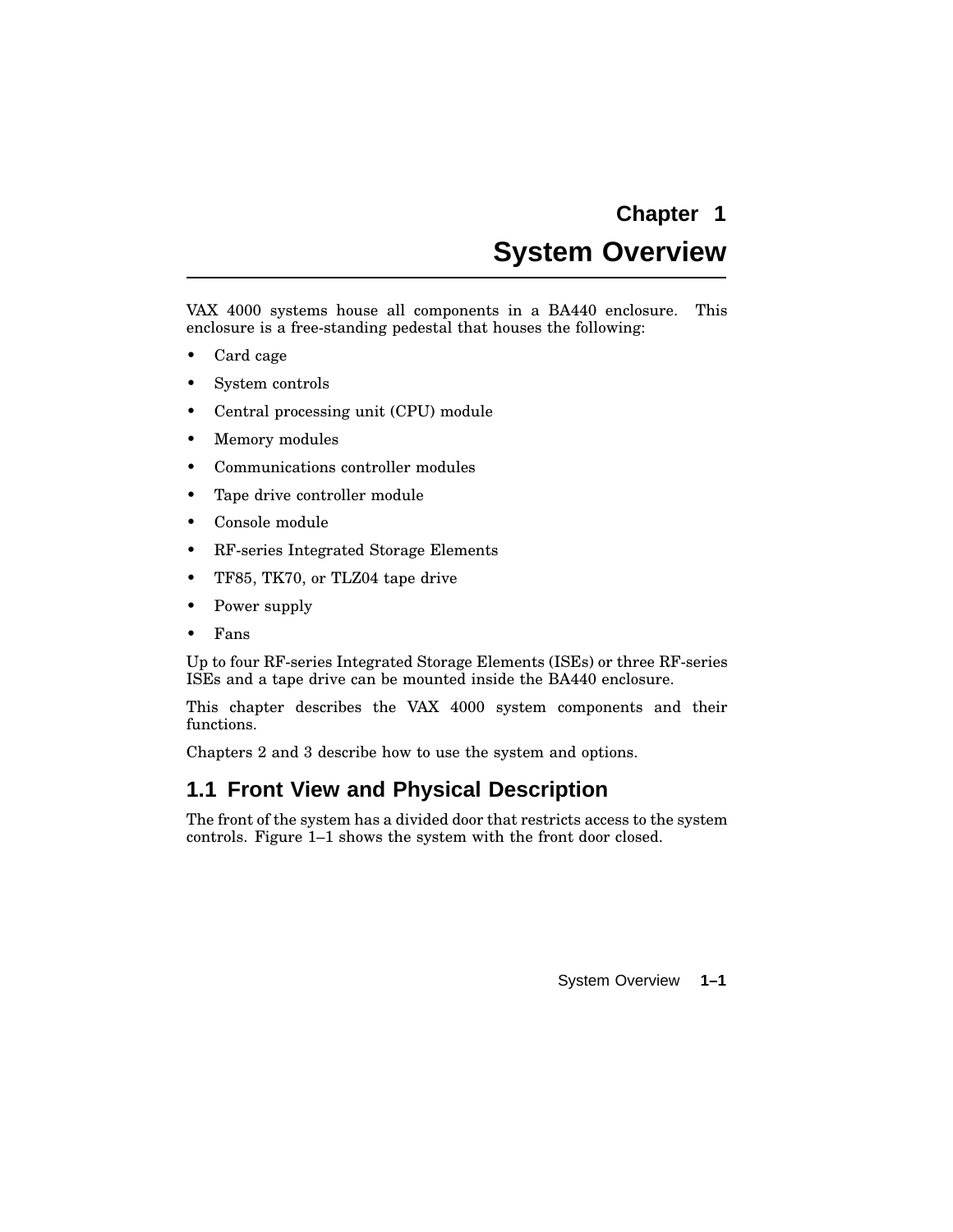**Figure 1–1: VAX 4000 System**



A three-position rotary lock allows you to lock both the upper and lower doors, or to lock just the lower door. Opening the upper door allows you to access the controls for the RF-series Integrated Storage Elements (ISEs), tape drive, and the System Control Panel (SCP). Opening the entire door allows you to access all system controls and cable connections.

**1–2** VAX 4000 Model 300 Operation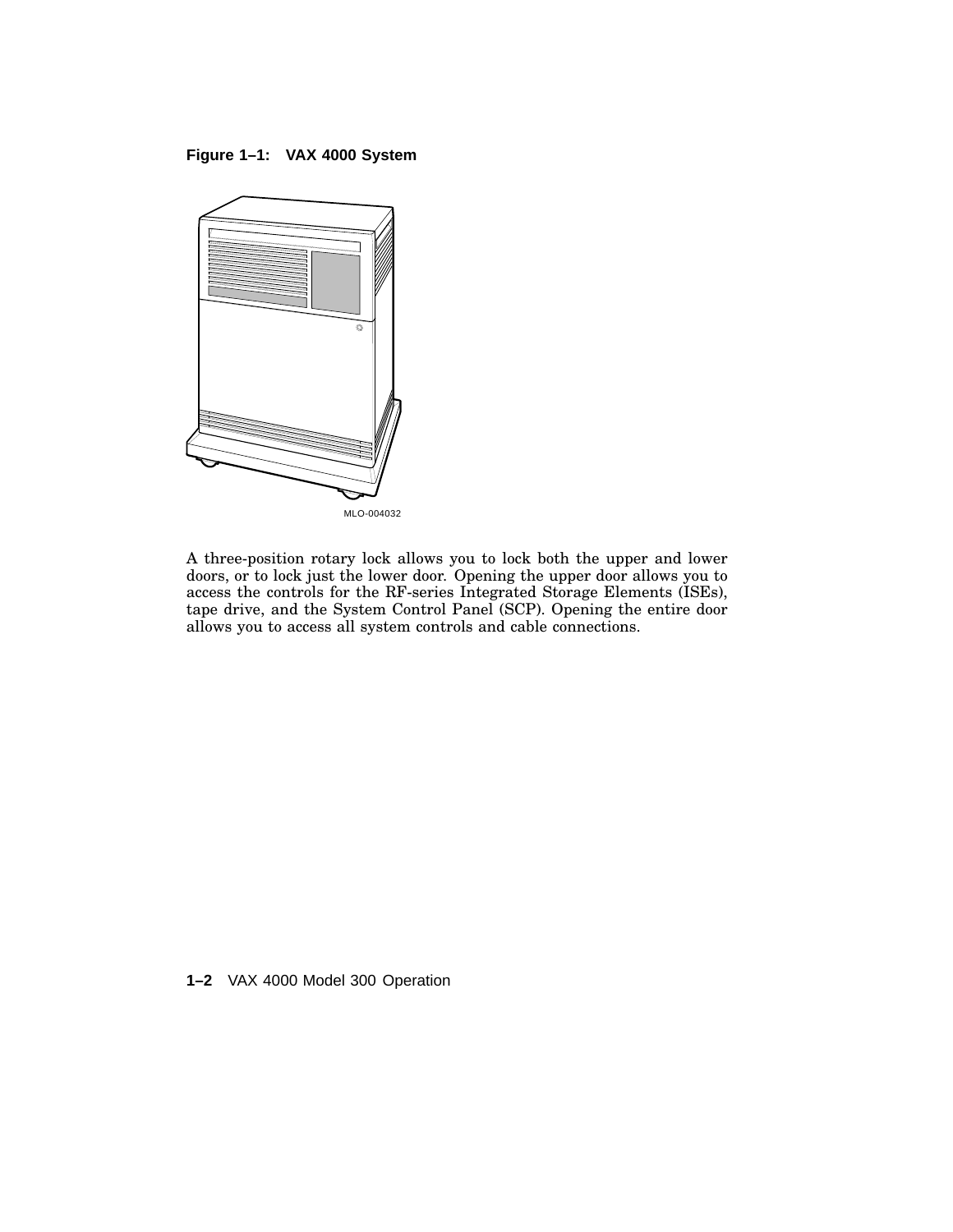Figure 1–2 shows the three key positions and the controls accessible in each position.



#### **Figure 1–2: Key Positions**

#### **Opening and Closing the Divided Door**

The divided door allows you to access the mass storage devices and system control panel (SCP), while restricting access to the power switch and the console module. Open and close the door as follows:

1. Insert the key in the lock on the front door. Turn the key to the top position to open just the upper portion of the door, or to the bottom position to open the entire door.

With the key in the bottom position, the upper and lower portions of the door will open together.

- 2. Swing the door open.
- 3. To close the door, simply reverse the procedure. When pushing the doors closed, push gently at the top right of the upper door and the bottom right of the lower door.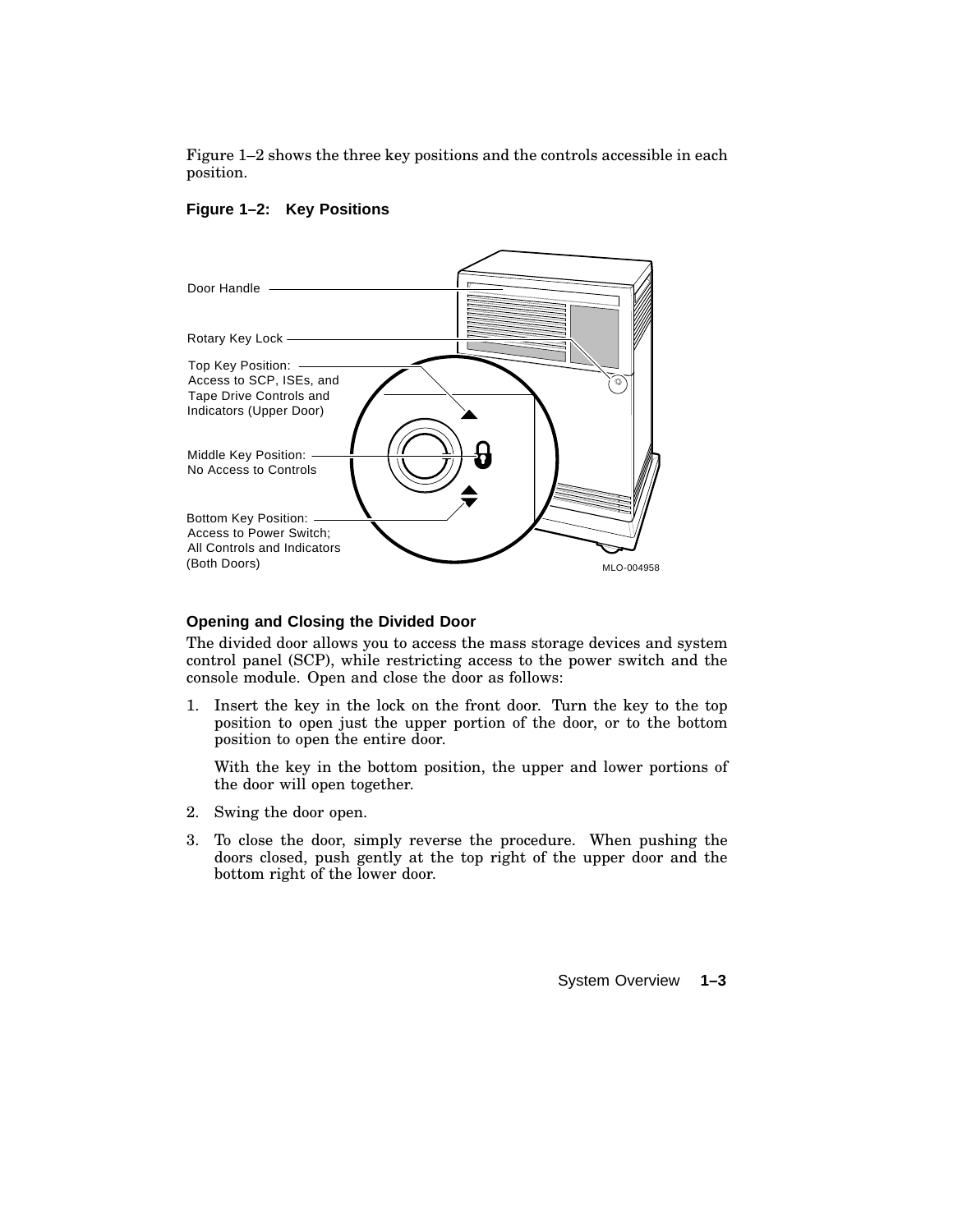Figure 1–3 shows the system with the upper portion of the door opened.

### **Figure 1–3: Upper Door Opened**



**1–4** VAX 4000 Model 300 Operation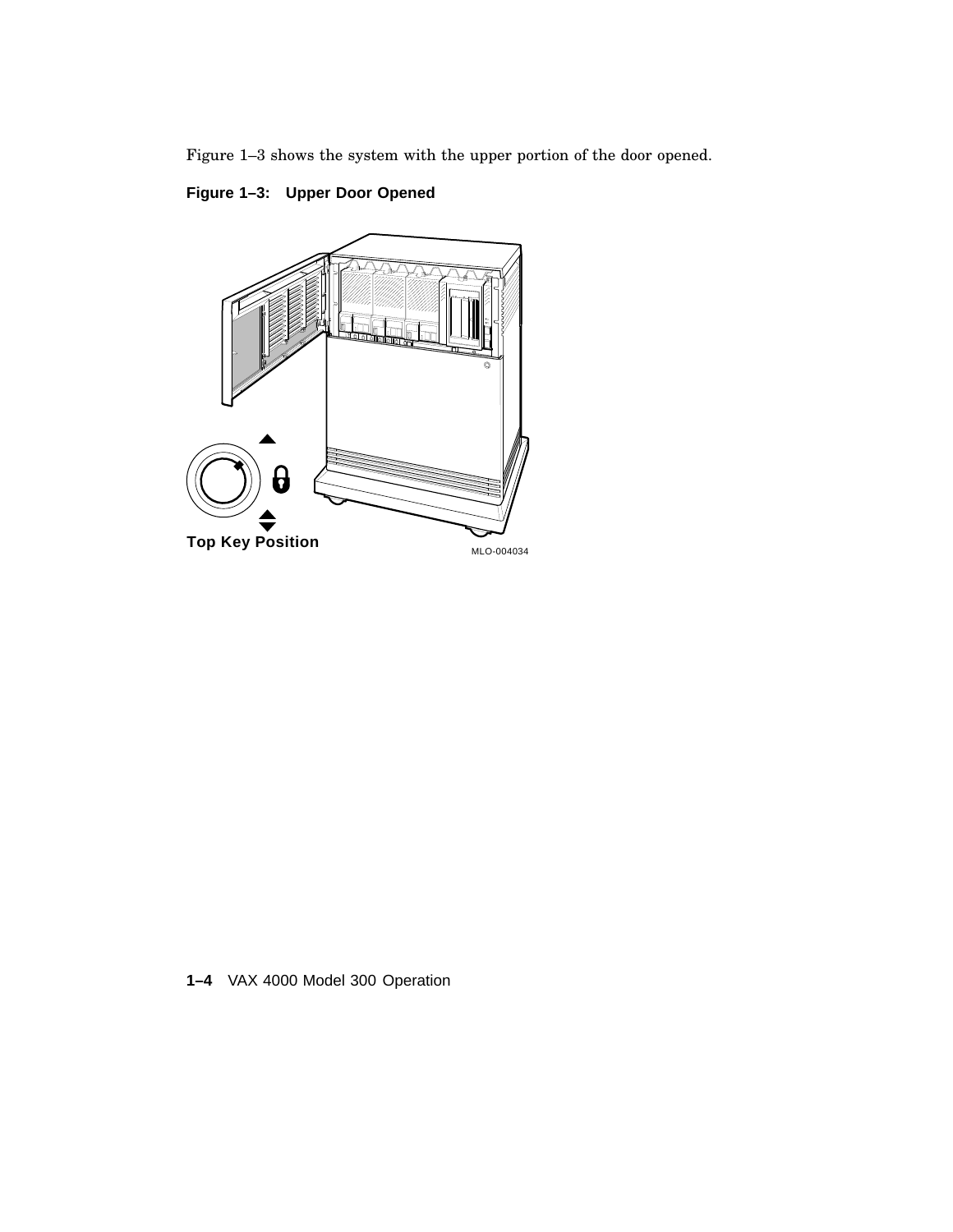Figure 1–4 shows the system with the entire door opened.

### **Figure 1–4: Entire Door Opened**



The next section describes the BA440 enclosure, which is exposed when you open the entire door.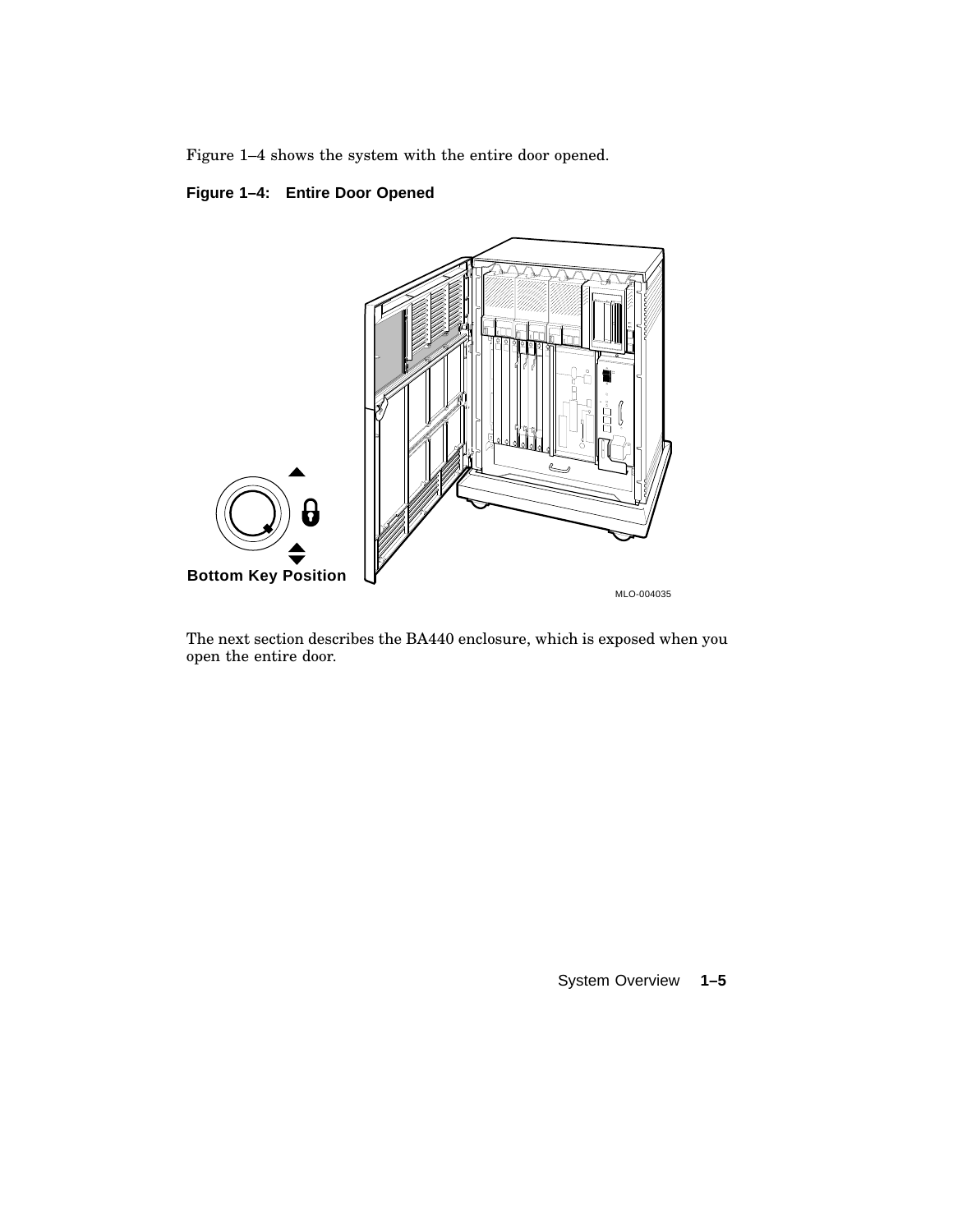### **1.1.1 BA440 Enclosure**

Opening the front door enables you to access the components housed in the BA440 enclosure. Figure 1-5 shows a typical configuration.

The BA440 enclosure can contain the following:

• Mass storage — TF85, TK70, or TLZ04 tape drive and up to three RFseries Integrated Storage Elements (ISEs), or four RF-series ISEs and no tape drive

All VAX 4000 systems contain the following:

- System control panel (SCP)
- Card cage containing modules CPU, memory, communications controllers, mass storage controllers
- Console module
- Power supply
- Fans

**1–6** VAX 4000 Model 300 Operation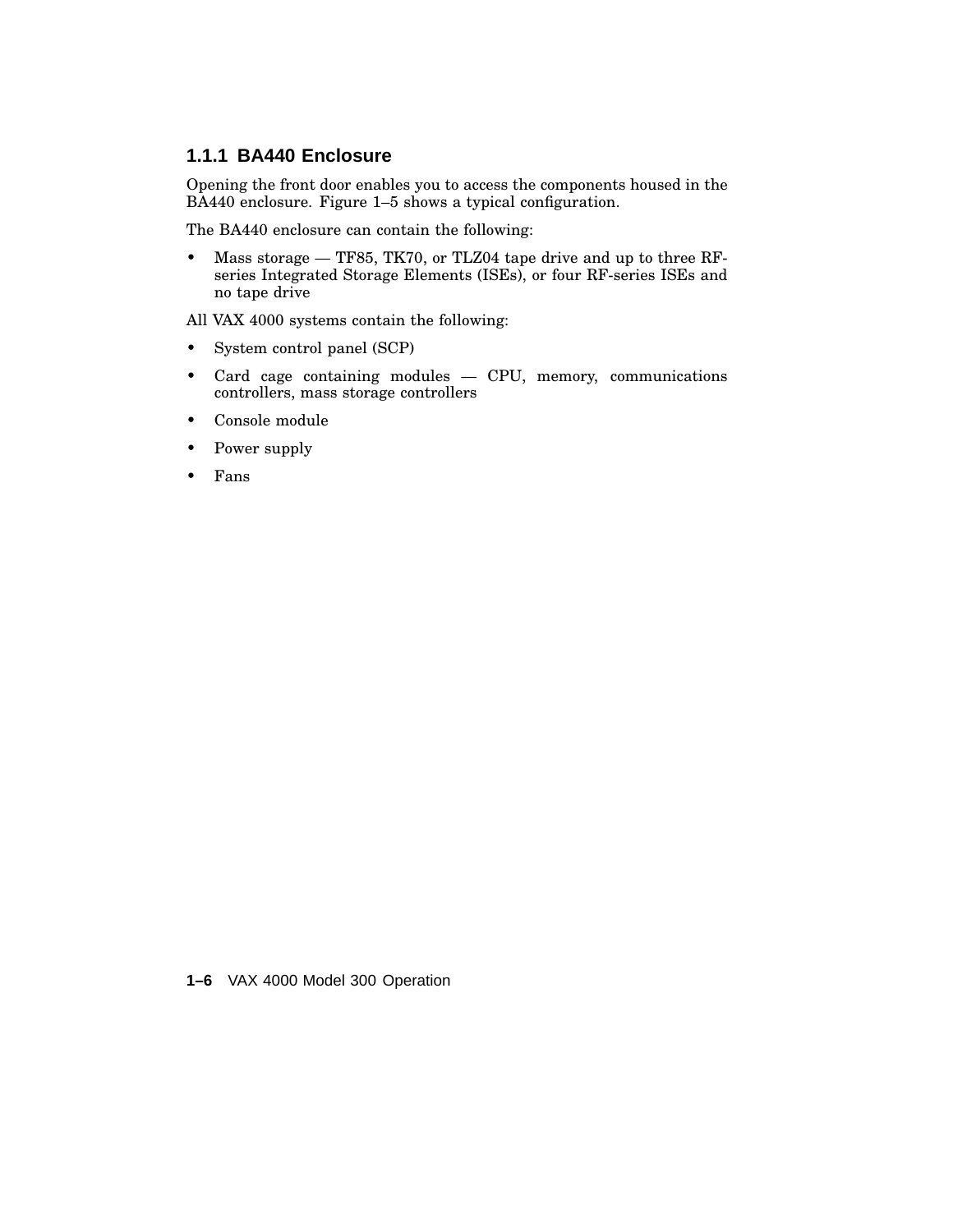

### **Figure 1–5: Front View of the BA440 Enclosure**

System Overview **1–7**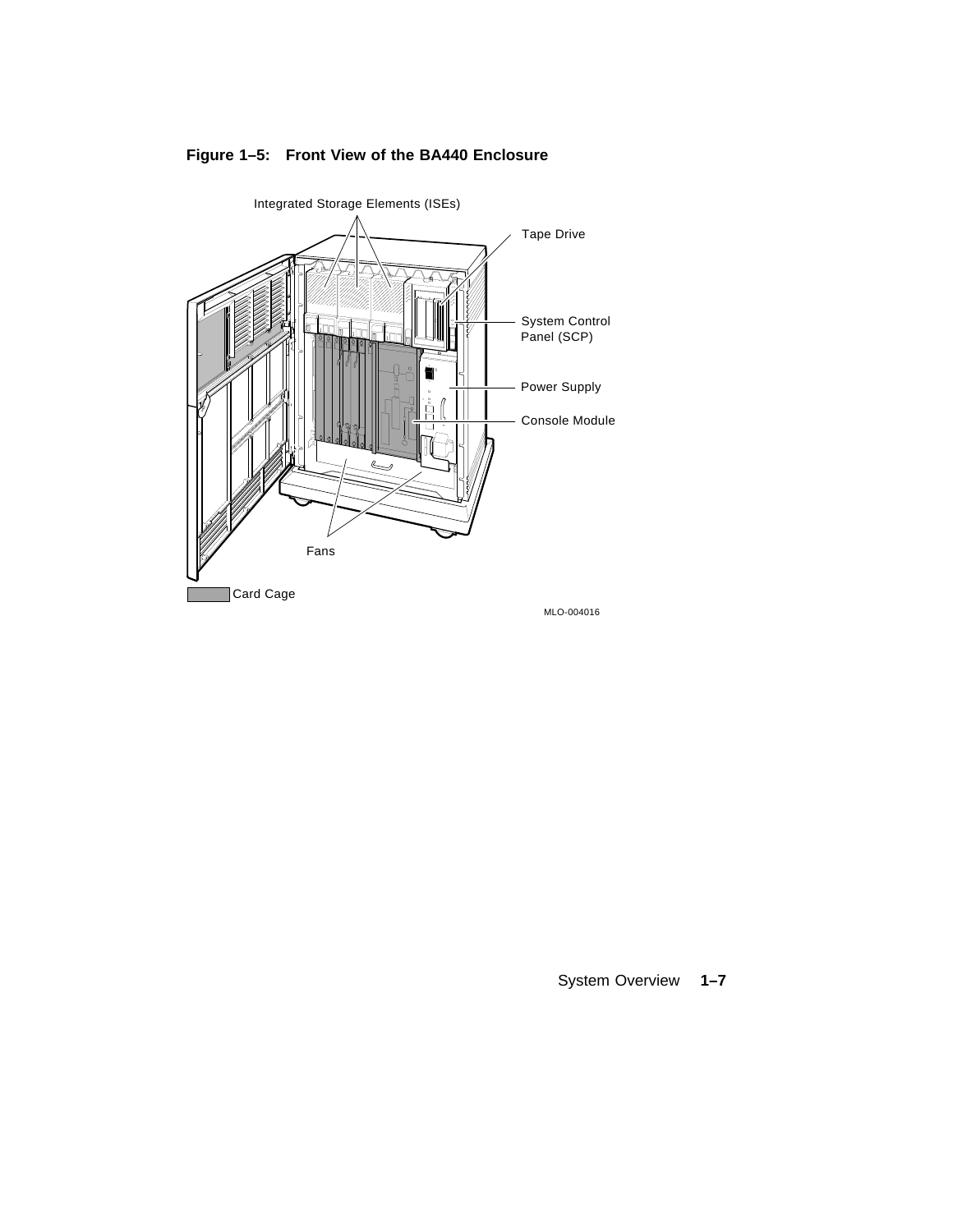#### **1.1.1.1 Mass Storage Shelf**

The mass storage shelf extends across the top of the enclosure. The shelf contains a system control panel (SCP), tape drive, and up to three RF-series ISEs (tapeless systems can have up to four RF-series ISEs). Each ISE has its own panel with controls and indicators. Instructions for using ISEs and the TF85, TK70, or TLZ04 tape drive are in Chapter 3. The SCP is to the right of the storage devices. Figure 1–6 shows the mass storage shelf.

# ISE 2 ISE 1 ISE 0 Tape Drive U)<br>U)<br>|} Over Temperature Warning Indicator DC OK Indicator Halt Button Restart Button System Control Panel (SCP) MLO-005386

**Figure 1–6: Mass Storage Shelf**

The SCP has two indicators: the Over Temperature Warning light and the DC OK indicator. The red Over Temperature Warning indicator flashes to indicate that the system's internal temperature is approaching a level that may cause system components to overheat. In addition to the flashing Over Temperature Warning light, an audible alarm also provides warning of a possible over temperature condition. If the components continue to heat, the system will automatically shut down to prevent components from being damaged. Chapter 2 provides instruction for turning on the system after a preventive shutdown due to overheat conditions.

The green DC OK indicator shows that the power supply voltages are within the correct operating range. If the DC OK indicator is not lit when the system power is on, refer to the *VAX 4000 Troubleshooting and Diagnostics* manual included in the Customer Hardware Information Kit.

Below the indicators are the Halt and Restart buttons. The Halt button is a two-position button. When you press the button, the system halts. A red indicator on the Halt button lights when the button is set to the in position. Before you can enter console commands, press the Halt button again to

**1–8** VAX 4000 Model 300 Operation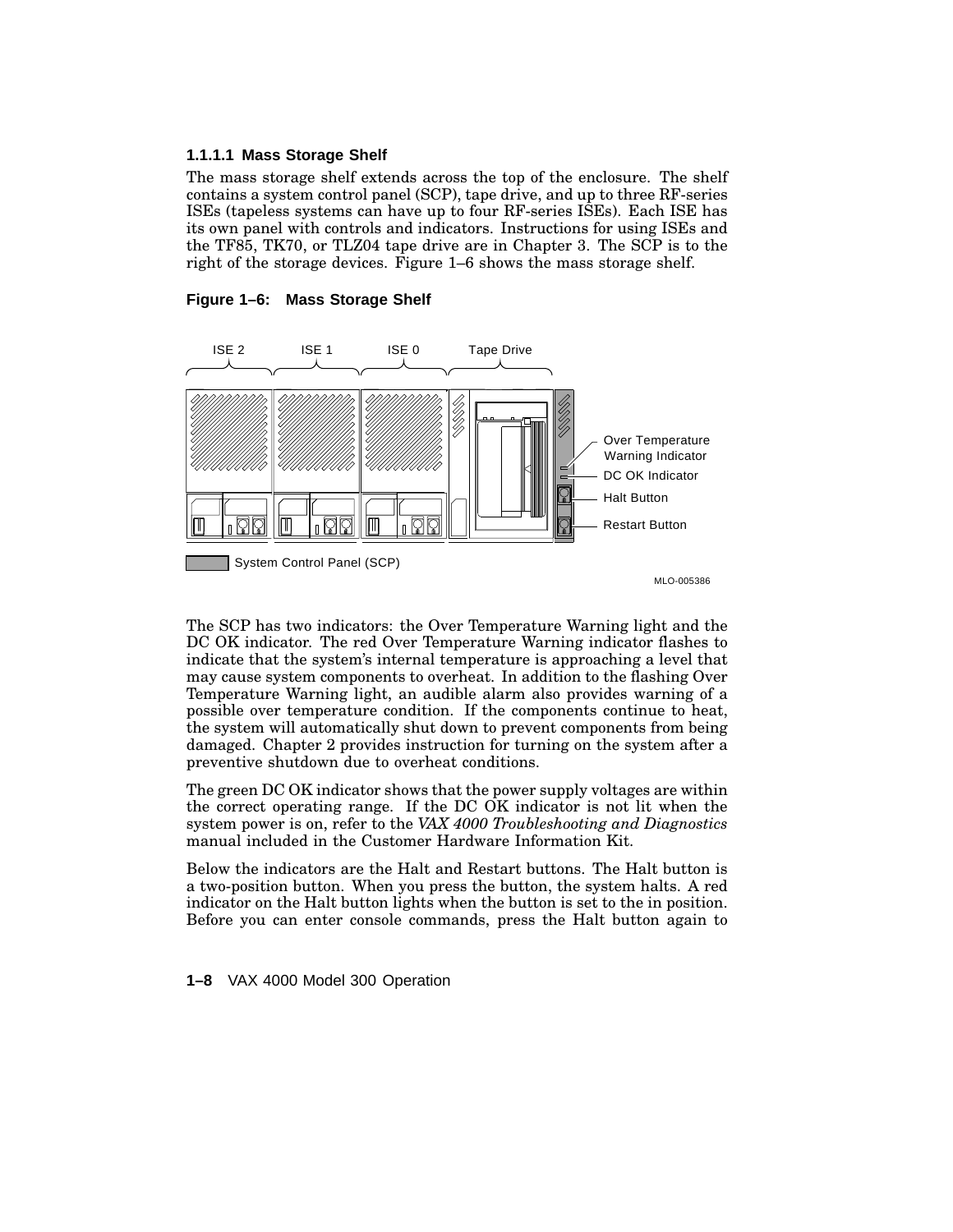return it to the out position. When the Halt button is returned to the out position, the console mode prompt >>> is displayed on the console terminal screen. Now you can enter console commands. If you inadvertently press the Halt button, type "c  $\frac{F_{\text{return}}}{F}$ " to continue. Chapter 2 describes halting the system in more detail.

#### **CAUTION:** *Pressing the Halt button halts the system regardless of the setting of the Break Enable/Disable switch on the console module.*

Below the Halt button is the Restart button. The Restart button has a green indicator. When you press the Restart button, the system returns to a power-up condition and self-tests are run. If you have specified a device as the boot device and if the Break/Enable Disable switch is set to disable, the system will reboot system software. Further instructions on restarting your system are in Chapter 2.

**NOTE:** *The Halt and Restart buttons can be disabled to prevent accidental activation. Contact your Digital service representative if you want to disable the controls on the SCP.*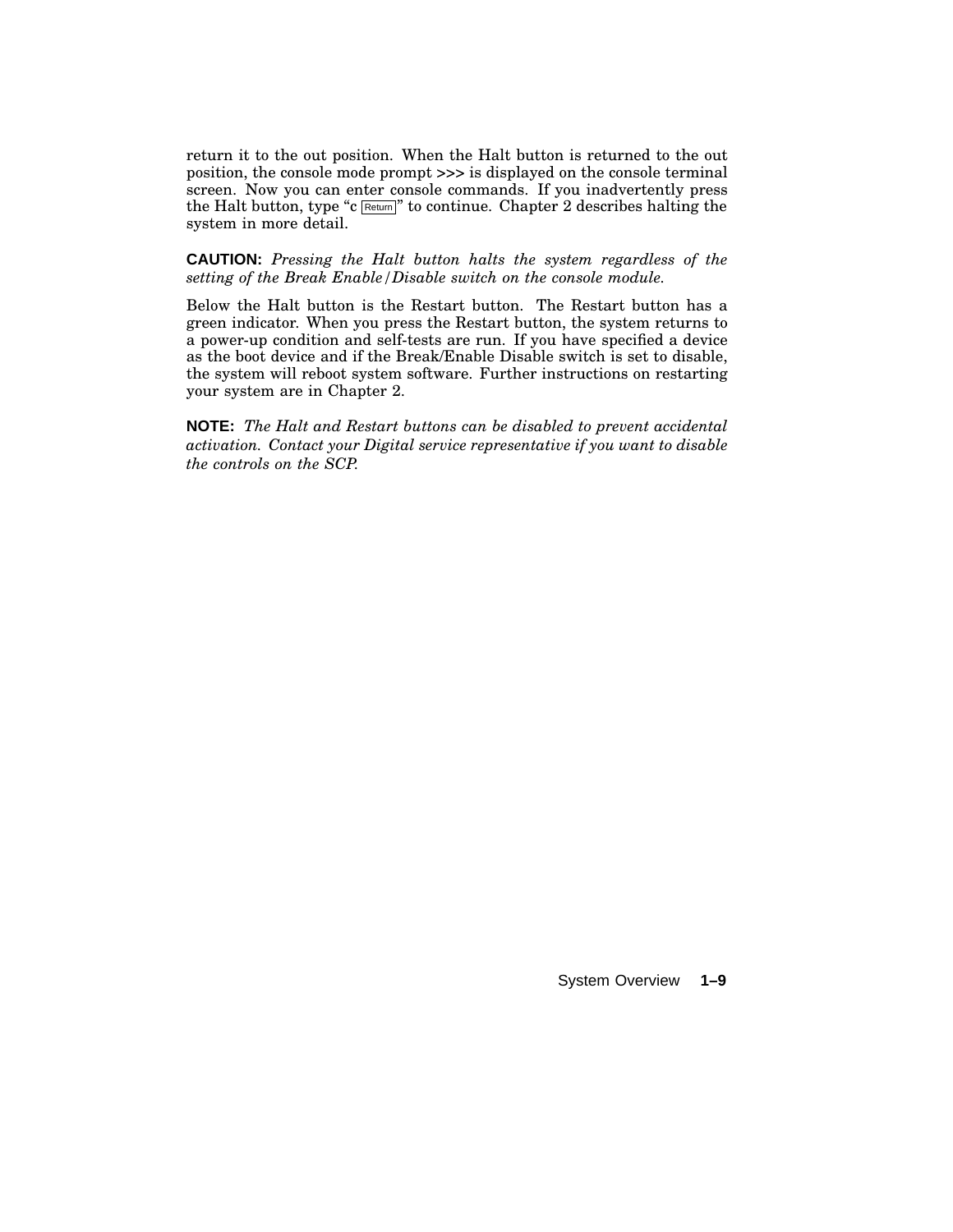#### **1.1.1.2 Card Cage**

The modules in your system are mounted in a 12-slot card cage under the mass storage shelf, as shown in Figure 1–7.





MLO-004037

The first four slots are reserved for memory modules. The fifth slot is reserved for the central processing unit (CPU). A console module with system controls and connectors covers these first five slots. Slots 6 through 12 are available for Q-bus option modules.

The number and type of modules installed in your system depend on your configuration. Each Q-bus slot, even an empty one, is protected by a module cover. Together the covers form a shield with a three-fold purpose:

- To protect external devices from electrical interference generated by the system
- To protect the system from electrical interference generated by external devices

**1–10** VAX 4000 Model 300 Operation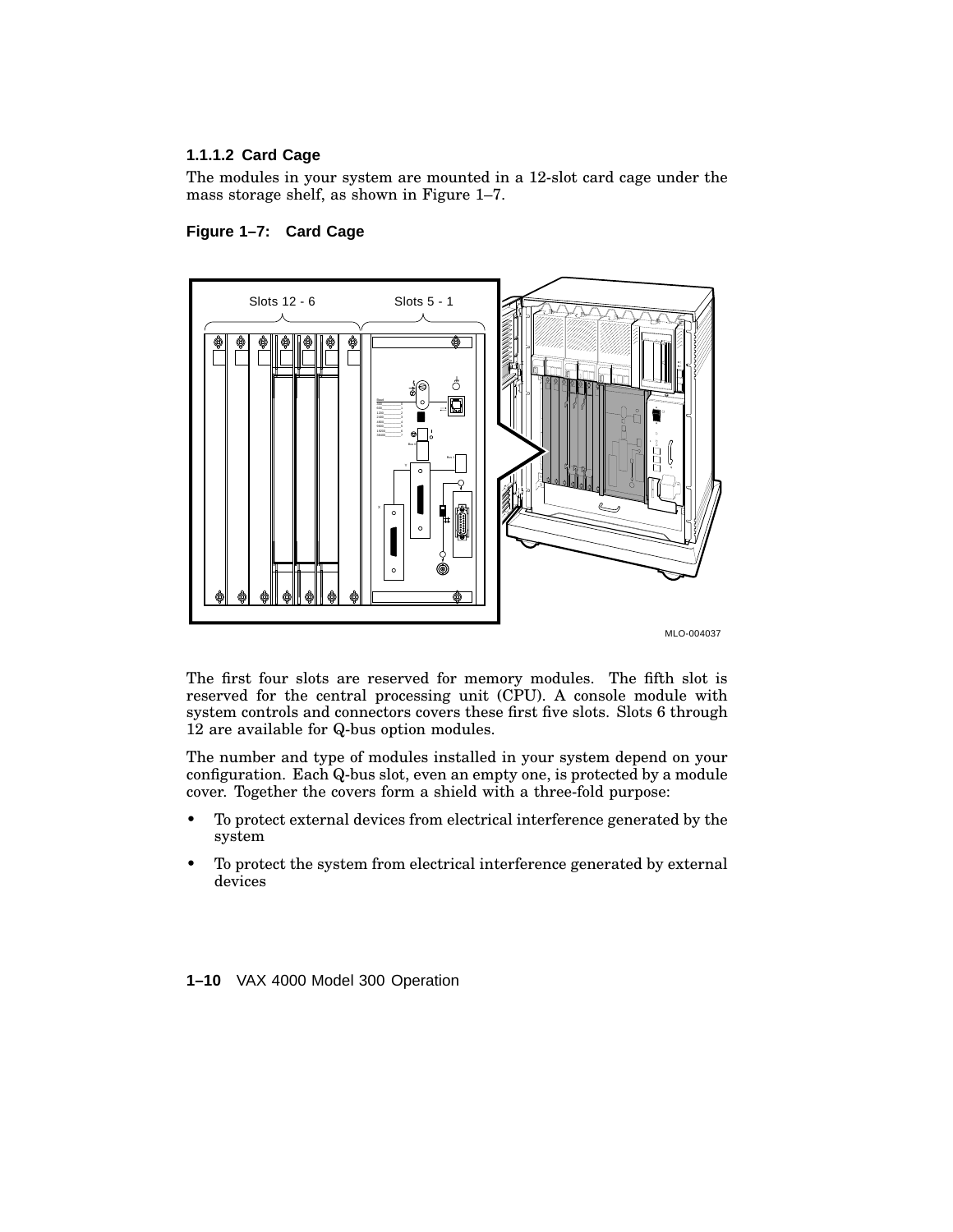• To maintain air flow integrity

**CAUTION:** *Do not operate the system without Digital-supplied module covers. The covers are required to protect the equipment and to meet international regulatory standards. Do not substitute other module covers as they may not meet the required specifications.*

*Operating the system without the module covers has the following consequences:*

- *• The system may overheat due to improper air circulation.*
- *• The system will not comply with FCC and VDE requirements for electrostatic shielding and may produce electrical interference that affects other equipment.*
- *• The system is susceptible to electrical interference or damage from external sources.*

The design of the module covers varies, depending on the type of module installed in the slot. Modules requiring external cable connections, such as communications controllers, have recessed covers that are riveted directly to the module. The recessed module covers allow space for connecting cables. Modules requiring no external cable connections, such as mass storage controllers, are covered by flush covers. Empty slots are also covered by flush covers which may be single or double width. All covers, except those covering empty slots, have a label identifying the module installed in the slot.

Cables connecting your system to peripheral devices (such as terminals, modems, and printers) are attached to communications controllers. Each cable can contain multiple lines. The cables run under the BA440 enclosure and out the back or side of the enclosure, where the cables are split into individual lines. Chapter 3 describes these connections in more detail.

#### **1.1.1.3 Console Module**

Your system can have up to four memory modules. The memory modules occupy the first four slots of the card cage and are followed by the CPU. The memory and CPU modules are behind the console module that covers the first five slots. The console module, shown in Section 1.1.1.3, has several system controls and connectors.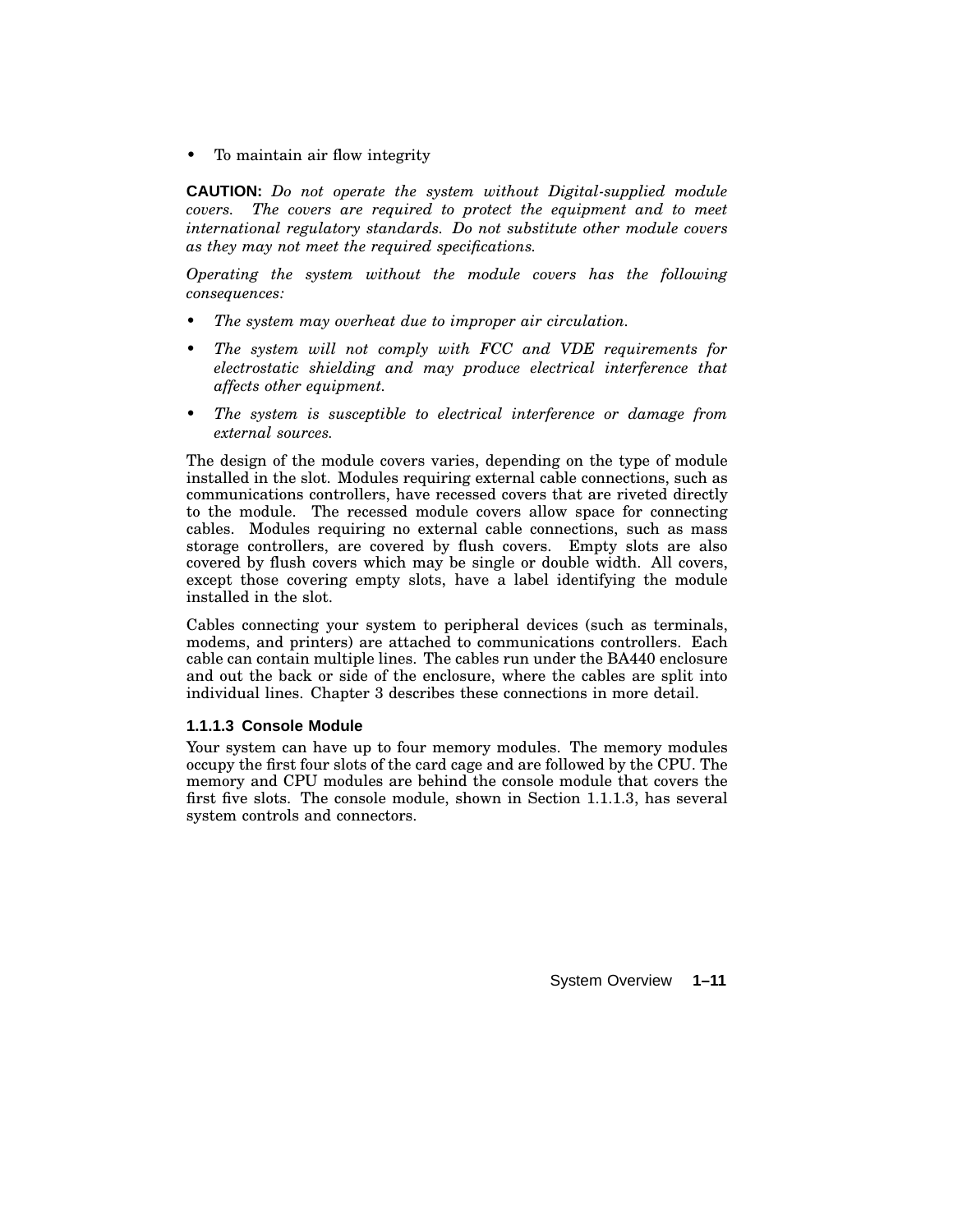

#### **Figure 1–8: Console Module Controls and Connectors**

The console module has the following components:

 $\frac{1}{2}$ 

Power-Up Mode switch — This three-position rotary switch determines how the system responds at power-up:

Language Inquiry Mode (in the top position, indicated by a profile of a face) causes the system to display a language selection menu at power-up if your console terminal supports multiple languages. Also, if a default boot device has not been selected, this mode causes the system to issue a list of bootable devices and prompts you to select a device from the list. Once a device is selected, the system autoboots from that device each time you turn it on.

**1–12** VAX 4000 Model 300 Operation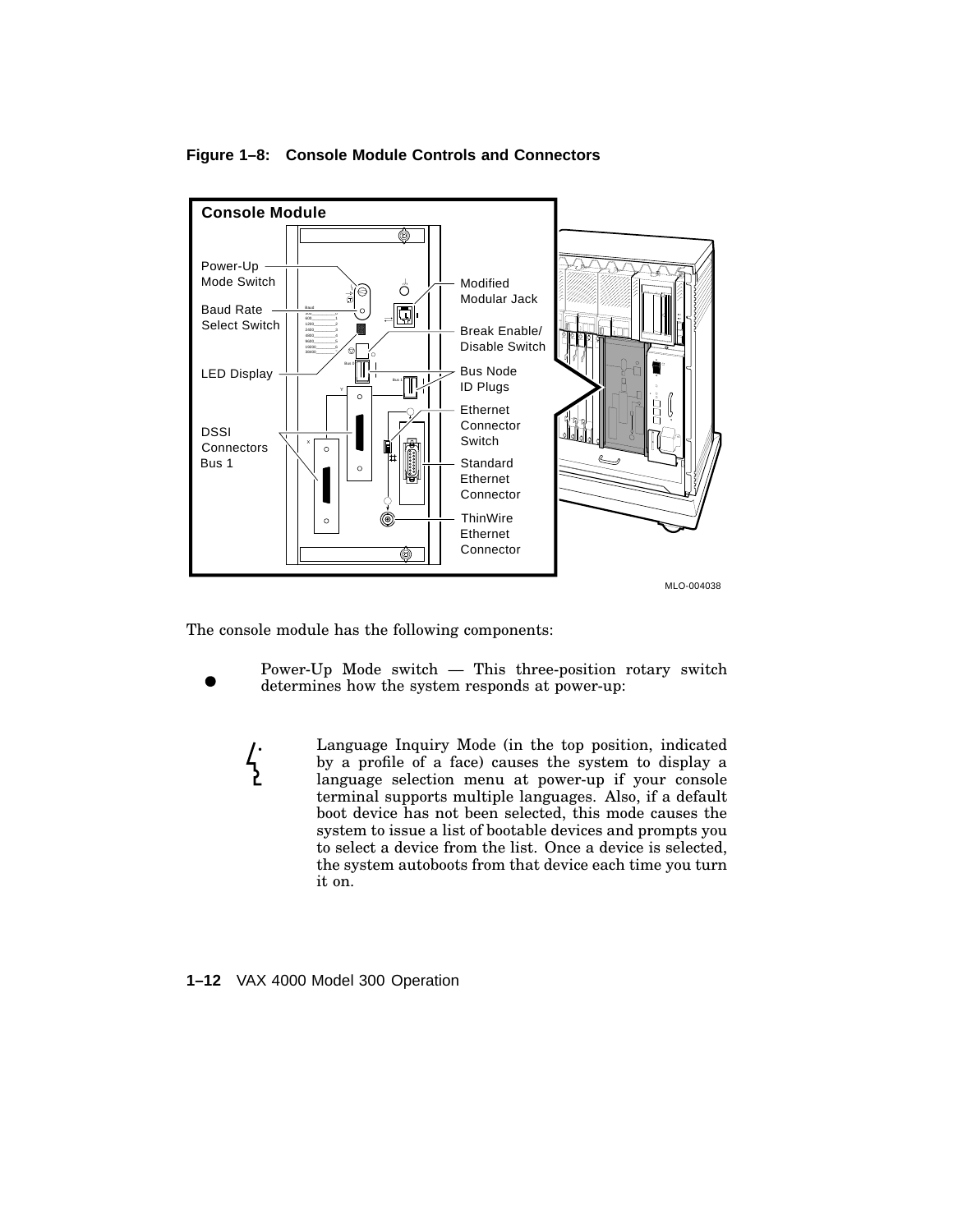Run Mode (in the middle position, indicated by an arrow) is the normal operating setting.



Ð

Loop Back Test Mode (in the bottom position, indicated by a T in a circle) causes the system to run loopback tests on the console serial line at power-up. This setting requires special loopback connectors and is for Digital Customer Services use only.

- Baud Rate Select switch The Baud Rate Select switch is used to set the system's baud rate to match that of the console terminal. The factory setting is position 5 (9600).
- Modified modular jack (MMJ) This console terminal connector provides the connection for the console terminal.

The light-emitting diode (LED) display shows the testing sequence during power-up.



Break Enable/Disable switch — When the switch is down (position 0), breaks are disabled. When the switch is up (position 1), breaks are enabled. When breaks are enabled, pressing Break on the console terminal halts the processor and transfers control to the console program. Using the console command SET CONTROLP, you can specify the control character,  $\boxed{\text{CtrlP}}$ , rather than Break to initiate a break signal.

The Break Enable/Disable switch also controls what happens at power-up. When breaks are disabled (down, position 0), the system attempts to automatically boot software at power-up. When breaks are enabled (up, position 1), the system enters console mode (indicated by the >>>prompt) at power-up.

Using the console command, SET HALT REBOOT or SET HALT RESTART\_REBOOT, you can set your system to automatically boot software after the system is halted due to pressing **Break**.

Bus node ID plugs — VAX 4000 systems have two separate Digital Storage System Interconnect (DSSI) busses. Two DSSI bus node ID plugs, one for the internal DSSI bus, Bus 0, and one for the external bus, Bus 1, identify the bus node of the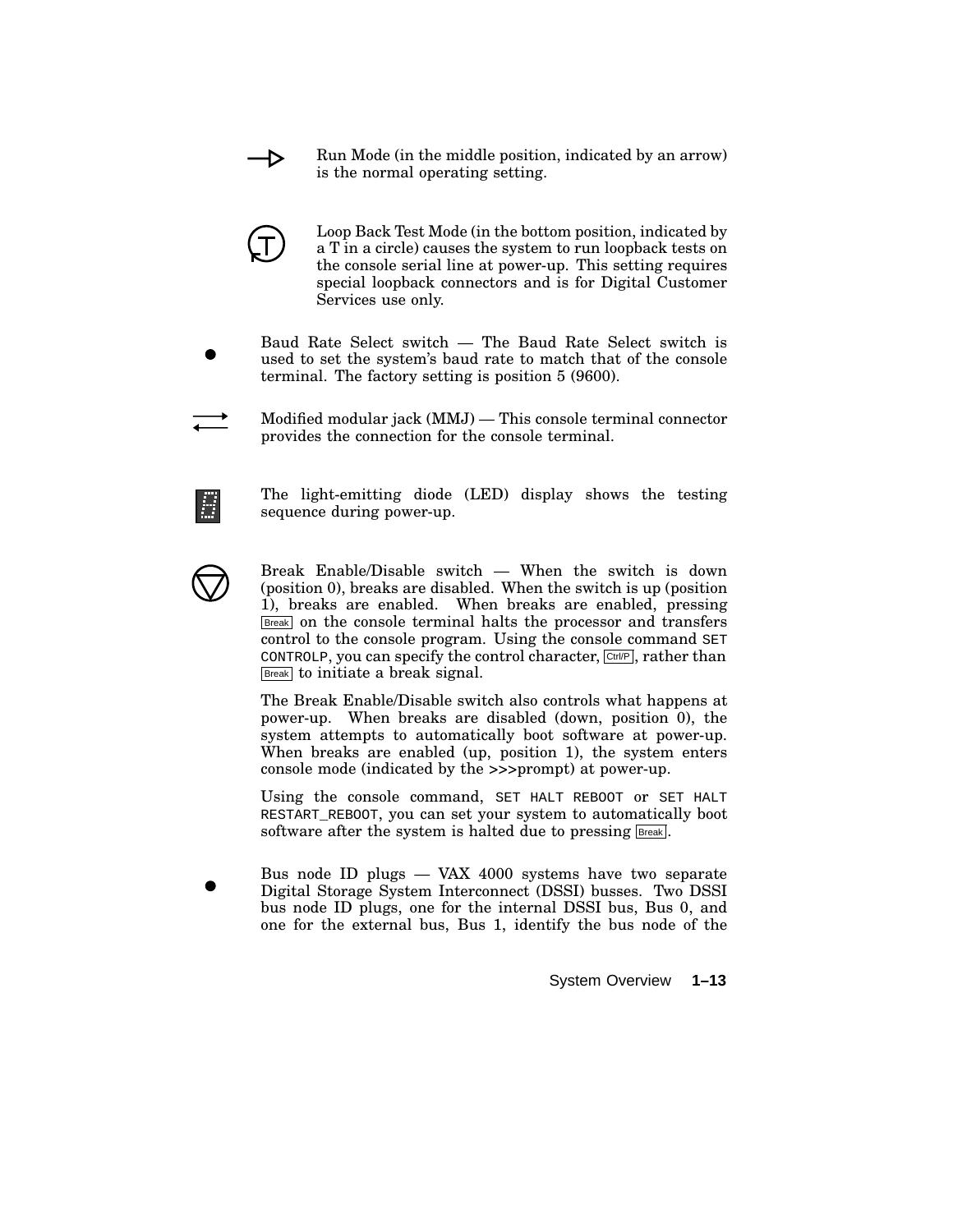CPU. These plugs are configured at the factory. For single-host systems, Bus 0 is identified as bus node 6, bus 1 is identified as bus node 7; for dual-host systems, both busses on the first host are identified as bus node 7, and both busses on the second host are identified as bus node 6.

- DSSI connectors (DSSI Bus 1) Two Digital Storage System Interconnect (DSSI) connectors, labeled X and Y, on the console module allow you to expand your system by connecting additional mass storage devices to the second DSSI bus.
	- Ethernet connectors The console module has two Ethernet connectors: a BNC-type connector for ThinWire Ethernet, and a 15-pin connector for a standard Ethernet transceiver cable. The Ethernet connector switch allows you to set the type of connection. To use the standard transceiver cable connection, set the switch to the up position. To use the ThinWire cable connection, set the switch to the down position. A green indicator light (LED) for each connector indicates which connection is active.

#### **1.1.1.4 DSSI Connector (DSSI Bus 0)**

To the left of the card cage is the DSSI connector for DSSI Bus 0. Bus 0 provides the DSSI bus for DSSI devices installed in the system enclosure. The connector allows you to expand your system by connecting additional mass storage devices to the bus. You can also share mass storage devices with a second system by forming a dual-host configuration. Figure 1–9 shows the location of the DSSI connector for DSSI Bus 0.

**1–14** VAX 4000 Model 300 Operation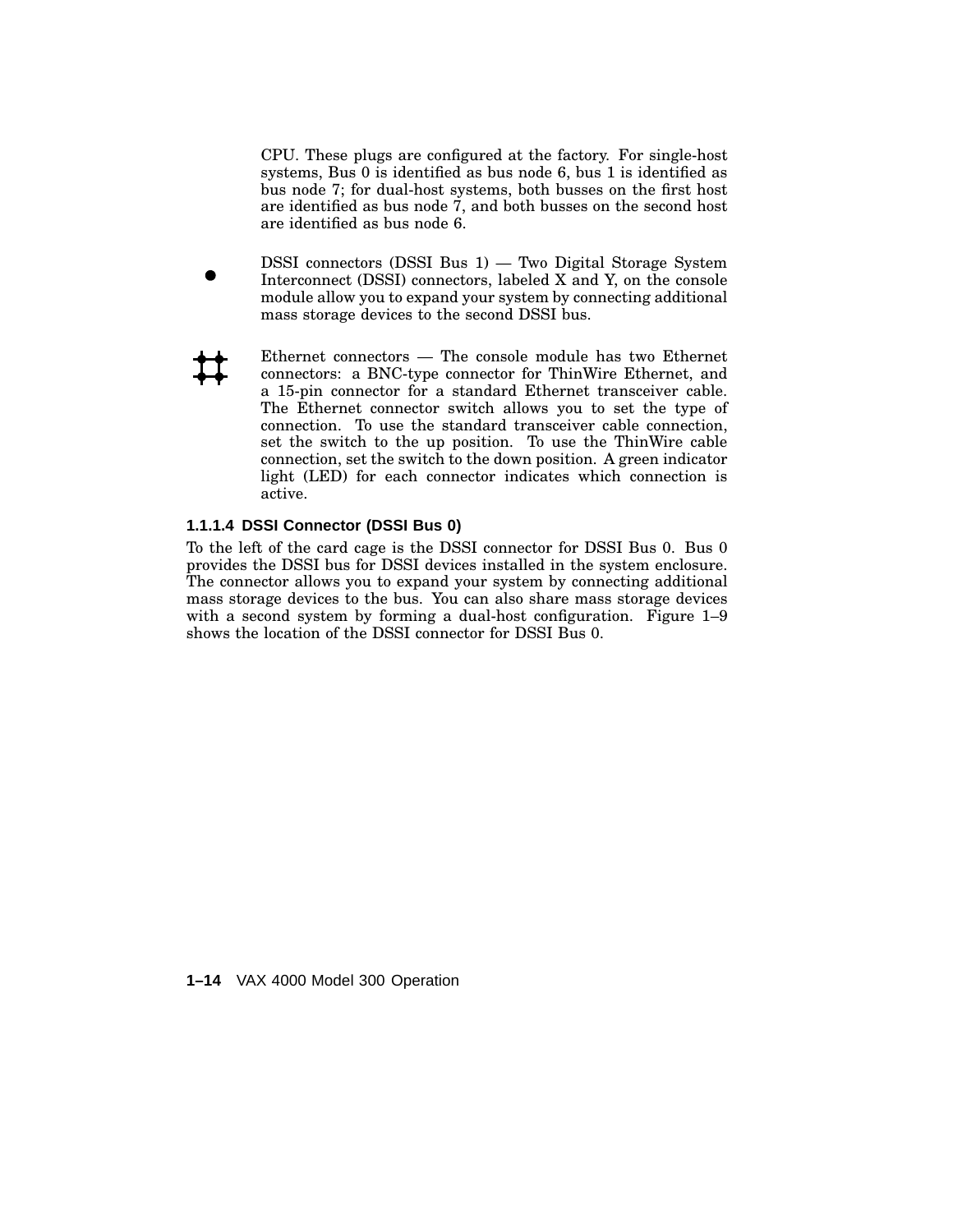#### **Figure 1–9: Connector for DSSI Bus 0**



#### **1.1.1.5 Power Supply Controls and Indicators**

To the right of the card cage is the power supply. The power supply provides power to the mass storage devices, the modules installed in the card cage, and the fans.

To prevent damage due to overheating, the power supply monitors the internal temperature and the speed of the fans. If the power supply detects overheating or a fan failure, the power supply will shut down the system.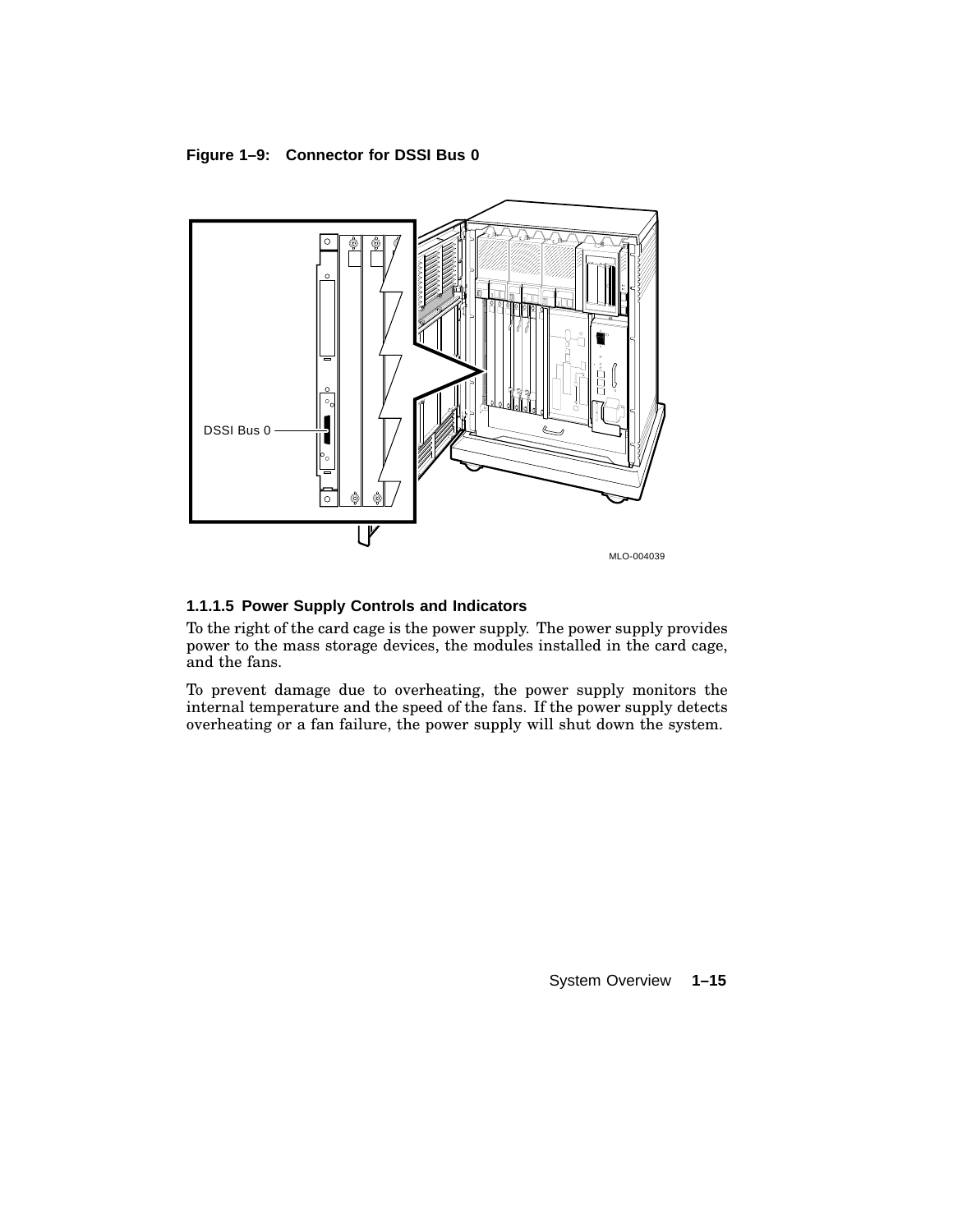Figure 1–10 shows the controls and indicators on the power supply.





MLO-004040

The controls and indicator lights function as follows:



Power switch — The power switch is used to turn system power on and off. The off position is indicated by a 0; the on position is indicated by a 1.

The power switch also functions as the system circuit breaker. In the event of a power surge, the breaker will trip, causing the power switch to return to the off position (0). Turning the system on resets the circuit breaker. If the circuit breaker trips, wait one minute before turning on the system back on.

AC Present Indicator — The orange AC Present indicator lights when the power switch is set to on and voltage is present at the

**1–16** VAX 4000 Model 300 Operation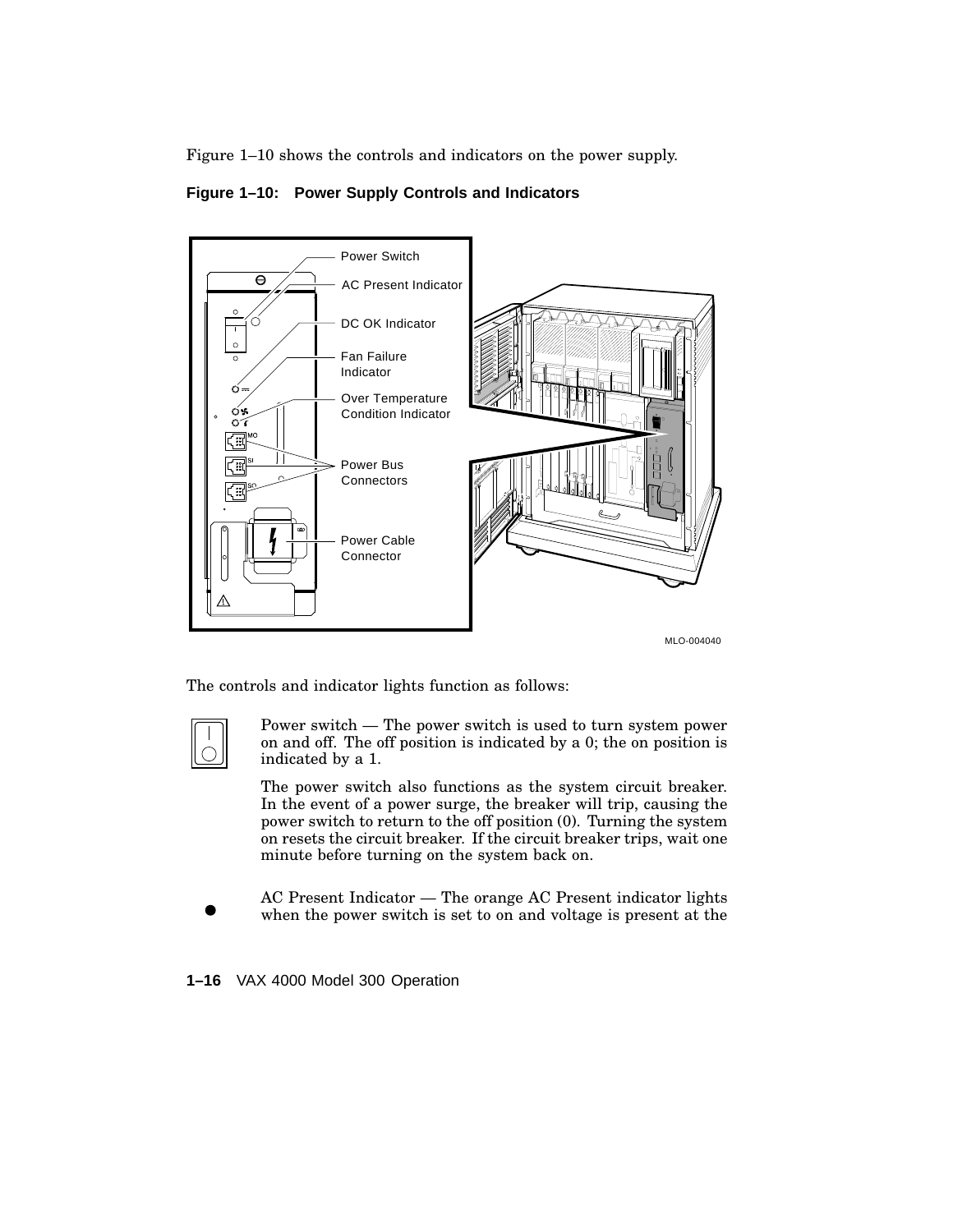input of the power supply. If the AC Present indicator does not light when the power switch is set to on, refer to your *VAX 4000 Troubleshooting and Diagnostics* manual.

- $DC\ OK$  When the green DC OK indicator is lit, the power === supply voltages are within the correct operating range. If the DC OK indicator does not light when the power switch is set to on, refer to your *VAX 4000 Troubleshooting and Diagnostics* manual.
	- Fan Failure indicator The amber Fan Failure indicator lights if either of the two cooling fans stop working. The power supply will automatically shut down the system as a precautionary measure when a fan failure is detected. Call your Digital service representative if a fan failure occurs.
	- Over Temperature Condition indicator The amber Over Temperature Condition indicator lights if the enclosure has shut down due to an over temperature condition. Section 2.9 provides instructions on recovering from an over temperature condition.
	- Power bus connectors Three power bus connectors allow you to configure a power bus for systems expanded with the R400X or B400X expander. The power bus allows you to turn power on and off for one or more expanders through the power supply designated as the main power supply: this way, one power switch can control power for an entire expanded system. Figure 1–11 illustrates a possible power bus configuration for an expanded system.

**NOTE:** *Dual-host systems should not be configured with a power bus. Inadvertently shutting off a host system defeats the added reliability of a dual-host system.*

- **MO** The main out (MO) connector sends the power control bus signal to the expander. One end of a power bus cable is connected here, the other end is connected to the secondary in (SI) connector of an expander power supply.
- SI The secondary in (SI) connector receives the power bus control signal from the main power supply. In a power bus with more than one expander, the power control bus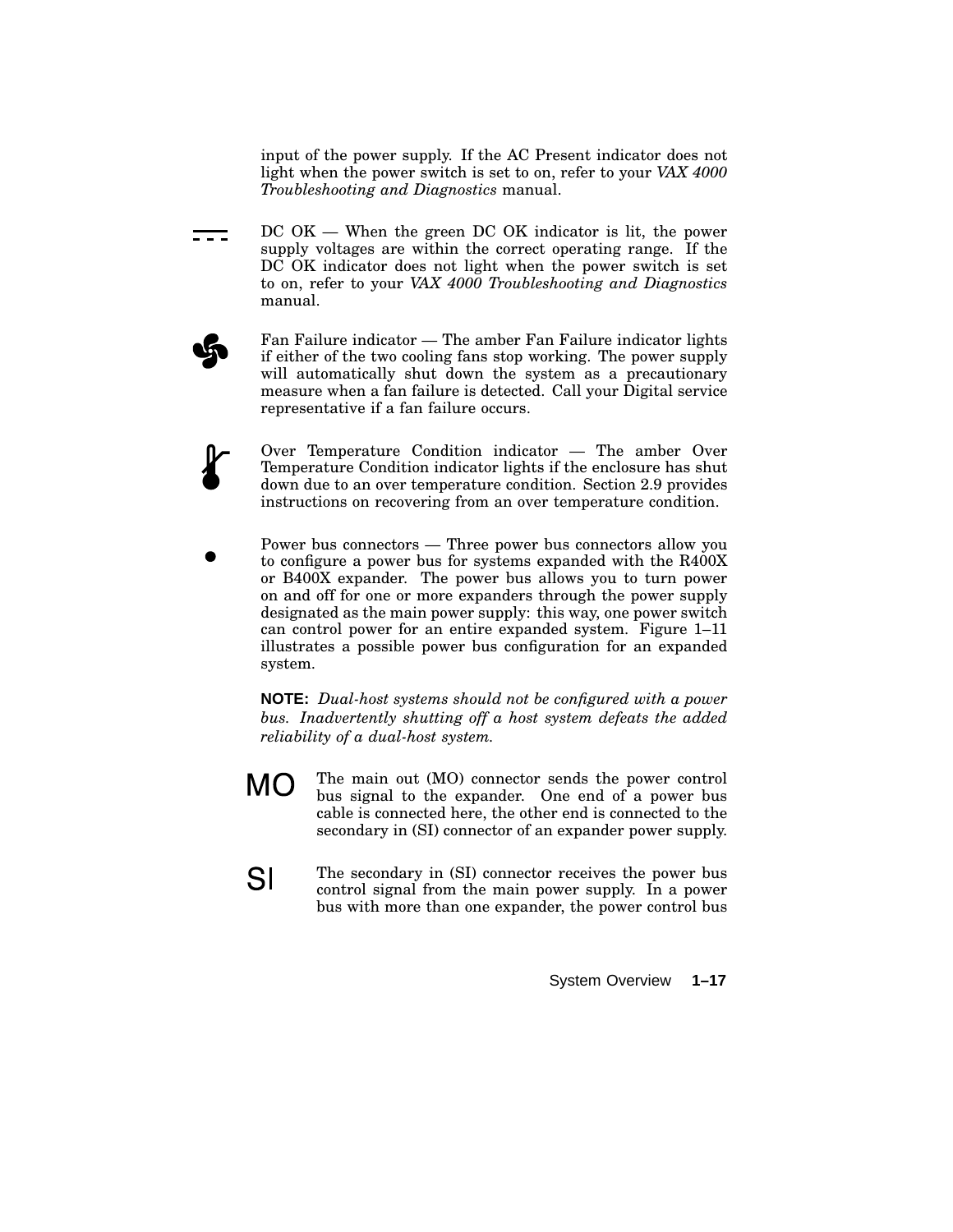signal is passed along, using the secondary in and out connectors as shown in Figure 1–11.



The secondary out (SO) connector sends the signal down the power bus for configurations of more than one expander.

#### **Figure 1–11: Sample Power Bus Configuration**



#### **1.1.1.6 Fans**

Two fans located under the card cage draw air in through the top of the enclosure, down through the card cage, and out the bottom. The speed of the fans varies, depending on the surrounding room temperature. To reduce the load on the fans, keep the system away from heat sources. Figure 1–12 shows the air flow through the system enclosure.

**NOTE:** *The power supply monitors the fans. If either fan stops working, the Fan Failure indicator on the power supply lights, and the system automatically shuts down as a precautionary measure. Call your Digital service representative if a fan fails.*

#### **1–18** VAX 4000 Model 300 Operation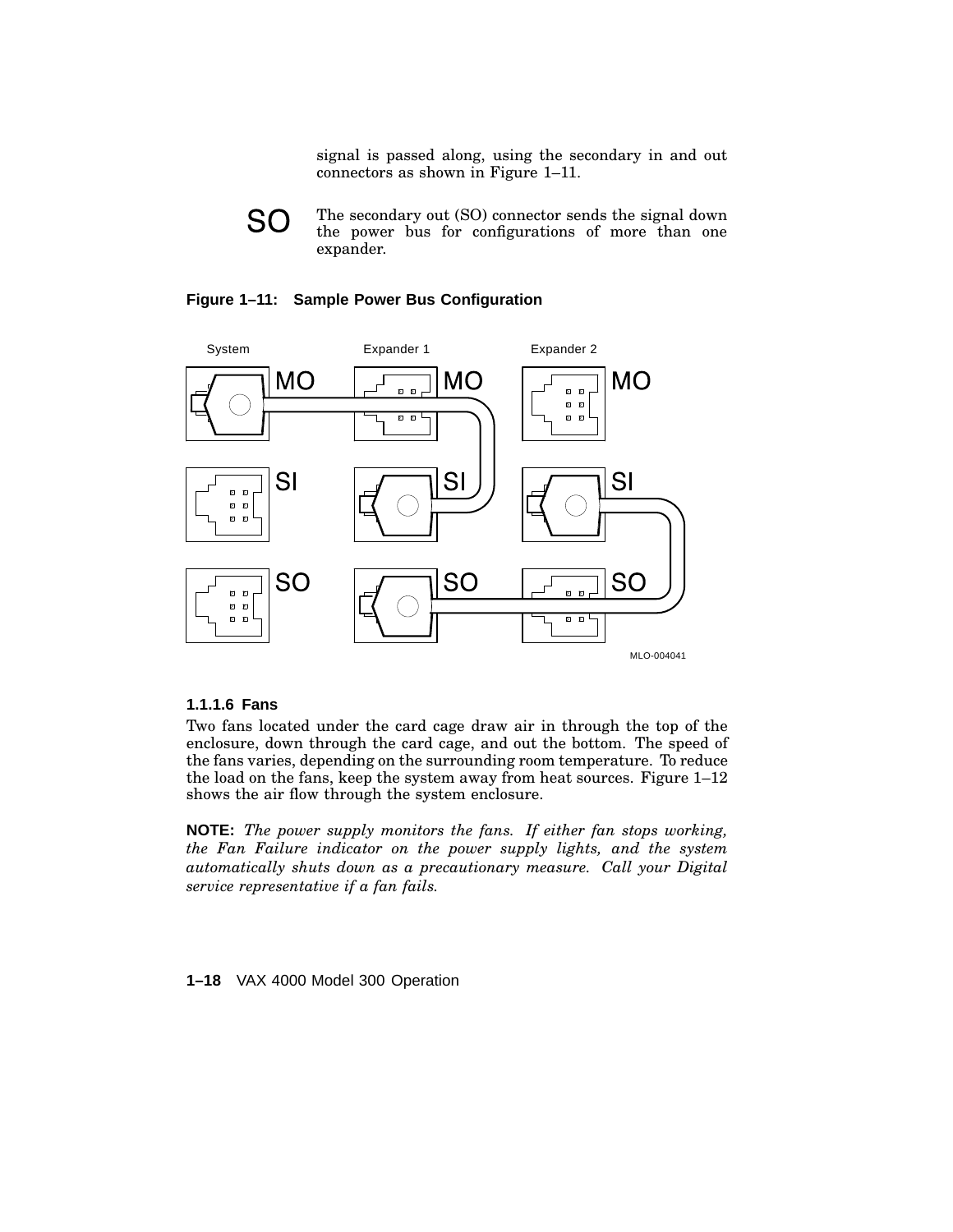**NOTE:** *The fan speed control can be set so that the fans will run at their maximum speed. This setting is recommended if you want potentially higher system module reliability, and do not object to the increased fan noise. Contact your Digital service representative to override the fan speed control.*

#### **Figure 1–12: System Air Circulation**



# **1.2 Functional Description of Base System**

Each VAX 4000 system includes base system components common to all systems. Your system may have optional components as well. Your system was configured at the factory, based on your order.

The following sections describe base system components and options, in turn.

### **1.2.1 Base System Components**

Base system components include the following:

- Central processing unit (CPU)
- Console serial line unit (SLU)
- Main memory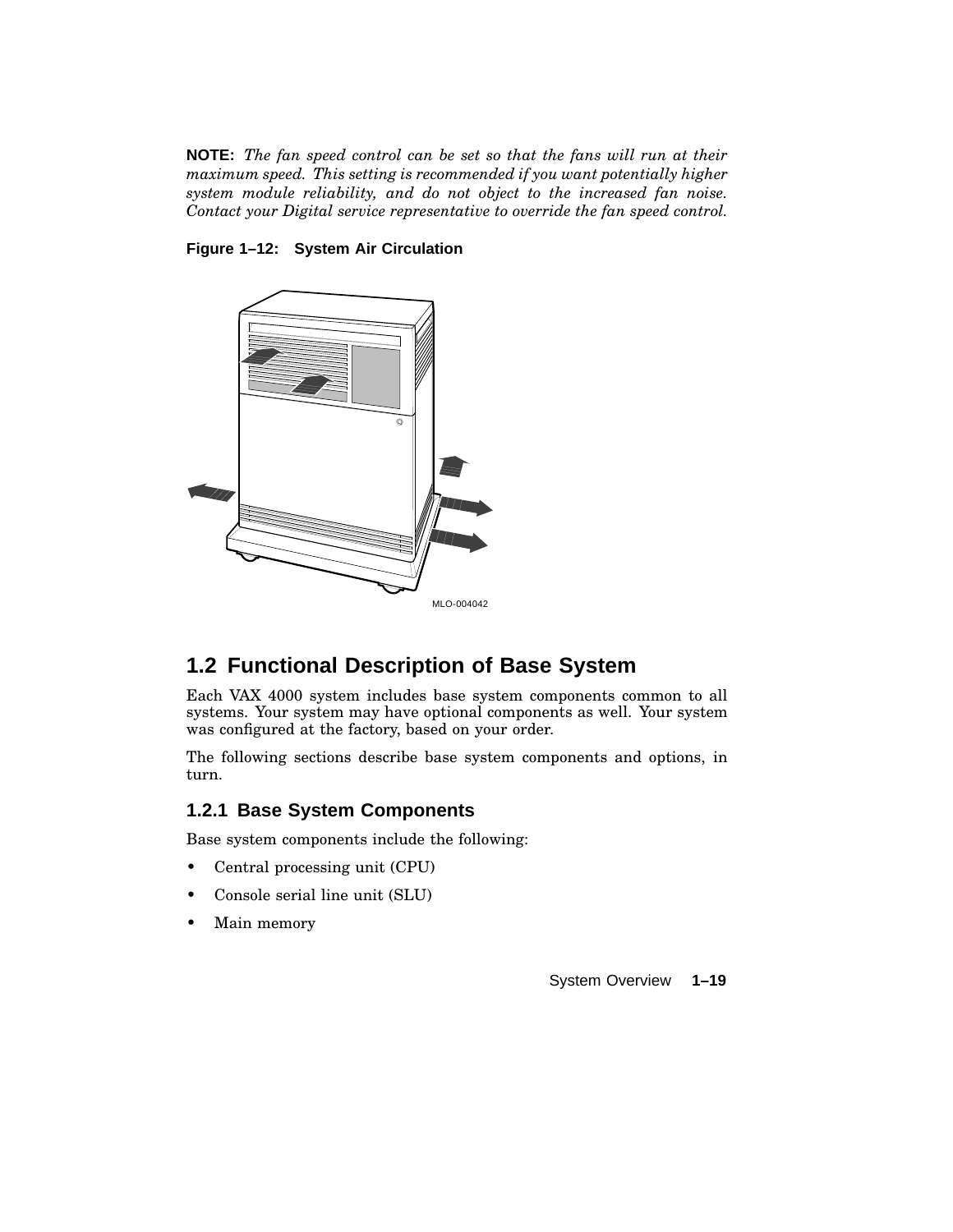- Network controller
- Embedded DSSI host adapters

#### **1.2.1.1 Central Processing Unit (CPU)**

The central processing unit (CPU) controls the execution of all instructions and processes. The CPU circuits contain the logic, arithmetic, and control functions used by the system.

#### **1.2.1.2 Console Serial Line Unit (SLU)**

Each system has a serial line unit connecting the console terminal to the system. The SLU connector (a modified modular jack) is located on the console module. The console serial line provides a means of communicating with the CPU.

#### **1.2.1.3 Main Memory**

Main memory provides the electrical storage area for data and instructions used by the CPU. When you start your system, the operating system is loaded into main memory. Application programs must also be loaded into memory.

When the system cannot load everything into memory at once, it reads in units of data called pages (512 bytes of data) from disk. A large main memory increases the efficiency of processing, since fewer pages must be copied to and from the disk. Each configuration comes with a standard memory option. There is room for up to four memory modules. By adding more main memory, you can increase efficiency.

The contents of memory are volatile. This means they are lost when you turn off power to the system. Use mass storage devices, such as integrated storage assemblies and tape cartridges, to store software and data permanently.

#### **1.2.1.4 Network Controller**

Network communications controllers allow you to connect to an Ethernet network. With a network connection and appropriate DECnet software, you can use network services, such as mail; access data stored on other systems; perform operations, such as editing and printing on remote systems; and share resources, such as laser printers. Your system comes with an onboard Ethernet controller that is part of the CPU. The system can connect to an Ethernet network through either standard Ethernet cable or ThinWire Ethernet cable. Connectors for both types of cables are on the console module.

**1–20** VAX 4000 Model 300 Operation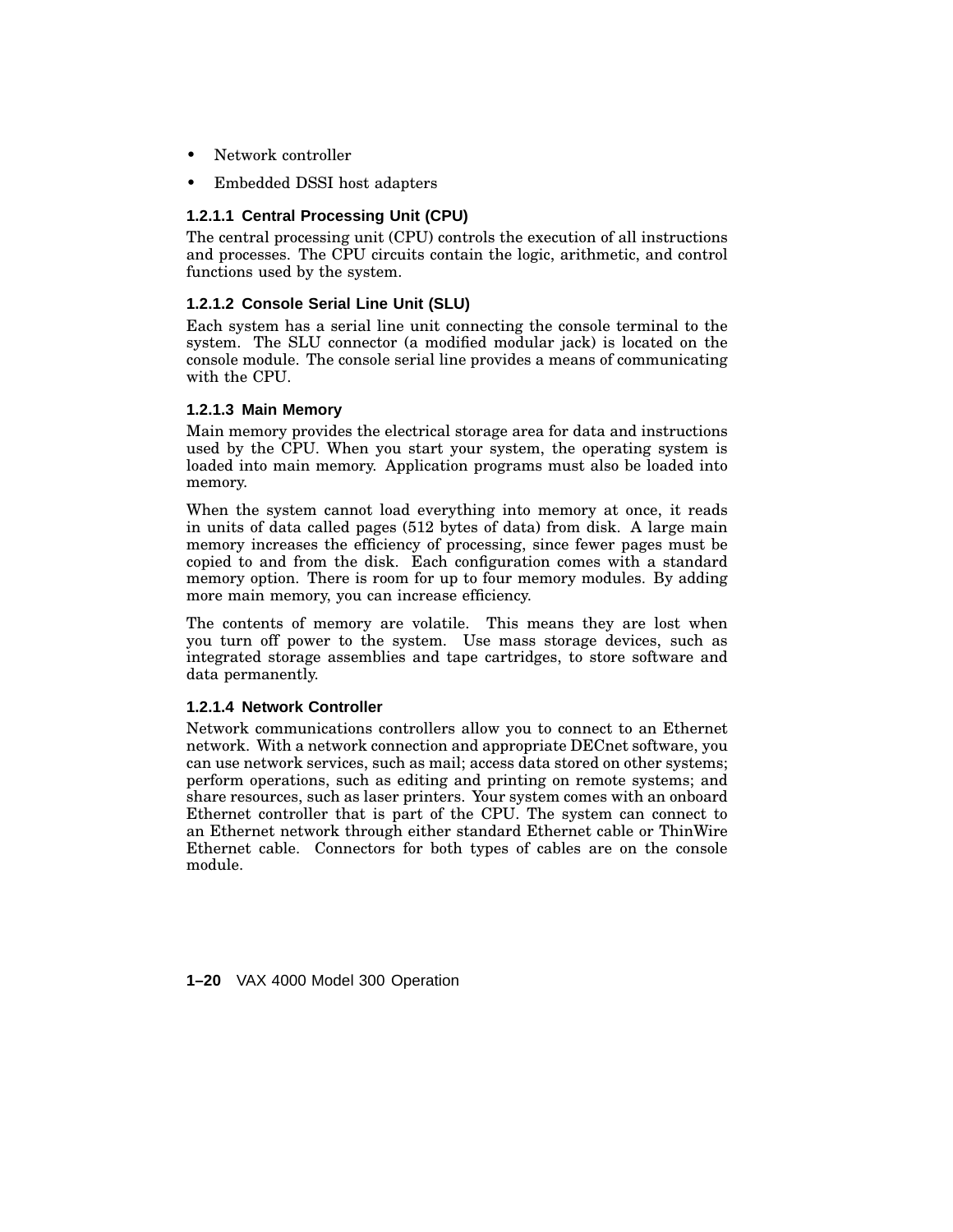#### **1.2.1.5 Embedded DSSI Host Adapters**

Your system has two Digital Storage Systems Interconnect (DSSI) adapters built into the CPU. The DSSI adapters provide a path to two separate DSSI busses (Bus 0 and Bus 1) through which the CPU can communicate with DSSI devices. Each DSSI adapter can support seven DSSI devices.

The DSSI host adapters also allow you to link one of the DSSI busses to a second host to form a dual-host configuration. When a DSSI bus is extended to a second system, both systems can share up to six DSSI devices. Refer to Section 1.3 for further discussion of DSSI VAXcluster or dual-host systems.

### **1.2.2 Optional Components**

System options can include multiples of components that are part of the base system (for example, additional memory modules or ISEs) and the following kinds of options:

- Mass storage devices and controllers
- Mass storage subsystems
- Mass storage expanders
- Communications controllers and adapters
- Real-time controllers
- Printer interfaces

#### **1.2.2.1 Mass Storage Devices and Controllers**

Mass storage devices record data on magnetic media. The data recorded is not lost when you turn off the system, but can be altered or erased if you record over the data. Use mass storage devices to store data and software permanently. When the data or software is needed, the CPU transfers it from the mass storage device into main memory. The two primary types of mass storage devices are the RF-series ISEs and devices with removable media, such as tape cartridges and compact disks.

#### **Integrated Storage Elements**

Up to four RF-series ISEs can be installed in your system. An ISE is an intelligent storage device that contains its own controller and server. Special mounting hardware allows the device to plug directly into the BA400-series backplane.

#### **Devices with Removable Media**

Devices with removable media, such as tape cartridges, are used as both input and output devices. In addition, compact optical disks are used as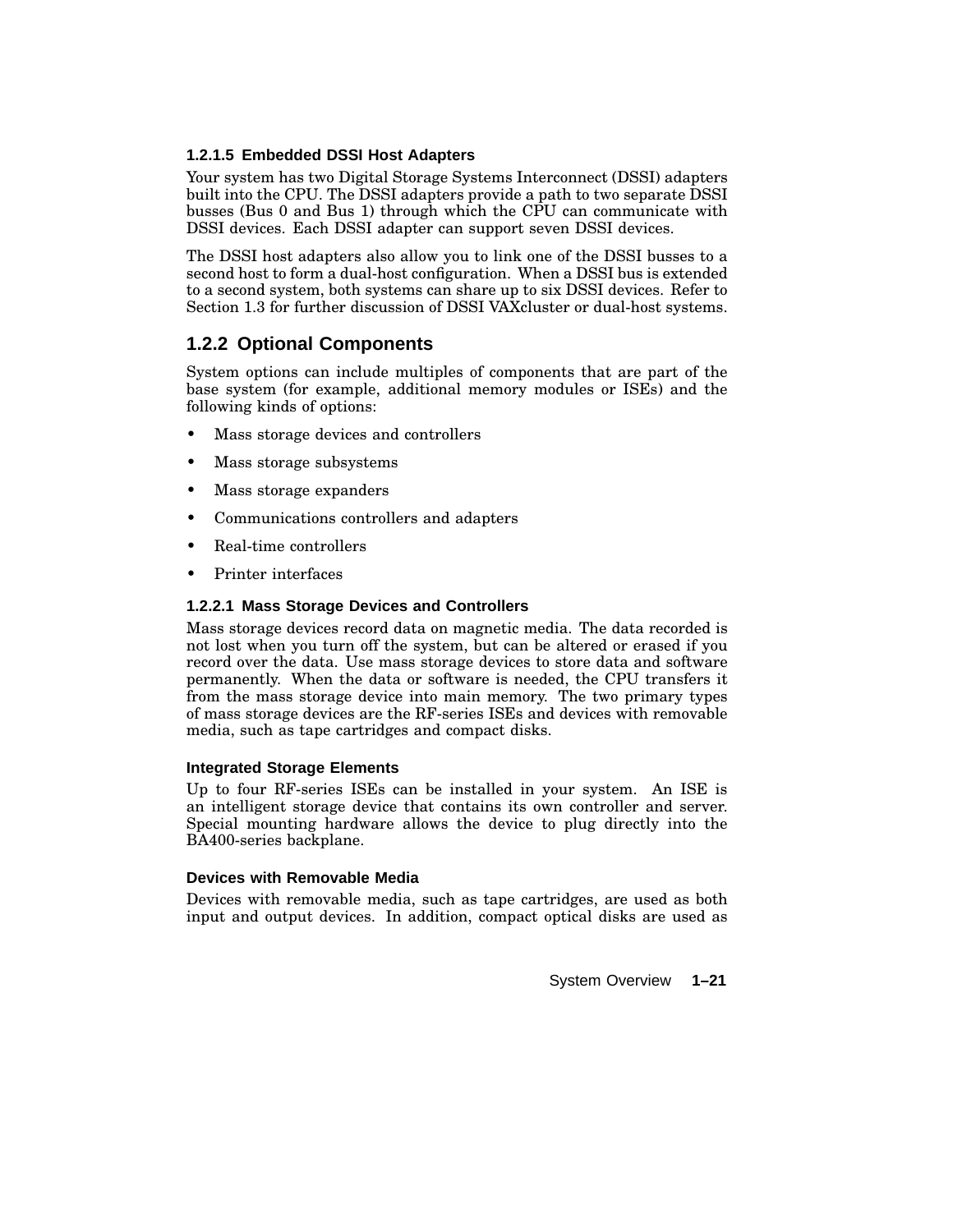input devices when you install software or copy data to your system. You use tape cartridges and tapes as output devices when you copy software or data from your system. You can copy individual files or programs, or you can copy (back up) the contents of an entire fixed disk. Tapes are commonly used to archive data.

#### **Mass Storage Controllers and Adapters**

All mass storage devices require a controller, a device that controls activity between the CPU and the mass storage devices. While the controller for a DSSI device is built into the storage device, other storage options require a controller module located in your system's card cage. The controller for the TK70 tape drive is the TQK70; the KDA50 is a controller for RA-series disk drives. Each KDA50 controller supports up to four RA-series disk drives.

The KZQSA adapter allows the CPU to communicate with the TLZ04 tape drive or RRD40-series digital compact disk drive. Each KZQSA adapter can support up to two drives.

The CPU communicates with DSSI devices through a Digital Storage Systems Interconnect (DSSI) adapter, which is built into the CPU. Your VAX 4000 system has two DSSI adapters and, hence, two separate DSSI busses. Each DSSI bus is capable of supporting seven DSSI devices. A third and fourth DSSI bus can be added to your system by using up to two KFQSA DSSI storage adapter modules. Each KFQSA storage adapter can support up to seven DSSI devices.

**NOTE:** *As of this printing, the KFQSA storage adapter does not yet support the TF85 tape drive.*

#### **1.2.2.2 Mass Storage Subsystems**

Several optional mass storage subsystems are available for VAX 4000 systems. Such subsystems include RRD42 compact disc subsystem, the RV20 Optical Disk Subsystem, TSZ07, TS05, and TU81 tape drives, and the SA600 Storage Array (with up to eight RA90 disk drives). If your system includes an optional mass storage subsystem, refer to the user's guide or owner's manual for that subsystem for instructions on how to operate the device.

#### **1.2.2.3 Mass Storage Expanders**

You can expand the mass storage and Q-bus capacity of your VAX 4000 system by using the following expanders:

The R400X mass storage expander provides space for up to seven additional RF-series ISEs or up to six RF-series ISEs and a tape drive (TF85 or TLZ04). Using R400X expanders, you can fill both DSSI busses for a total of 14 DSSI devices.

**1–22** VAX 4000 Model 300 Operation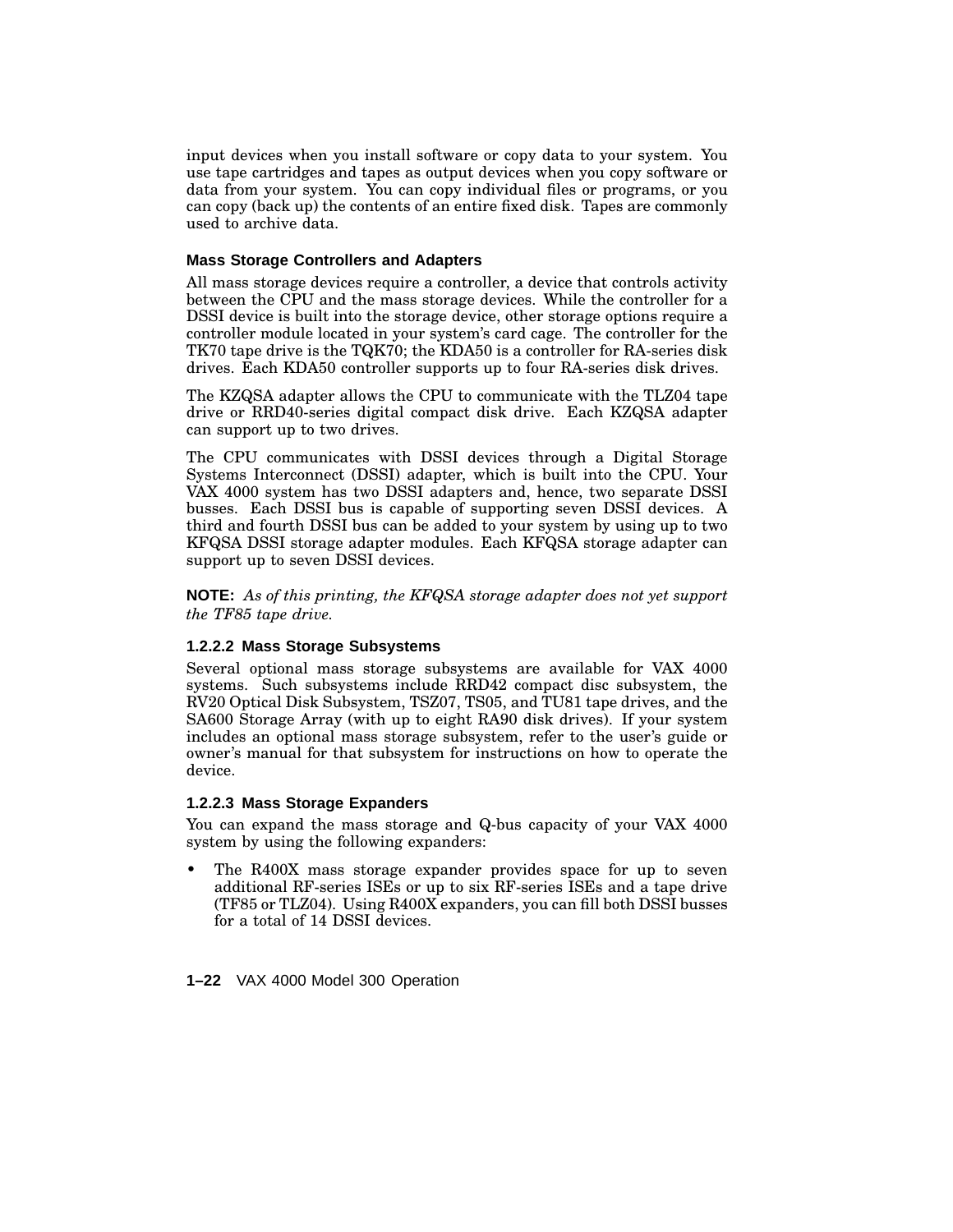- The R215F expander provides space for up to three RF-series ISEs.
- The B400X expander provides 11 additional Q-bus slots for a system total of 18 Q-bus slots. The B400X also has space for up to four additional RF-series ISEs or up to three ISEs and a tape drive (TF85, TK70, or TLZ04).
- The B213F expander also provides 11 additional Q-bus slots and provides space for up to four RF-series ISEs or up to three ISEs and a TK70 tape drive. Contact your Digital representative for more information on these and other expander products.

#### **1.2.2.4 Communications Controllers**

Besides the console serial line, most systems have additional communications controllers for connecting additional terminals, and for communicating with other systems over telephone or network lines. Communications controllers provide standard interfaces between peripheral devices and the system. Many communications controllers provide support for multiple data lines.

The following types of communications controllers are available:

- Asynchronous serial controllers
- Synchronous serial controllers
- DECservers
- Network controllers

Serial controllers transmit data one character at a time. A device at the transmitting end breaks bytes of data into bits. A device at the receiving end assembles incoming bits into bytes of data.

#### **Asynchronous Serial Controllers**

Asynchronous serial controllers provide low-speed connections between peripheral devices and the system. Asynchronous communication between the system and the peripheral depends on recognition of a pattern of start and stop bits, not on a time interval.

Asynchronous serial controllers may be divided into those without modem support and those with modem support.

You use serial controllers without modem support to connect additional terminals and printers to your system. For example, the CXA16 module provides connections for up to 16 serial lines with no modem support.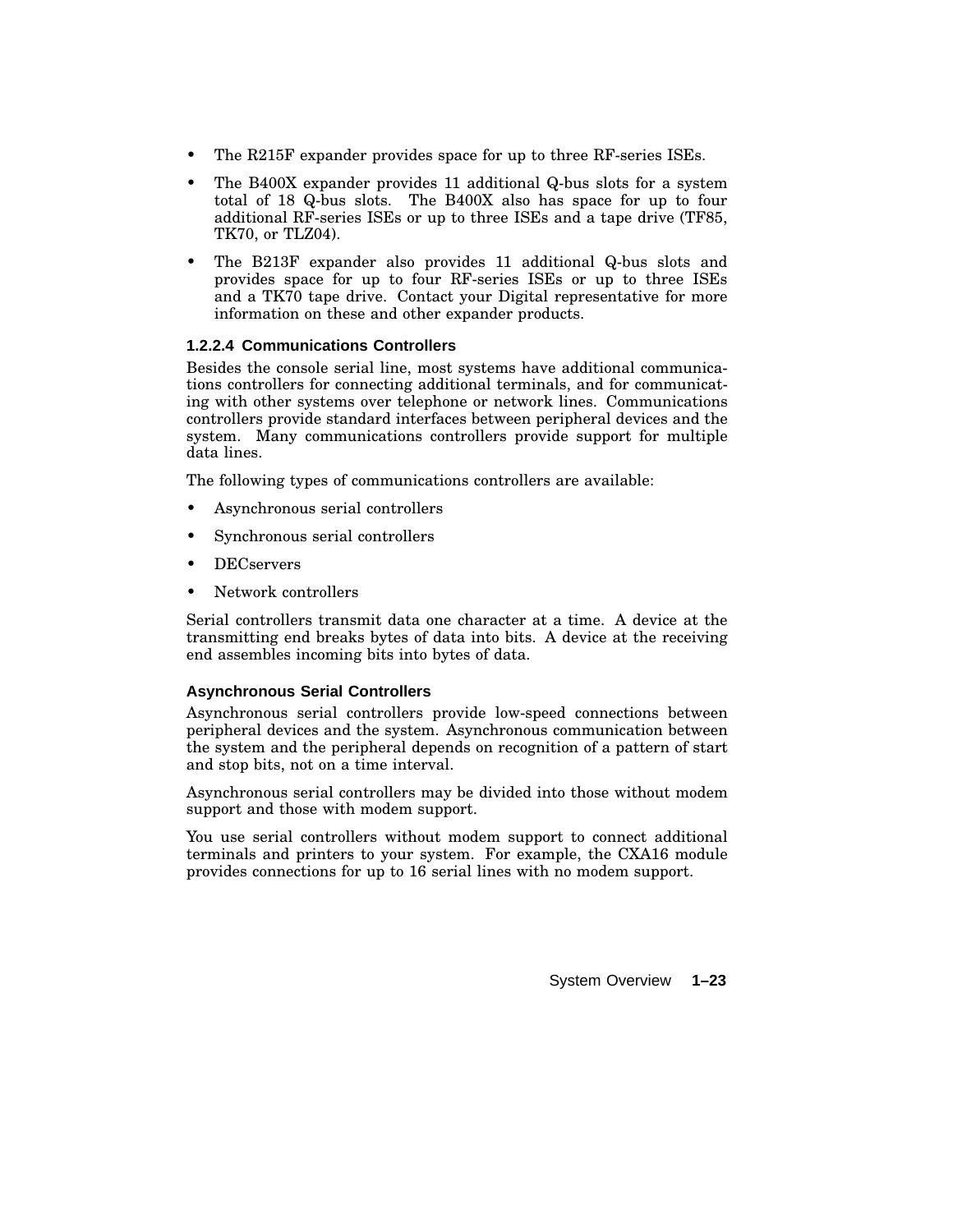**NOTE:** *Printers equipped with a microprocessor (intelligent printers) may require modem control signals to function correctly. Do not attach a printer requiring modem control signals to a controller with no modem support. Check your printer documentation to determine the proper communications interface for your printer.*

Communications controllers with modem support allow you to communicate over telephone lines. With a modem connected to your system, you can access other computers and you can dial into your system from a remote terminal or computer.

Computers transmit digital signals, while telephone lines (with the exception of digital leased lines) transmit analog signals. When two computers communicate over telephone lines, a modem is required at both the transmitting and receiving ends of the line. At the transmitting end, the modem converts digital signals from the computer (or terminal) to analog signals prior to transmission. At the receiving end, another modem converts the analog signals back into digital signals the computer can process.

The degree of modem support depends on the number of modem control signals recognized by the device. Full modem support (according to Digital standards) requires recognition of eleven signals. The CXY08 module supports up to eight serial lines with full modem support.

#### **Synchronous Serial Controllers**

Synchronous serial controllers provide high-speed connections between systems. Communication between synchronous devices depends on time intervals that are synchronized before transmission of data begins. Synchronous devices can also have modem support.

#### **DECservers**

DECservers are terminal servers (a combination of hardware and software) that allow you to connect multiple terminals or printers to hosts in an Ethernet Local Area Network (LAN).

Terminal servers perform the functions of traditional data terminal switches but multiplex the lines over the Ethernet. Using a DECserver offloads communications processing from the host system.

#### **Network Controllers**

Network communications controllers allow you to connect to an Ethernet LAN or other network type. With a network connection and appropriate DECnet software, you can use network services, such as mail; access data stored on other systems; perform operations, such as editing and printing on remote systems; and share resources, such as laser printers. The network

**1–24** VAX 4000 Model 300 Operation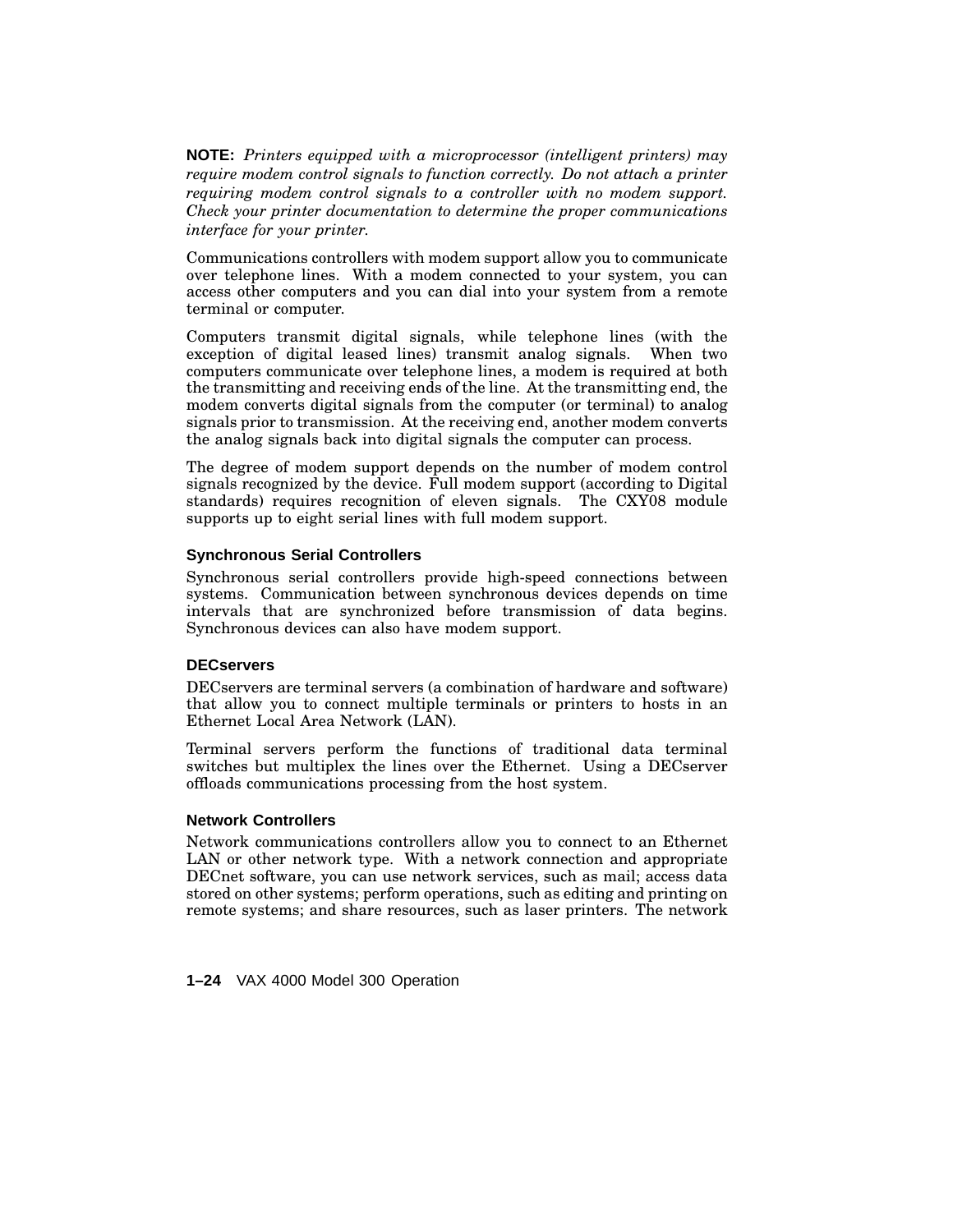controller function for your system is implemented on the CPU module, but a second network controller, the DESQA Ethernet adapter module, can be added to your system.

#### **1.2.2.5 Real-Time Controllers**

Real-time controllers interface with devices that monitor or control particular processes, for example, laboratory equipment or manufacturing equipment connected to the system. Typically, real-time controllers are parallel devices, not serial devices.

#### **1.2.2.6 Printer Interfaces**

Some printers require specific interfaces to communicate with the system. For example, the LG01, LG02, and LP29 and LP37 printers require the LPV11–SA interface module.

#### **1.2.2.7 Other Available Options**

Your system arrives configured with the options you ordered. As your needs change, you can add more options. Your Digital sales representative can advise you on available options. *VAX 4000 Model 300 Technical Information* describes the options currently available for VAX 4000 systems. Digital provides installation for additional options that you order.

# **1.3 Dual-Host Capability (VMS Systems Only)**

A dual-host system consists of two systems in a DSSI VAXcluster sharing their DSSI devices through a Digital Storage Systems Interconnect (DSSI) bus. Each system can have direct access to any of the devices in either system; this can include a shared common system disk.

The primary application for such a configuration is a DSSI VAXcluster system. The simplest dual-host configuration, for example, is to configure one system disk to be used as the system disk by both systems. The system disk physically resides in one enclosure, however, both systems have equal access to the system disk and to any other DSSI mass storage device in either enclosure.

A DSSI device, such as the RF72, has a built-in dual-host capability that allows it to connect to two DSSI host adapters. The DSSI storage adapter, embedded in the system's CPU, allows you to extend a DSSI bus by physically connecting it to another system.

Using an external DSSI cable, any two DSSI-based systems can be connected to form a DSSI VAXcluster or dual-host configuration. Figure 1–13 shows a dual-host configuration with two VAX 4000 systems.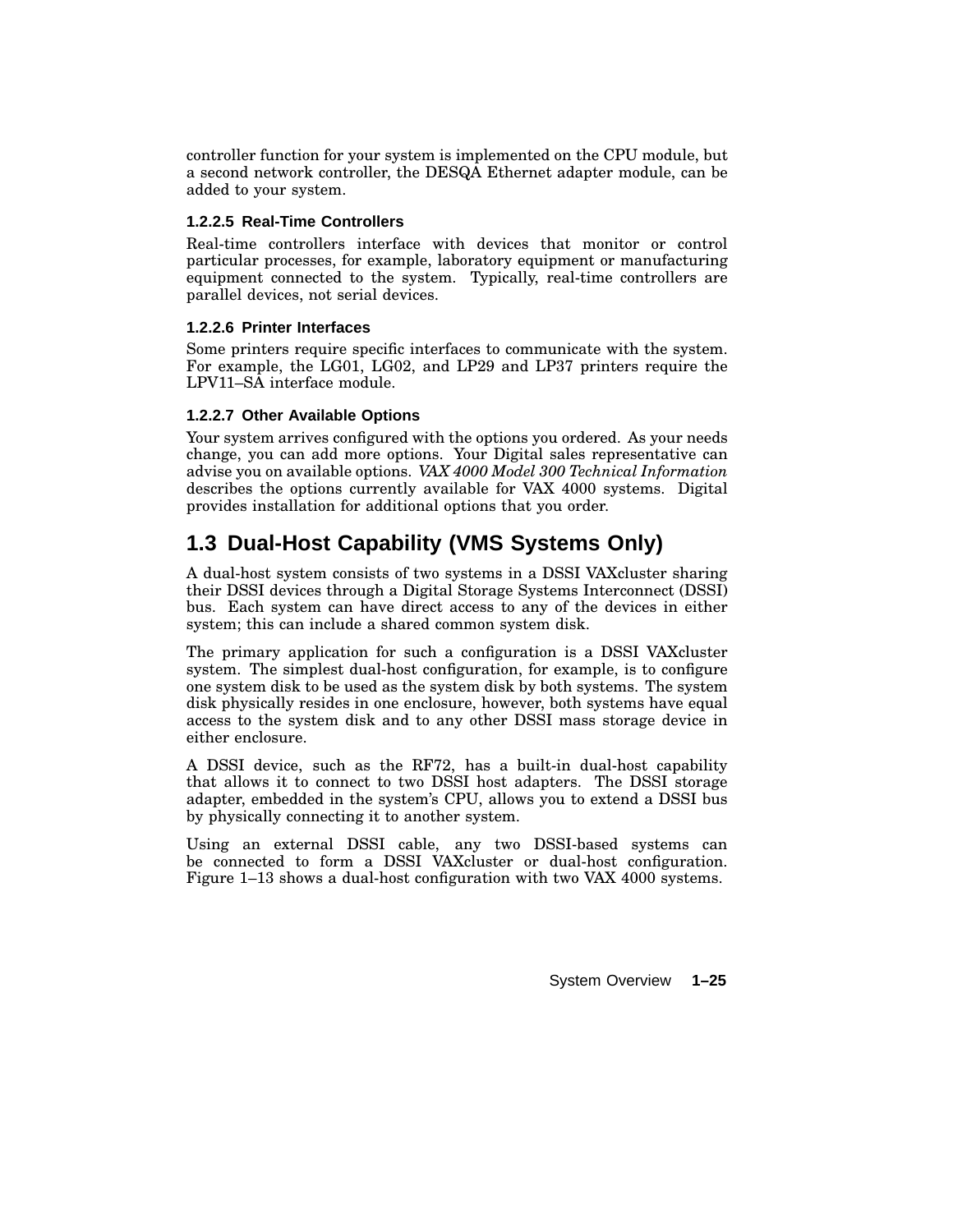**NOTE:** *Dual-host capability for VAX 4000 systems is only supported under VMS (Version 5.3–2 and later) when the two systems are configured into the same VAXcluster.*

The benefits of a dual-host configuration are:

- VAXcluster features such as shared data across systems and satellite nodes.
- Higher system availability  $-$  If one of the DSSI-based systems is unavailable, for example, due to a system malfunction, the satellites booted through it are able to continue operating through the other system.

If one of the DSSI-based systems fails, all satellite nodes booted through that system lose connections to the system disk. Each satellite node knows, however, that the system disk is also available through a second path. The satellite nodes establish a new connection through the other system and continue operation.

To increase system availability, a second system disk may be added to each boot node. In the event of one system disk failure, the remaining system disk would continue to serve one DSSI-based system and the satellite nodes booted through it. As with any VAXcluster, however, a second system disk improves availability while increasing system management tasks.

**1–26** VAX 4000 Model 300 Operation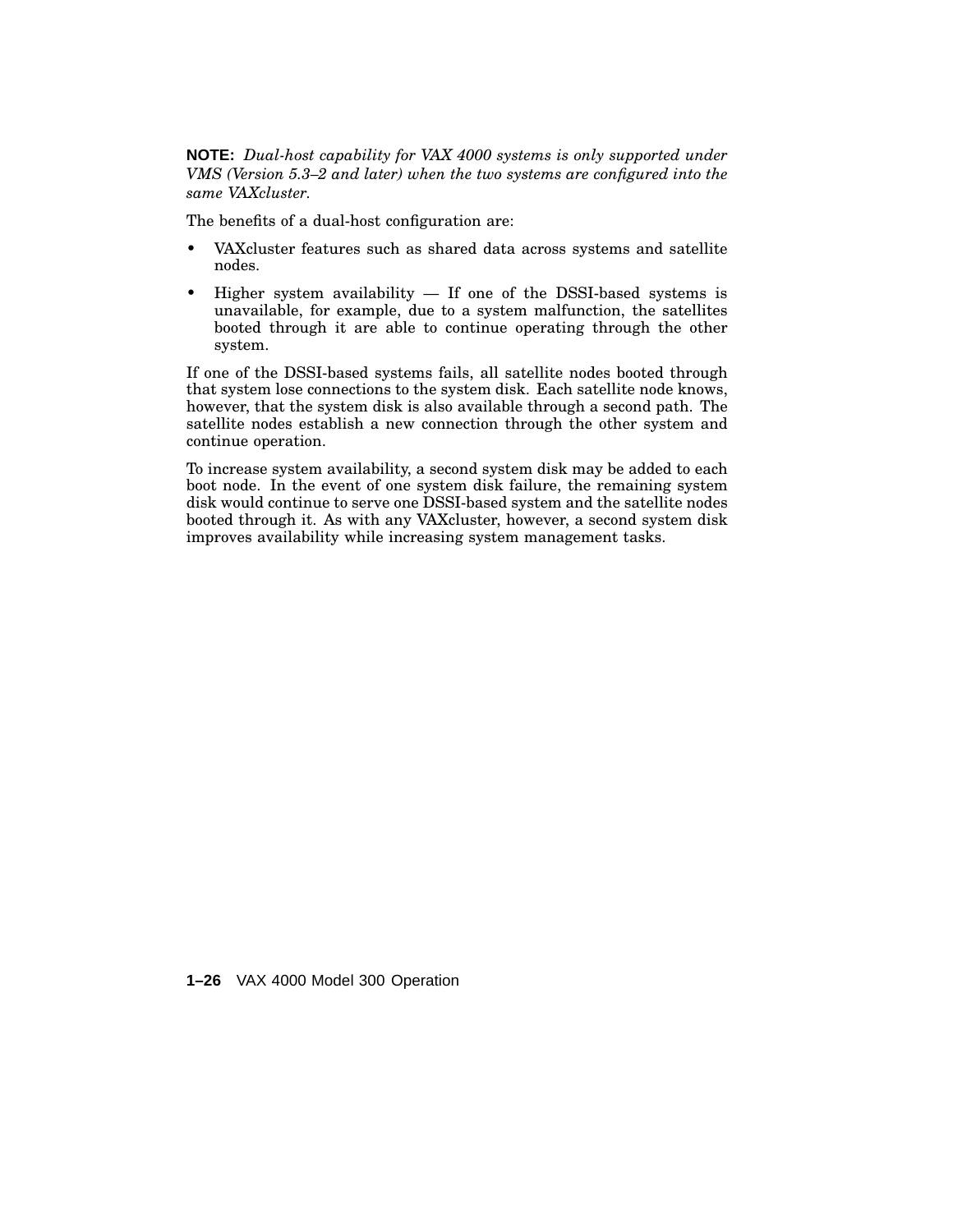# **Figure 1–13: Dual-Host Configuration**



*VAX 4000 Dual-Host Systems* provides more information on dual-host configurations.

System Overview **1–27**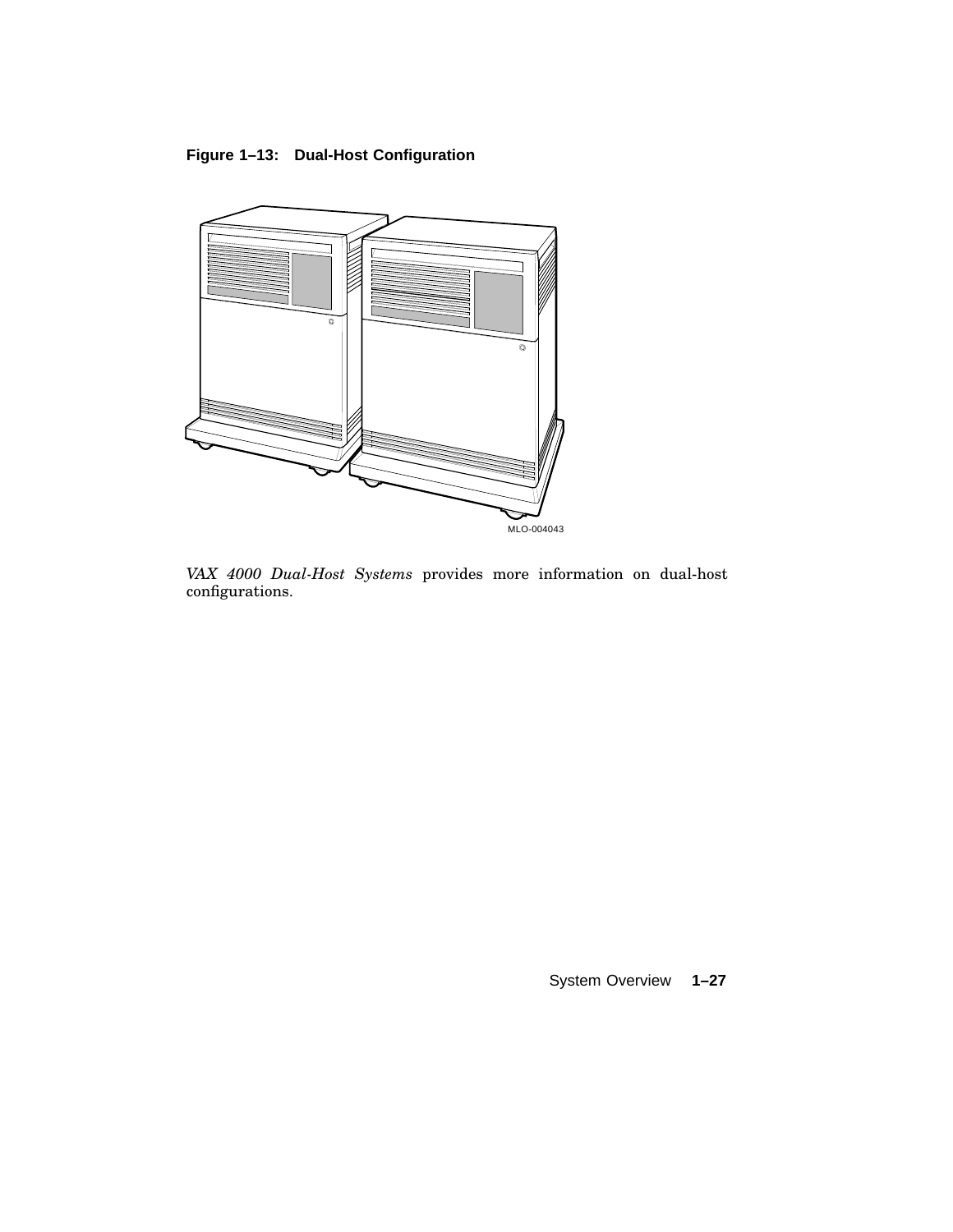# **Chapter 2 Operating the System**

This chapter describes how to operate your VAX 4000 system once the system software has been installed or you have completed startup procedures for factory-installed VMS.

# **2.1 Before You Operate the System**

This chapter assumes that your system has been properly installed. Installation includes running the diagnostic software shipped with your system and installing the base operating system, or completing the first time startup procedures for factory-installed VMS. Refer to Appendix A of the *VAX 4000 Model 300 Installation* manual for instructions on starting up factory-installed VMS. To install other operating system options or layered products, see the instructions in your system software installation manual or layered product installation manual. Some of the instructions may require you to open the front door of the system to change switch settings on the console module.

The remainder of this chapter assumes that system software has been installed and first time startup procedures for factory-installed VMS have been completed.

# **2.2 Switch Settings**

Switch settings vary, depending on the operation being performed. The next two sections describe switch settings for normal and for special operations. Set the switches according to your needs.

# **2.2.1 Normal Operation**

Switch settings for normal operation are the following:

• The Break Enable/Disable switch on the console module is set to disable (down, position 0). Digital recommends you run the system with breaks disabled to prevent the user from inadvertently halting the system by pressing Break on the console terminal. Halting the system causes all activity to stop.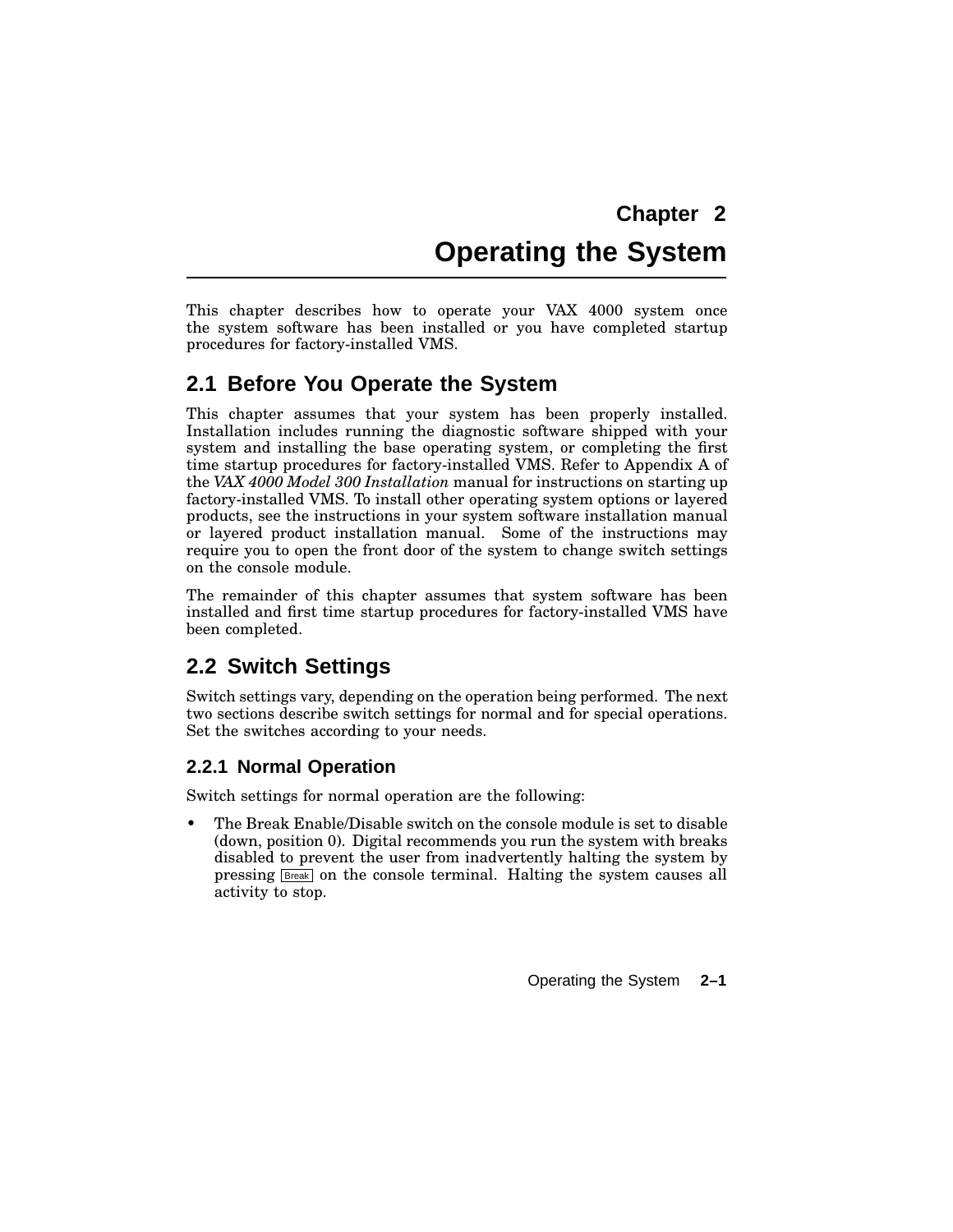With breaks disabled, the system automatically boots system software when powered on.

**NOTE:** *You can use the console command SET CONTROLP to specify the control character,* Ctrl/P *, rather than* Break *, to initiate a break signal.*

*Using the console command, SET HALT REBOOT or SET HALT RESTART\_REBOOT, you can set your system to automatically boot software after the system is halted due to pressing* Break *.*

- The Power-Up Mode switch on the console module is set to Run (indicated by an arrow).
- The Baud Rate Select switch on the console module is set to 9600 (indicated by a switch setting of 5).
- The Write-Protect button for each RF-series ISE is set to out (not lit). This setting allows system software to write to the storage element.
- The Run/Ready button for each RF-series ISE is set to in (glows green when the storage element is not being used). This setting makes the storage element available for use.
- The Halt button on the SCP is set to out (not lit).
- For expanded systems using power bus cables to link the R400X or B400X expander, the power switches on all expander power supplies should remain on (set to 1) at all times. The system power supply sends the power bus signal needed to turn the expanders on or off.

# **2.2.2 Special Operation**

Certain operations require that you change some of the normal operating settings.

• If you need the ability to halt the system from the console terminal, for example, when installing system software or performing certain types of backup, set the Break Enable/Disable switch to enable (up, position 1). This allows you to halt the system by pressing  $Breat$  on the console terminal.

**NOTE:** *You can use the console command SET CONTROLP to specify the* control character,  $\boxed{\text{CutVP}}$ , rather than  $\boxed{\text{Break}}$ , to *initiate* a break signal.

*Using the console command, SET HALT REBOOT or SET HALT RESTART\_REBOOT, you can set your system to automatically boot software after the system is halted due to pressing* Break *.*

**2–2** VAX 4000 Model 300 Operation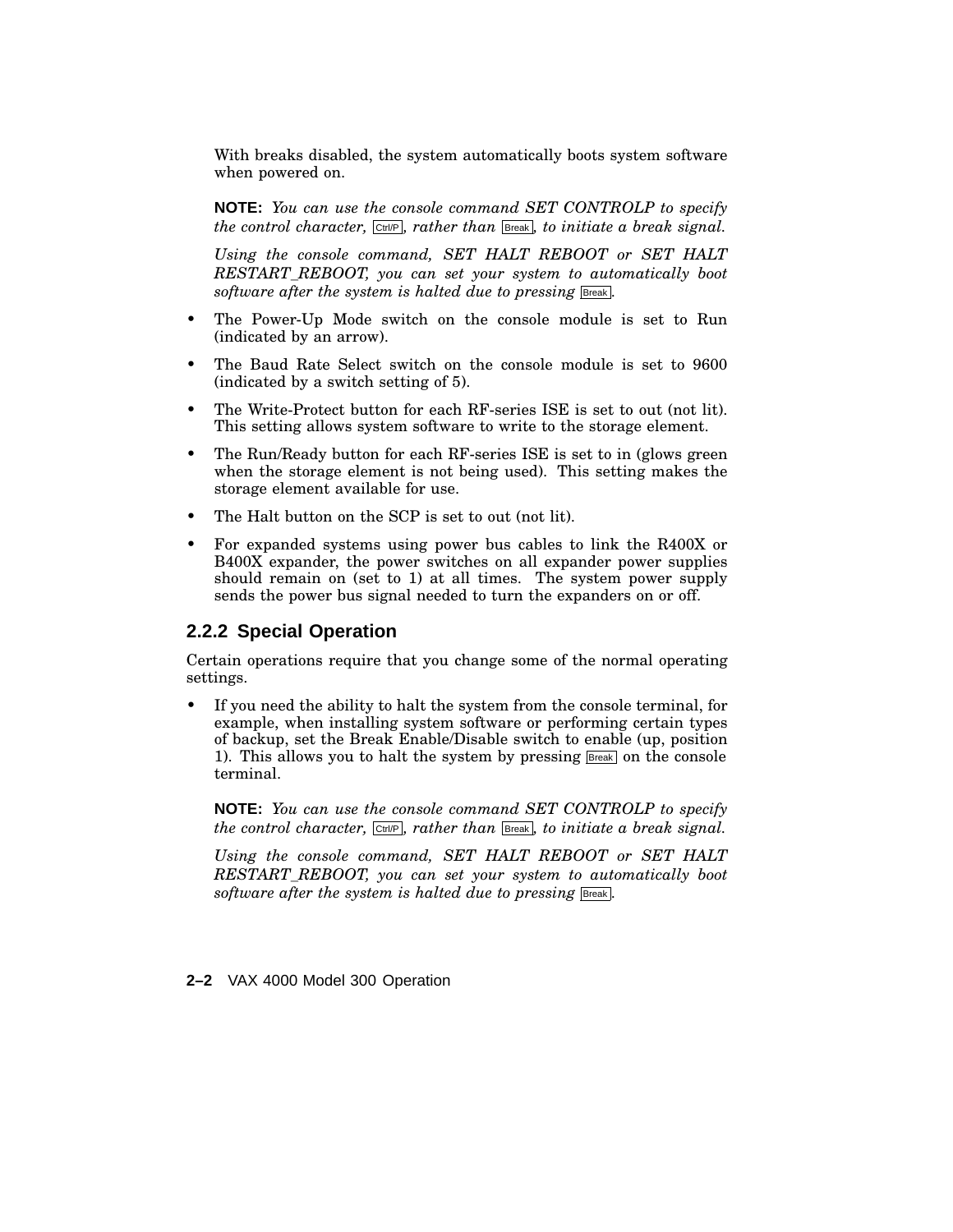• If you want data on a particular ISE to be write-protected, you must set the Write-Protect switch to in (glows).

**NOTE:** *ISEs containing system software and user accounts must remain write-enabled. ISEs containing applications or sensitive data may be write-protected.*

• If you want to use the Language Selection Menu to select a new language for the console program, before you turn on your system, set the Power-Up Mode switch to Language Inquiry Mode. A human profile indicates the language inquiry mode. When you turn on your system, a Language Selection Menu appears, as shown in Figure 2–1.

### **Figure 2–1: Language Selection Menu**

KA670-A Vn.n VMB n.n

```
1) Dansk
 2) Deutsch (Deutschland/Osterreich)
 3) Deutsch (Schweiz)
 4) English (United Kingdom)
 5) English (United States/Canada)
 6) Español
 7) Français (Canada)
 8) Français (France/Belgique)
 9) Français (Suisse)
10) Italiano
11) Nederlands
12) Norsk
13) Português
14) Suomi
15) Svenska
```
 $(1.15):$ 

Select a language by typing in the number listed next to the language. Save the language you have selected by rotating the Power-Up Mode switch to Run Mode, indicated by an arrow.

**NOTE:** *If you do not select a language within 30 seconds, the system defaults to English (United States/Canada).*

If the Power-Up Mode switch is set to Run Mode (indicated by an arrow), then the language selected is saved and is automatically used during subsequent reboots of the system.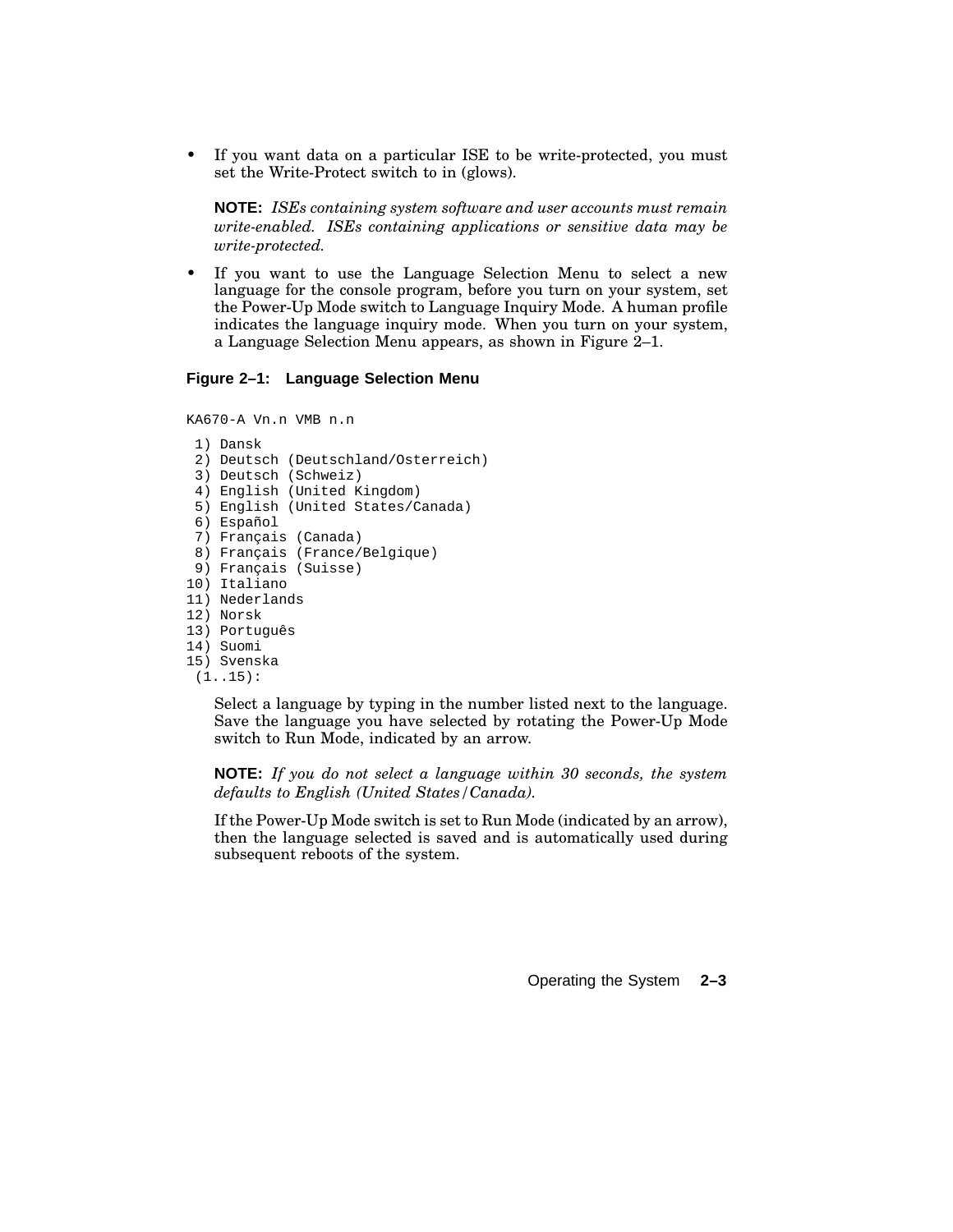**NOTE:** *If the Power-Up Mode switch is set to Language Inquiry Mode (indicated by the human profile), the system will prompt for the language at each power-up.*

In addition to the Language Selection Menu, the system may issue a list of bootable devices and prompt you to select a device from the list. If this happens, refer to Section 2.4.1 for more information.

If your system has been powered off for more than 10 days, the battery unit that saves the system clock and the language selection may have run down. The Language Selection Menu will be automatically displayed when you power on your system, regardless of the Power-Up Mode switch setting. Once the system is booted, reset the system clock as described in your system software manual.

# **2.3 Turning On the System**

Once you have set the switches correctly, you are ready to turn on the system. Use the following procedure:

- 1. Turn on the console terminal and wait for it to complete its self-tests.
- 2. Turn on the system by setting the Power switch to 1.

**NOTE:** *For systems using the R400X or B400X expander linked by a power bus cable, the Power switch on the VAX 4000 provides the power control bus signal to the expander(s). Setting the Power switch to on (1) on the VAX 4000 will cause the expander(s) to power up as well. The Power switch on the expander(s) should always remain in the on position (1).*

When you turn on the power, you should see the indications listed in Table 2–1.

| Indicator                                  | <b>Normal Indication</b>                 |
|--------------------------------------------|------------------------------------------|
| System DC OK lights (power supply and SCP) | Glow green                               |
| AC Present light (power supply)            | Glows orange                             |
| RF-series ISE Run/Ready lights             | Glow green steadily within 20<br>seconds |
| RF-series ISE Fault light                  | Lights temporarily at power-up.          |

**Table 2–1: Normal Power-Up Indications**

**2–4** VAX 4000 Model 300 Operation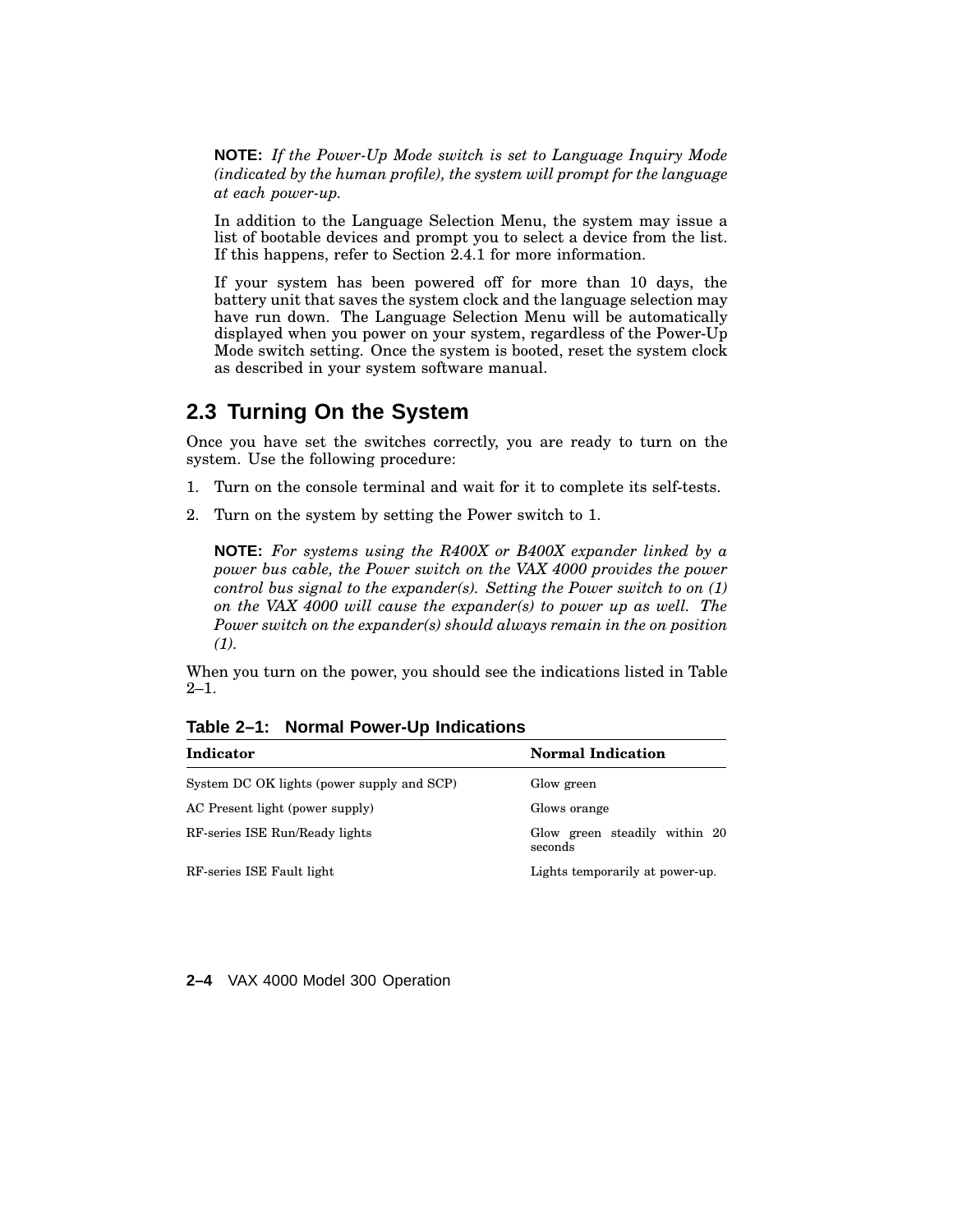| Indicator                        | <b>Normal Indication</b>                                                                                                                 |
|----------------------------------|------------------------------------------------------------------------------------------------------------------------------------------|
| TF85 tape drive indicator lights | Orange, yellow, and green lights<br>glow during self-tests. The green<br>light remains on.                                               |
| TK70 tape drive indicator lights | Orange, yellow, and green lights<br>glow during self-tests. The green<br>light remains on.                                               |
| TLZ04 tape drive indicators      | Tape and drive indicators flash<br>during self-tests. The drive<br>indicator glows green when self-<br>tests are successfully completed. |

**Table 2–1 (Cont.): Normal Power-Up Indications**

If you do not observe the indications in Table 2–1, refer to *VAX 4000 Troubleshooting and Diagnostics*.

Every time you turn on your system, it runs a series of self-tests on the CPU and memory. Your console terminal first displays a line of information identifying the CPU, the version of the firmware, and the version of VMB the primary bootstrap program. In the sample screens provided in this chapter, the CPU is identified as a KA670–A, and the versions of the firmware and primary bootstrap are indicated as n.n. Your system will display actual version numbers. The console terminal then displays a countdown as the system tests itself. When the self-tests are successful, the system either autoboots system software or goes into console mode, as described in Sections 2.4.1 and 2.4.2.

If your system detects an error during its self-tests, it displays an error summary consisting of several lines of hexadecimal numbers. A Digital service representative can use the error summary to diagnose the system. Depending on the type of error, one or more error summaries may display on the console terminal. A sample error summary is shown in Figure 2–2.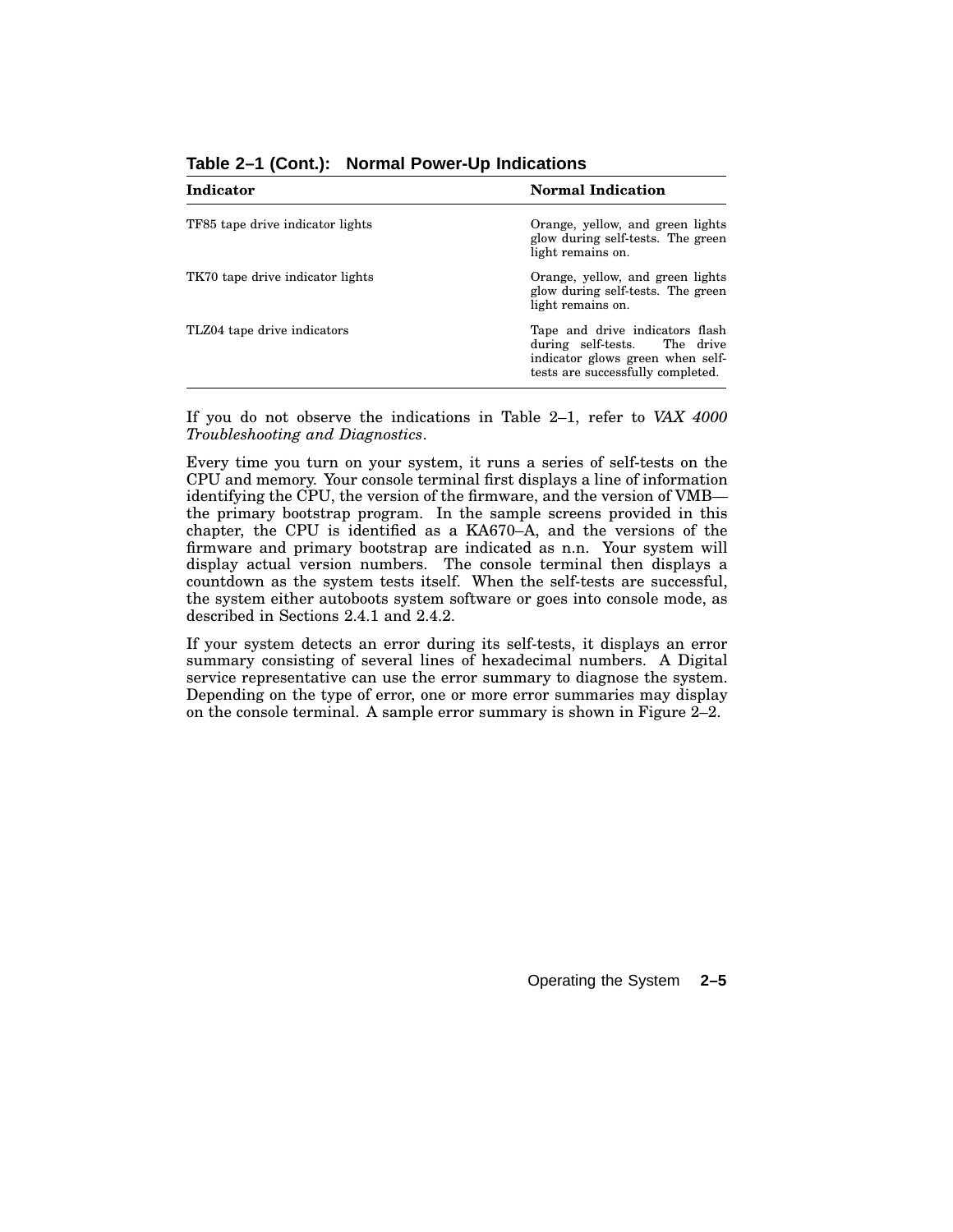#### **Figure 2–2: Sample Error Summary**

```
KA670-A Vn.n VMB n.n
Performing normal system tests.
66..65..64..63..62..61..60..59..58..57..56..55..54..53..52..51..
50..49..48..47..46..45..44..43..42..41..40..39..38..37..36..35..
34..33..32..31..30..29..28..27..26..25..24..23..22..21..20..19..
18..17..16..15..14..13..12..11..10..09..08..07..
?5F 2 15 FF 0000 0000 02 ; SUBTEST_5F_15, DE_SGEC.LIS
P1=00000000 P2=00000002 P3=5839FF00 P4=00000000 P5=00000000
P6=00000000 P7=00000000 P8=00000000 P9=0000080A P10=00000003
r0=00000054 r1=20084019 r2=00008206 r3=00000000 r4=00004210
r5=00000044 r6=000048DC r7=20008000 r8=00008000 EPC=FFFF90D6
06..05..04..03..
Normal operation not possible.
```
>>>

If possible, print out the error summary and give it to your Digital service representative.

# **2.4 Booting the System**

VAX 4000 systems boot in one of two ways. You can configure the system to autoboot on power-up or you can manually boot the system from console mode. The Break Enable/Disable switch setting determines how the system boots.

# **2.4.1 Autobooting the System**

When the Break Enable/Disable switch is set to disable (the normal operating setting), the system runs self-tests and, on completion, attempts to load system software. Additionally, if the Break Enable/Disable switch is set to enable, and the halt action REBOOT or RESTART\_REBOOT has been defined using the SET HALT command, the system will automatically attempt to load system software.

Depending on whether or not a boot device has been selected, the system loads system software or prompts you to select a boot device.

### **Loading System Software (With Boot Device Selected)**

When a boot device has been selected, the system identifies the boot device and the number " $2$ " displays on the screen. As the system begins booting, the countdown continues from 1 to 0.

**2–6** VAX 4000 Model 300 Operation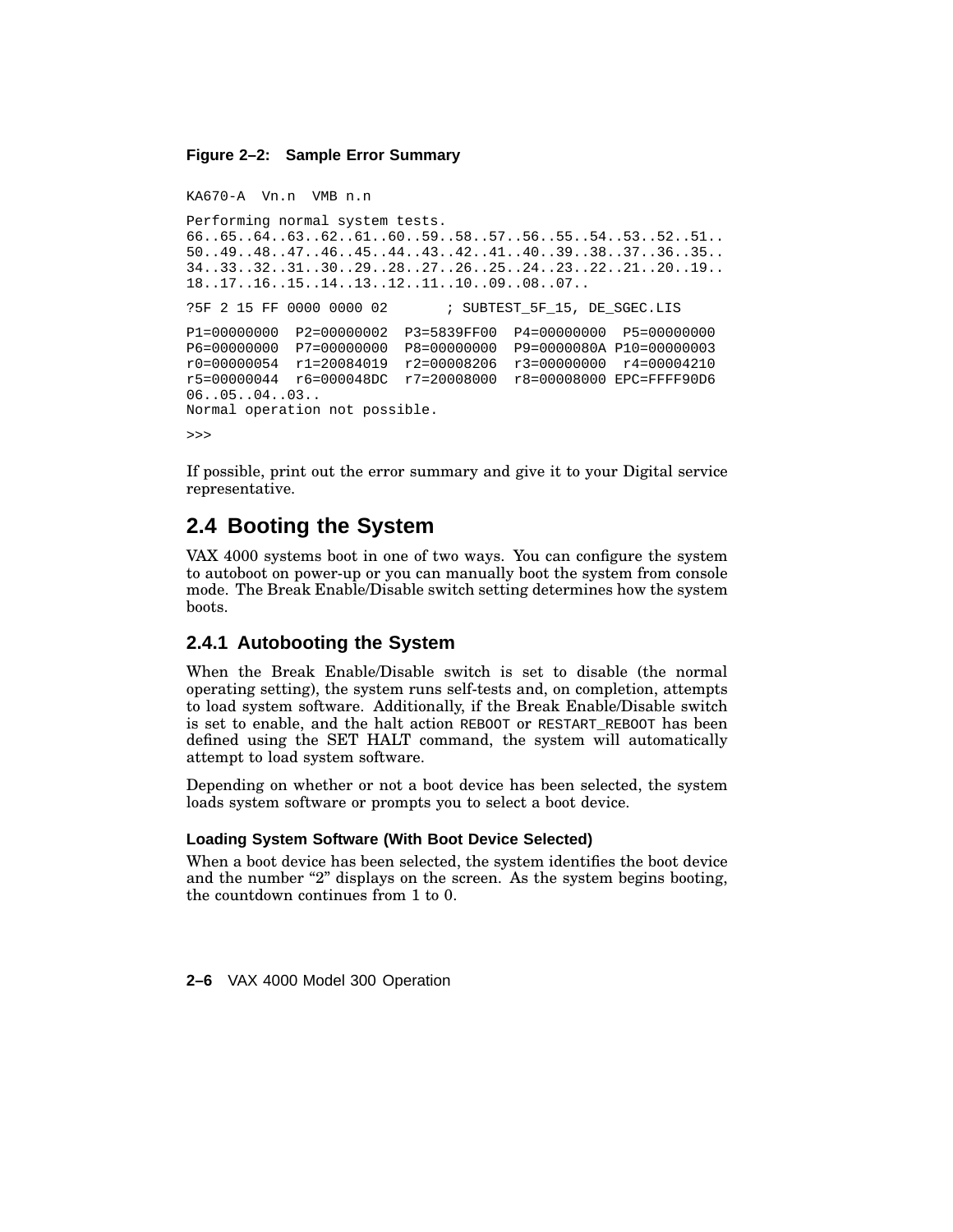Figure 2–3 shows a successful power-up and automatic boot when DIA0 has been selected as the boot device.

#### **Figure 2–3: Successful Power-Up and Automatic Boot**

```
KA670-A Vn.n, VMB n.n
Performing normal system tests.
66..65..64..63..62..61..60..59..58..57..56..55..54..53..52..51..
50..49..48..47..46..45..44..43..42..41..40..39..38..37..36..35..
34..33..32..31..30..29..28..27..26..25..24..23..22..21..20..19..
18..17..16..15..14..13..12..11..10..09..08..07..06..05..04..03..
Tests completed.
Loading system software.
(BOOT/R5:0 DIA0)
   2..
-DIA0
      1..0..
```
#### **Loading System Software (No Boot Device Selected)**

If you have not selected a boot device when the Break Enable/Disable switch is set to disable, the system runs self-tests and, on completion, issues a list of bootable devices. You are prompted to select a boot device from the list, as shown in Figure 2–4.

#### **Figure 2–4: Successful Power-Up to List of Bootable Devices**

```
KA670-A Vn.n VMB n.n
Performing normal system tests.
66..65..64..63..62..61..60..59..58..57..56..55..54..53..52..51..
50..49..48..47..46..45..44..43..42..41..40..39..38..37..36..35..
34..33..32..31..30..29..28..27..26..25..24..23..22..21..20..19..
18..17..16..15..14..13..12..11..10..09..08..07..06..05..04..03..
Tests completed.
Loading system software.
No default boot device has been specified.
Available devices.
-DIA0 (RF72)
-DIA1 (RF72)
-MUA0 (TK70)
-EZA0 (08-00-2B-06-10-42)
Device? [EZA0]:
```
To select a boot device, enter a device name at the system prompt. When you have selected a boot device, the system boots from that device. Figure 2–5 shows a successful power-up when DIA0 has been selected as the boot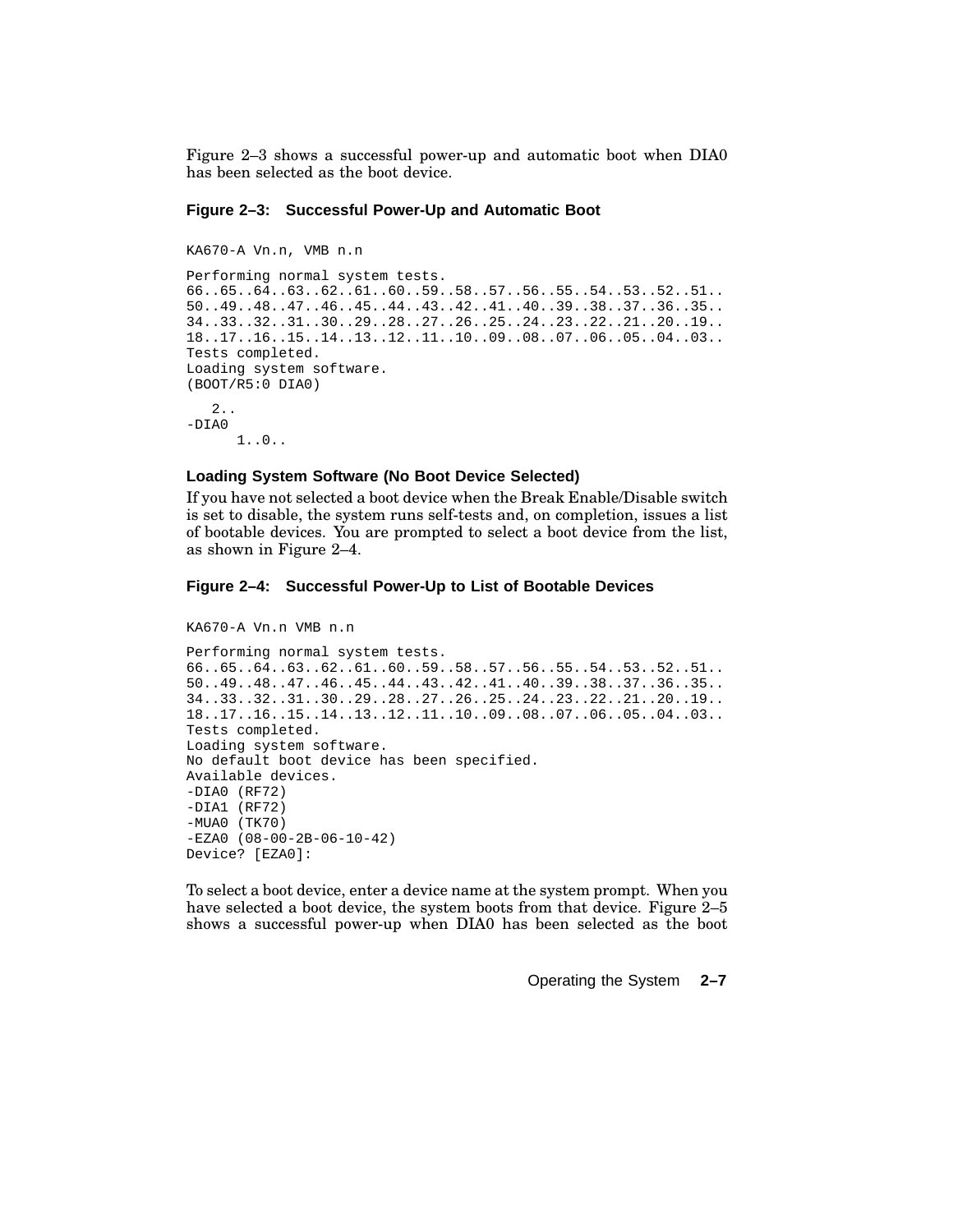device. The next time the system is turned on, it will autoboot from the device you have just selected.

**NOTE:** *If you do not enter a device name within 30 seconds, the system attempts to boot from the Ethernet device, EZA0.*

#### **Figure 2–5: Selecting a Bootable Device**

KA670-A Vn.n VMB n.n

```
Performing normal system tests.
66..65..64..63..62..61..60..59..58..57..56..55..54..53..52..51..
50..49..48..47..46..45..44..43..42..41..40..39..38..37..36..35..
34..33..32..31..30..29..28..27..26..25..24..23..22..21..20..19..
18..17..16..15..14..13..12..11..10..09..08..07..06..05..04..03..
Tests completed.
Loading system software.
No default boot device has been specified.
Available devices.
-DIA0 (RF72)
-DIA1 (RF72)
-MUA0 (TK70)
-EZA0 (08-00-2B-06-10-42)
Device? [EZA0]:DIA0
(BOOT/R5:0 DIA0)
   2..
-DIA0
      1..0..
```
## **Changing the Boot Device**

Once a boot device is identified, the system autoboots from that device each time you turn it on, until you do one of the following:

- Change the setting of the Break Enable/Disable switch to enable (up, position 1). If you do so, the system will not autoboot but will enter console mode after completing self-tests (assuming you have not defined a halt action of REBOOT or RESTART\_REBOOT using the SET HALT console command). Refer to Section 2.4.2 for instructions on booting from console mode.
- Change the boot device by using the SET BOOT command.

**2–8** VAX 4000 Model 300 Operation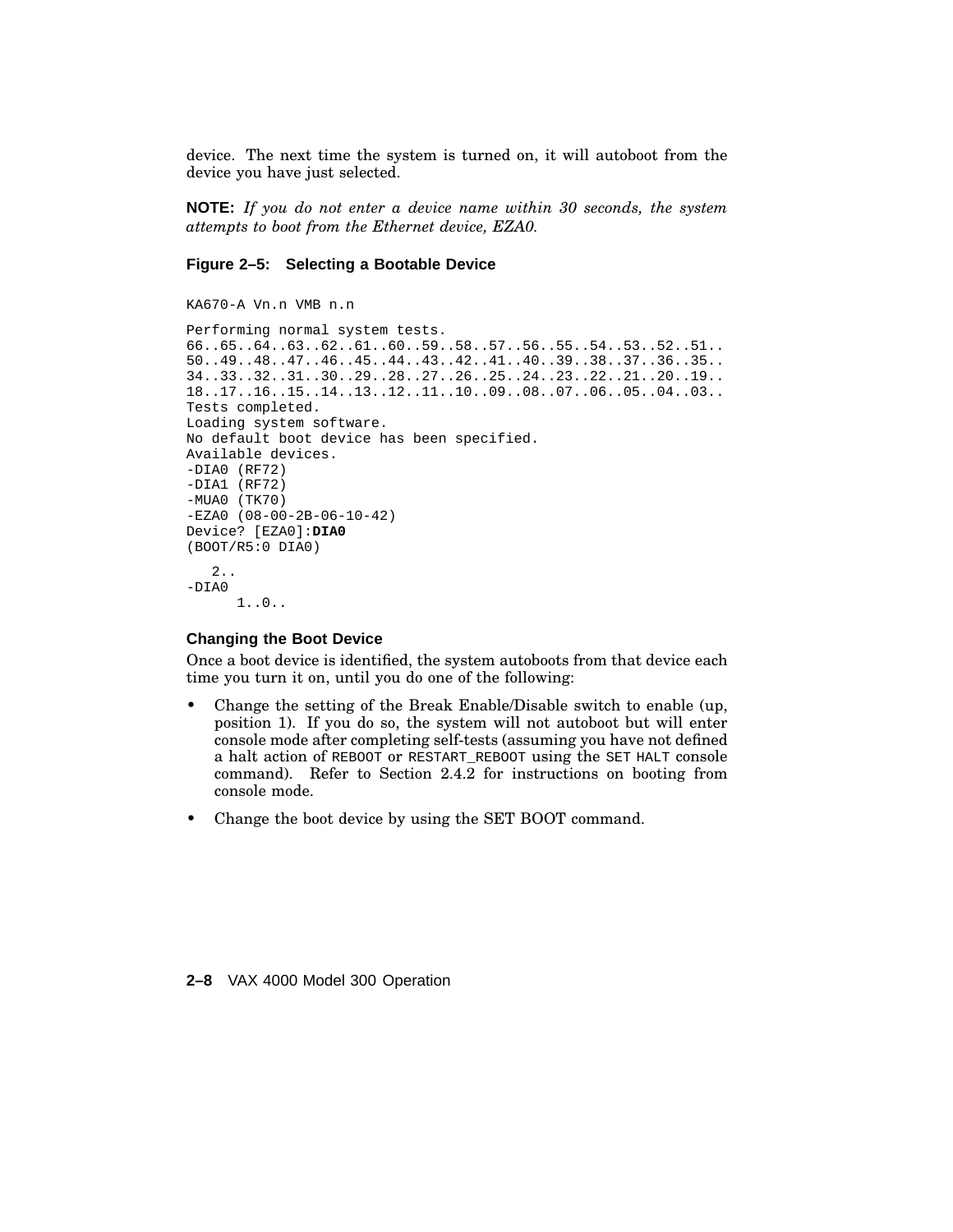#### **Using the SET BOOT Command**

To direct the system to boot automatically from a specific device or to change the setting of the default boot device, put the system into console mode and at the >>> prompt, enter ''SET BOOT *device-name*''. For example,

#### >>>**SET BOOT EZA0**

sets the system default boot device to be the Ethernet controller.

Once you have selected a boot device, the system autoboots from that device each time you turn it on.

Using ''SET BOOT *device-name,device-name,device-name*'', you can also specify a string of default boot devices (up to 32 characters, with devices separated by commas and no spaces) for which the system will check for bootable software. The system checks the devices in the order specified and boots from the first one that contains bootable software. For example,

#### >>>**SET BOOT DUA0,DIA0,MIA0,EZA0**

directs the system to use DUA0, DIA0, MIA0, and EZA0 as the default boot devices. When the system autoboots, or if the BOOT command is used without specifying a device, the system will boot from the first default boot device that contains bootable software.

**NOTE:** *If included in a string of boot devices, the Ethernet device, EZA0, should only be placed as the last device of the string. The system will continuously attempt to boot from EZA0.*

To determine the name of the device from which to boot the system, refer to Table 2–2, or enter the SHOW DEVICE command at the console prompt >>>. Figure 2–6 shows a sample list of devices. The system displays the logical device name, preceded by a dash (–), for each device.

**NOTE:** *Selecting a default boot device other than the Ethernet device, EZA0, is not appropriate for diskless and tapeless systems which must boot software over the network.*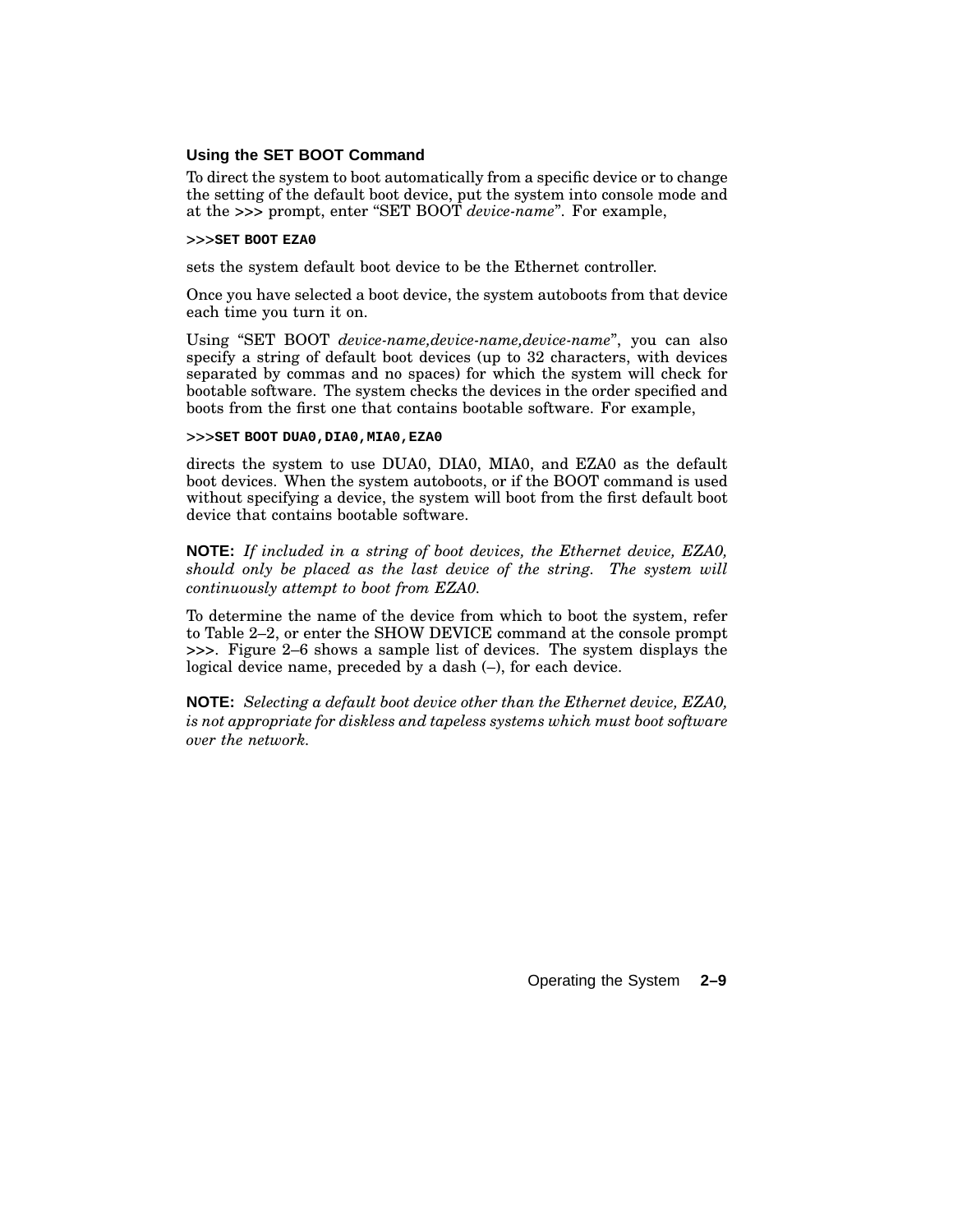#### **Figure 2–6: Sample SHOW DEVICE Display**

```
>>>SHOW DEVICE
DSSI Bus 0 Node 0 (CLYDE)
-DIA0 (RF72)
DSSI Bus 0 Node 1 (BONNIE)
-DIA1 (RF72)
DSSI Bus 0 Node 6 (*)
DSSI Bus 1 Node 7 (*)
UQSSP Tape Controller 0 (774500)
-MUA0 (TK70)
SCSI Adaptor 0 (761400), SCSI ID 7
-MKA0 (DEC TLZ04 1991(c)DEC)
Ethernet Adapter
-EZA0 (08-00-2B-06-10-42)
```

| <b>Device Type</b>                                           | Controller/Adapter                          | <b>Device Logical Name</b> |  |
|--------------------------------------------------------------|---------------------------------------------|----------------------------|--|
| RF-series ISE<br>Embedded DSSI host adapter<br>(part of CPU) |                                             | Dimu <sup>1</sup>          |  |
| RF-series ISE                                                | KFQSA DSSI storage adapter                  | DUcu <sup>2</sup>          |  |
| TF85 tape drive                                              | Embedded DSSI host adapter<br>(part of CPU) | MImu <sup>1</sup>          |  |
| TK70 tape drive                                              | TQK70                                       | MUcu <sup>3</sup>          |  |
| TLZ04 tape drive                                             | KZQSA adapter                               | MKAn                       |  |
| PROM (programmable)<br>read-only memory)                     | MRV11 module                                | PRAu                       |  |
| Ethernet adapter                                             | On-board (part of CPU)                      | EZA0                       |  |
| Ethernet adapter                                             | DESQA Ethernet controller                   | XQAu                       |  |
| RA-series drives                                             | KDA50                                       | DUcu <sup>2</sup>          |  |

**Table 2–2: Device Names**

 $1<sup>m</sup>$  = DSSI bus adapter (A = first bus (0); B = second bus (1).)

u = unit number (device unit numbers must be unique throughout the system).

When under operating system control, DIBu devices are recognized as DIAu devices.

 $2c = MSCP$  controller designator (A = first, B = second, and so on.)

u = unit number (device unit numbers must be unique throughout the system).

 $3c = TMSCP$  controller designator (A = first, B = second, and so on.)

u = unit number

For more information about the VAX 4000 system's booting process, refer to *VAX 4000 Model 300 Technical Information*.

**2–10** VAX 4000 Model 300 Operation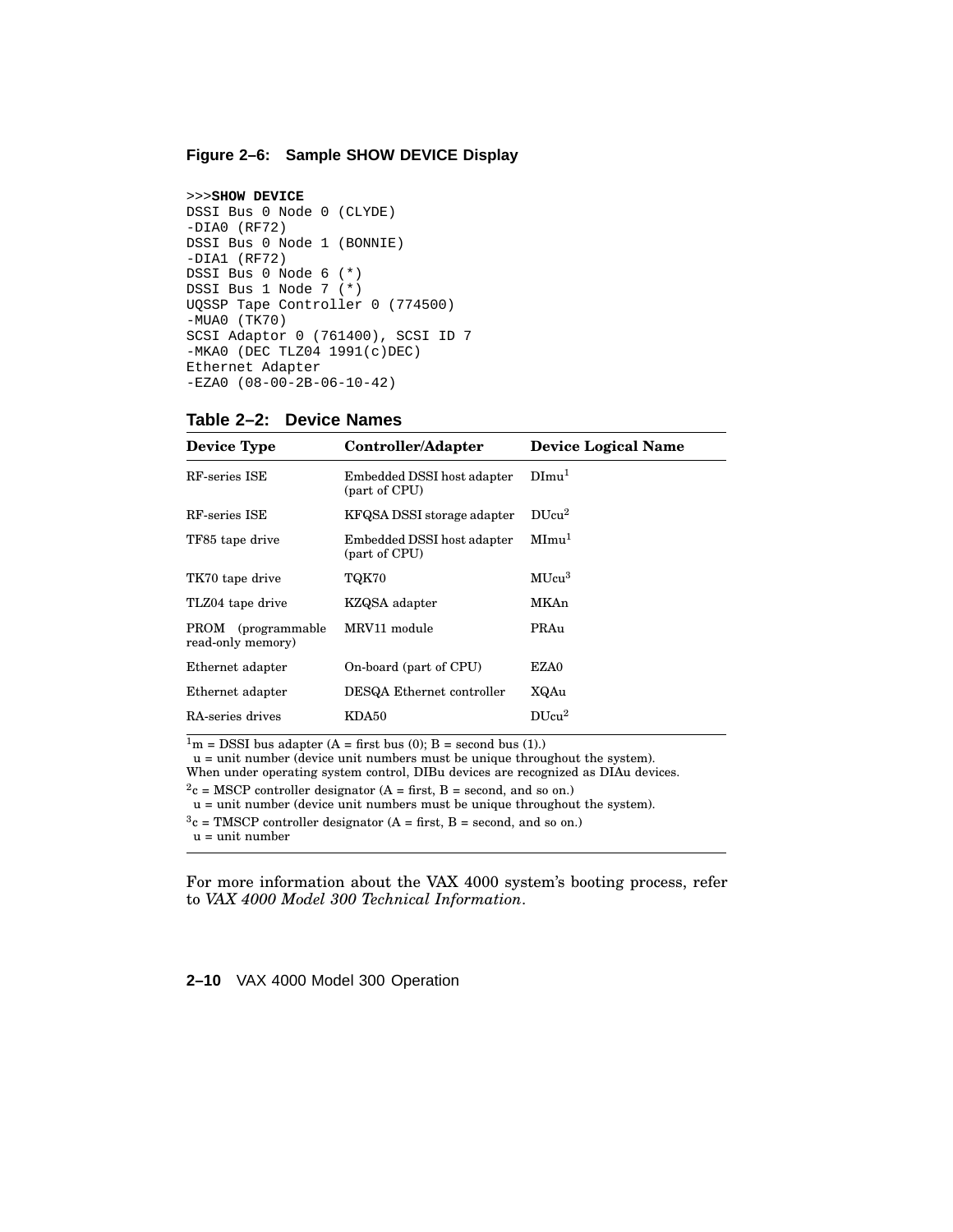# **2.4.2 Booting the System from Console Mode**

When the Break Enable/Disable switch is set to enable, the system powers on to console mode (indicated by the >>> prompt) after successfully completing its self-tests (assuming you have not defined a halt action of REBOOT or RESTART\_REBOOT using the SET HALT console command). Figure 2–7 shows a successful power-up to console mode.

## **Figure 2–7: Successful Power-Up to Console Mode**

KA670-A Vn.n VMB n.n

```
Performing normal system tests.
66..65..64..63..62..61..60..59..58..57..56..55..54..53..52..51..
50..49..48..47..46..45..44..43..42..41..40..39..38..37..36..35..
34..33..32..31..30..29..28..27..26..25..24..23..22..21..20..19..
18..17..16..15..14..13..12..11..10..09..08..07..06..05..04..03..
Tests completed.
>>>
```
### **Loading System Software**

To load system software from console mode, enter the BOOT command, ''BOOT *device name*''. For example,

#### >>>**BOOT MUA0**

tells the system to boot software from a cartridge in the TK70 tape drive.

If you enter the BOOT command without specifying a device, the system will attempt to boot from the default boot device, or string of devices defined by the SET BOOT command.

Using ''BOOT *device-name,device-name,device-name*'', you can also specify a string of boot devices (up to 32 characters, with devices separated by commas and no spaces) for which the system will attempt to boot software. The system checks the devices in the order specified and boots from the first one that contains bootable software. For example,

>>>**BOOT DUA0,DIA0,MUA0,EZA0**

directs the system to boot from the first device in the list that contains bootable software.

**NOTE:** *If included in a string of boot devices, the Ethernet device, EZA0, should only be placed as the last device of the string. The system will continuously attempt to boot from EZA0.*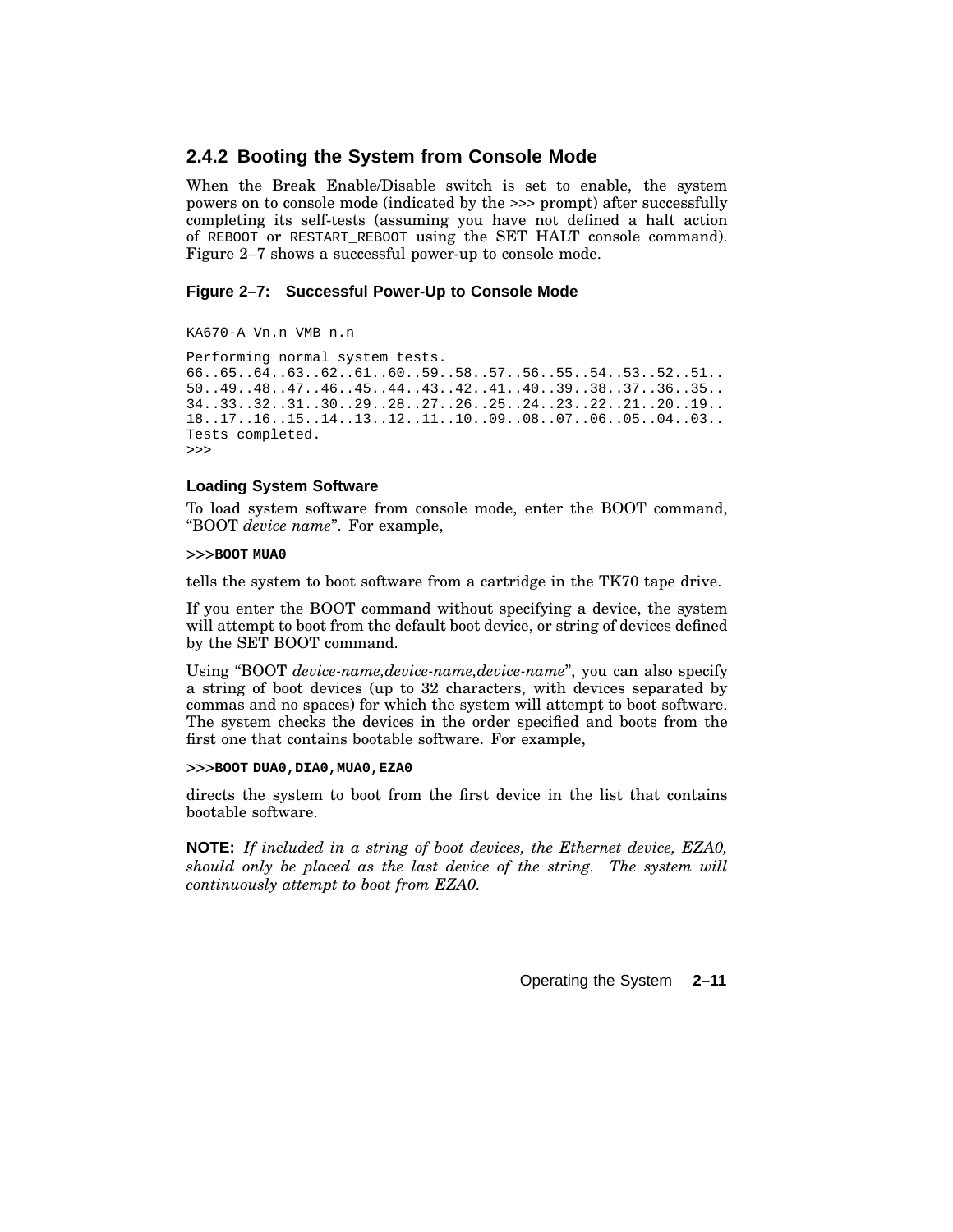**NOTE:** *To determine the name of the device from which to boot the system, refer to Table 2–2.*

Software manuals may instruct you to power on with break enabled and to use the BOOT command.

# **2.5 Using the System**

Once the system software is loaded, the first display for the system software appears on the console terminal after a few seconds. That display is described in the system software documentation.

You are now ready to use the system. Refer to the system software manuals and application manuals for more specific instructions on using the system.

Your system software manuals cover the following:

- Installing software on your system
- Running software to perform tasks
- Making and restoring backup copies of system software or data files
- Accessing devices and utilities in your system

# **2.6 Halting the System**

Halting the system interrupts all processes and returns control to the console program. You may need to halt the system during software installation. Or, you may want to boot the system from another device, for example, a tape cartridge containing MicroVAX Diagnostic Monitor (MDM) software.

**CAUTION:** *Halting your system without following the shutdown procedure described in your system software manuals may result in loss of data.*

You can halt the system in two ways:

- You can press the Halt button twice in to halt the system, and out to enter console mode.
- If the Break Enable/Disable switch on the console module is set to enable (indicated by 1) you can press the **Break** key on the console terminal. If the Break Enable/Disable switch is not set to enable and you wish to halt the system by pressing Break , change the setting of the Break Enable/Disable switch from disable to enable.

**2–12** VAX 4000 Model 300 Operation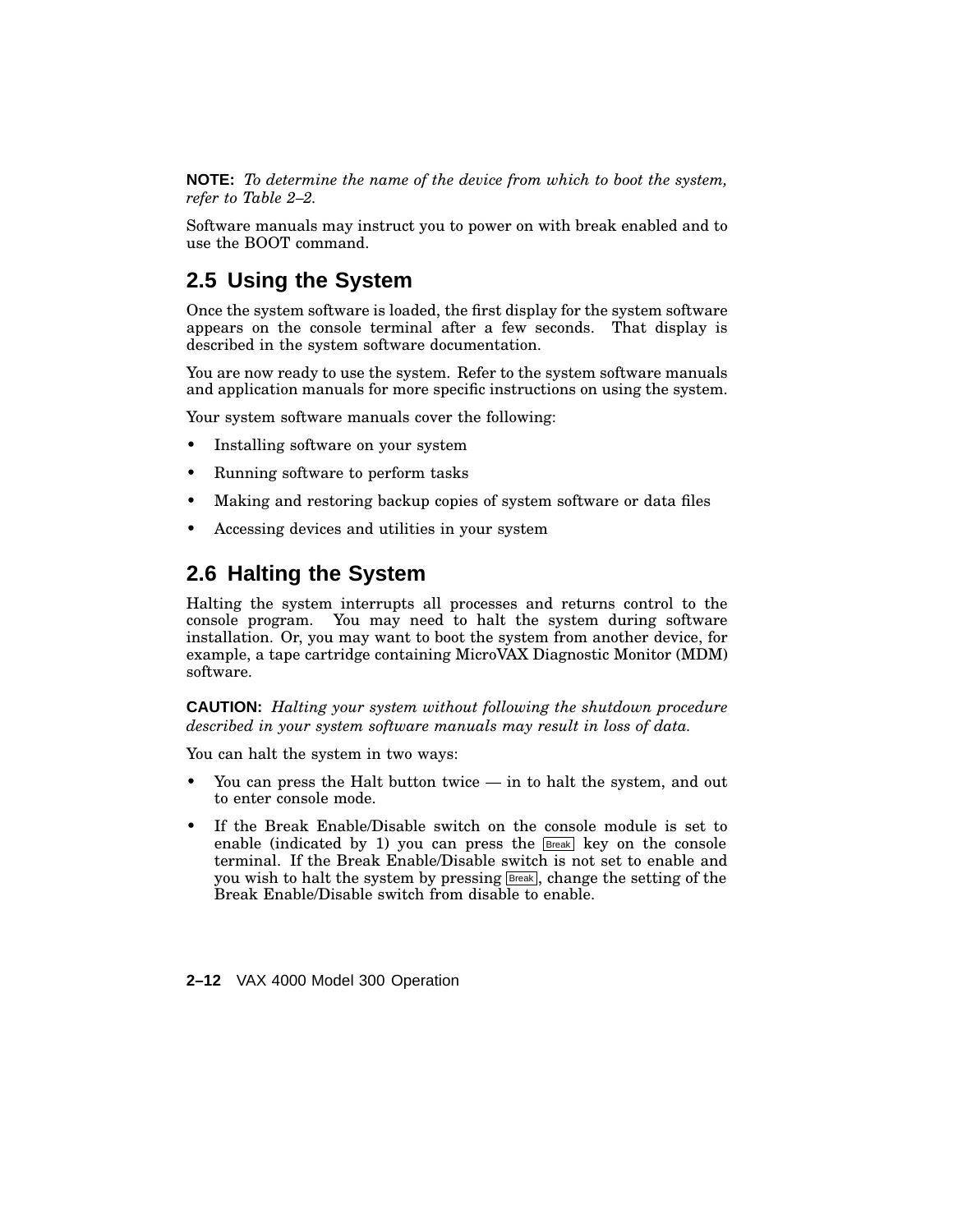**NOTE:** *You can use the console command SET CONTROLP to specify the control character,* Ctrl/P *, rather than* Break *, to initiate a break signal.*

**CAUTION:** *If you shut off your console terminal while breaks are enabled, the system interprets the action as a break, and the system halts.*

*If you are using a system that is part of a VAXcluster, do not halt, restart, or turn off the system without consulting the cluster manager. Performing any of these activities will interrupt the processes of the entire cluster.*

When the console mode prompt ( $\gg$ ) is displayed on your screen, the system is halted.

If you inadvertently halt the system, type " $c$  Return" at the console prompt. The processes interrupted by the halt will continue.

# **2.7 Restarting the System**

**NOTE:** *Restarting the system aborts all current and pending operations. To prevent loss of data, warn all users to log off prior to restarting the system. Follow the shutdown procedure described in your system software manuals before restarting the system.*

Restarting returns the system to a power-up condition. All current and pending operations are aborted and the usual power-up tests are run.

You restart the system by pressing the Restart button on the system control panel.

**NOTE:** *The Halt button must be out (not lit) to effect a restart operation.*

# **2.8 Turning Off the System**

**CAUTION:** *Turning off your system without following the shutdown procedure described in your system software manuals may result in loss of data.*

Once you have completed the recommended procedure, you can turn off your system by setting the Power switch to 0.

**NOTE:** *For systems expanded with the R400X or B400X expander and linked by a power bus cable, you need only turn off the system unit: The expander(s) will power down when you set the system Power switch to off (0). Note that the orange ac indicator on the expander power supply should remain lit even though the system Power switch set to off (0).*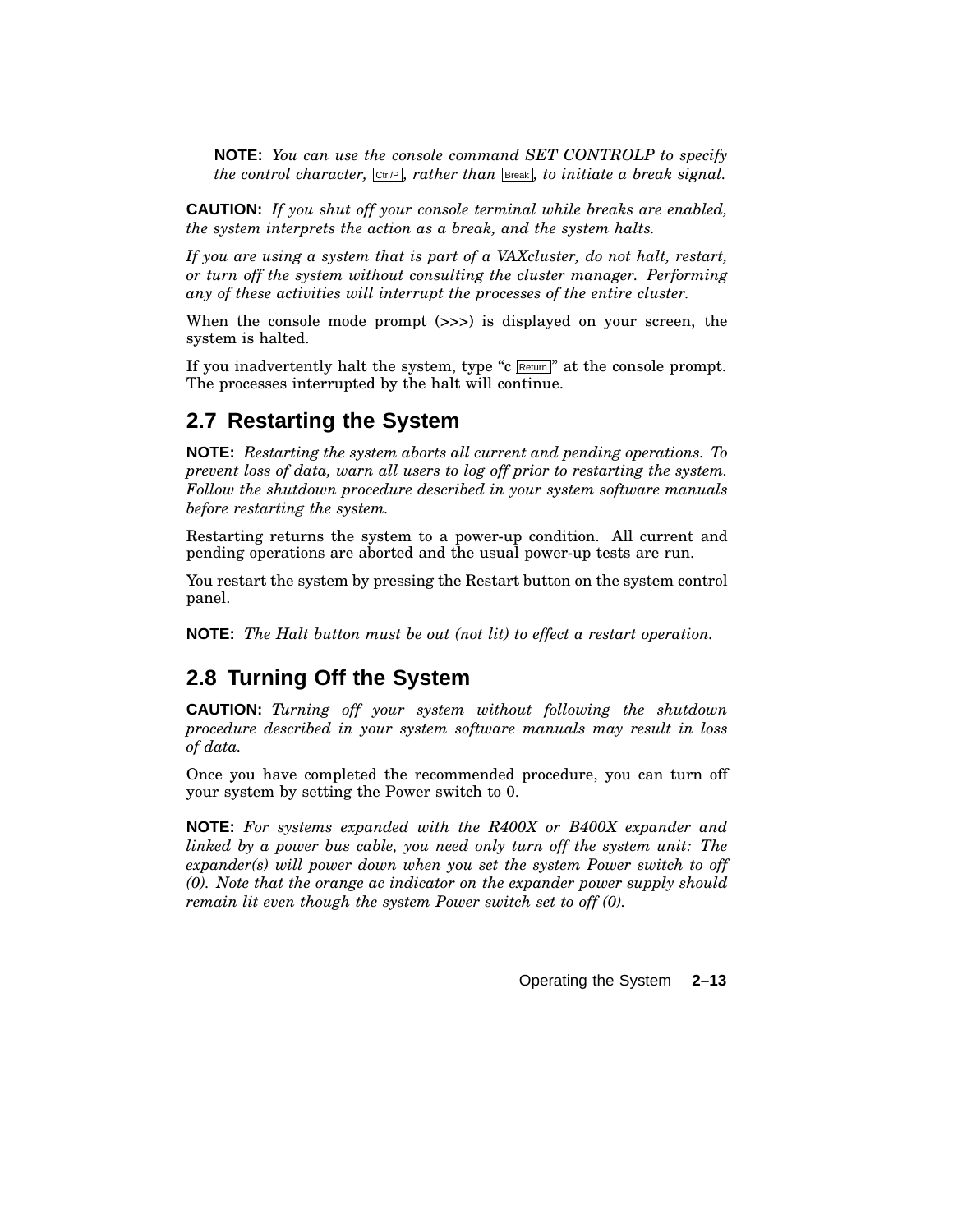# **2.9 Recovering from an Over Temperature Condition**

If your system's internal temperature approaches a level that may cause components to overheat, an audible alarm will sound and the Over Temperature Warning indicator on the SCP will flash. If the temperature continues to increase, the system will automatically shut down.

If the overheat warnings are activated, the alarm sounds and the Over Temperature Warning indicator flashes.

When the system shuts down due to overheating, the Over Temperature Condition indicator on the power supply remains lit. To recover from a shutdown, set the Power switch to off (0) and wait five minutes before turning on the system.

To prevent an over temperature condition, use the following precautions:

- Make sure your system is away from heat sources.
- Check that the system's air vents are not blocked.
- Check that the room temperature is within acceptable limits as specified in your *VAX 4000 Site Preparation* manual.

**2–14** VAX 4000 Model 300 Operation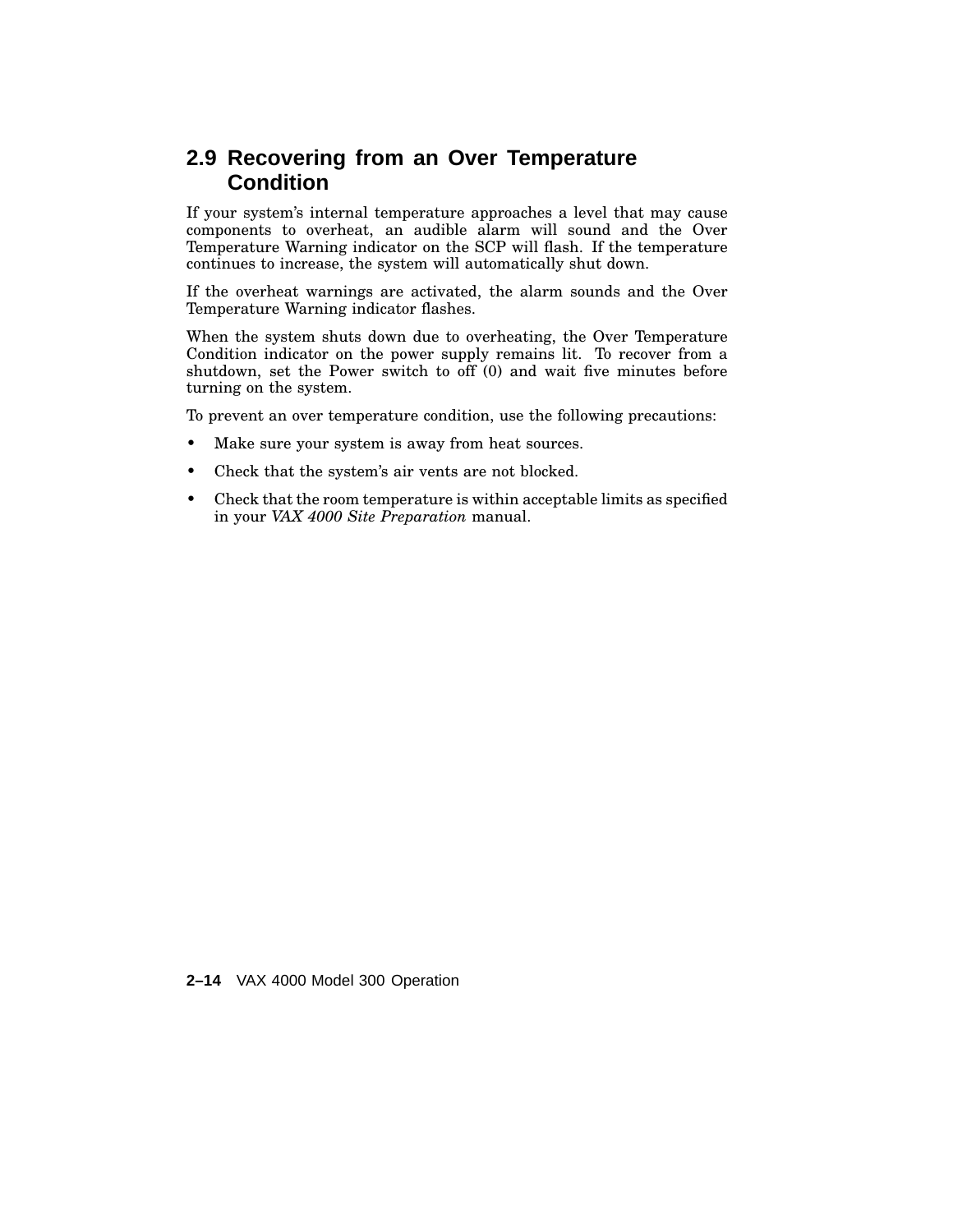# **Chapter 3**

# **Operating the System Options**

This chapter describes how to use options that may already be part of your system, or that you can add to your system. The following types of options are covered:

- Mass storage devices and controllers
- Communications controllers
- Real-time controllers
- **Printers**

**NOTE:** *Some of these options may not be appropriate for VAXserver 4000 systems. Contact your Digital representative if you have any questions about whether a specific option is appropriate for your system.*

# **3.1 Mass Storage Options**

The following mass storage options may be included with VAX 4000 systems:

- RF-series Integrated Storage Element (ISE)
- TF85, TK70, or TLZ04 tape drive

**NOTE:** *In addition, the RV20 Optical Disk Subsystem, RRD4x Digital Disc Subsystem, TSZ07, TSV05, and TU81 tape drives can be attached to the VAX 4000 system. If your system contains one of these options, refer to the user's guide or owner's manual for instructions on how to operate the device.*

This chapter describes how to use the controls for the RF-series ISEs and the TF85, TK70, and TLZ04 tape drives. In the case of the tape drives, it also describes how to insert and remove the tape cartridge. To use any mass storage device, you must properly identify the device to the operating system and use appropriate operating system commands. Refer to your system software documentation for details.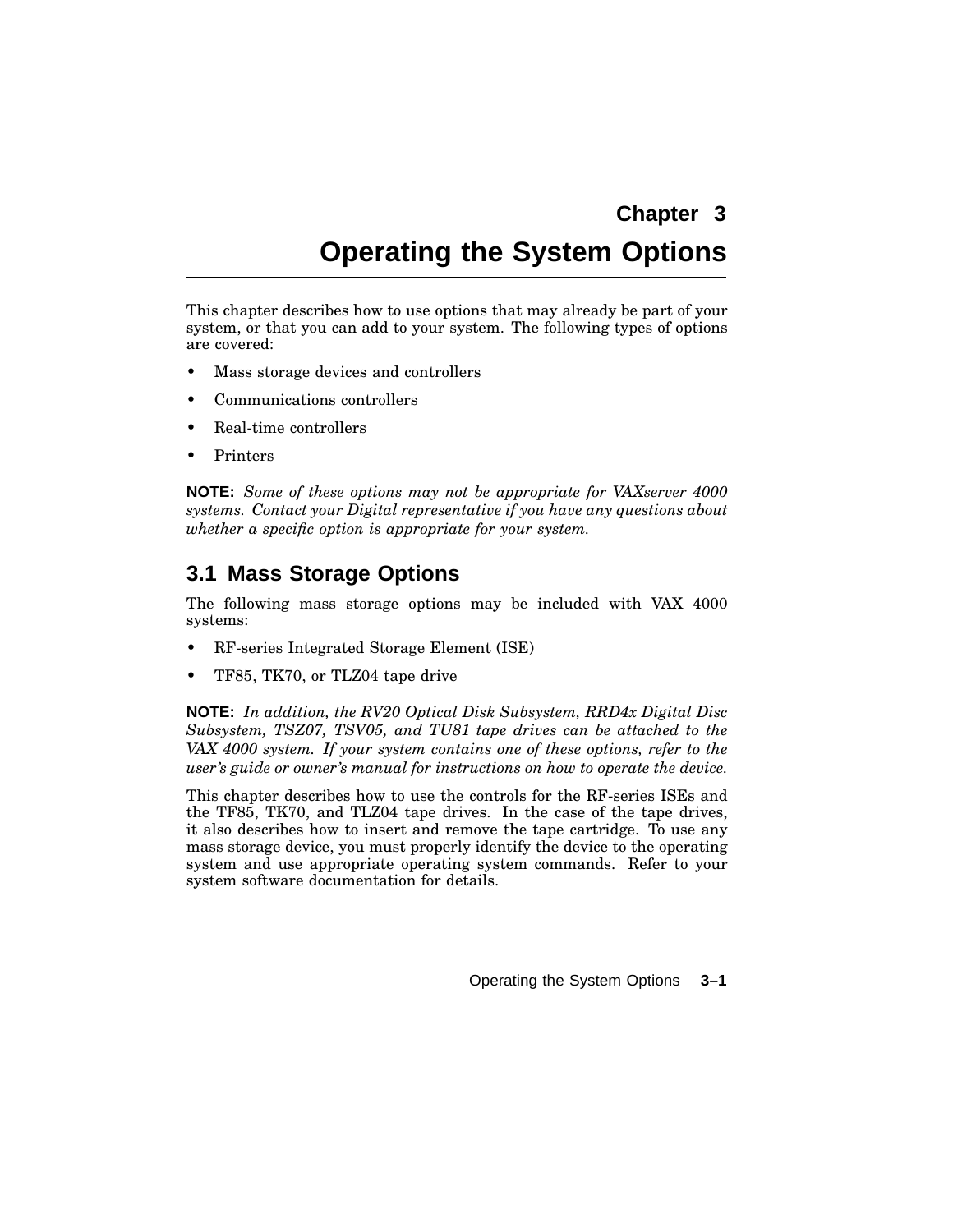# **3.1.1 RF-Series Integrated Storage Elements**

Your system may have up to four RF-series ISEs or up to three RF-series ISEs and a tape drive. When your system has multiple ISEs, Digital recommends that you separate them according to function. For example, if your system has two ISEs, you may want to use them as follows:

- ISE 0 contains the operating system and applications installed on the system.
- ISE 1 contains work areas for each user with an account on the system.

The storage capacities and other specifications for RF-series ISEs are listed in *VAX 4000 Model 300 Technical Information*.

**NOTE:** *Refer to Appendix B for information on setting or examining parameters for DSSI devices.*

### **3.1.1.1 RF-Series Controls and Indicators**

Each RF-series ISE has controls and indicators on its front panel. To access the ISE controls you need only open the upper door (top key position). Figure 3–1 shows the front panel of an RF-series ISE.

**NOTE:** *If your system has less than the maximum number of ISEs: three if you have a tape drive, or four without the tape drive, a blank ISE front panel with no controls or indicators is used to cover the empty ISE cavities. The front panels are required to meet international regulatory standards.*

**3–2** VAX 4000 Model 300 Operation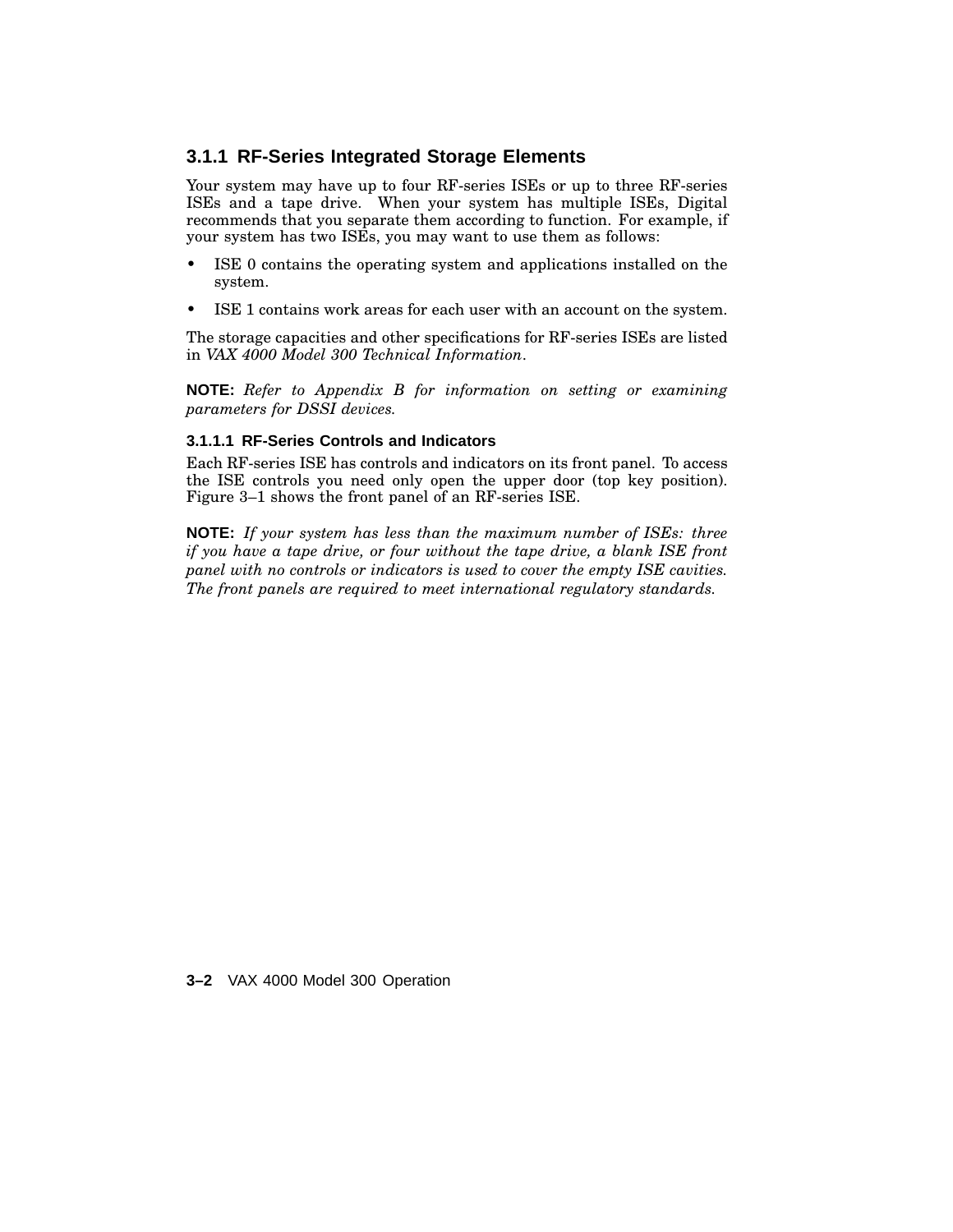**Figure 3–1: RF-Series ISE Controls and Indicators**



Each ISE has the following controls and indicators on its front panel.

- Bus node ID plug
- Fault indicator
- Write-Protect button
- Run/Ready button

Bus node ID plugs identify the bus node number of the ISEs to the system, as well as the unit number by default. Bus node numbers are configured at the factory in consecutive order from right to left. Tapeless systems can have up to four ISEs, with the rightmost ISE as 0; and the leftmost ISE as 3.

Table 3–1 lists RF-series controls and indicators.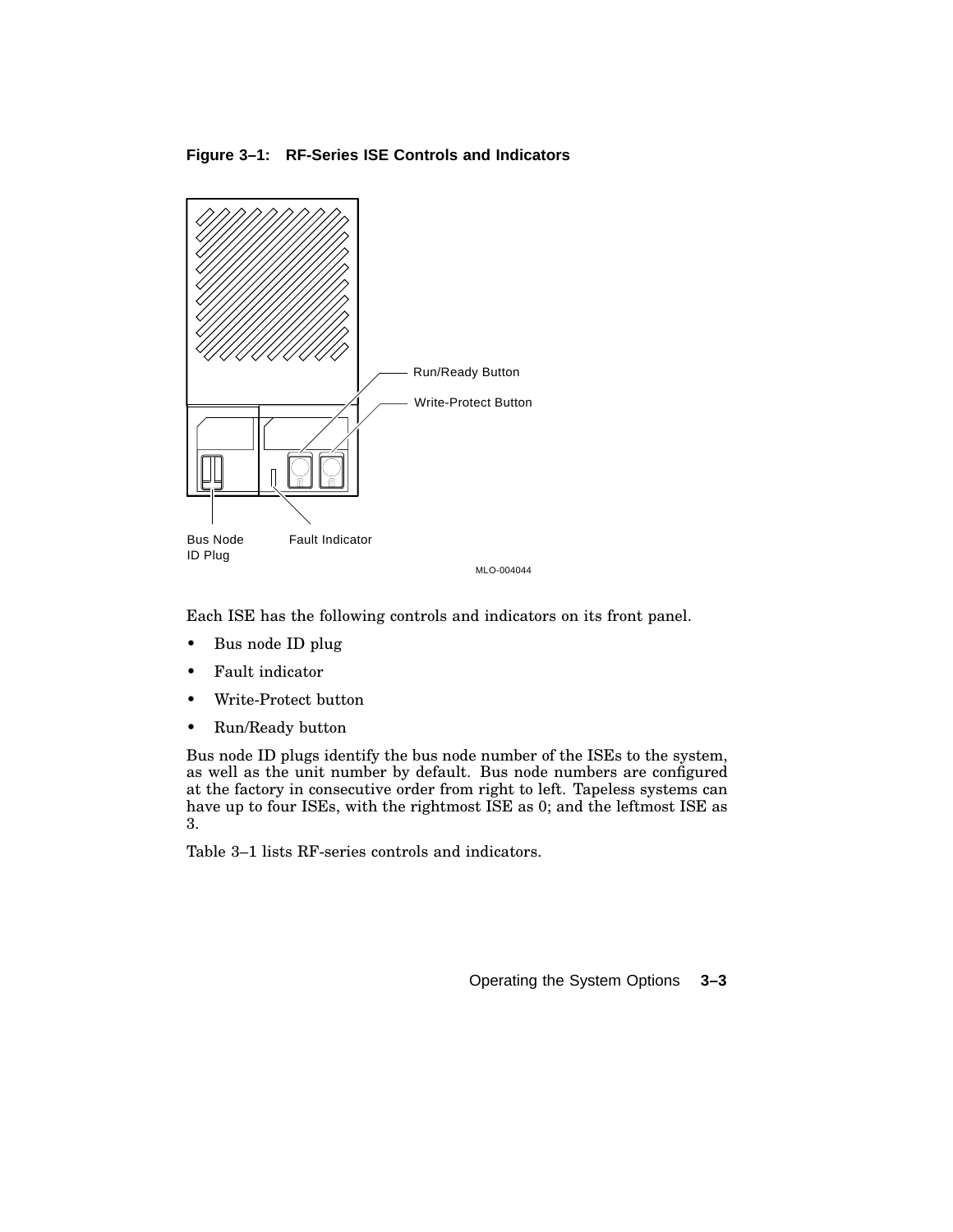| Control          | Position        | <b>Function</b>                                                                                                                                                                                    |
|------------------|-----------------|----------------------------------------------------------------------------------------------------------------------------------------------------------------------------------------------------|
| Bus Node ID Plug | Installed       | The bus node ID plug identifies the bus node<br>ID number of the ISE to the system and is,<br>by default, the unit number. The ISE bus<br>node ID is factory set to a number 0 through<br>6.       |
|                  | Not Installed   | The ISE bus node number is undefined. The<br>ISE fault indicator lights.                                                                                                                           |
| Fault            | Lit             | Indicates an error condition in the ISE.<br>The light is on temporarily during power-<br>up sequence (normal condition).                                                                           |
|                  | Not lit         | Indicates an error-free condition in the ISE.                                                                                                                                                      |
| Run/Ready        | In (lit, green) | ISE is on-line. When the ISE is available<br>for use, the green indicator light in the<br>switch is on. Under normal operation the<br>green indicator flashes as seek operations<br>are performed. |
|                  | Out (not lit)   | ISE is off-line and cannot be accessed. The<br>green indicator light cannot be lit when the<br>Run/Ready button is out.                                                                            |
| Write-Protect    | In (lit, amber) | ISE is write-protected. Prevents system<br>software from writing to the ISE.                                                                                                                       |
|                  | Out (not lit)   | ISE is not write-protected. Normal position<br>for software operation. System software is<br>free to read from or write to the ISE.                                                                |

**Table 3–1: RF-Series Controls and Indicators**

The Write-Protect button controls whether the system can write data to the ISE. The system can read from the ISE regardless of the setting of the Write-Protect button. When the Write-Protect button is out (not lit), the system can write to the ISE. Your system disk (the ISE containing system software) and ISEs containing work areas for users should be write-enabled, the normal operating setting.

If you want to write-protect an ISE containing sensitive data that you do not want changed or accidentally erased, set the Write-Protect button to in (lit).

**3–4** VAX 4000 Model 300 Operation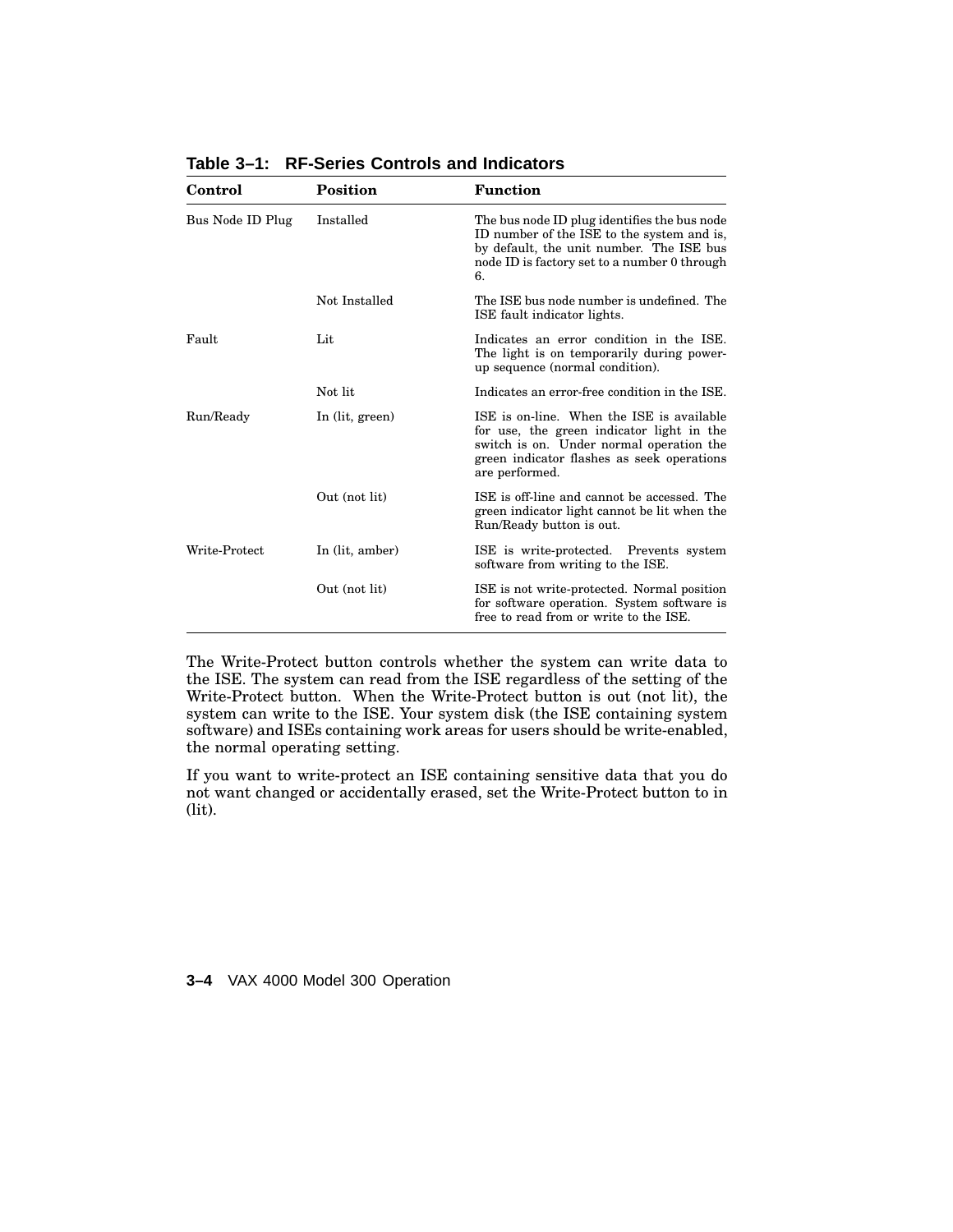# **3.1.1.2 Changing the Bus Node ID Plugs**

Spare bus node ID plugs are supplied with your system. Use the spare plugs to renumber your ISEs if you reconfigure your system with an expander, or if you create a dual-host configuration.

The bus node ID plugs have prongs on the back that indicate the bus node number (and by default, the unit number) of the ISE. To remove a bus node ID plug, grasp it firmly and pull straight out. To insert a bus node ID plug, align the two center prongs with the two center slots and press the plug into the slots. See Figure 3–2.

## **Figure 3–2: Inserting Bus Node ID Plugs**



Use the rules below for renumbering your storage elements:

- For each DSSI bus, do not duplicate bus node numbers for your storage elements. You can only have one storage device identified as bus node 0, one storage device as 1, and so on.
- By convention, the ISEs are numbered in increasing order from right to left.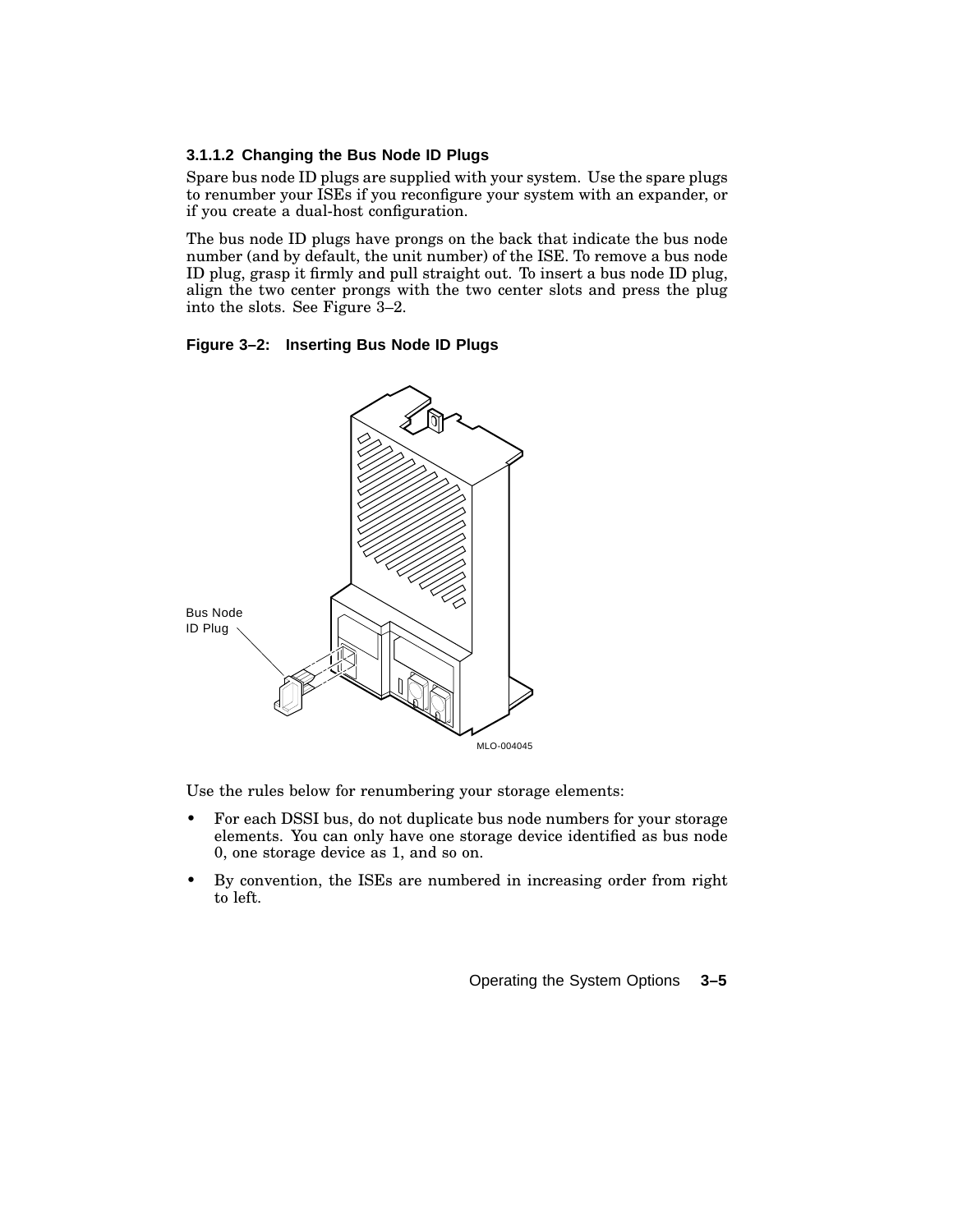**NOTE:** *If you change the bus node ID plugs while the system is operating, you must turn off the system and then turn it back on for the new plug positions to take effect.*

# **3.1.2 TF85 Tape Drive**

The TF85 tape drive is located behind the upper door of the system. To use the drive, move the key to the top position and open the door.

The TF85 tape drive holds one removable magnetic tape cartridge. The drive can read data written on either a CompacTape III, CompacTape II, or CompacTape cartridge; but cannot write to a CompacTape II or CompacTape cartridge. You must use a CompacTape III cartridge to make copies or backups of software or data. You can identify the type of cartridge by the label on the cartridge. Table 3–2 shows cartridge compatibility with the TF85 tape drive.

**NOTE:** *The TF85 can read cartridges recorded by TK-series tape drives.*

# **Table 3–2: Read/Write Cartridge Compatibility with the TF85 Tape Drive**

| CompacTape | CompacTape II | CompacTape III |
|------------|---------------|----------------|
| Read       | Read          | Read/Write     |

### **TF85 Tape Drive Controls and Indicators**

The tape drive has two primary controls: the cartridge insert/release handle (subsequently referred to as the ''handle'') and the Unload button. You use the handle to insert or remove cartridges and lock them into position. Pull the handle open to insert or remove a tape cartridge. Push the handle closed to lock a tape cartridge into position and load the tape.

You use the Unload button to rewind and unload the tape. Rewinding and unloading can also be controlled by software. Refer to your system software manuals for appropriate commands.

A bus node ID plug on the drive's front panel identifies the bus node number of the device to the system as well as the unit number by default.

**NOTE:** *Refer to Appendix B for information on setting or examining parameters for DSSI devices.*

The drive also has four indicator lights that show the status of the drive.

**3–6** VAX 4000 Model 300 Operation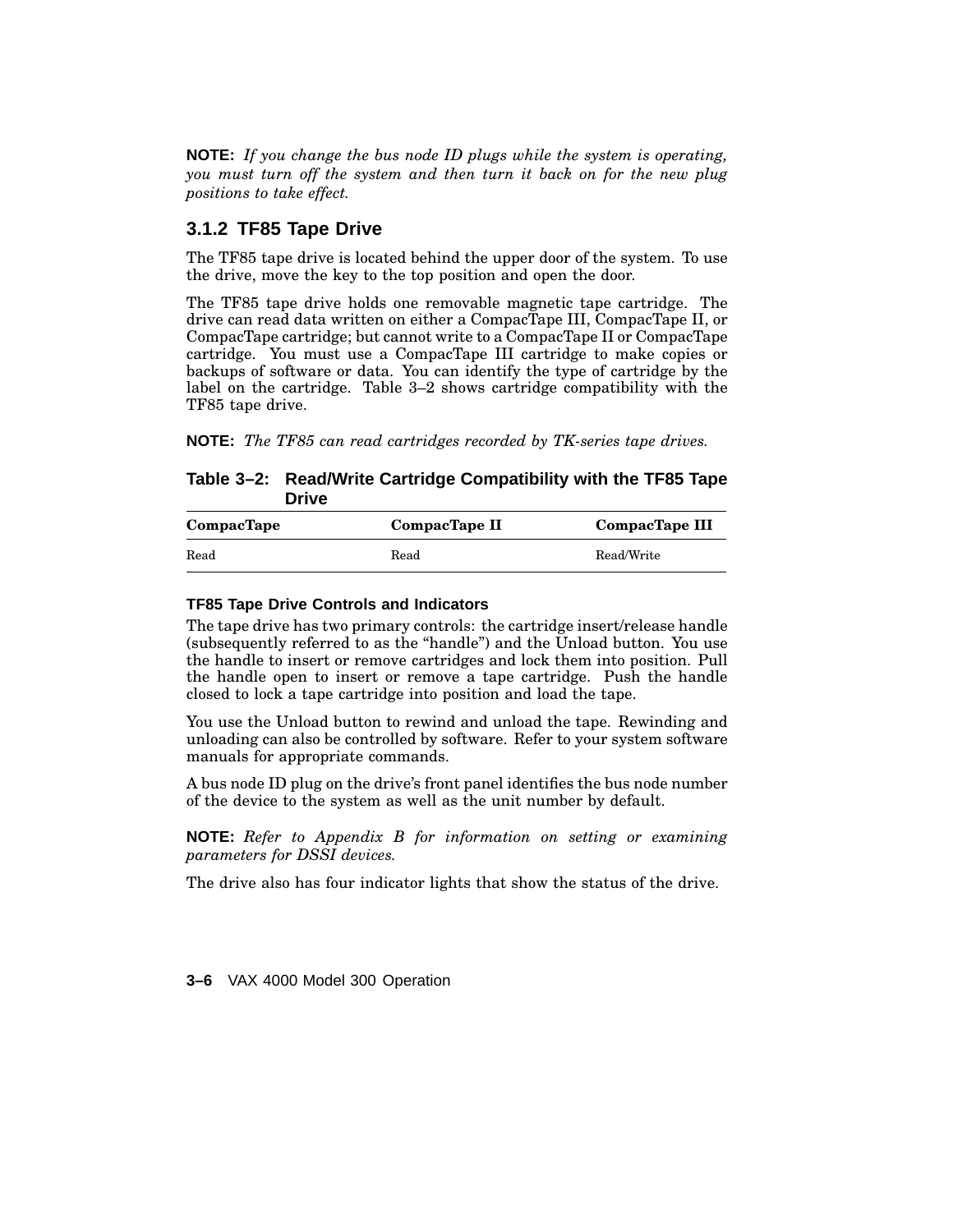- Write Protected (Orange): A steady orange light shows that the cartridge is write protected.
- Tape in Use (Yellow): A steady yellow light shows the tape is loaded. A blinking yellow light shows the tape is in motion.
- Use Cleaning Tape (Orange): A steady orange light shows the drive needs cleaning.
- Operate Handle (Green): A steady green light shows you can move the handle to insert or remove a tape. A blinking green light shows a cartridge load fault. You can also move the handle when the green light is blinking.

All four lights blinking simultaneously indicate a fault condition.

Figure 3–3 shows the TF85 tape drive with the controls and indicators labeled.



**Figure 3–3: TF85 Tape Drive**

To operate the drive properly, you must carefully monitor the indicators. The instructions for inserting and removing cartridges, which appear later in this section, tell you what should happen at each step. A table at the end of the section summarizes indicator and control combinations.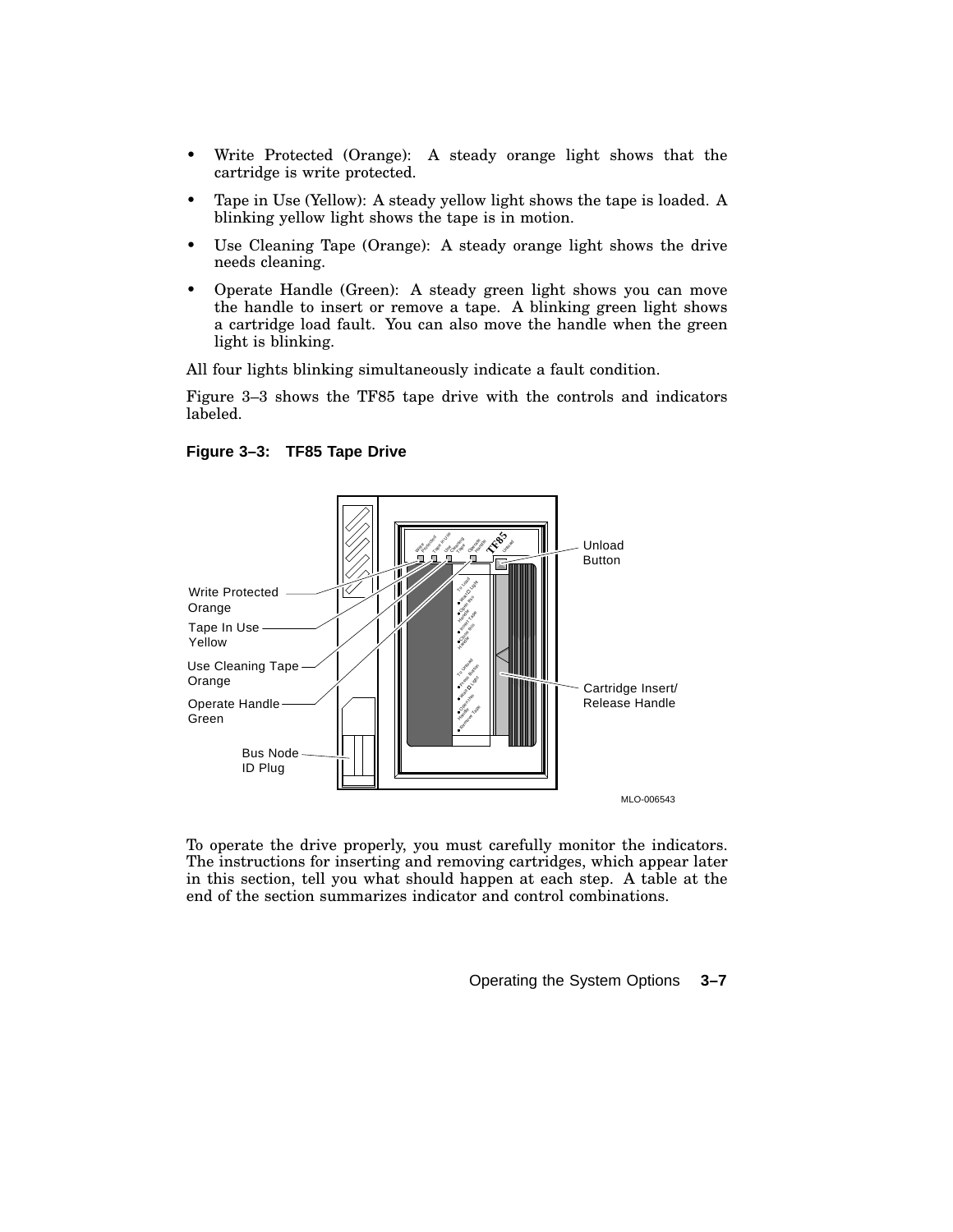### **3.1.2.1 Design of the Drive**

The TF85 tape drive operates like a reel-to-reel tape deck. Inside the drive is a take-up reel with a leader attached. Inside the cartridge is a single reel containing the magnetic tape. When you insert the cartridge and push in the handle, the leader in the drive automatically couples with the leader in the cartridge, and the tape winds onto the take-up reel. The coupling and winding process is called loading. When the automatic loading process is complete, the tape is ready to use.

Once the cartridge is loaded, you cannot remove it without rewinding and uncoupling the leaders, a process called unloading. Even if you have not used the tape, you must unload it before you can remove the cartridge. When you press the Unload button, the tape rewinds into the cartridge and the leaders uncouple.

### **3.1.2.2 Labeling a Tape Cartridge**

When recording data on a cartridge, label its contents. For your convenience, a slot for the label is provided on the front of the cartridge. Write the identification on the label and insert the label in the slot on the front of the cartridge, as shown in Figure 3–4. The label is visible when the tape is in the drive.

**3–8** VAX 4000 Model 300 Operation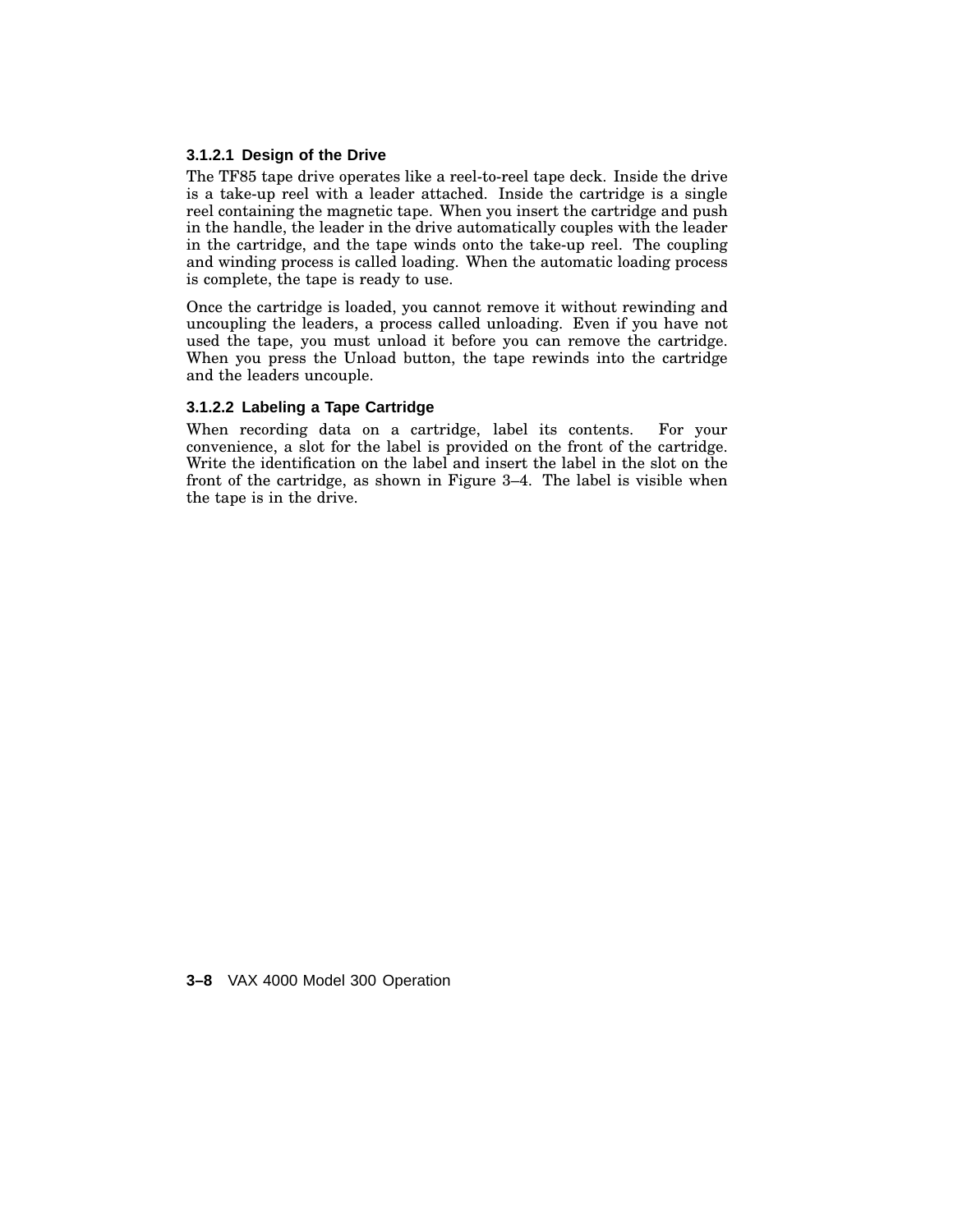**Figure 3–4: Labeling a Tape Cartridge**



**NOTE:** *Do not write on the tape cartridge or attach labels to the top, bottom, or sides of the cartridge.*

# **3.1.2.3 Write-Protecting a Tape Cartridge**

Write-protecting a tape cartridge prevents accidental erasure of information stored on the tape. You can write-protect a tape cartridge in two ways:

- Set the write-protect switch on the cartridge to the write-protect position.
- Write-protect the cartridge by using operating system commands described in your system software manuals.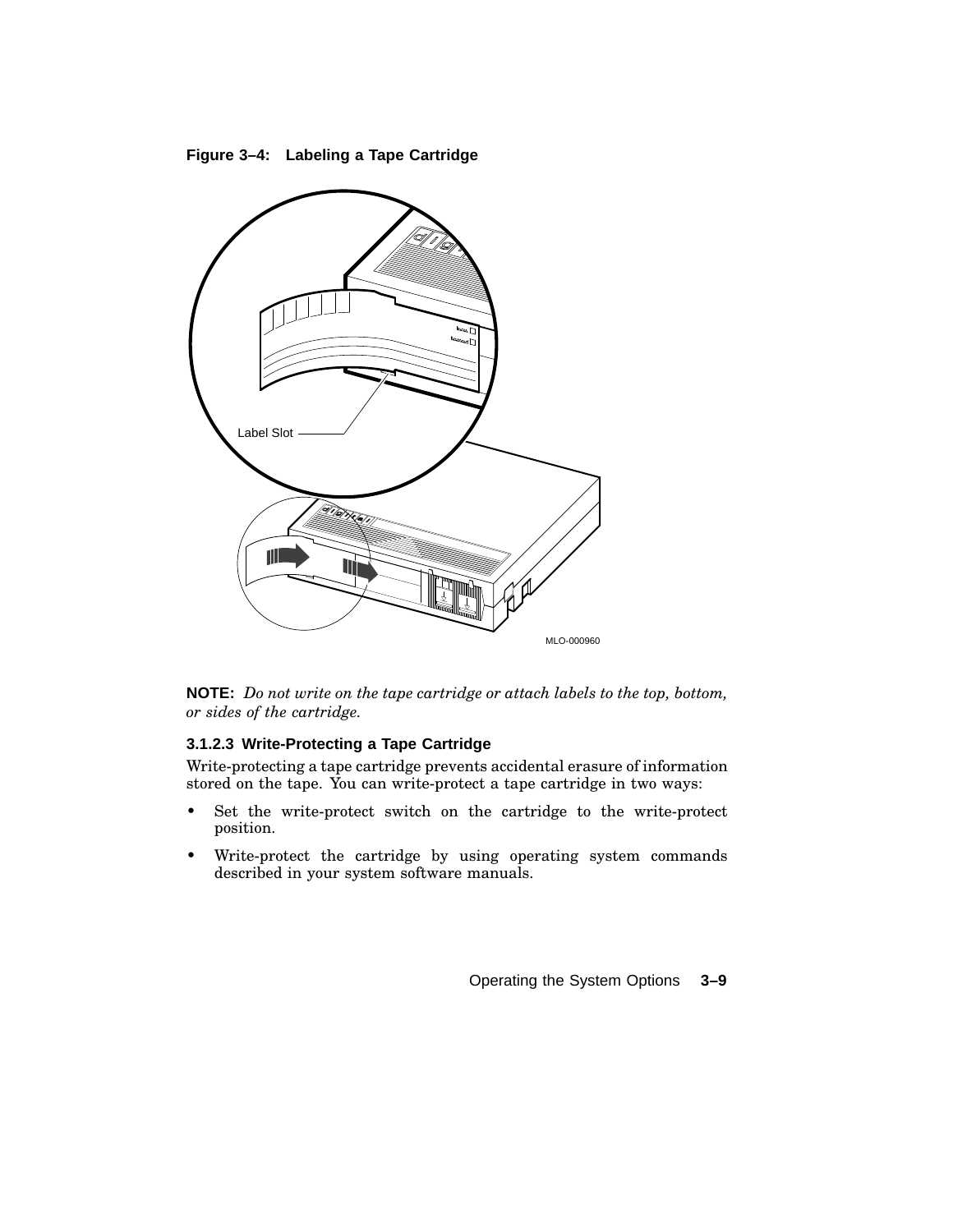Your system can read information on the tape regardless of the position of the write-protect switch or whether writing is software disabled. However, the system cannot write data to the tape when the write-protect switch is set to the write-protect position, or when writing is software disabled.

When you use a cartridge to install software, make sure the cartridge is write protected. Two icons on the switch indicate the write-protect status, as shown in Figure 3–5. An orange rectangle is visible when the switch is in the write-protect position. If you do not see an orange rectangle, slide the switch toward the label slot.

When you insert a write-protected cartridge into the drive, the orange writeprotect indicator lights. The system recognizes the tape as being writeprotected under any one of the following conditions:

- The write-protect switch on the cartridge is set to the write-protect position.
- An operating system command has write-protected the tape.
- A tape recorded on a TK-series tape drive is inserted into the drive.

Removing write-protection depends on how the tape was recorded and how it is write protected. You cannot write-enable a tape recorded on a TK50 /TK70 tape drive either by moving the write-protect switch on the cartridge or by using software commands. The TF85 tape drive always recognizes a tape recorded on a TK50/TK70 drive as write-protected. You can remove write-protection on tapes recorded on a TF85 tape drive as follows:

• If the cartridge is write protected *only* by the write-protect switch on the cartridge and not the operating system, moving the switch to the writeenabled position causes the write-protect indicator light to go out.

**3–10** VAX 4000 Model 300 Operation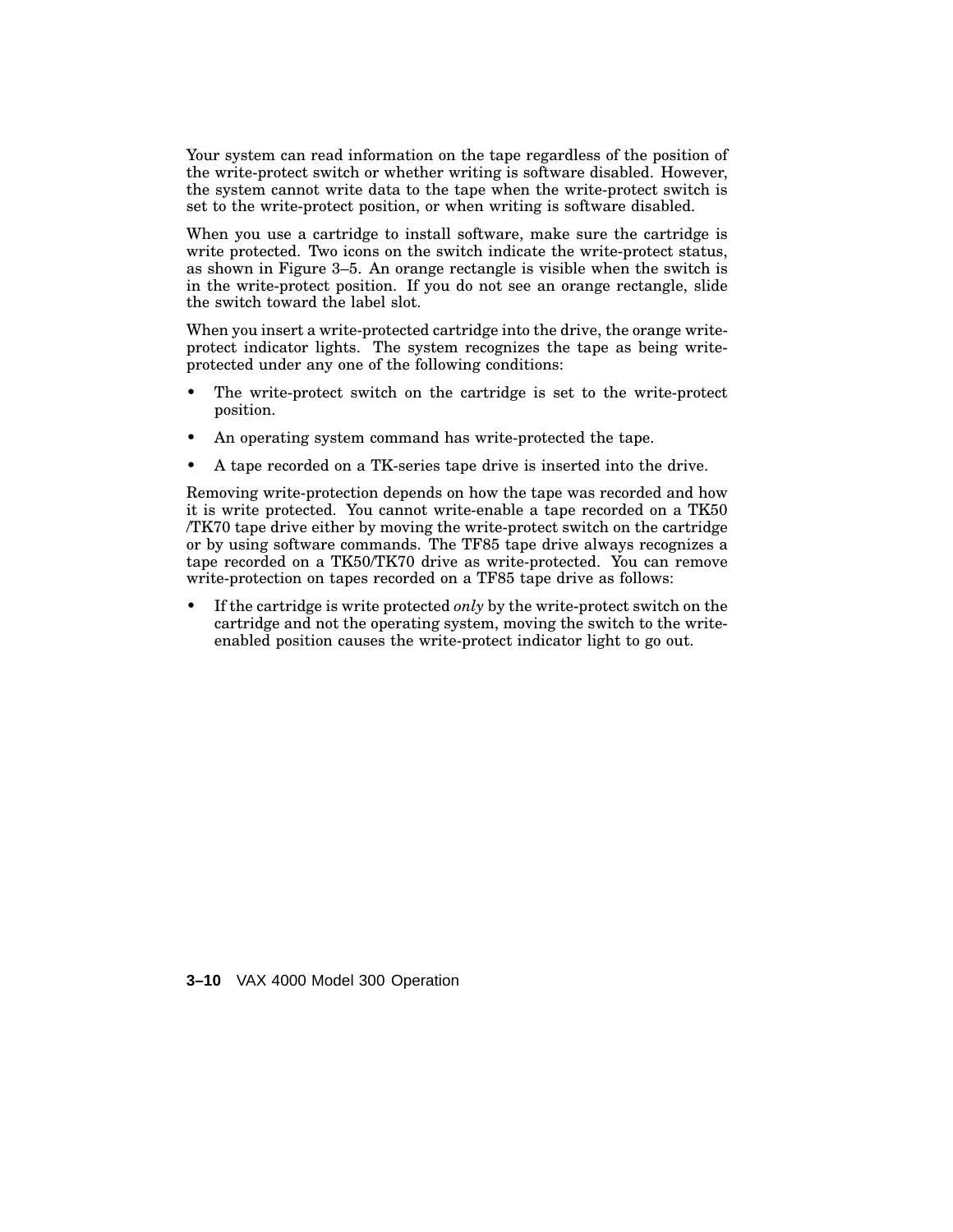



- If the cartridge is write protected *only* by a software command and not the write-protect switch, removing the operating system restriction causes the write-protect indicator to go out.
- If the cartridge is write protected by *both* the switch on the cartridge and a software command, you must change the switch setting and remove the operating system restriction.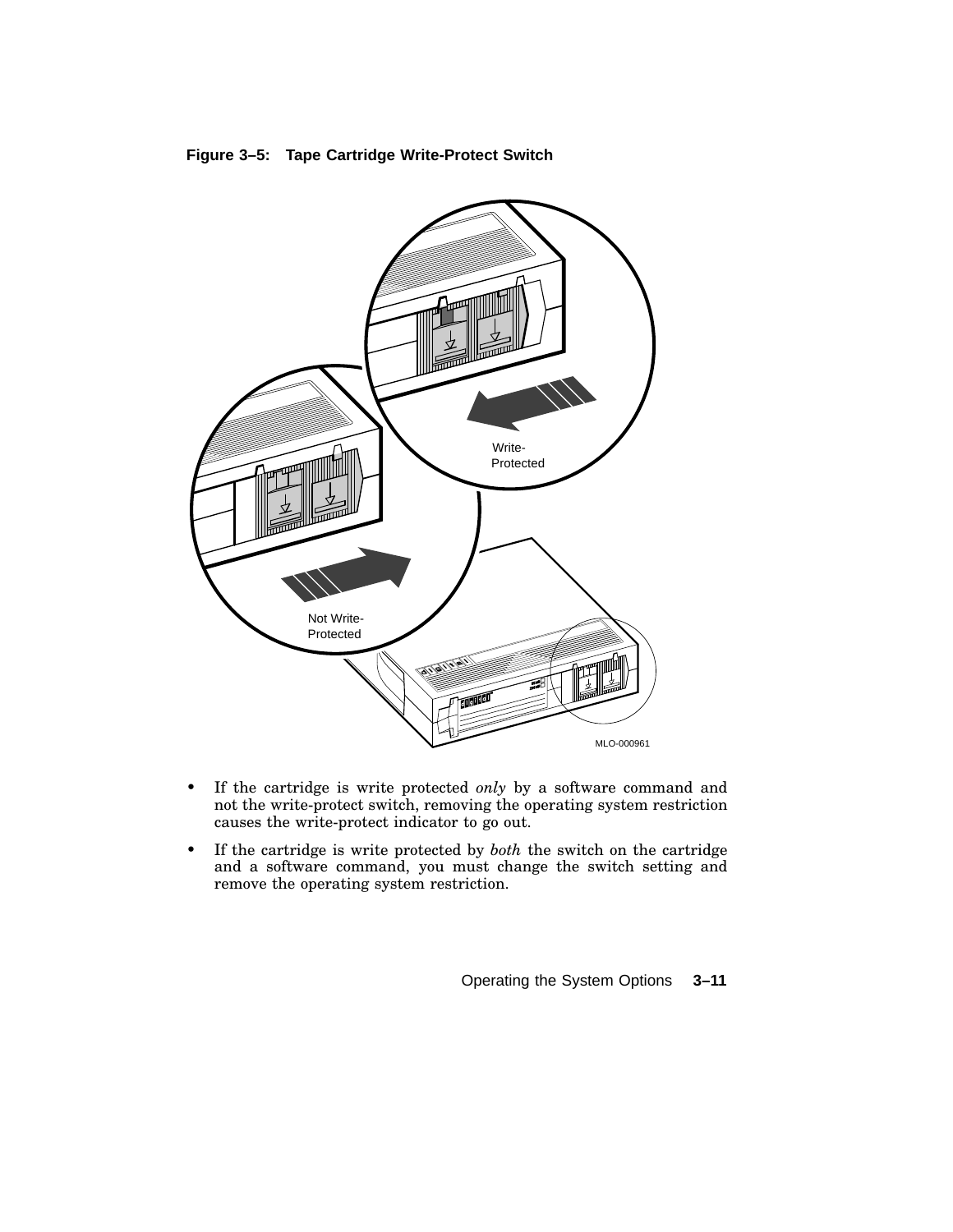When you use a CompacTape III cartridge to make a backup copy of files, make sure the orange write-protect indicator on the TF85 is off. If the indicator is not off, check for any of the write-protect conditions described above. Change the switch setting and/or operating system restriction as necessary. Do not begin your operation until the write-protect indicator goes off.

### **3.1.2.4 Tape Cartridge Handling and Storage Guidelines**

- Do not touch the exposed surface of the tape.
- Do not drop the tape cartridge. The impact from a fall can damage the tape cartridge.
- Allow new tapes to stabilize at room temperature for 24 hours before using them.
- Place an identification label only in the label slot on the front of the tape cartridge.
- Store tape cartridges in a dust-free environment.
- Keep tape cartridges away from direct sunlight, heaters, and other sources of heat. Store tape cartridges in a stable temperature between  $10^{\circ}$  and  $40^{\circ}$ C (50° and  $104^{\circ}$ F).
- Store tape cartridges where the relative humidity is between 20 and 80 percent.
- Keep tape cartridges away from magnets and equipment that generate magnetic fields, such as motors, transformers, terminals, and audio equipment.
- Keep tape cartridges away from x-ray equipment.

#### **3.1.2.5 Inserting a Tape Cartridge**

Before you use the tape drive, make sure the system is turned on. During power-up, the TF85 drive runs self-tests that last a few seconds. All four indicator lights come on momentarily, then the yellow (Tape in Use) indicator blinks during the self-tests. At the end of the tests, the yellow indicator goes off and the green (Operate Handle) indicator comes on, accompanied by a short beep. The green indicator and the beep indicate that you can move the cartridge release handle.

**CAUTION:** *Move the handle only when the green indicator light is on. Moving the handle while the yellow indicator light is on could damage the drive. If all four indicators blink rapidly at any time, a fault condition exists. Press the Unload button once. If the fault is cleared, the tape unloads. The*

**3–12** VAX 4000 Model 300 Operation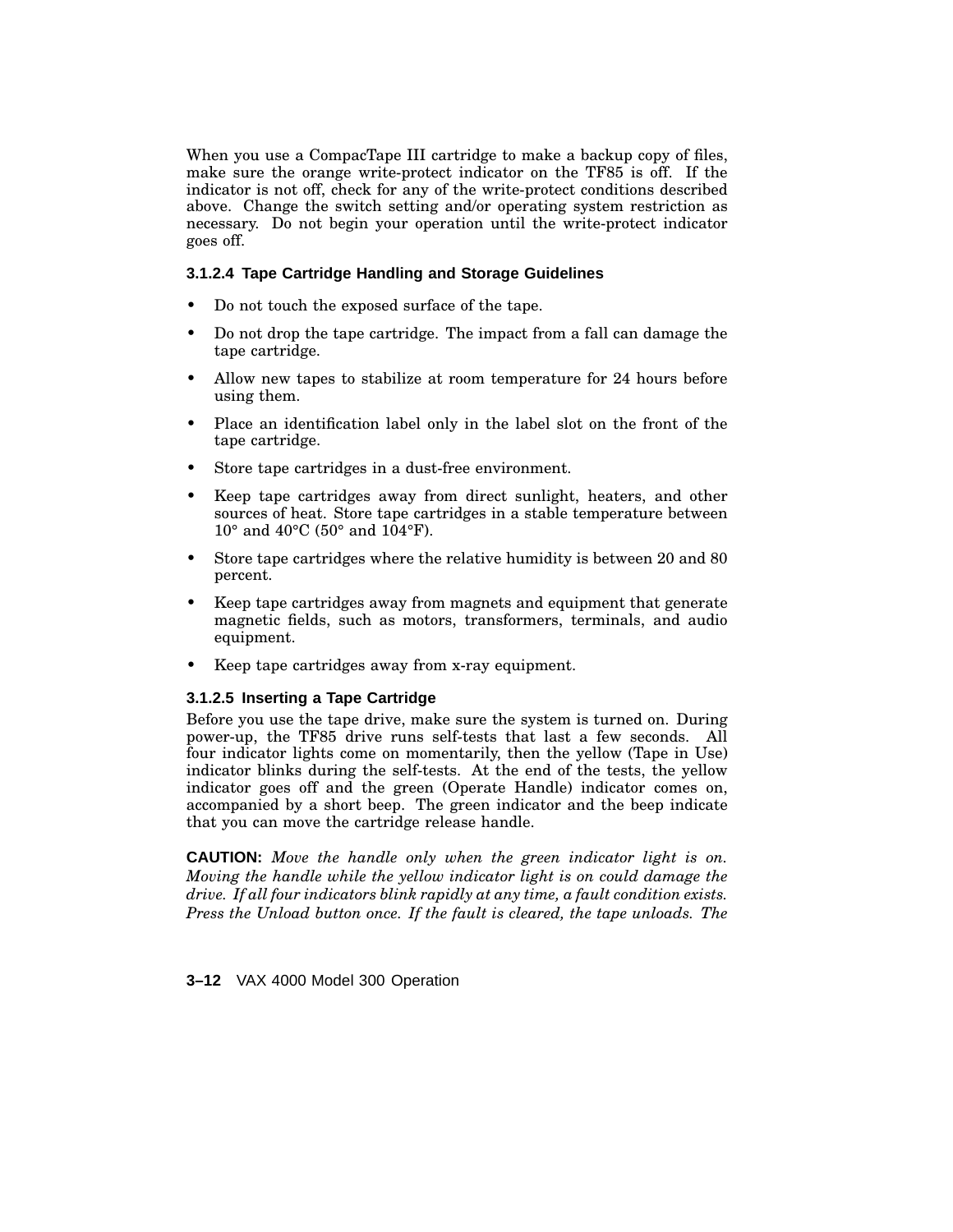*yellow indicator blinks during unloading, then the green indicator comes on. If the fault is not cleared, the four indicators continue to flash. Do not attempt to use the tape drive or to remove the tape cartridge. Call your Digital service representative.*

Use the following procedure to insert a tape cartridge (see Figure 3–6):

- 1. Pull the handle open.
- 2. Position the cartridge so the arrow on the cartridge faces left and points toward the drive. Insert the cartridge into the tape drive until you feel the cartridge lock into place.
- 3. Push the handle closed.

The green indicator goes off and the yellow indicator blinks as the tape loads. When the yellow indicator glows steadily, the tape is ready to use.

**NOTE:** *If the green indicator blinks rapidly when you push the handle closed, the drive has detected a cartridge fault. Pull the handle open and remove the cartridge. Use another cartridge.*

Refer to Appendix C for instructions on how to create backup files on a tape cartridge.

**NOTE:** *If a cartridge is new, the drive performs a calibration sequence that takes approximately 30 seconds when the drive receives the first command from the operating system. The yellow indicator blinks rapidly and irregularly during calibration.*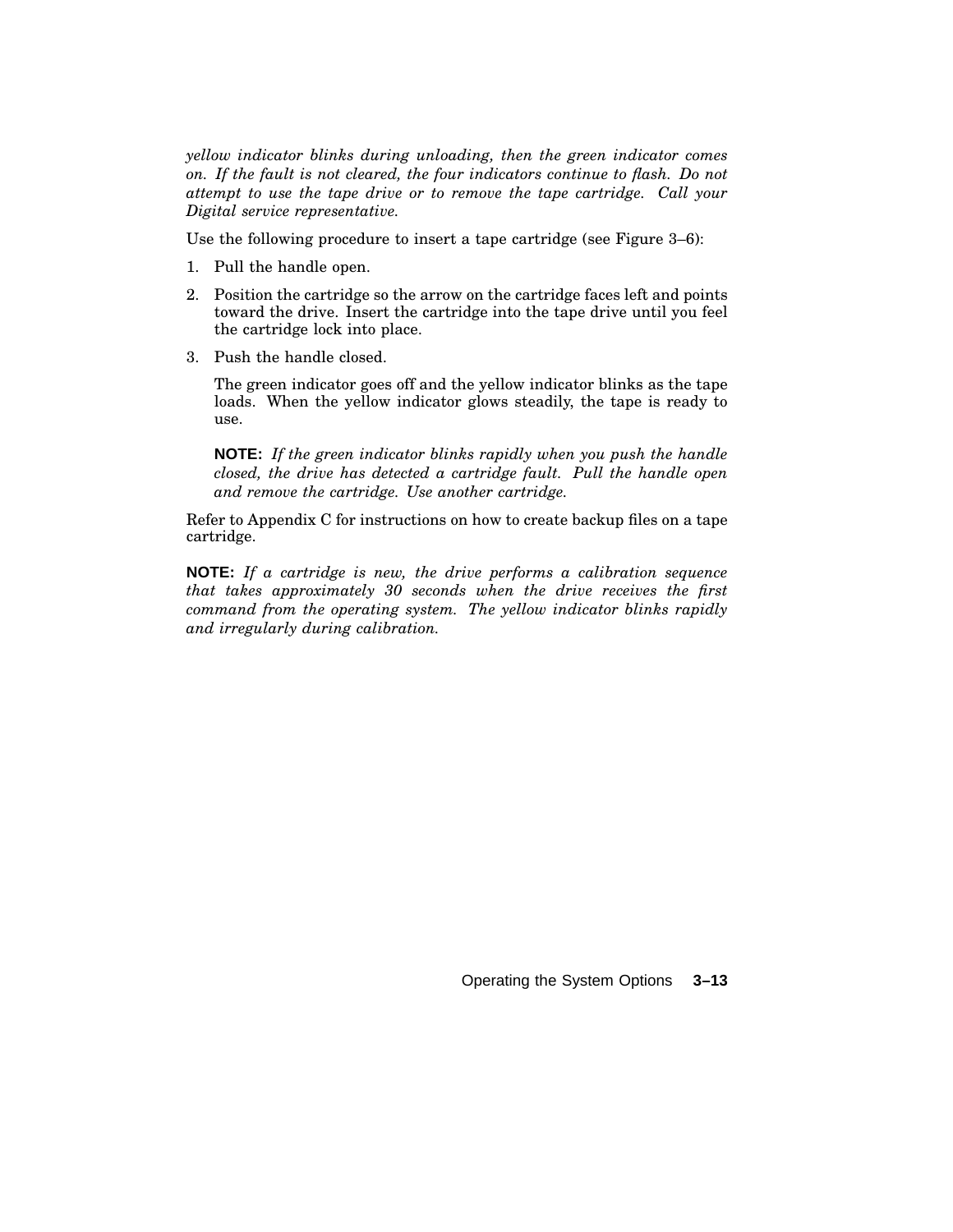

# **Figure 3–6: Inserting a Tape Cartridge**

**3–14** VAX 4000 Model 300 Operation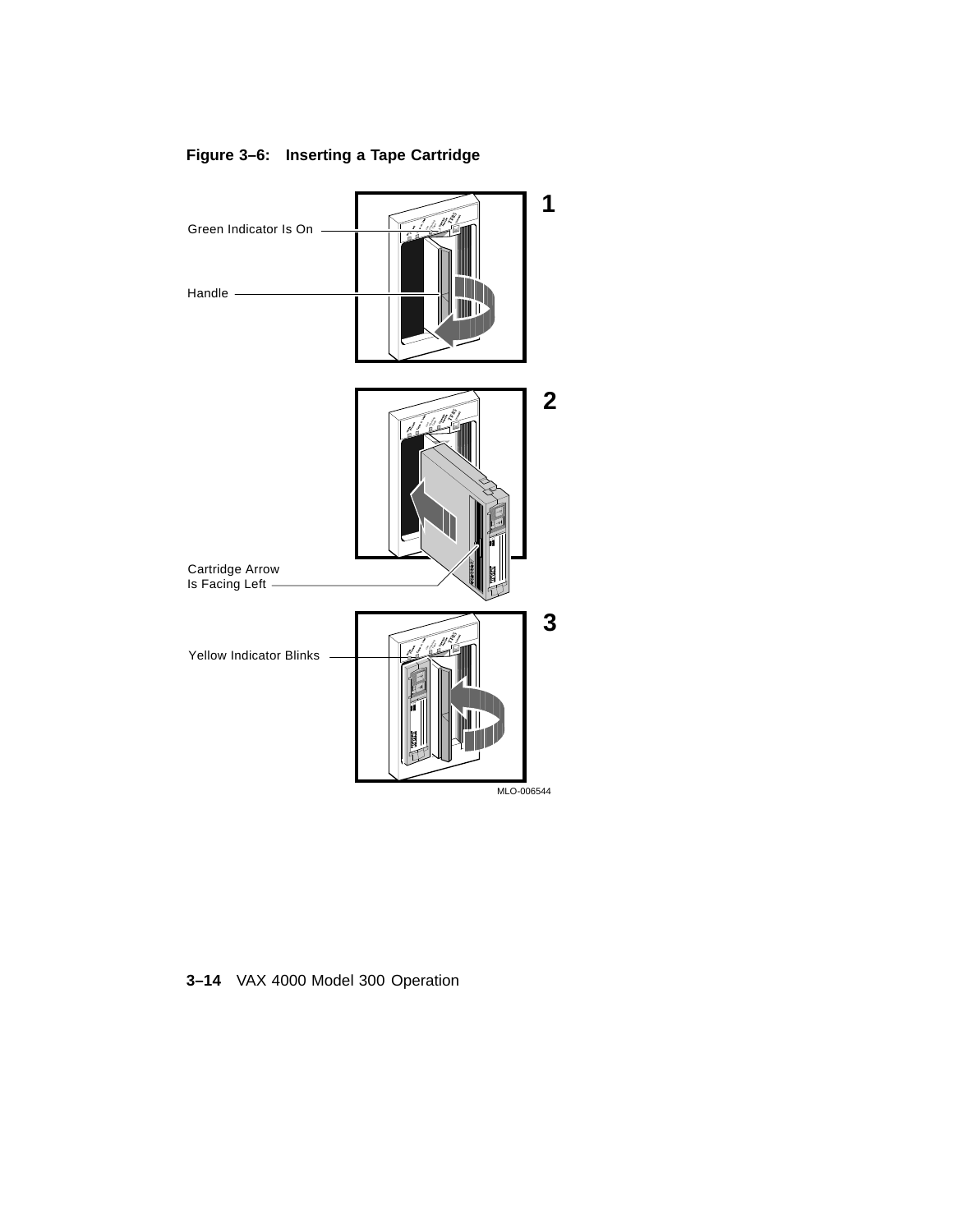### **3.1.2.6 Removing a Tape Cartridge**

You must unload a tape before you can remove the cartridge from the tape drive. Use the following procedure (see Figure 3–7):

1. Press the Unload button. You can also issue a software command to unload the cartridge. Refer to your system software manuals for the appropriate command.

The yellow (Tape in Use) indicator blinks slowly, as the tape rewinds and unloads into the cartridge. This may take up to 90 seconds.

2. When the yellow indicator goes off and the green (Operate Handle) indicator comes on (you also hear a beep), pull the handle open.

**CAUTION:** *Move the handle only when the yellow indicator is off and the green indicator is on. Moving the handle while the yellow indicator is blinking could damage the drive.*

- 3. Remove the tape cartridge and store it in its container.
- 4. Push the handle closed.

The green indicator light remains on, indicating that there is power to the drive and that you can safely move the handle.

**CAUTION:** *Remove the tape cartridge from the tape drive when the cartridge is not in use or before you turn off the system. Failure to remove the cartridge may damage the tape cartridge.*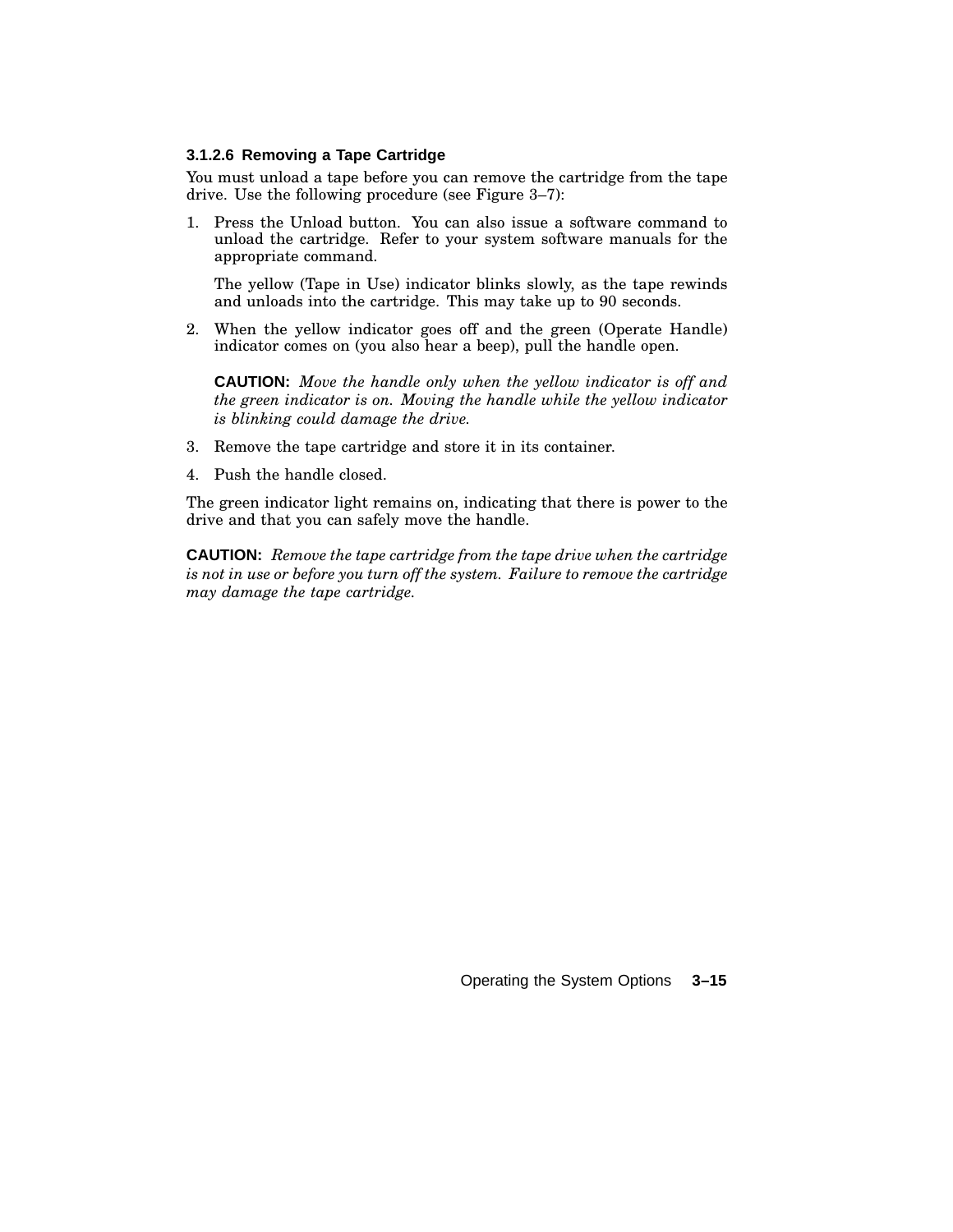**Figure 3–7: Removing a Tape Cartridge**



**3–16** VAX 4000 Model 300 Operation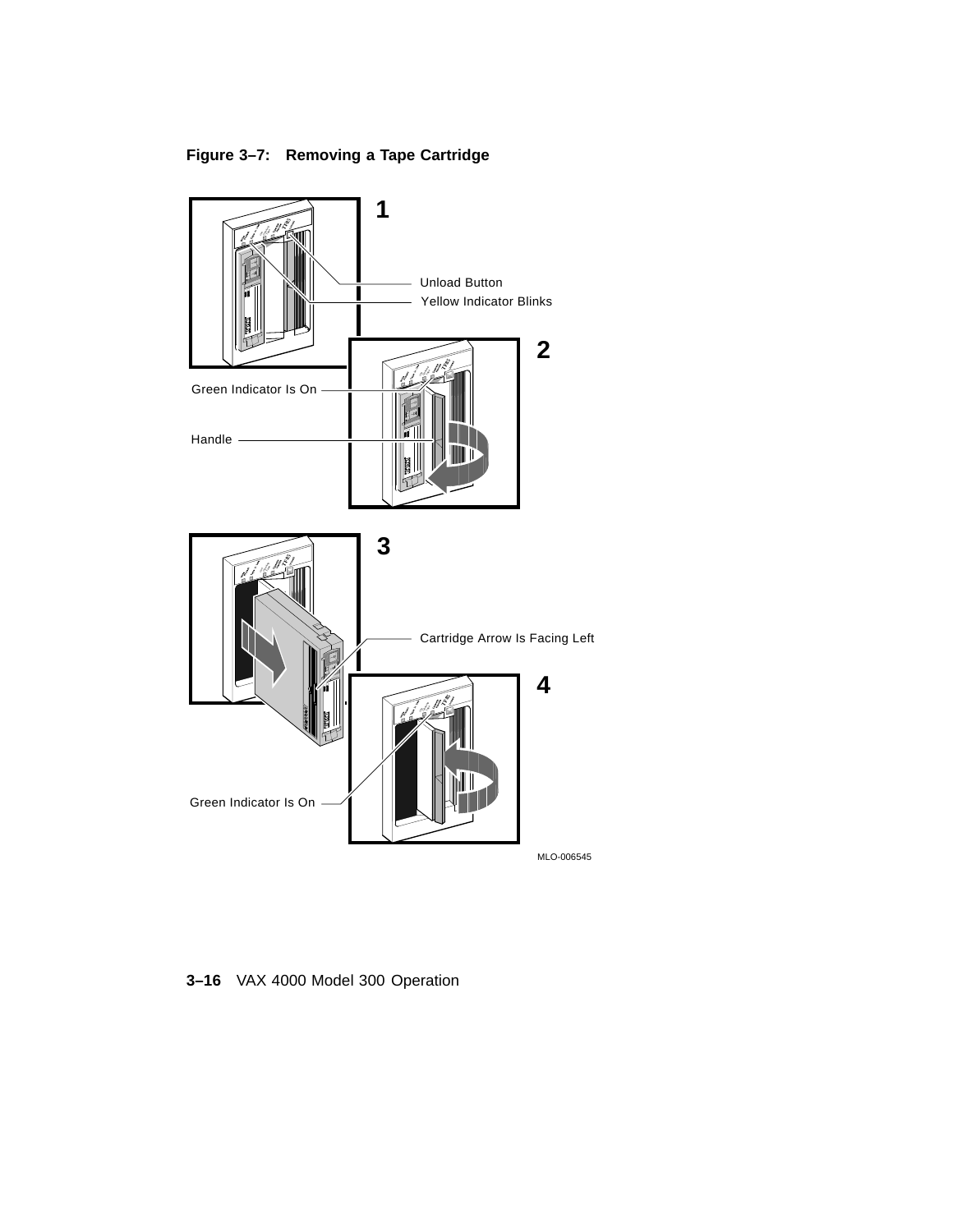# **3.1.2.7 Summary of TF85 Tape Drive Controls and Indicators**

Table 3–3 summarizes the TF85 tape drive controls. Table 3–4 describes the meaning of the indicators.

| Control          | <b>Position</b>             | <b>Function</b>                                                                                                                                                                                                                                                    |
|------------------|-----------------------------|--------------------------------------------------------------------------------------------------------------------------------------------------------------------------------------------------------------------------------------------------------------------|
| Handle           | Open                        | Lets you insert or remove a tape after rewind and<br>unload operations are completed.                                                                                                                                                                              |
|                  | Closed                      | Locks tape in operating position and begins load<br>sequence.                                                                                                                                                                                                      |
| Unload button    | Momentary<br>contact switch | Rewinds and unloads the tape.                                                                                                                                                                                                                                      |
| Bus node ID plug | Installed                   | The bus node ID plug identifies the bus node ID<br>number of the drive to the system and is, by default,<br>the unit number. The bus node ID is factory set to<br>a number 0 through 6. Refer to Section 3.1.1.2 for<br>instruction on changing bus node ID plugs. |
|                  | Not Installed               | The drive bus node number is undefined. All four<br>indicators light indicating a fault condition.                                                                                                                                                                 |

**Table 3–3: TF85 Tape Drive Controls**

**Table 3–4: TF85 Tape Drive Indicators**

| Write<br>Protected | Tape in Use ing Tape     | Use Clean- | Open<br>Handle | Condition                                                                                                                                 |
|--------------------|--------------------------|------------|----------------|-------------------------------------------------------------------------------------------------------------------------------------------|
| Off                | Off                      | Off        | Off            | No power to the tape drive.                                                                                                               |
| Off                | Off                      | Off        | On steadily    | Safe to move cartridge release<br>handle. Power is present.                                                                               |
| Off                | Off                      | Off        | Blinking       | Load fault.<br>The cartridge<br>leader may be defective. Pull<br>out the handle and remove<br>the cartridge. Do not use the<br>cartridge. |
| On/Off             | On steadily              | Off        | <b>Off</b>     | Tape is loaded but not in<br>motion.                                                                                                      |
| On/Off             | Blinking                 | Off        | <b>Off</b>     | Tape is in motion.                                                                                                                        |
| On.                | On steadily/<br>blinking | Off        | <b>Off</b>     | Cartridge is write protected.                                                                                                             |
| Off                | Off                      | On         | <b>Off</b>     | Drive needs cleaning with<br>CleaningTape III cartridge.                                                                                  |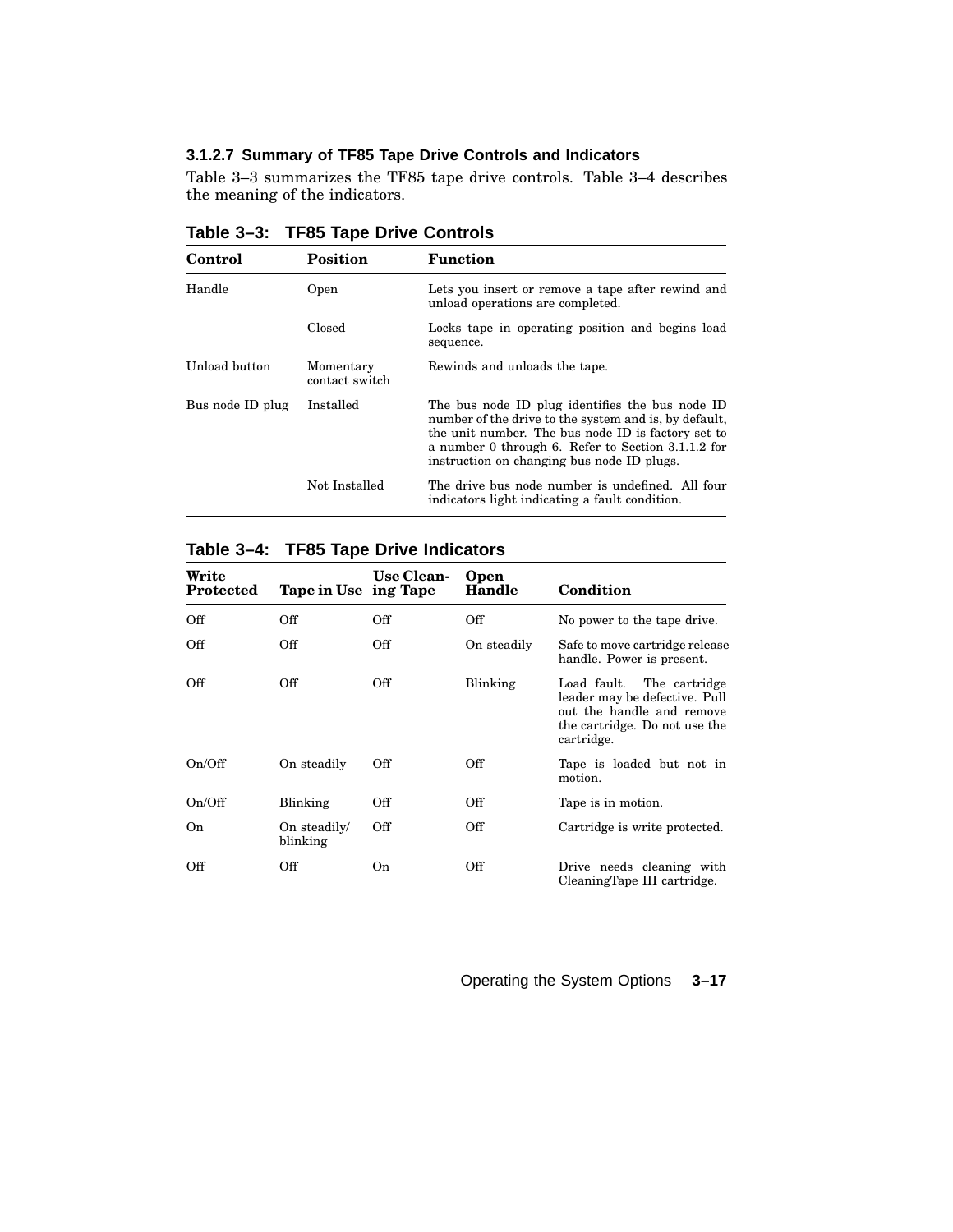| Write<br>Protected | Tape in Use ing Tape | Use Clean-      | Open<br>Handle | Condition                                                                                                                                                                                                                                                                                                                                                                                                                                     |
|--------------------|----------------------|-----------------|----------------|-----------------------------------------------------------------------------------------------------------------------------------------------------------------------------------------------------------------------------------------------------------------------------------------------------------------------------------------------------------------------------------------------------------------------------------------------|
| Blinking           | <b>Blinking</b>      | <b>Blinking</b> | Blinking       | A fault is occurring. Press<br>the Unload button to unload<br>the tape cartridge. If the<br>fault is cleared, the yellow<br>indicator blinks while the<br>tape rewinds. When the<br>green indicator comes on,<br>you can move the handle<br>to remove the cartridge. If<br>the fault is not cleared,<br>all four lights continue to<br>blink. Do not attempt to<br>remove the tape cartridge.<br>Call your Digital service<br>representative. |

**Table 3–4 (Cont.): TF85 Tape Drive Indicators**

### **3.1.2.8 Cleaning the TF85 Tape**

When the Use Cleaning Tape indicator lights, load a CleaningTape III cartridge to clean the drive. Load the cleaning cartridge as you load a tape cartridge. When the cleaning is finished, the beeper sounds to unload the cleaning cartridge.

The CleaningTape III cartridge is good for 20 to 24 cleanings. If the cleaning cartridge expires, the Use Cleaning Tape indicator remains on.

**NOTE:** *If the Use Cleaning Tape indicator is not lit, the cleaning cartridge will not load.*

# **3.1.3 TK70 Tape Drive**

The TK70 tape drive is located behind the upper door of the system. To use the drive, move the key to the top position and open the door.

The TK70 tape drive holds one removable magnetic tape cartridge. The drive can read data written on either a CompacTape II or CompacTape cartridge. You can identify the type of cartridge by the label on the cartridge.

You can use a CompacTape II or CompacTape cartridge as an input device to load software or data into your system. The TK70 drive can read data on both types of cartridges, written by either a TK70 drive or a TK50 drive. (The TK50 drive records data in a format different from that of the TK70.)

**3–18** VAX 4000 Model 300 Operation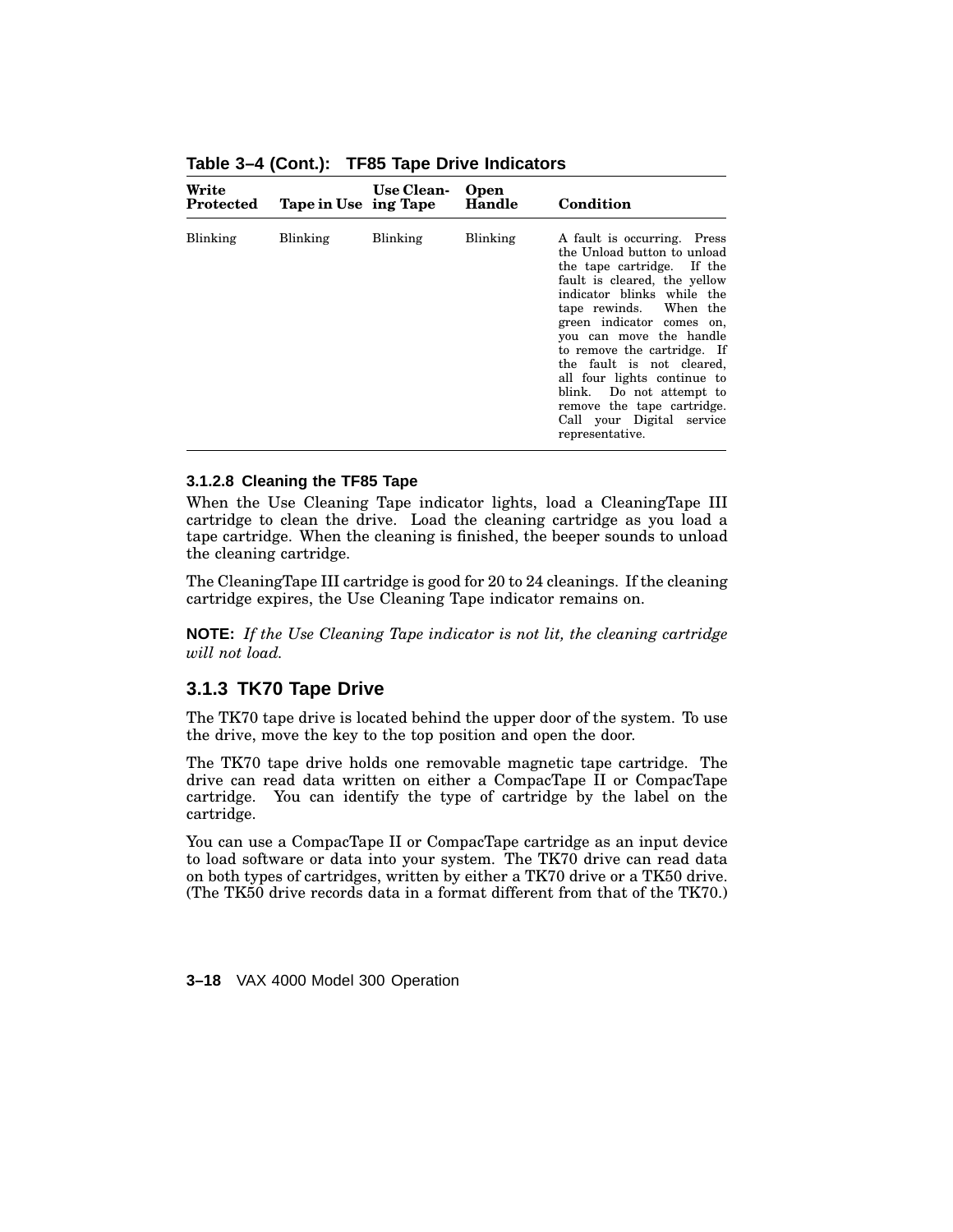You should use a CompacTape II as an output device to make copies or backups of software or data. The TK70 drive cannot write to a CompacTape II or CompacTape that has been previously written by a TK50 tape drive.

### **TK70 Tape Drive Controls**

The tape drive has two primary controls: the cartridge insert/release handle (subsequently referred to as the ''handle'') and the Unload button. You use the handle to insert or remove cartridges and lock them into position. Pull the handle open to insert or remove a tape cartridge. Push the handle closed to lock a tape cartridge into position and load the tape.

You use the Unload button to rewind and unload the tape. Rewinding and unloading can also be controlled by software. Refer to your system software manuals for appropriate commands.

The drive also has three indicator lights that show the status of the drive.

- Orange light (Write-Protected): A steady orange light shows the cartridge is write protected.
- Yellow light (Tape in Use): A steady yellow light shows the tape is loaded. A blinking yellow light shows the tape is in motion.
- Green light (Operate Handle): A steady green light shows you can move the handle to insert or remove a tape. A blinking green light shows a cartridge load fault. You can also move the handle when the green light is blinking.

All three lights blinking simultaneously indicate a fault condition.

Figure 3–8 shows the TK70 tape drive with the controls and indicator lights labeled.

To operate the drive properly, you must carefully monitor the indicator lights. The instructions for inserting and removing cartridges, which appear later in this section, tell you what should happen at each step. A table at the end of the section summarizes light and control combinations.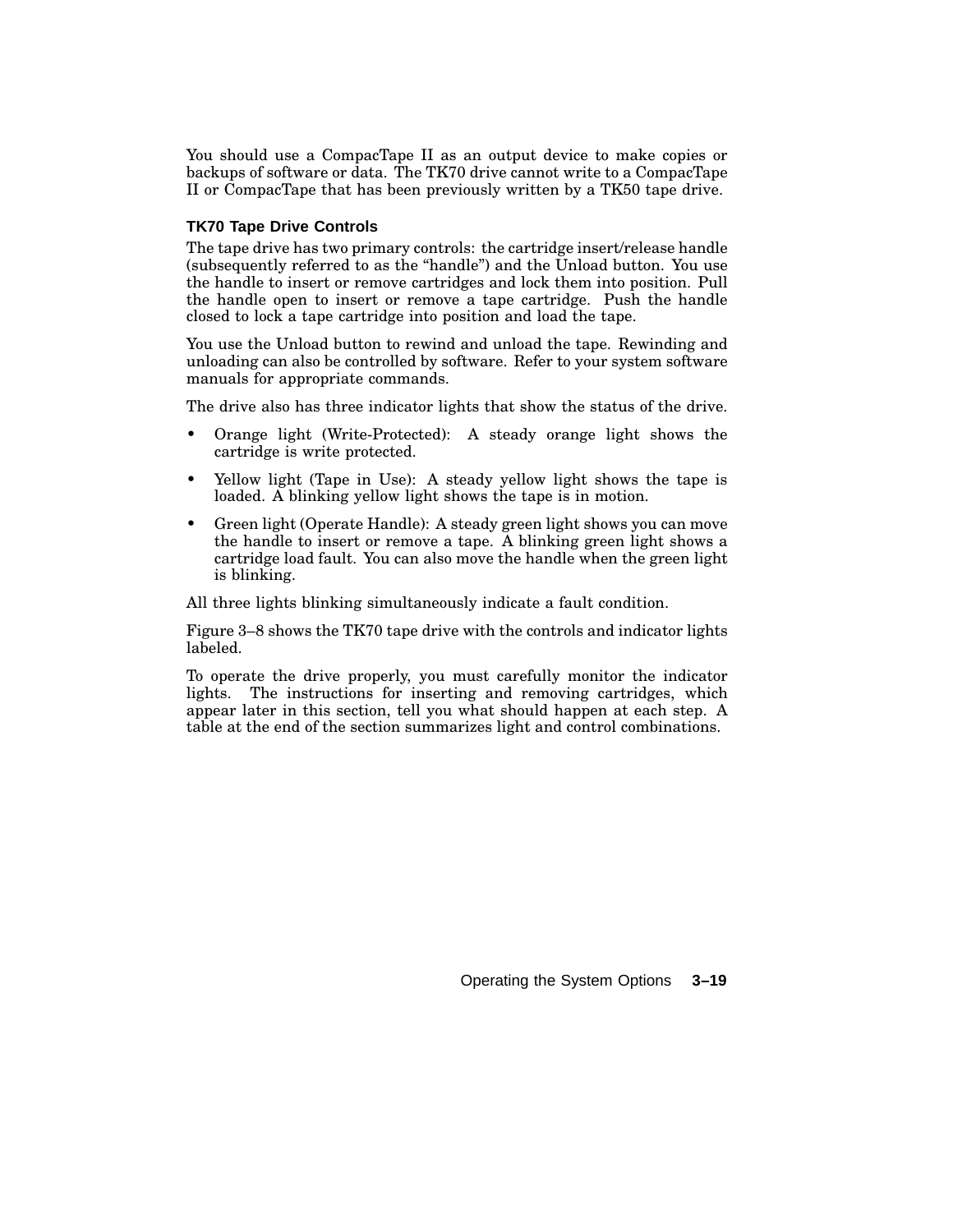**Figure 3–8: TK70 Tape Drive**



### **3.1.3.1 Design of the Drive**

The TK70 tape drive operates like a reel-to-reel tape deck. Inside the drive is a take-up reel with a leader attached. Inside the cartridge is a single reel containing the magnetic tape. When you insert the cartridge and push in the handle, the leader in the drive automatically couples with the leader in the cartridge, and the tape winds onto the take-up reel. The coupling and winding process is called loading. When the automatic loading process is complete, the tape is ready to use.

Once the cartridge is loaded, you cannot remove it without rewinding and uncoupling the leaders, a process called unloading. Even if you have not used the tape, you must unload it before you can remove the cartridge. When you press the Unload button, the tape rewinds into the cartridge and the leaders uncouple.

**3–20** VAX 4000 Model 300 Operation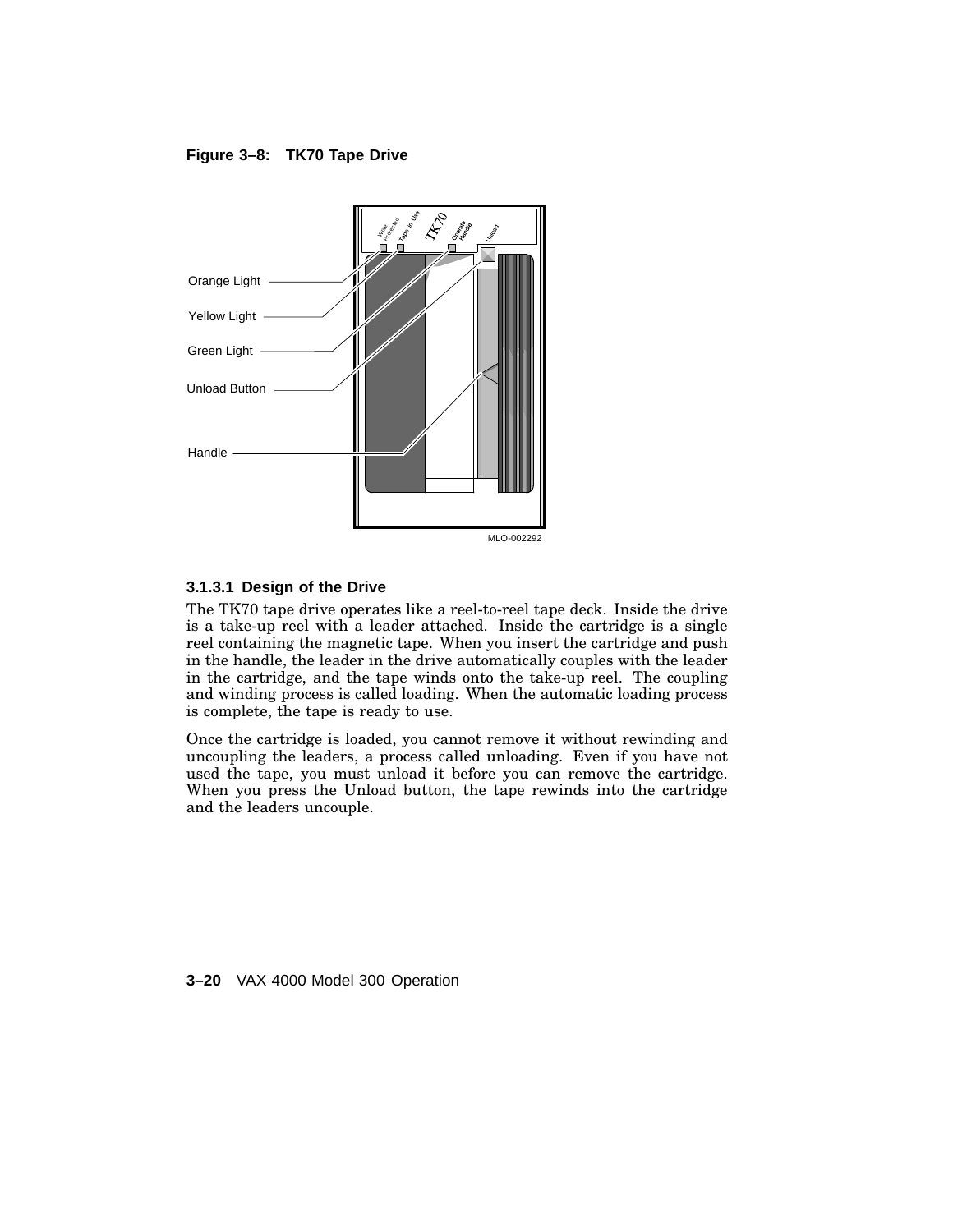# **3.1.3.2 Labeling a Tape Cartridge**

When recording data on a cartridge, label its contents. For your convenience, a slot for the label is provided on the front of the cartridge. Write the identification on the label and insert the label in the slot on the front of the cartridge, as shown in Figure 3–9. The label is visible when the tape is in the drive.





To indicate that the tape was recorded on a TK70 tape drive, check the box labeled 296MB. The 95MB box is used for tapes recorded on a TK50 drive.

**NOTE:** *Do not write on the tape cartridge or attach labels to the top, bottom, or sides of the cartridge.*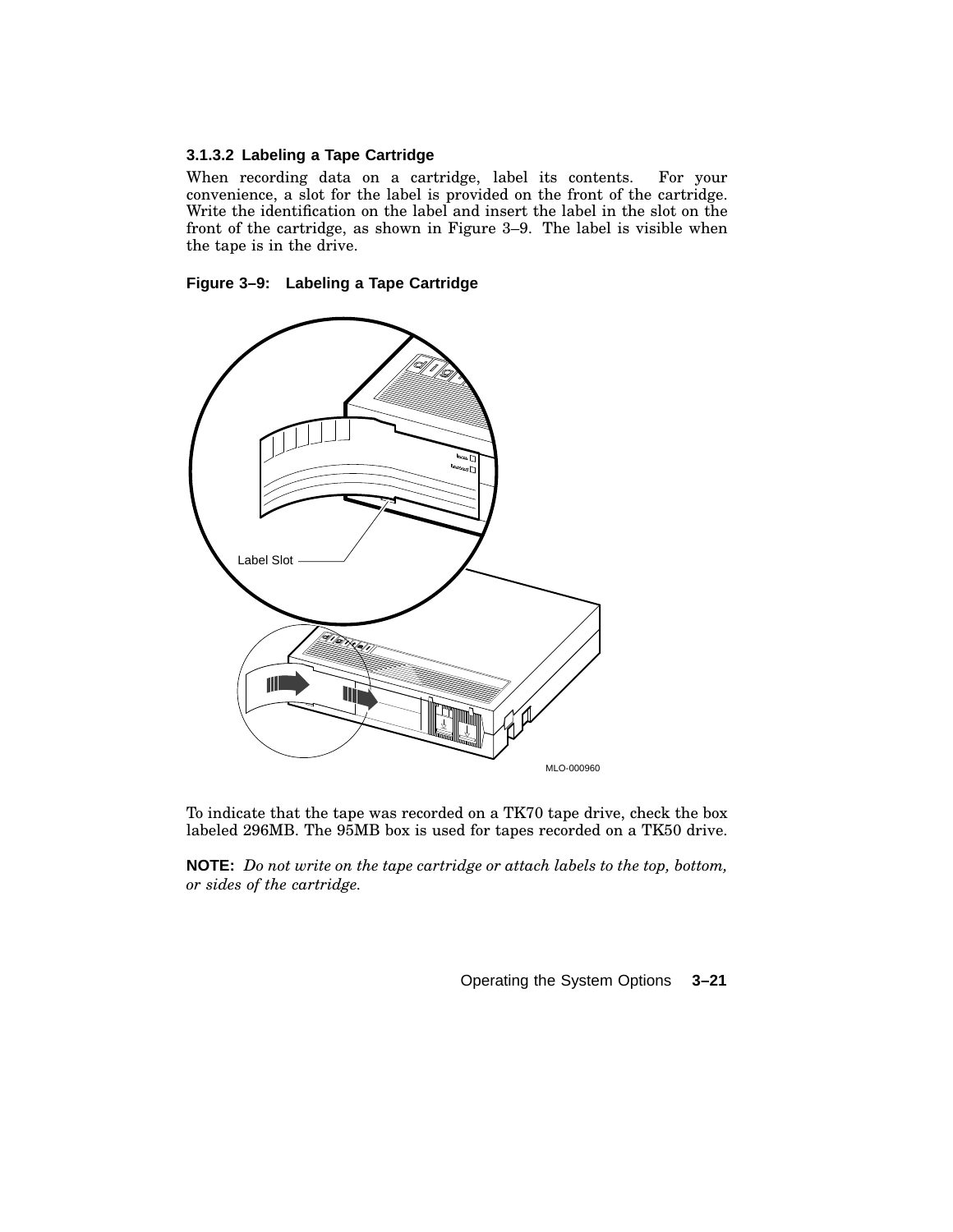### **3.1.3.3 Write-Protecting a Tape Cartridge**

Write-protecting a tape cartridge prevents accidental erasure of information stored on the tape. You can write-protect a tape cartridge in two ways:

- Set the write-protect switch on the cartridge to the write-protect position.
- Write-protect the cartridge by using operating system commands described in your system software manuals.

Your system can read information on the tape regardless of the position of the write-protect switch or whether writing is software-disabled. However, the system cannot write data to the tape when the write-protect switch is set to the write-protect position, or when writing is software disabled.

When you use a cartridge to install software, make sure the cartridge is write-protected. Two icons on the switch indicate the write-protect status, as shown in Figure 3–10. An orange rectangle is visible when the switch is in the write-protect position. If you do not see an orange rectangle, slide the switch toward the label slot.

When you insert a write-protected cartridge into the drive, the orange indicator light comes on. The system recognizes the tape as being writeprotected under any one of the following conditions:

- The write-protect switch on the cartridge is set to the write-protect position.
- An operating system command has write-protected the tape.
- A tape recorded on a TK50 tape drive is inserted into the drive.

Removing write-protection depends on how the tape was recorded and how it is write protected. You cannot write-enable a tape recorded on a TK50 tape drive either by moving the write-protect switch on the cartridge or by using software commands. The TK70 drive always recognizes a tape recorded on a TK50 drive as write-protected. You can remove writeprotection on tapes recorded on a TK70 drive as follows:

If the cartridge is write protected *only* by the write-protect switch on the cartridge and not the operating system, moving the switch to the write-enabled position causes the orange light to go out at the end of the executing command.

**3–22** VAX 4000 Model 300 Operation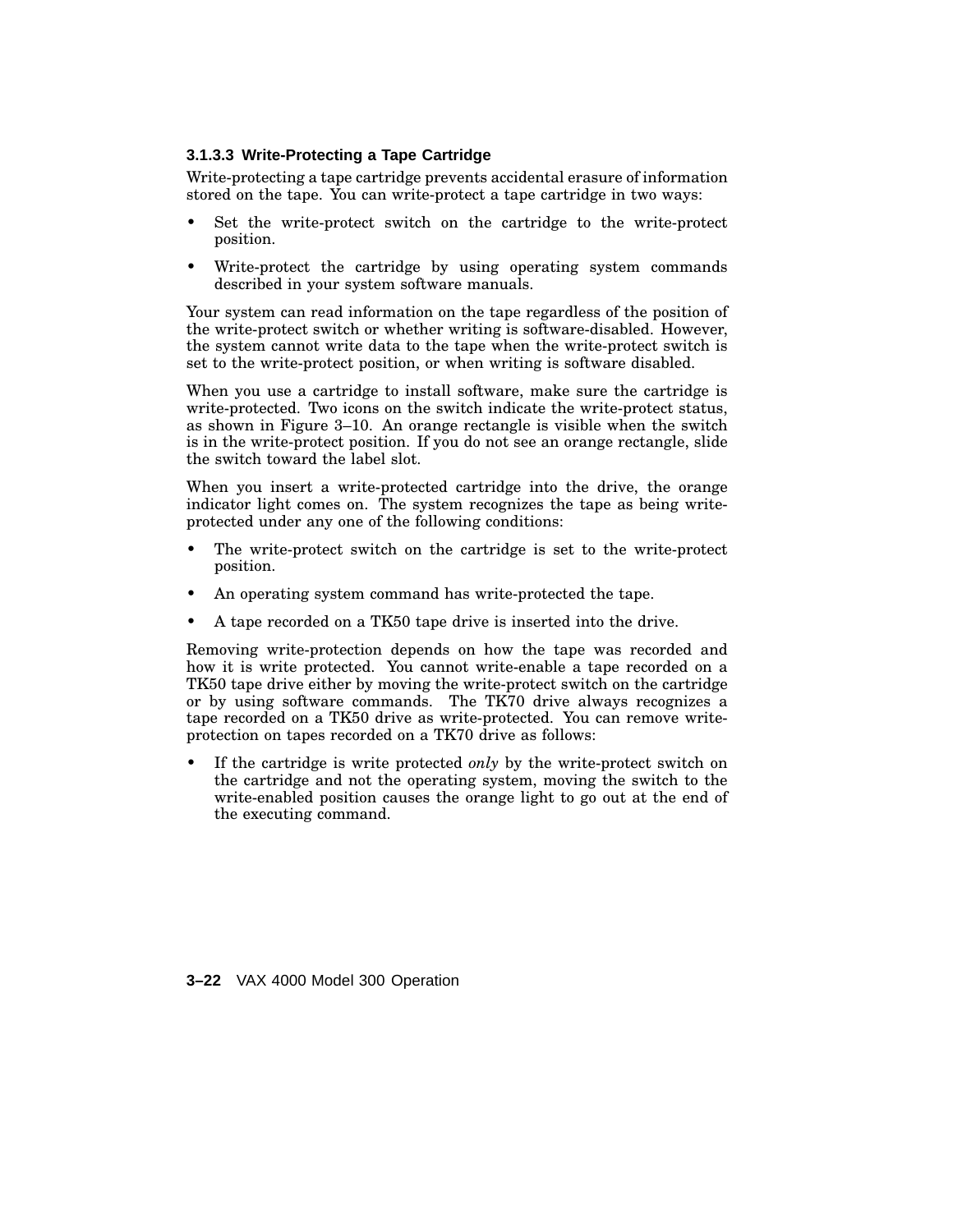



- If the cartridge is write protected *only* by a software command and not the write-protect switch, removing the operating system restriction causes the orange light to go out.
- If the cartridge is write protected by *both* the switch on the cartridge and a software command, you must change the switch setting and remove the operating system restriction.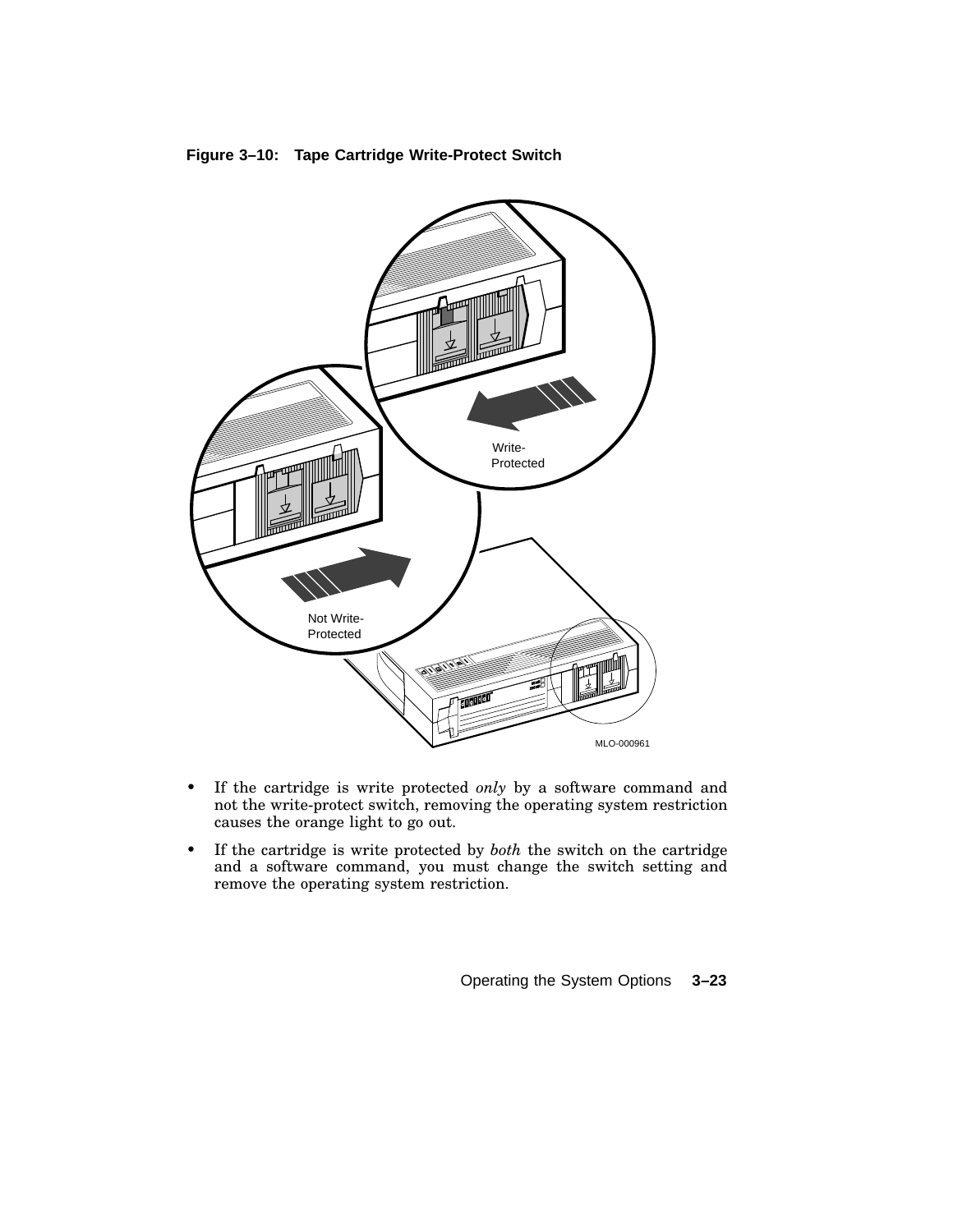When you use a CompacTape II cartridge to make a backup copy of files, make sure the orange write-protect light on the TK70 drive is off. If the light is not off, check for any of the write-protect conditions described above. Change the switch setting and/or operating system restriction as necessary. Do not begin your operation until the orange light goes off.

### **3.1.3.4 Tape Cartridge Handling and Storage Guidelines**

- Do not touch the exposed surface of the tape.
- Do not drop the tape cartridge. The impact from a fall can damage the tape cartridge.
- Allow new tapes to stabilize at room temperature for 24 hours before using them.
- Place an identification label only in the label slot on the front of the tape cartridge.
- Store tape cartridges in a dust-free environment.
- Keep tape cartridges away from direct sunlight, heaters, and other sources of heat. Store tape cartridges in a stable temperature between 10° and 40°C (50° and 104°F).
- Store tape cartridges where the relative humidity is between 20 and 80 percent.
- Keep tape cartridges away from magnets and equipment that generate magnetic fields, such as motors, transformers, terminals, and audio equipment.
- Keep tape cartridges away from x-ray equipment.

### **3.1.3.5 Inserting a Tape Cartridge**

Before you use the tape drive, make sure the system is turned on. During power-up, the TK70 drive runs self-tests that last a few seconds. All three lights (orange, yellow, and green) come on momentarily, then the yellow (Tape in Use) light blinks during the self-tests. At the end of the tests, the yellow light goes off and the green (Operate Handle) light comes on, accompanied by a short beep. The green light and the beep indicate that you can move the cartridge release handle.

**CAUTION:** *Move the handle only when the green indicator light is on. Moving the handle while the yellow light is on could damage the drive. If all three lights blink rapidly at any time, a fault condition exists. Press the Unload button once. If the fault is cleared, the tape unloads. The yellow light blinks during unloading, then the green light comes on. If the fault*

**3–24** VAX 4000 Model 300 Operation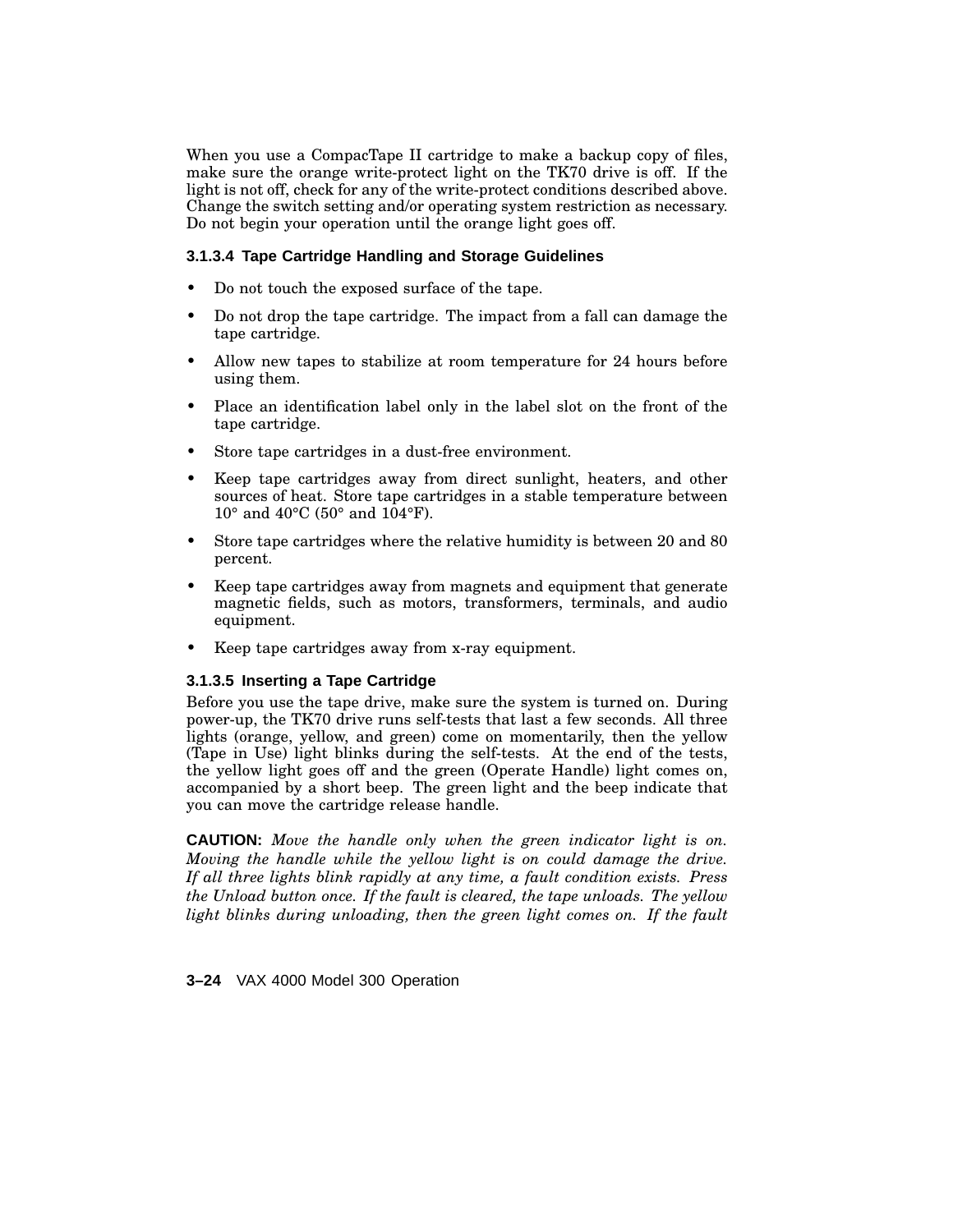*is not cleared, the three lights continue to flash. Do not attempt to use the tape drive or to remove the tape cartridge. Call your Digital service representative.*

Use the following procedure to insert a tape cartridge (see Figure 3–11):

- 1. Pull the handle open.
- 2. Position the cartridge so the arrow on the cartridge faces left and points toward the drive. Insert the cartridge into the TK70 tape drive until you feel the cartridge lock into place.
- 3. Push the handle closed.

The green light goes off and the yellow light blinks as the tape loads. When the yellow light glows steadily, the tape is ready to use.

**NOTE:** *If the green light blinks rapidly when you push the handle closed, the drive has detected a cartridge fault. Pull the handle open and remove the cartridge. Use another cartridge.*

Refer to Appendix C for instructions on how to create backup files on a tape cartridge.

**NOTE:** *If a cartridge is new, the drive performs a calibration sequence that takes approximately 30 seconds when the drive receives the first command from the operating system. The yellow light blinks rapidly and irregularly during calibration.*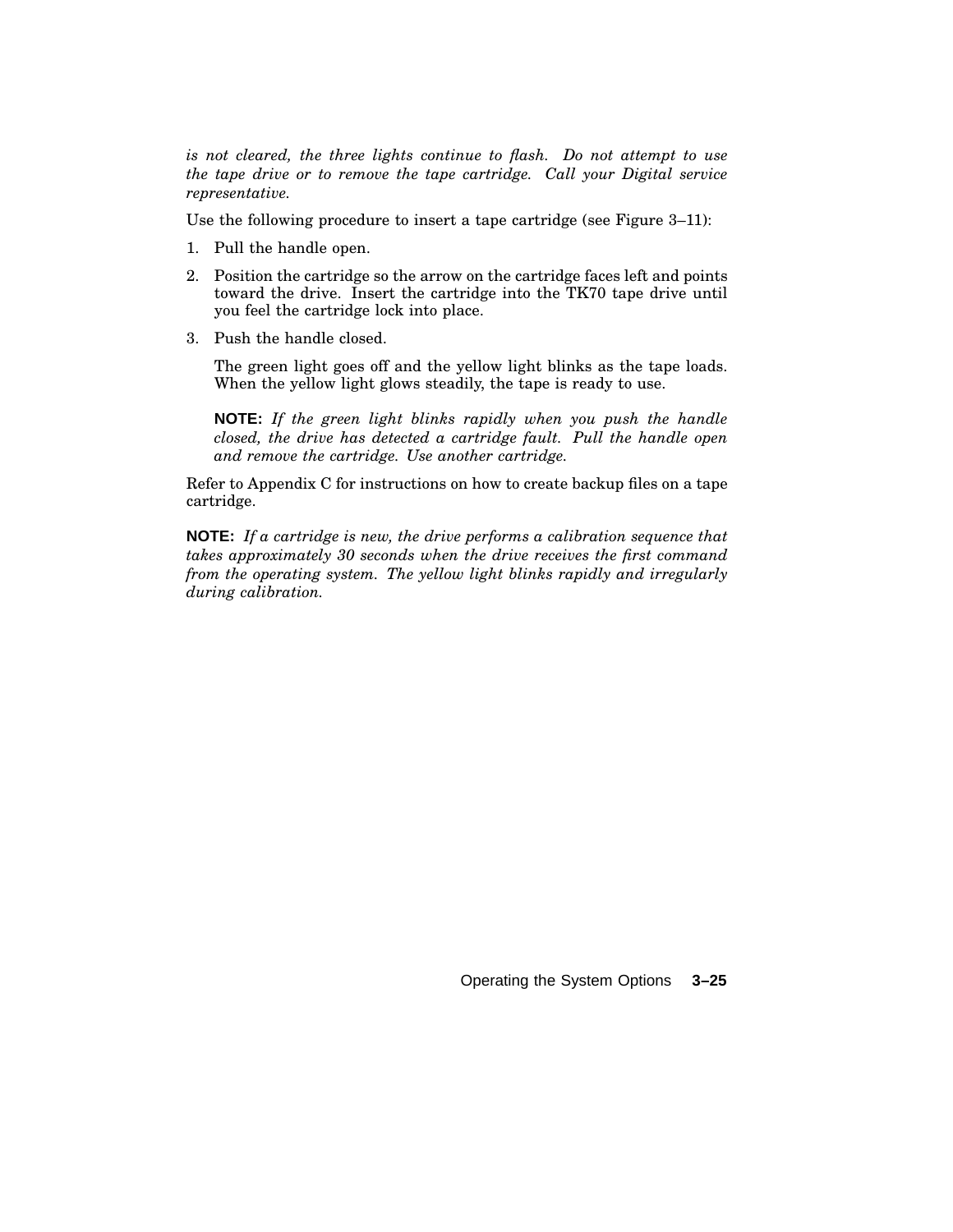

# **Figure 3–11: Inserting a Tape Cartridge**

**3–26** VAX 4000 Model 300 Operation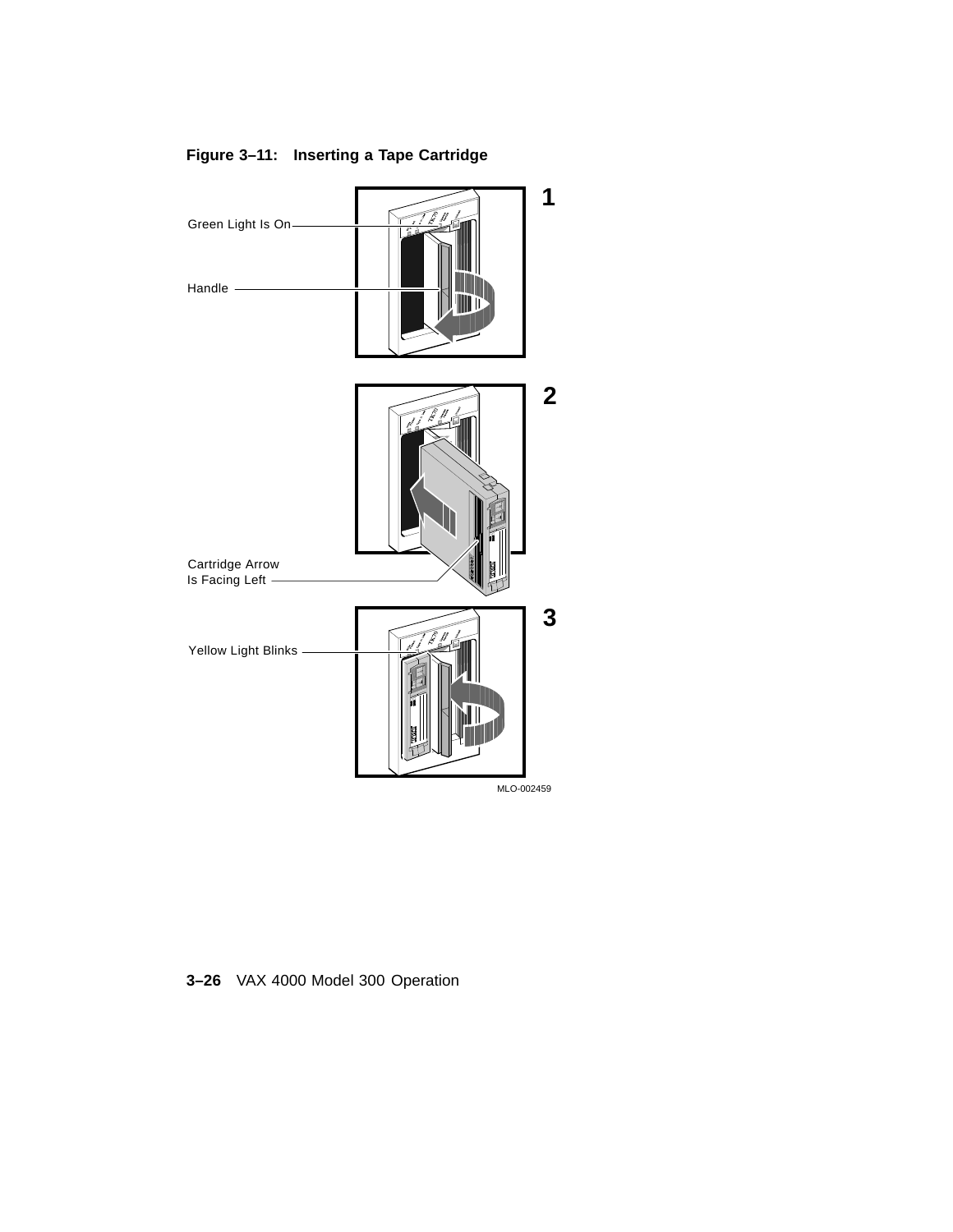### **3.1.3.6 Removing a Tape Cartridge**

You must unload a tape before you can remove the cartridge from the tape drive. Use the following procedure (see Figure 3–12):

1. Press the Unload button. You can also issue a software command to unload the cartridge. Refer to your system software manuals for the appropriate command.

The yellow (Tape in Use) light blinks slowly, as the tape rewinds and unloads into the cartridge. This may take up to 90 seconds.

2. When the yellow light goes off and the green (Operate Handle) light comes on (you also hear a beep), pull the handle open.

**CAUTION:** *Move the handle only when the yellow indicator light is off and the green indicator light is on. Moving the handle while the yellow light is blinking could damage the drive.*

- 3. Remove the tape cartridge and store it in its container.
- 4. Push the handle closed.

The green light remains on, indicating that there is power to the drive and that you can safely move the handle.

**CAUTION:** *Remove the tape cartridge from the tape drive when the cartridge is not in use or before you turn off the system. Failure to remove the cartridge may damage the tape cartridge.*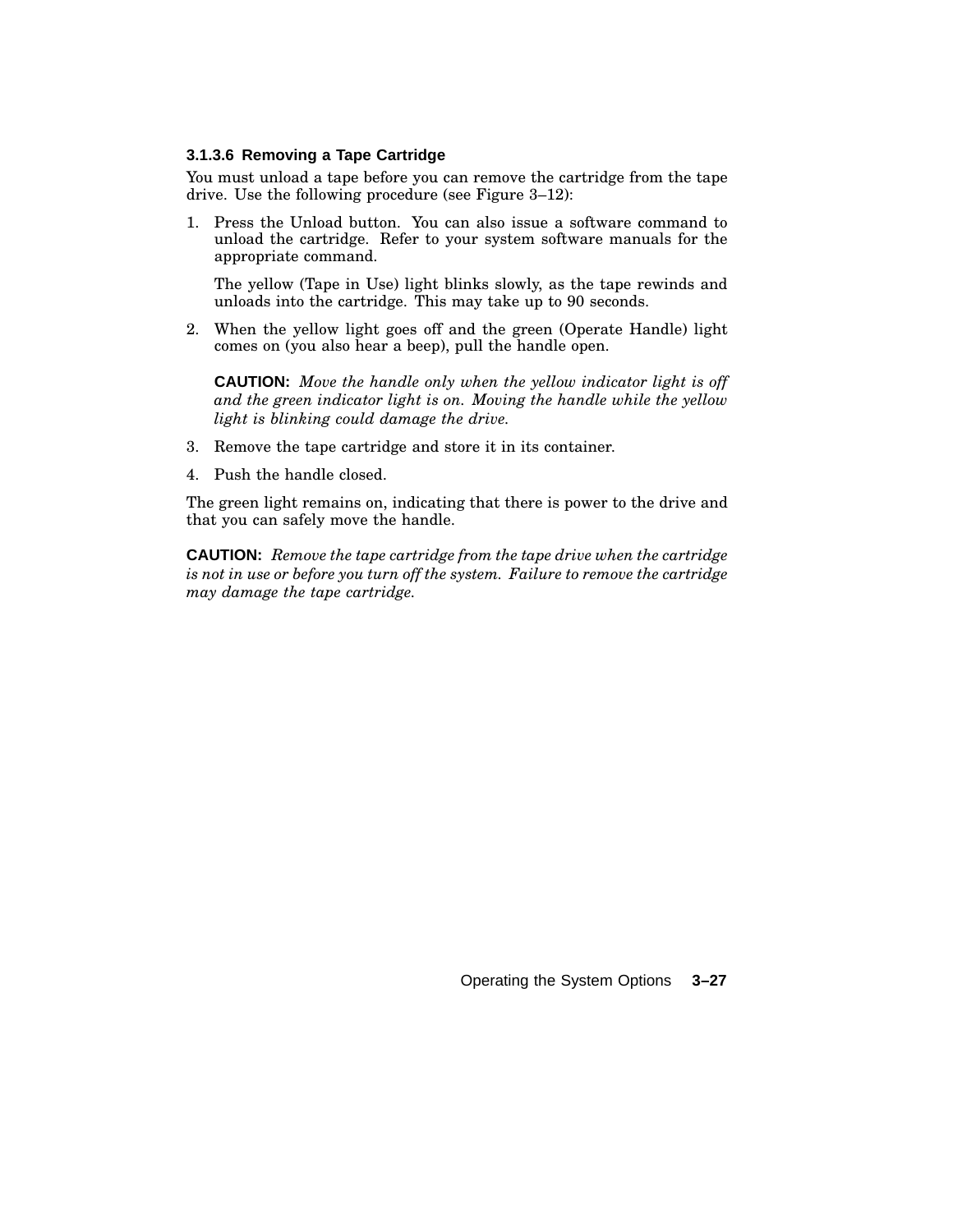**Figure 3–12: Removing a Tape Cartridge**



**3–28** VAX 4000 Model 300 Operation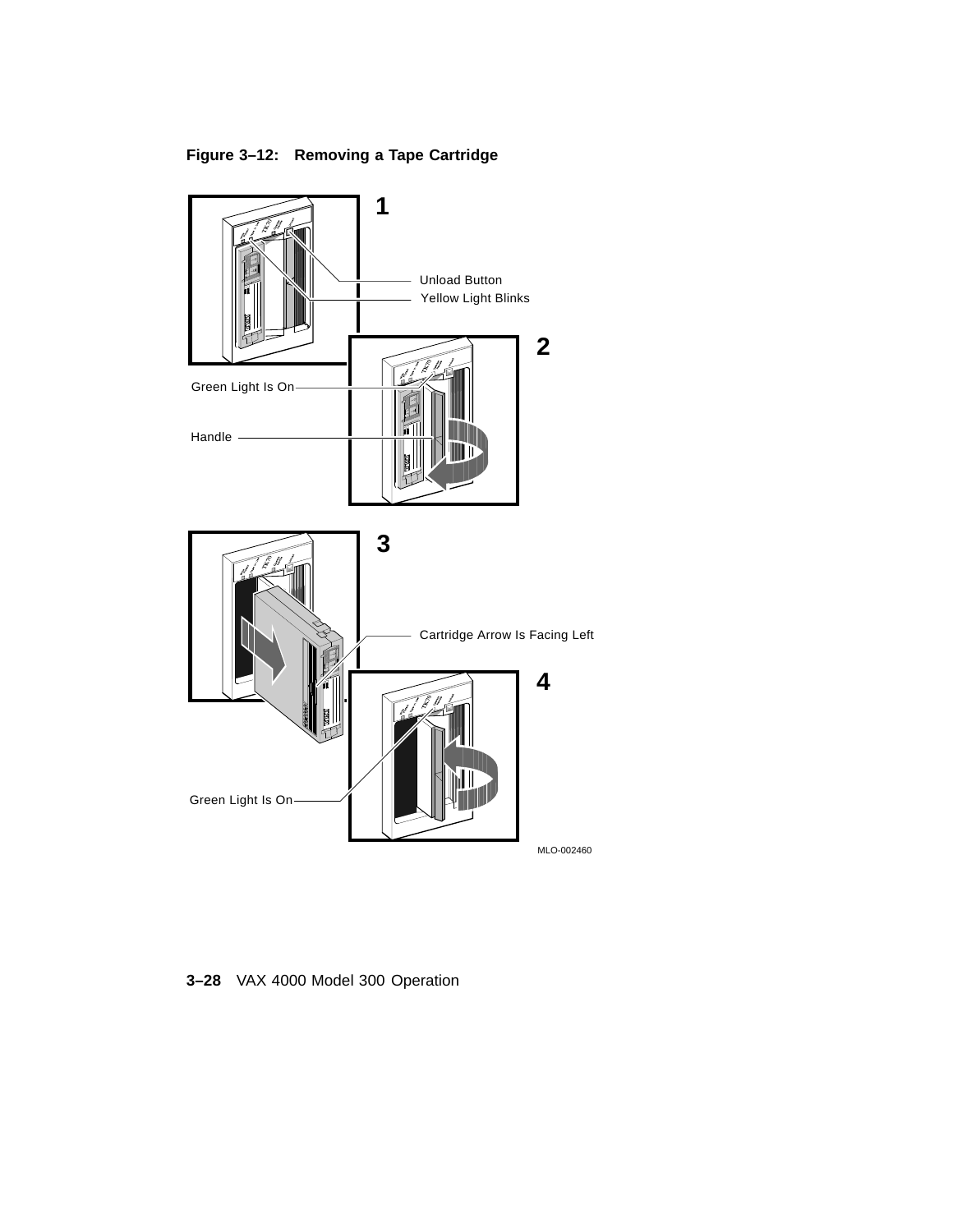### **3.1.3.7 Summary of TK70 Tape Drive Controls and Indicator Lights**

Table 3–5 summarizes the TK70 tape drive controls. Table 3–6 describes the meaning of the indicator lights.

**Table 3–5: TK70 Tape Drive Controls**

| Control       | Position                    | <b>Function</b>                                                                       |
|---------------|-----------------------------|---------------------------------------------------------------------------------------|
| Handle        | Open                        | Lets you insert or remove a tape after rewind and<br>unload operations are completed. |
|               | Closed                      | Locks tape in operating position and begins load<br>sequence.                         |
| Unload button | Momentary<br>contact switch | Rewinds and unloads the tape.                                                         |

**Table 3–6: TK70 Tape Drive Indicator Lights**

| Orange   | Yellow                   | Green       | Condition                                                                                                                                                                                                                                                                                                                                                                                                                  |
|----------|--------------------------|-------------|----------------------------------------------------------------------------------------------------------------------------------------------------------------------------------------------------------------------------------------------------------------------------------------------------------------------------------------------------------------------------------------------------------------------------|
| Off      | Off                      | Off         | No power to the tape drive.                                                                                                                                                                                                                                                                                                                                                                                                |
| Off      | Off                      | On steadily | Safe to move cartridge release<br>handle. Power is present.                                                                                                                                                                                                                                                                                                                                                                |
| Off      | Off                      | Blinking    | Load fault. The cartridge leader<br>may be defective. Pull out the<br>handle and remove the cartridge.<br>Do not use the cartridge.                                                                                                                                                                                                                                                                                        |
| On/Off   | On steadily              | Off         | Tape is loaded but not in motion.                                                                                                                                                                                                                                                                                                                                                                                          |
| On/Off   | Blinking                 | Off         | Tape is in motion.                                                                                                                                                                                                                                                                                                                                                                                                         |
| On.      | On steadily/<br>blinking | Off         | Cartridge is write protected.                                                                                                                                                                                                                                                                                                                                                                                              |
| Blinking | Blinking                 | Blinking    | A fault is occurring. Press the<br>Unload button to unload the tape<br>cartridge. If the fault is cleared,<br>the yellow light blinks while the<br>tape rewinds. When the green light<br>comes on, you can move the handle<br>to remove the cartridge. If the<br>fault is not cleared, all three lights<br>continue to blink. Do not attempt<br>to remove the tape cartridge. Call<br>your Digital service representative. |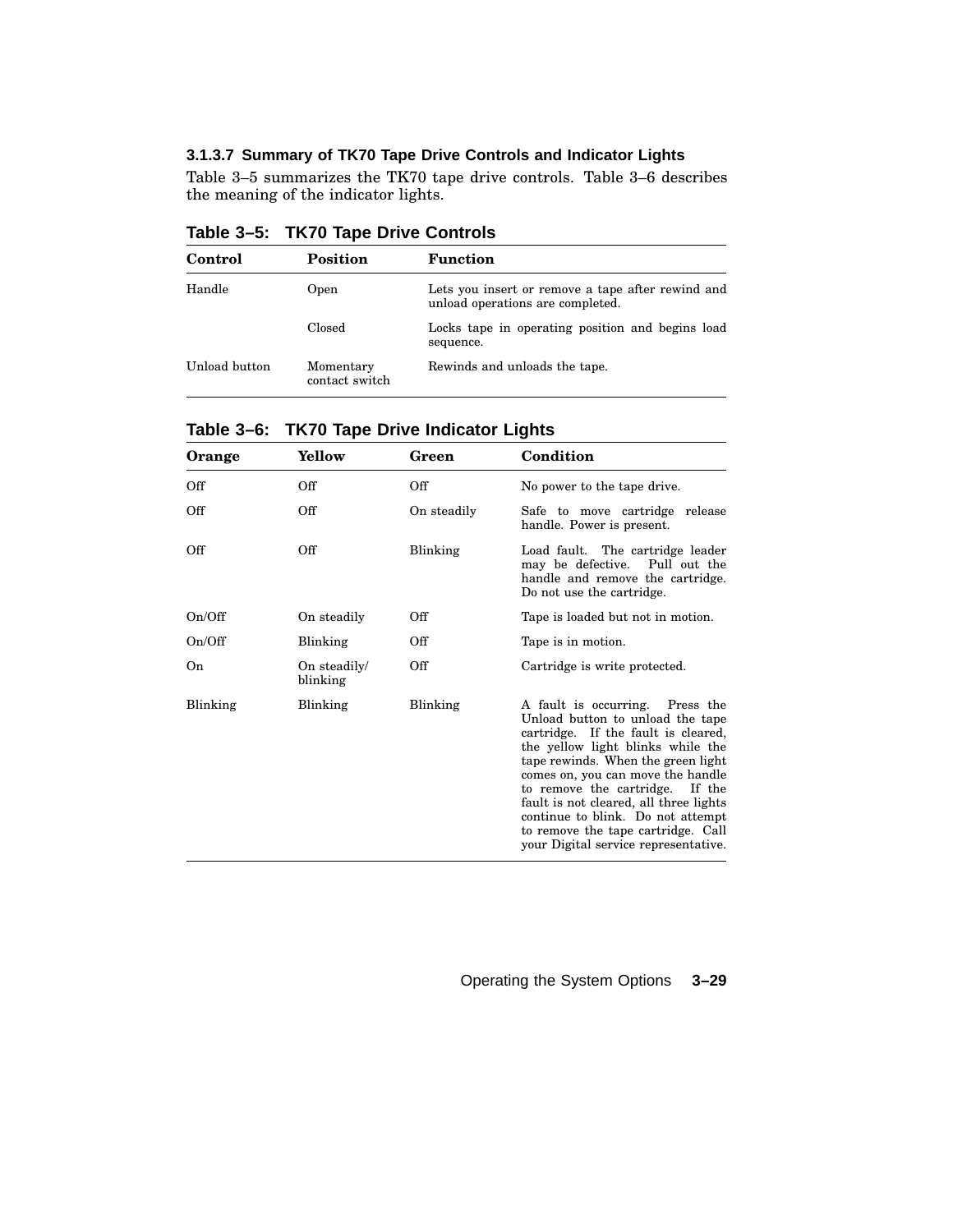### **3.1.4 TLZ04 Tape Drive**

The TLZ04 tape drive is located behind the upper door of the system. To use the drive, move the key to the top position and open the door.

The TLZ04 tape drive is a backup device that uses digital data storage (DDS) and digital audio tape (DAT) recording technologies. Digital audio tape, such as TLZ04 cassettes, takes advantage of the TLZ04 tape drive's helical scan technology. This technology allows more data to be stored on tape by recording data diagonally. DAT recording also minimizes "crosstalk," providing you with higher data integrity.

Digital data storage uses a recording format that supports the use of digital audio tape for computer applications. The DDS/DAT format allows you to backup 1.2 gigabytes of data in approximately 2 hours with no operator intervention. In addition, this format has three levels of error correction, which ensures high data integrity.

**3–30** VAX 4000 Model 300 Operation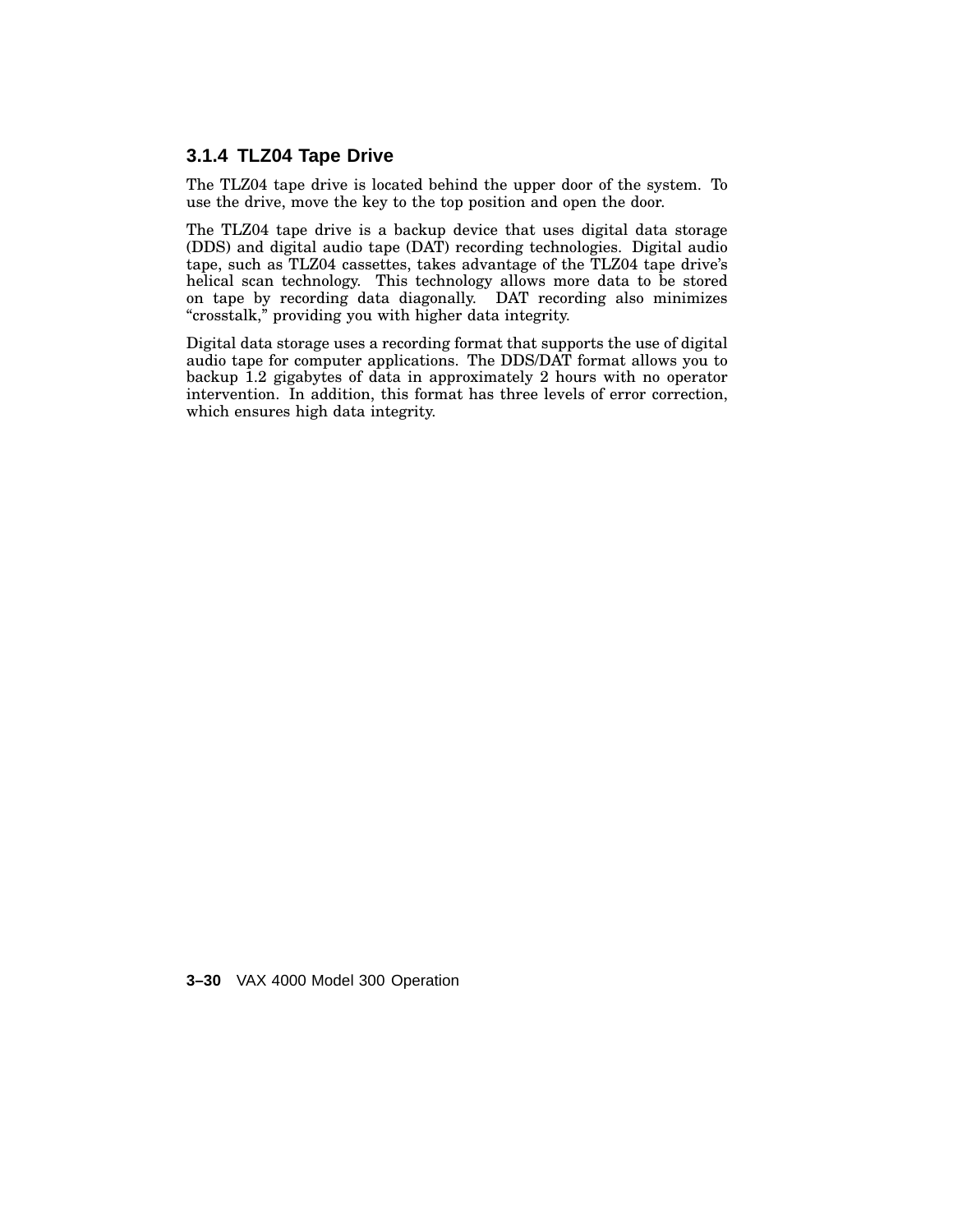#### **TLZ04 Tape Drive Controls and Indicators**

Figure 3–13 shows the TLZ04 tape drive.



**Figure 3–13: TLZ04 Tape Drive**

The Unload button is used to eject the cassette tape. The Tape and Drive indicators show the status of the TLZ04 and can indicate possible error conditions.

**CAUTION:** *Pressing the Unload button during normal tape operations may halt the tape operation in progress.*

Table 3–7 describes the TLZ04 drive indicators as they apply to normal operating conditions. Table 3–8 describes the TLZ04 drive indicators as they apply to abnormal operating conditions.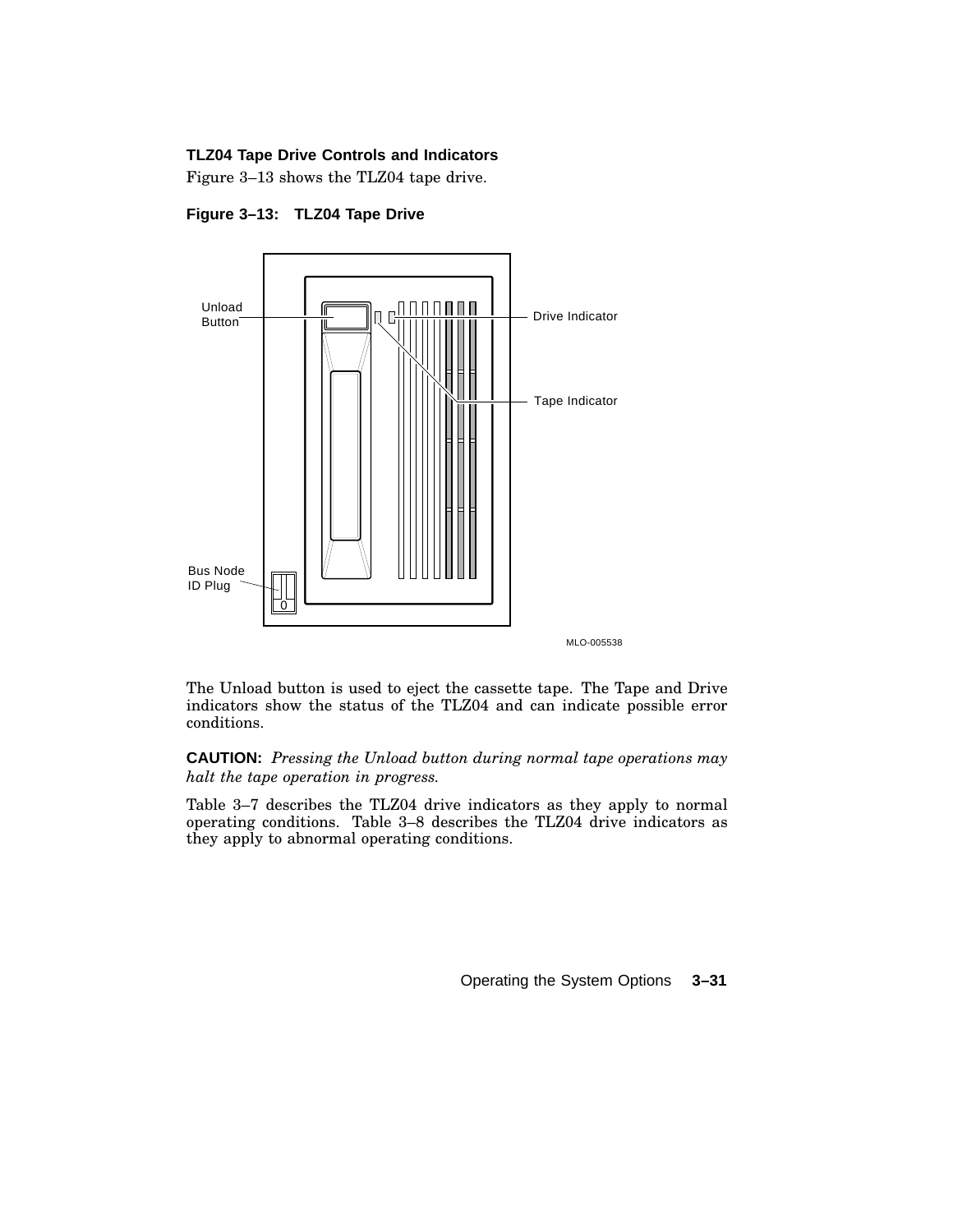| Color(s)        | <b>Meaning</b>                                |
|-----------------|-----------------------------------------------|
|                 | Indicates status of cassette tape as follows. |
| Solid green     | Tape loaded.                                  |
| Solid yellow    | Tape loaded and write protected.              |
|                 |                                               |
|                 | Indicates status of TLZ04 drive as follows.   |
| Solid green     | Drive ready/power on.                         |
| Flashing green  | Drive active.                                 |
| Flashing yellow | Power-up self-test in progress.               |
|                 |                                               |

**Table 3–7: TLZ04 Drive Indicators (Normal Conditions)**

### **Table 3–8: TLZ04 Drive Indicators (Abnormal Conditions)**

| <b>Indicator</b> | Color(s)                         | Meaning                                                                                                         |
|------------------|----------------------------------|-----------------------------------------------------------------------------------------------------------------|
| Tape             | Slow flashing<br>green or yellow | Excessive tape errors. Use the head cleaning cassette.<br>If failure repeats itself, use another cassette tape. |
| Tape             | Flashing yellow<br>1-3 times     | Power-up self-test failed.                                                                                      |
| Drive            | Solid yellow                     | Power-up self-test failed.                                                                                      |
| Drive and Tape   | Solid yellow                     | High humidity. Adjust operating environment.                                                                    |

### **3.1.4.1 Proper Handling of Cassette Tapes**

Digital Equipment Corporation recommends that you use TLZ04 cassette tapes. To ensure optimal performance from your cassette tapes, observe the following guidelines when handling them.

- Avoid placing the cassette tapes near sources of electromagnetic interference, such as terminals, and video or X-ray equipment. Emissions from such equipment can erase data on the tape.
- Keep cassette tapes out of direct sunlight and away from heaters and other sources of heat.
- Store cassette tapes (and cleaning cassette) where the room temperatures are between 5°C and 32°C (40°F and 90°F).
- Store cassette tapes in a dust-free environment where the relative humidity is 20% to 60%.

**3–32** VAX 4000 Model 300 Operation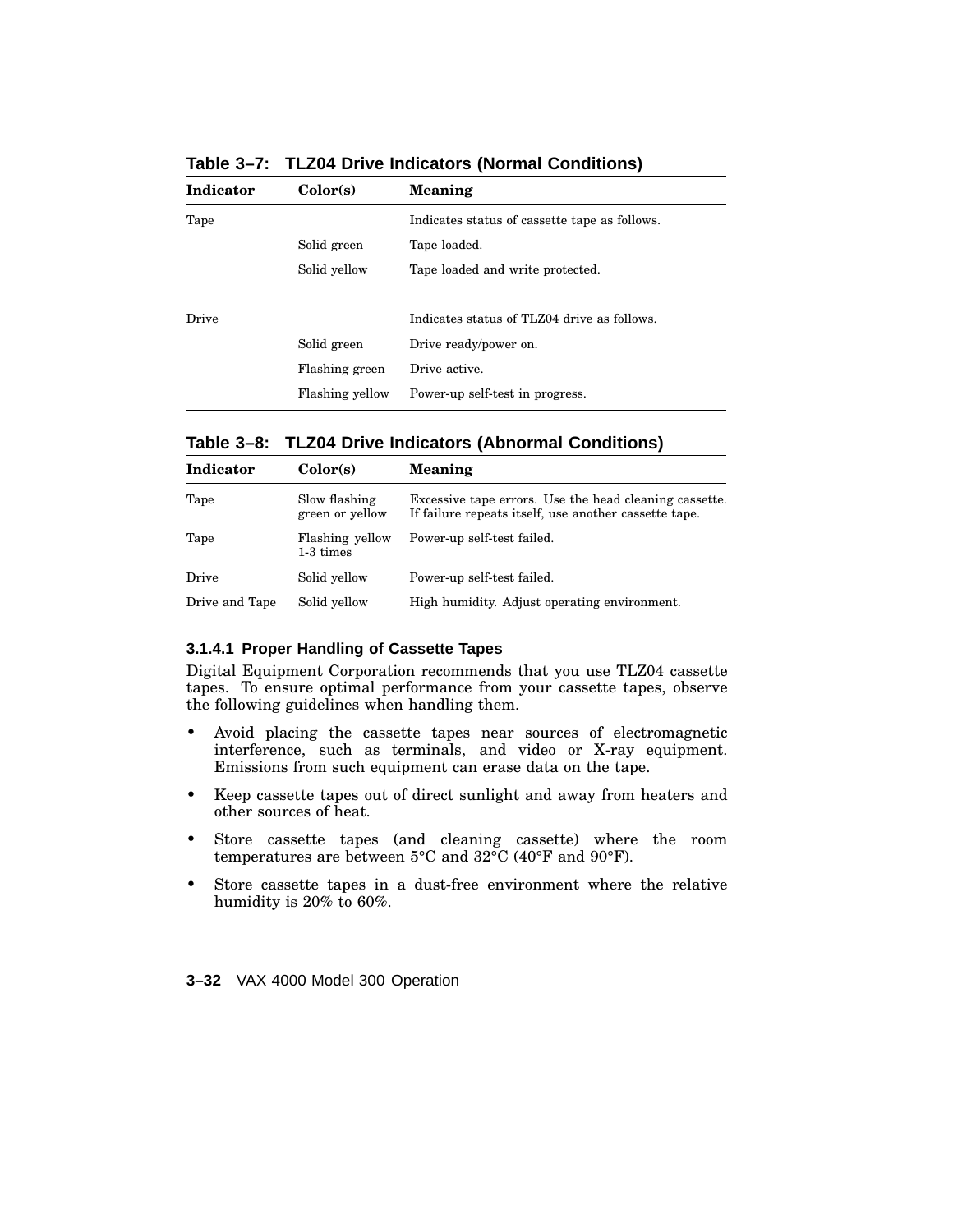### **3.1.4.2 Setting the Write-Protect Tab on the Cassette Tape**

If you wish to read or copy from a tape, set the write-protect tab on the cassette to write protect. This disables writing to tape, and ensures data integrity. Use a pen (not pencil) to set the write-protect tab (Figure 3–14) to the desired position.

Observe the following guidelines when setting the write-protect tab.

- If you are reading data (copying from tape), set the write-protect tab to write protected.
- If you are writing data, set the write-protect tab to write enabled.
- Write-protect tab position displays in front panel tape indicator.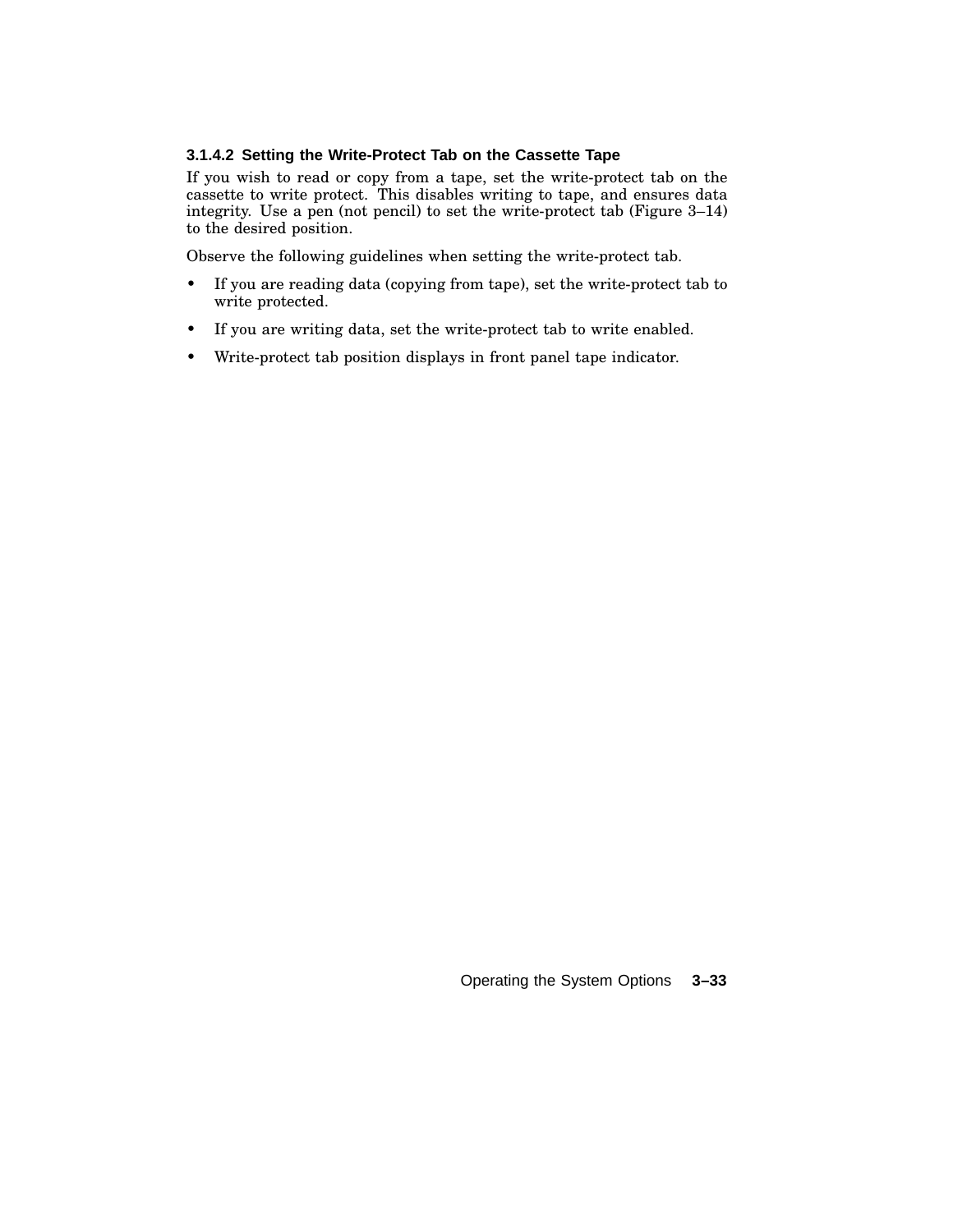

## **Figure 3–14: Setting the Write-Protect Tab on the Cassette Tape**

### **3.1.4.3 Inserting a Cassette Tape into the Drive**

Insert the TLZ04 cassette tape into the drive with the cassette's writeprotect tab at the top, as shown in Figure 3–15.

### **3–34** VAX 4000 Model 300 Operation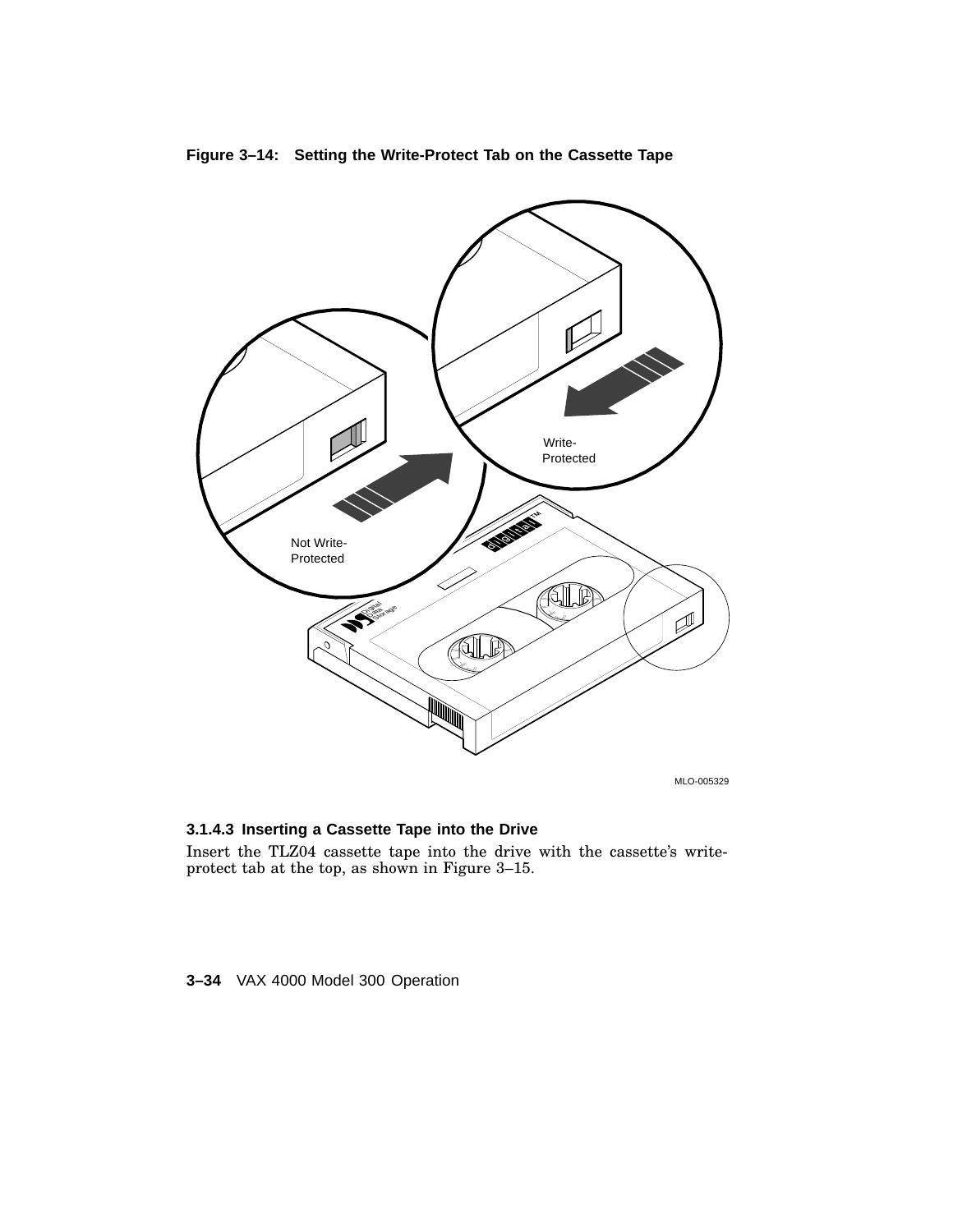**Figure 3–15: Inserting a Cassette Tape into the Drive**



MLO-005331

### **3.1.4.4 System Software**

System software allows you to execute commands to read and write data to the cassette tape. Your operating system documentation describes specific commands that allow you to do the following:

- Back up data from disk drives to a tape drive
- Copy data from disk to tape, or tape to disk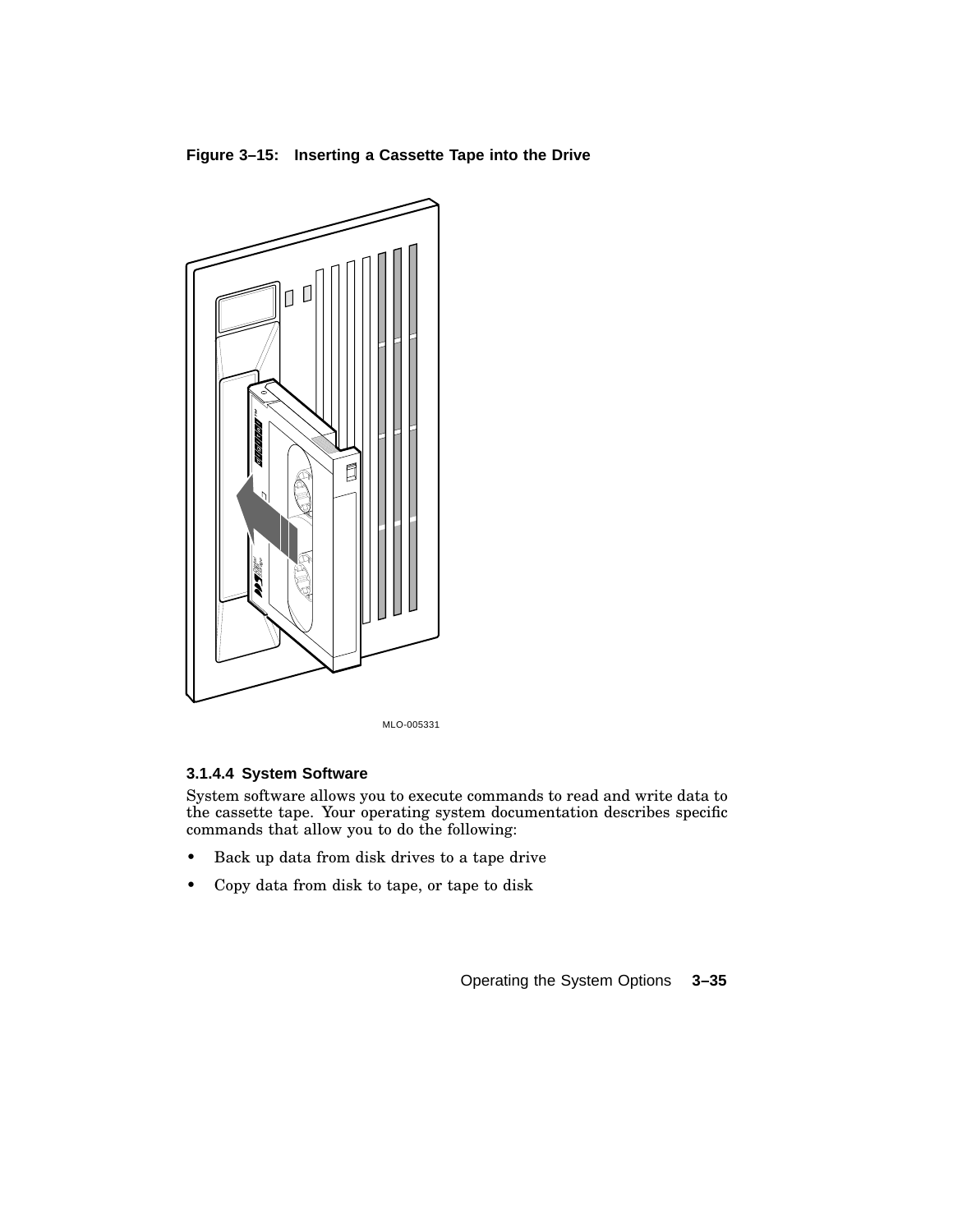### **3.1.4.5 Cleaning the Heads**

Statistics show that over ninety percent of drive-related problems are associated with the media. Therefore, Digital Equipment Corporation strongly recommends that you follow the instructions for handling cassette tapes and cleaning the heads of the drive.

This section shows you how to perform TLZ04 head cleaning. The heads are the components, in a drive, that magnetically read and write data to and from the media (in this case, a cassette tape).

**NOTE:** *Digital Equipment Corporation recommends that you perform the head cleaning procedure about every two weeks, or after every 25 hours of drive usage.*

*Under normal conditions, it should not be necessary to exceed this cleaning schedule. If a particular cassette causes problems, try changing to another cassette.*

**CAUTION:** *Never attempt to clean the heads in a manner other than described herein. Doing so will void the product warranty.*

To clean the heads, use the head cleaning cassette as follows:

- 1. Observe that the drive indicator is lit solid green.
- 2. Insert the head cleaning cassette (part number TLZ04–HA) into the drive as shown in Figure 3–16.
- 3. With the head cleaning cassette inserted, the drive automatically cleans the head. The drive ejects the head cleaning cassette after approximately 30 seconds.
- 4. In the space provided on the card enclosed with the head cleaning cassette, place a check mark every time you use the head cleaning cassette.

Under normal conditions, the head cleaning cassette performs for approximately 25 cleanings. Additional cassettes are available from your Digital sales representative or DECdirect.

If the head cleaning cassette has been used more times than it was designed to be used, the drive will eject the cartridge in approximately 8 to 10 seconds. No cleaning action will occur.

**CAUTION:** *Do not exceed the recommended 25 uses of the cleaning cassette. After 25 uses, the cleaning cassette no longer cleans the heads. You must use a new cassette.*

**3–36** VAX 4000 Model 300 Operation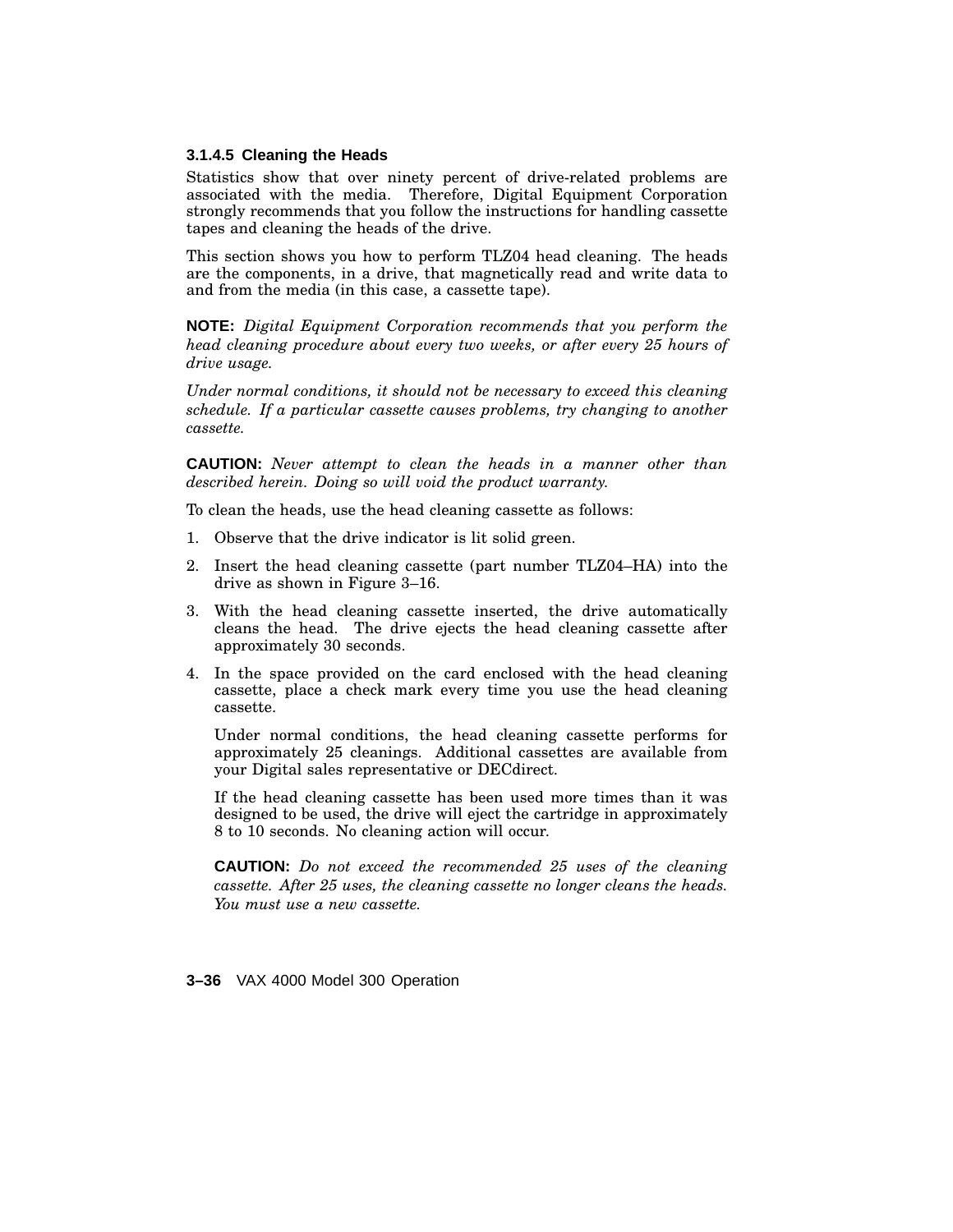**Figure 3–16: Inserting the Head Cleaning Cassette**



# **3.1.5 RV20 Optical Disk Subsystem**

If your system includes an RV20 Optical Disk Subsystem, refer to the *RV20 Optical Disk Subsystem Owner's Manual* for instructions on how to operate the device.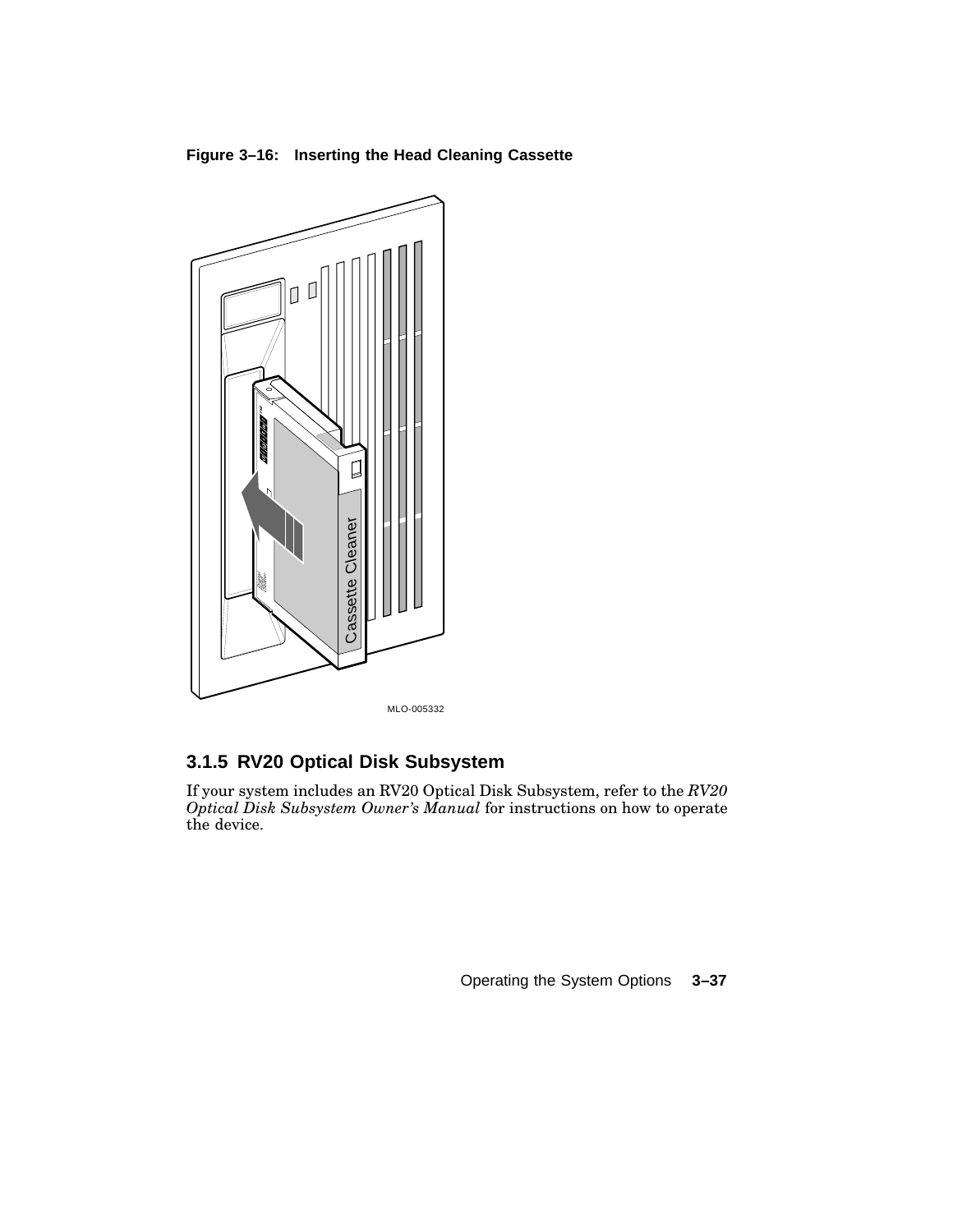## **3.1.6 RRD40-Series Compact Disc Drive Subsystem**

If your system includes an RRD40-series Compact Disc Drive Subsystem, refer to its user's guide for instructions on operating the device.

# **3.1.7 TSV05 Tape Drive**

If your system includes a TSV05 tape drive, refer to the *TSV05 Tape Transport System User's Guide* for instructions on how to operate the device.

**NOTE:** *The TSV05 is a data interchange device and is not supported as a backup device.*

# **3.1.8 TSZ07 Tape Drive**

If your system includes a TSZ07 tape drive, refer to the TSZ07 subsystem user's guide for instructions on how to operate the device.

# **3.1.9 TU81E Tape Drive**

If your system includes a TU81E tape drive, refer to the *TU81–Plus Tape Subsystem User's Guide* for instructions on how to operate the device.

# **3.2 Communications Controller Options**

The following types of communications controllers are available for the VAX 4000 systems:

- Asynchronous serial controllers (with or without modem support)
- Synchronous serial controllers (with or without modem support)
- Network controllers

# **3.2.1 Asynchronous Serial Controllers**

The following asynchronous controllers are available for your VAX 4000 system, with and without modem support:

- CXA16—16-line multiplexer, Q-bus controller
- CXB16—16-line multiplexer
- CXY08—8-line multiplexer with modem control, Q-bus controller
- DFA01—2-line controller with integral modems, Q-bus controller
- DSRVB—8-line terminal server, Ethernet device

**3–38** VAX 4000 Model 300 Operation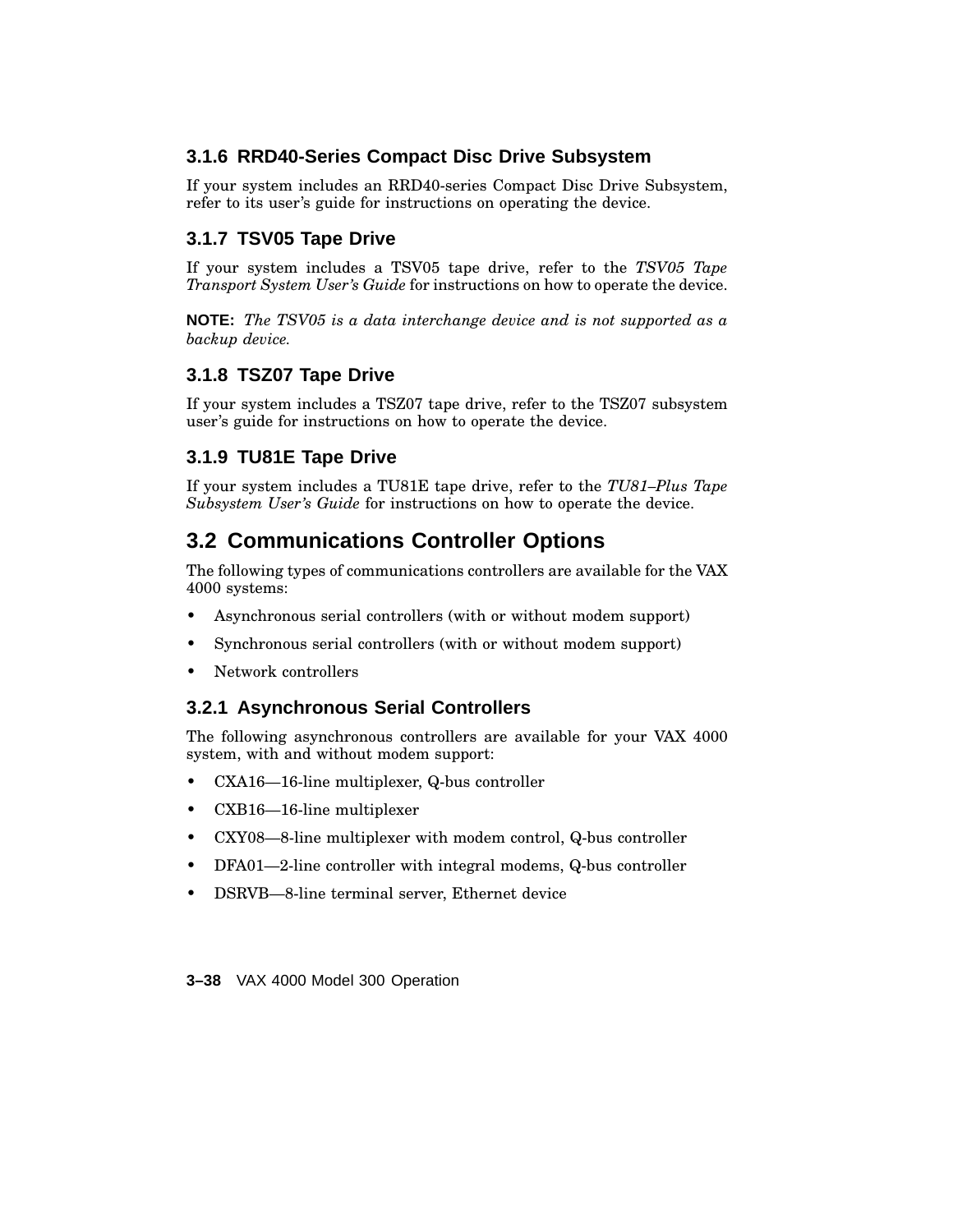### **3.2.1.1 Asynchronous Controllers Without Modem Support**

Before using any peripheral device connected to a serial communications controller, check the following:

- Make sure the peripheral device is properly connected to the system.
- Make sure the peripheral device is properly installed, plugged into an appropriate power source, and turned on.
- Make sure the peripheral device is properly set up. Set-up involves choosing how the device operates. Some set-up choices are matters of personal choice, for example, the number of columns that display on a terminal screen. Others, like baud rate (a measure of the speed at which data is transmitted over a data line), must match the system setting if the peripheral device and system are to communicate. Refer to your terminal or printer manual for complete set-up instructions. Generally, the default settings for your terminal are acceptable.

While most default settings are acceptable, you should perform the setup procedure for your terminal to ensure appropriate set-up values. The two examples below provide set-up instructions for VT300-series and VT400-series terminals:

#### **For VT300- and VT400-Series Terminals:**

- 1. Press  $\boxed{\mathsf{Set}\cup\mathsf{p}}$  to display the Set-Up Directory screen.
- 2. Use the arrow keys to select the Communications Set-Up option and press **Enter**.
- 3. Make sure the Transmit Speed option in the Current Setting column is set to 9600. Use the left and right arrow keys to change the setting.
- 4. Make sure the Receive Speed option in the Current Setting column is set to receive=transmit. Use the down arrow to move the cursor to this option, and the left and right arrows to change the setting.
- 5. Press Select to return to the Set-Up Directory screen.
- 6. Use the arrow keys to select the Global Set-Up option and press Enter.
- 7. Select the option Comm Port.
- 8. If the port in the Current Setting column is selected for RS–232, press Enter to select the DEC-423 port.
- 9. Press Select to return to the Set-Up Directory screen.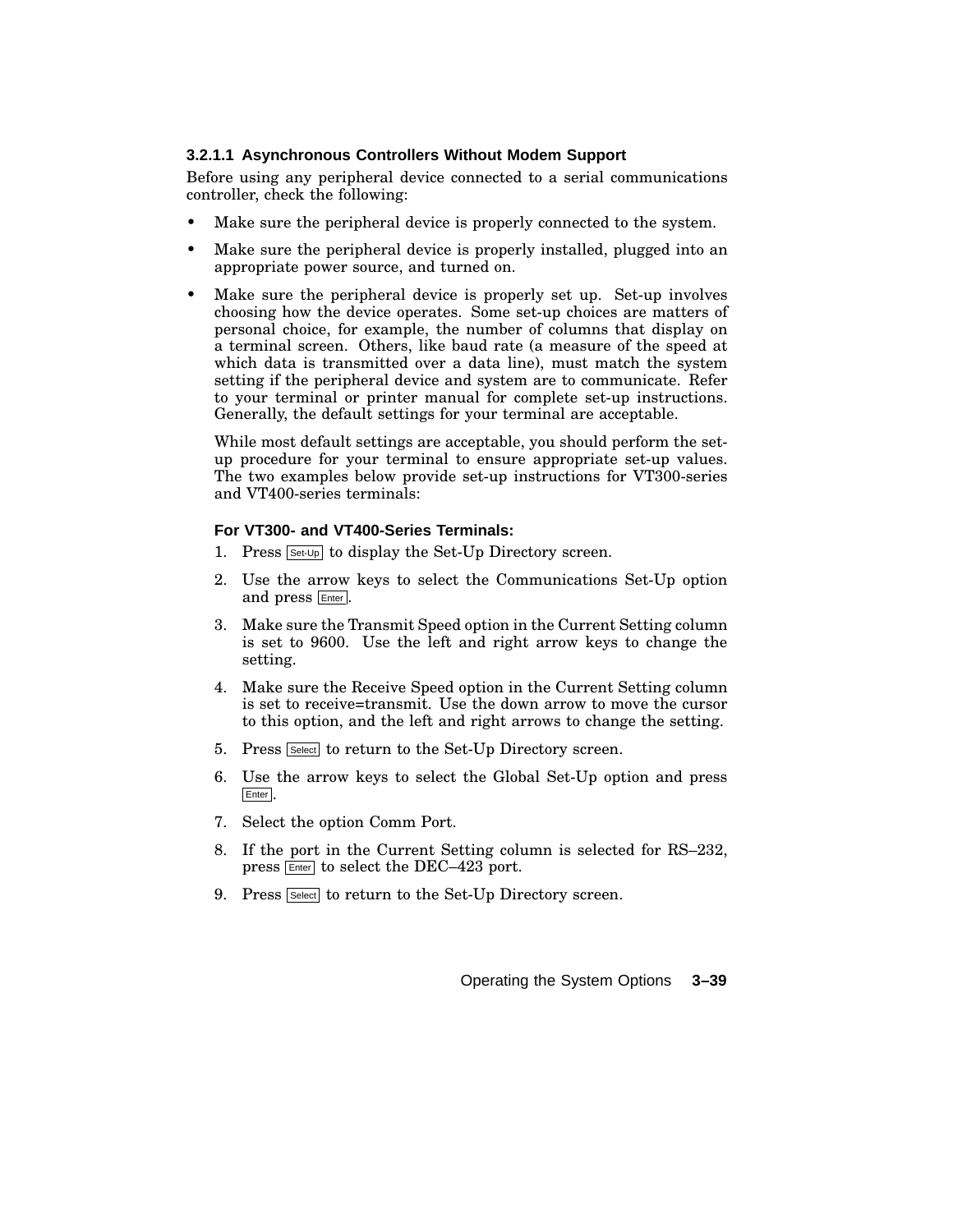10. Use the arrow keys to select the Save Current Settings option. Press  $\boxed{\text{Enter}}$  to save all current settings; then press  $\boxed{\text{Set-Up}}$  to exit the Set-Up Directory.

Your operating system may have other requirements for using serial communications devices. Refer to your system software manual.

#### **3.2.1.2 Asynchronous Controllers With Modem Support**

Using serial devices with modem support requires that you install two modems: one connected to the system and one connected to the remote terminal. Both must be connected to phone lines.

Before using modems with your system, check the following:

- 1. Make sure each modem is connected to the system.
- 2. Make sure the modem is properly installed and connected to a phone jack.
- 3. Set controls on the modem according to instructions in the modem user's guide.

Before using the modem connected to the remote terminal, check the following:

- 1. Make sure the modem is properly installed and connected to a phone jack.
- 2. Set controls on the modem according to instructions in the modem user's guide.
- 3. Check the settings on the terminal attached to the modem. Depending on the type of modem and the type of lines used, the baud rate may be 300, 1200, or 2400. Other settings should be the same as those described in the previous section.

Before using a phone line with modem support, you must set certain parameters such as line speed. See your system software manuals for details.

### **3.2.2 Synchronous Controllers**

The following synchronous controllers are available for your VAX 4000 system:

- DIV32—DEC Integrated Services Digital Network (ISDN) controller
- DPV11—Single-line programmable controller
- DSV11—Dual-line controller

**3–40** VAX 4000 Model 300 Operation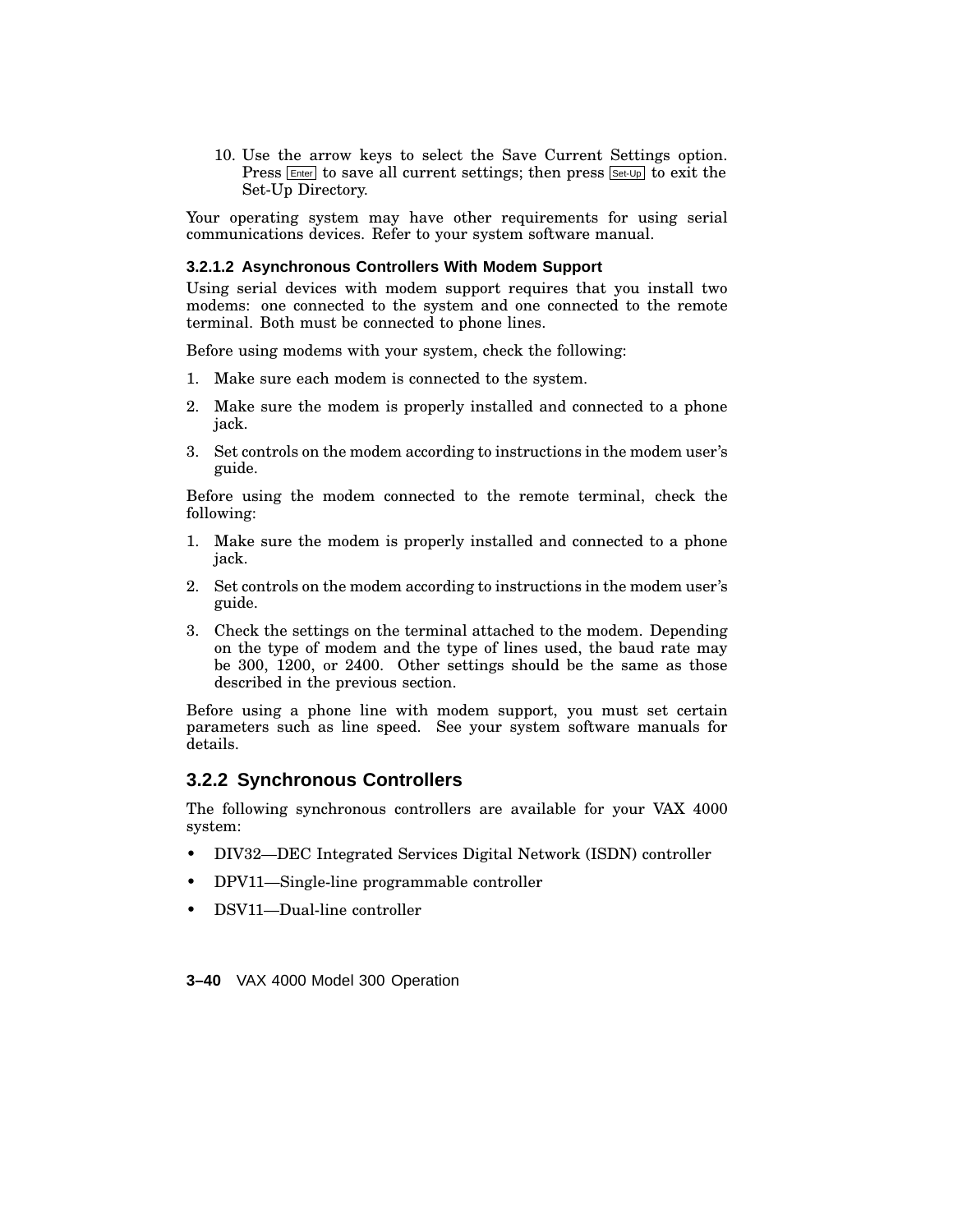• KMV1A—Programmable communications interface, Q-bus controller

Before using a synchronous controller you must verify the following:

- The system you want to communicate with has an appropriate synchronous controller. Synchronous communications require a Synchronous communications require a synchronous controller on both the transmitting and receiving system.
- Both the transmitting and receiving systems must have supporting host software installed. Synchronous communications operate under specific protocols that define how data is interpreted. Two common protocols are X.25 and PSI. Appropriate host software is required to interpret the protocol.

### **3.2.3 Network Controllers**

**NOTE:** *VAX 4000 systems contain an Ethernet controller embedded in the CPU module. You can have a second optional Ethernet controller, the DESQA module, included with your system.*

Before using a network controller you must do the following:

1. Make sure the Ethernet cable (either standard transceiver cable or ThinWire cable) is connected to the console module (or optional DESQA module). The light next to the connector should be lit, indicating an active connection. If not lit, move the Ethernet Connector switch to the proper position.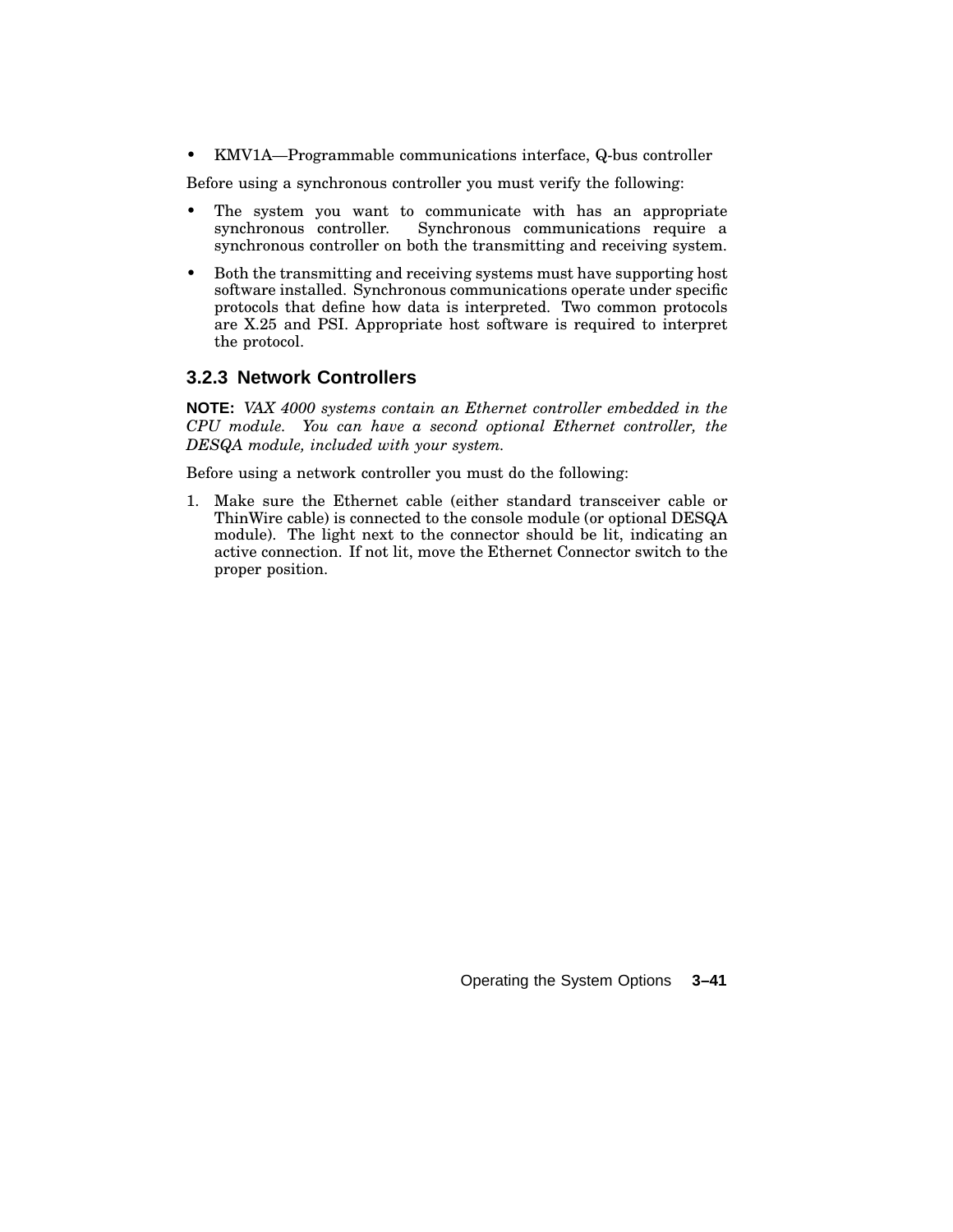- 2. Make sure the Ethernet cable is properly connected to the network. A transceiver cable can be connected in one of the following ways:
	- To an H4000 or H4005 transceiver located on a traditional Ethernet
	- To a local network interconnect (DELNI), which can be connected to a larger Ethernet or can serve to connect up to eight systems in a local area network

A ThinWire cable can be connected as follows:

- To a ThinWire Ethernet multiport repeater (DEMPR) or ThinWire single port repeater (DESPR), which can be connected to a larger Ethernet or can serve to connect many systems in a local area network
- To an available connection on a T-connector of other ThinWire nodes
- 3. Have the DECnet application installed on your system.
- 4. Register your node with the network manager so that your node is recognized by other systems in the network.

Some software products, for example, Ethernet-based VAXcluster systems, use the Ethernet hardware address of other systems to operate properly.

To find the hardware address of your Ethernet device, use the command SHOW ETHER from console mode. The hardware address of your Ethernet device displays on the terminal as shown in the following example:

>>>**SHOW ETHERNET**

EZA0 (08-00-2B-03-50-5C)

Refer to your software manuals and DECnet manuals for other requirements and further instructions on using a network connection.

# **3.3 Real-Time Options**

The following real-time options are available for your VAX 4000 system:

- DRQ3B—High-speed interface with two unidirectional 16-bit data channels
- DRV1W—General purpose interface with one 16-bit input port, one 16 bit output port
- IEQ11—DMA controller that connects a Q-bus to two independent busses
- IBQ01—DMA controller that connects a Q-bus to RS–485 control

**3–42** VAX 4000 Model 300 Operation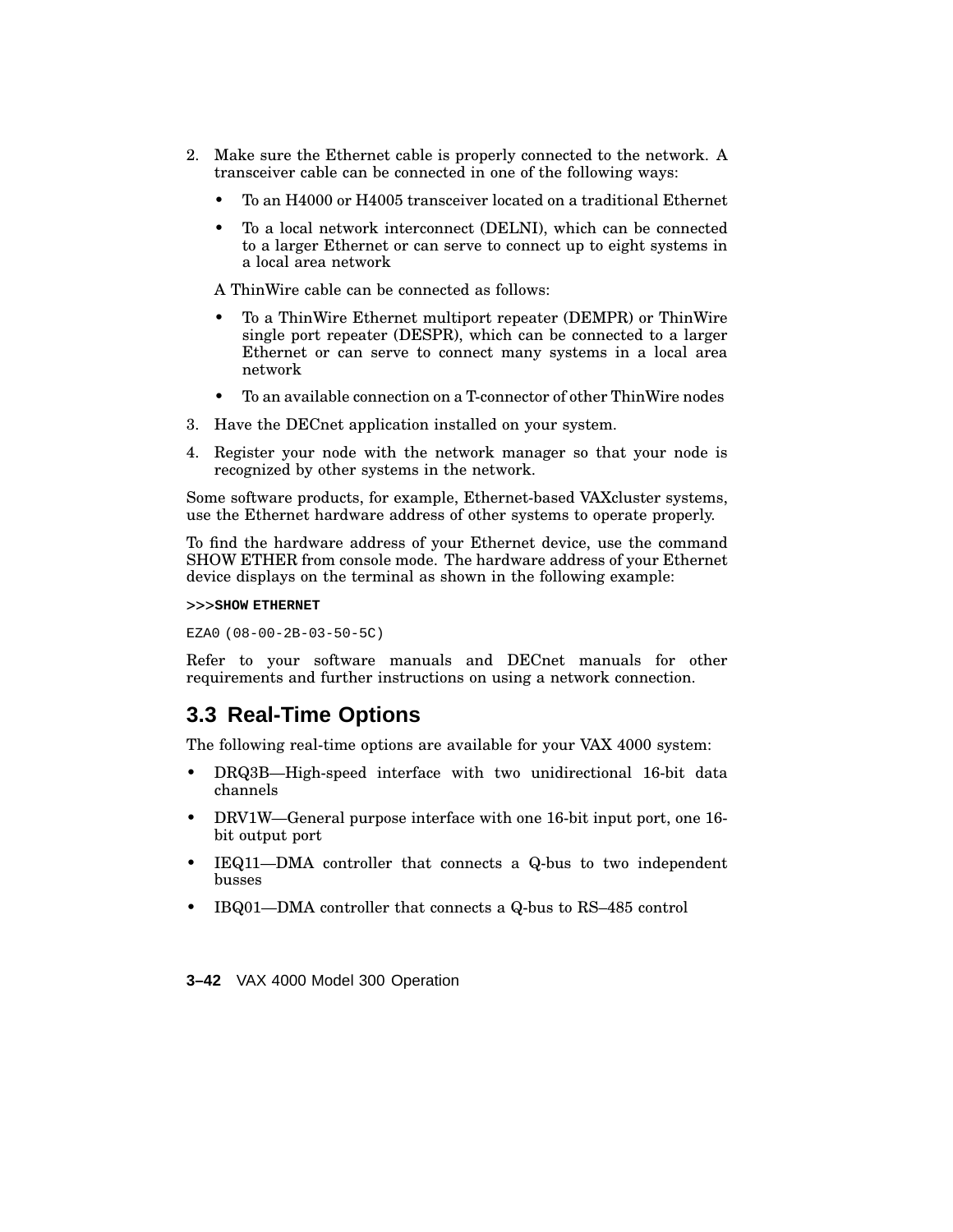- AAV11–S—Digital-to-analog converter with DMA capability
- ADV11–S—Analog-to-digital converter with DMA capability
- KWV11–S—Programmable clock that can count from one to five frequencies
- AXV11—Input/output circuit board for analog devices
- ADQ32—Analog-to-digital converter with DMA capability

Before using a real-time controller, make sure the devices connected to the controller are properly set up. Refer to the documentation for the real-time device.

# **3.4 Printer Options**

Before using a printer, make sure it is properly set up and passes any selftests. Verify that the printer is connected to an appropriate controller. Some printers, such as the LG01 and LG02, require the LPV11–SA interface. Other printers require modem control signals. Consult your printer documentation for the interface requirements.

The VAX 4000 systems have several printer options available. Consult your Digital sales representative for a list of printers and printer interface requirements.

# **3.5 Adding Options**

If you have available Q-bus slots, you may be able to add modules to your system. Possible limitations to adding modules include the following:

- Power limitations
- Physical space limitations
- Bus limitations (ac/dc loading)

Your Digital sales representative can advise you about modules available for your system and what you need to order. A Digital service representative should perform the installation, since the system must be properly configured to work correctly.

**CAUTION:** *Do not attempt to remove, rearrange, or install modules. Contact your Digital service representative for assistance.*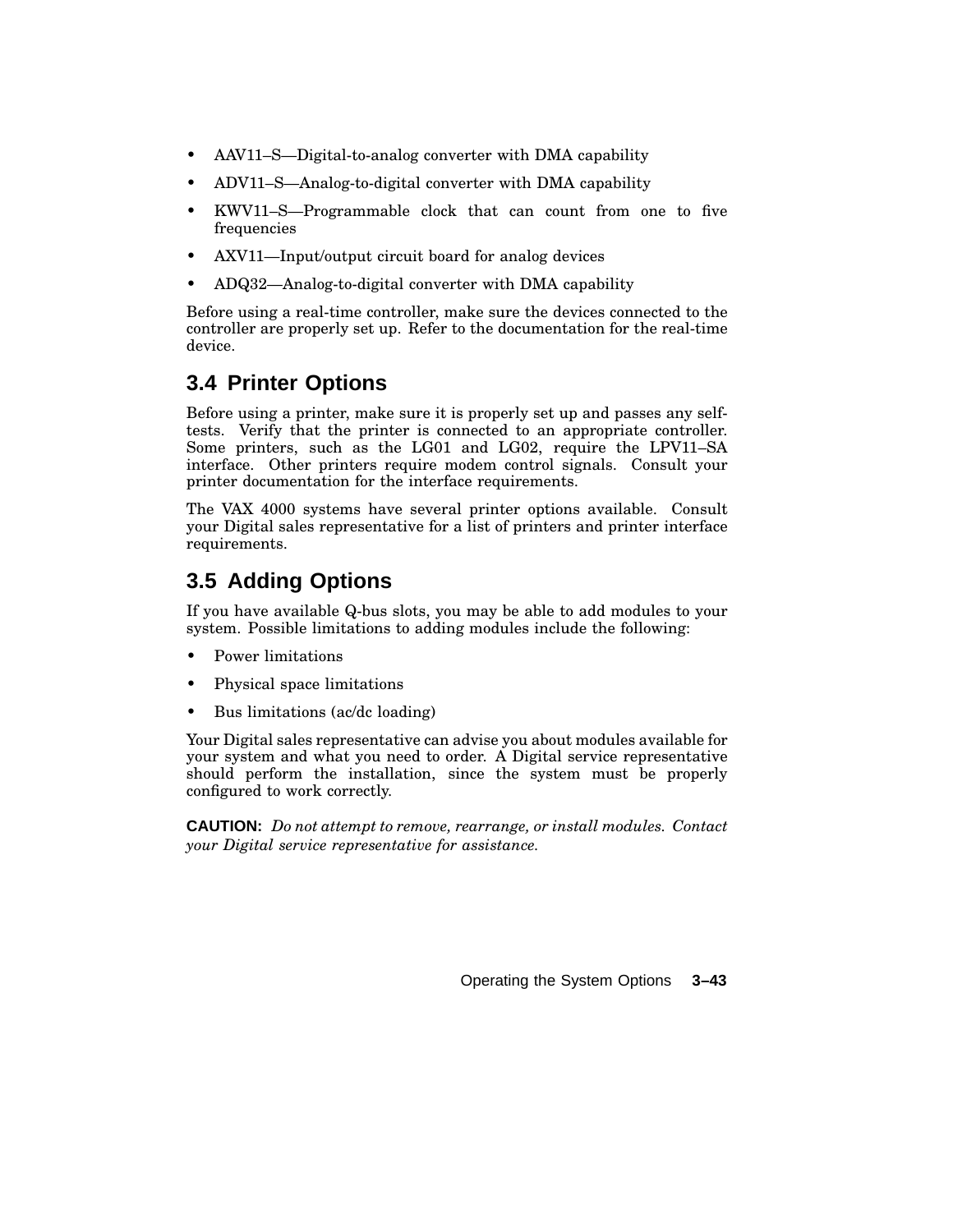# **Appendix A**

# **Related Documentation**

| <b>Document</b>                                    | <b>Order Number</b> |  |  |
|----------------------------------------------------|---------------------|--|--|
| <b>Hardware Documentation</b>                      |                     |  |  |
| KA670 CPU System Maintenance                       | $EK-347AB-MG$       |  |  |
| KA670 CPU Module Technical Manual                  | $EK-KA670-TM$       |  |  |
| RF31/RF72 Integrated Storage Element User's Guide  | EK-RF72D-UG         |  |  |
| TSV05 Tape Transport System User's Guide           | EK-TSV05-UG         |  |  |
| <b>Software Documentation</b>                      |                     |  |  |
| Overview of VMS Documentation                      | $AA$ -LA95A-TE      |  |  |
| <b>VMS VAXcluster Manual</b>                       | $AA-LA27A-TE$       |  |  |
| <b>VMS</b> Networking Manual                       | $AA-LA48A-TE$       |  |  |
| Guide to DECnet-VAX Networking                     | $AA-I.A47A-TE$      |  |  |
| VMS Installation and Operations                    | $AA-LB35B-TE$       |  |  |
| VAX/VMS Backup Utility Reference Manual            | $AA - Z407B - TE$   |  |  |
| Guide to VAX/VMS Disk and Magnetic Tape Operations | $AI-Y506B-TE$       |  |  |
| VAX/VMS Mount Utility Reference Manual             | $AA - Z424A - TE$   |  |  |
| VAXELN Host System Guide                           | $AA - JG87B - TE$   |  |  |
| VAXELN Run-Time Facilities Guide                   | AA-JM81B-TE         |  |  |

Documentation specific to supported options is listed with the option in *VAX 4000 Model 300 Technical Information*.

Related Documentation **A–1**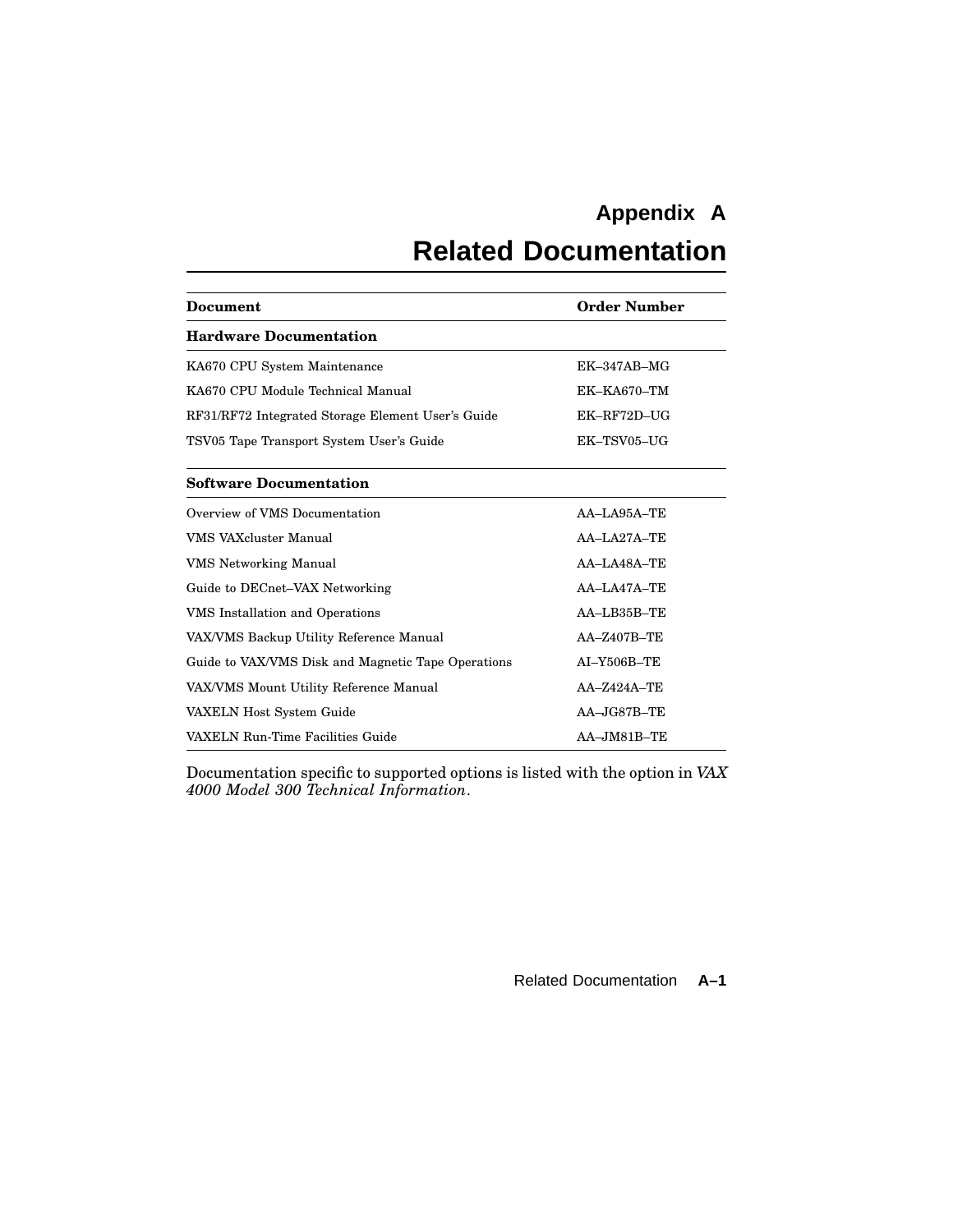# **Appendix B Programming Parameters for DSSI Devices**

This appendix describes the console mode procedures for setting and examining parameters for DSSI devices.

**NOTE:** *Before you reprogram DSSI devices, you should have a good understanding of DSSI architecture and VAXcluster software operation. If you do not have that understanding, you should read the VMS manuals listed in Appendix A or call your Digital service representative.*

Two types of DSSI storage adapters are available for VAX 4000 systems: an embedded DSSI host adapter, which is part of the CPU, and the KFQSA storage adapter. The KA670 CPU has two embedded DSSI storage adapters: bus 0 and bus 1.

Each storage adapter provides a separate DSSI bus that can support up to seven DSSI devices (six DSSI devices for a dual-host configuration). The adapters make a connection between the CPU and the requested device on their respective DSSI bus. Each DSSI device has its own controller and server that contain the intelligence and logic necessary to control data transfers over the DSSI bus.

# **B.1 DSSI Device Parameters**

Six principal parameters are associated with each DSSI device:

- Bus Node ID
- ALLCLASS
- UNITNUM
- **FORCEUNI**
- NODENAME
- **SYSTEMID**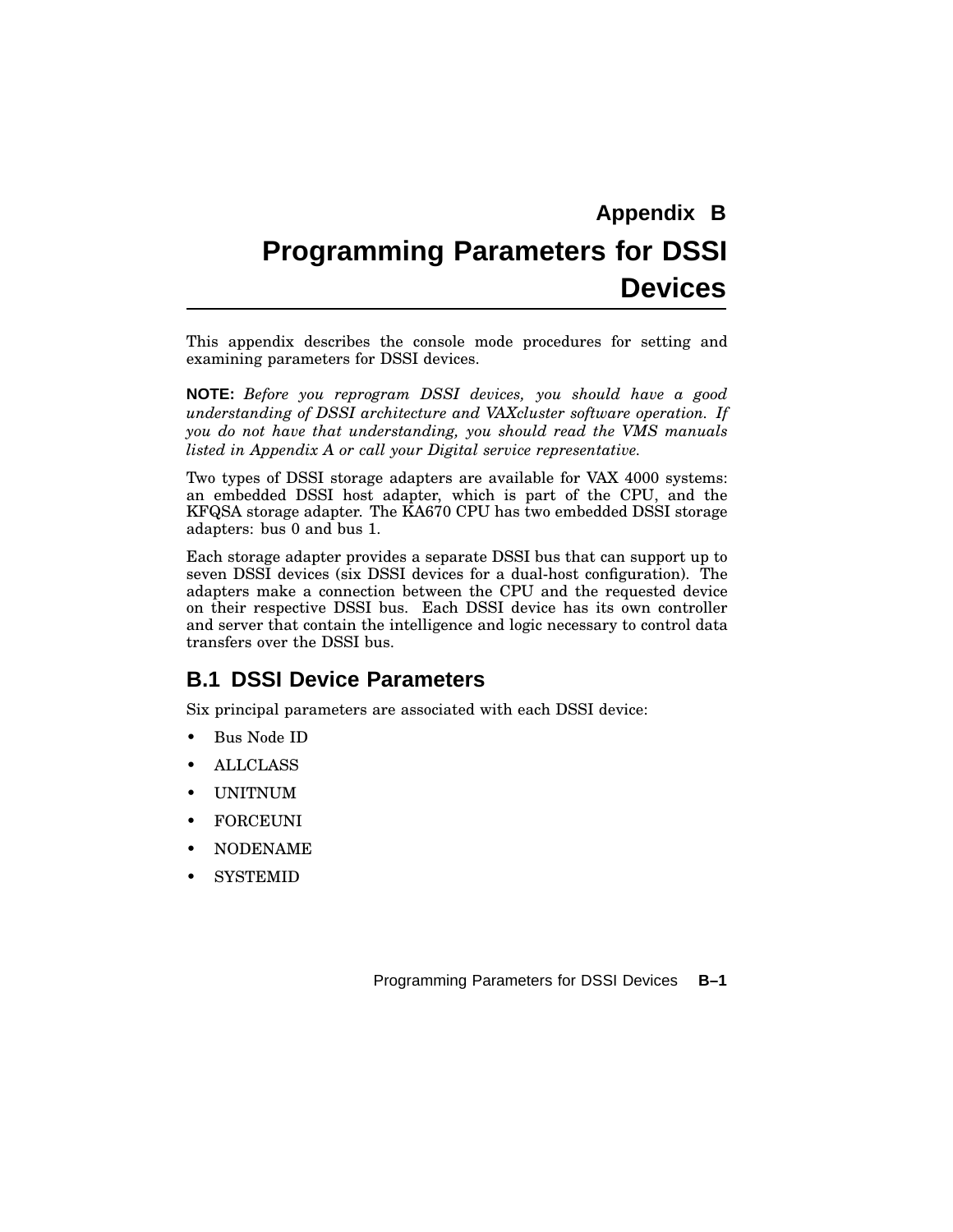**NOTE:** *Each of the above parameters, with the exception of the Bus Node ID, are programmed and examined using the console-based Diagnostic and Utility Program (DUP) driver utility. The Bus Node ID is physically determined by the numbered bus node ID plug that inserts into the device's front panel.*

A brief description of each parameter follows:

The Bus Node ID parameter is provided by the bus node ID plug on the device's front panel. Each DSSI bus can support up to eight nodes, 0–7. Each DSSI adapter and each device count as a node. Hence, a DSSI bus can support up to seven devices, bus nodes 0–6 (with node 7 reserved for the storage adapter); in a dual-host configuration up to six devices, 0–5 (with nodes 6 and 7 reserved for the storage adapters). Refer to Chapter 3 for instructions on changing bus node ID plugs.

The ALLCLASS parameter determines the device allocation class. The allocation class is a numeric value from 0 to 255 that is used by the VMS operating system to derive a path-independent name for multiple access paths to the same device. The ALLCLASS firmware parameter corresponds to the VMS SYSGEN parameter ALLOCLASS.

DSSI devices are shipped from the factory with a default allocation class of zero. Each device to be served to a cluster should have a nonzero allocation class that matches the allocation class of the system. Refer to the *VMS VAXcluster* manual for rules for specifying allocation class values.

The UNITNUM parameter determines the unit number of the device. By default, the device unit number is supplied by the bus node ID plug on the device's front panel. Systems with multiple DSSI busses, as described later in this section, require that the default values be replaced with unique unit numbers. To set unit numbers and override the default values, you use the console-based DUP driver utility to supply values to the UNITNUM parameter and to set a value of zero to device parameter FORCEUNI.

The FORCEUNI parameter controls the use of UNITNUM to override the default device unit number supplied by the bus node ID plug. When FORCEUNI is set to a value of zero, the operating system uses the value assigned to the UNITNUM parameter; when FORCEUNI is set to a value of one, the operating system uses the value supplied by the bus node ID plug.

The NODENAME parameter allows each device to have an alphanumeric node name of up to eight characters. DSSI devices are shipped from the factory with a unique identifier, such as R7CZZC, R7ALUC, and so on. You can provide your own node name.

**B–2** VAX 4000 Model 300 Operation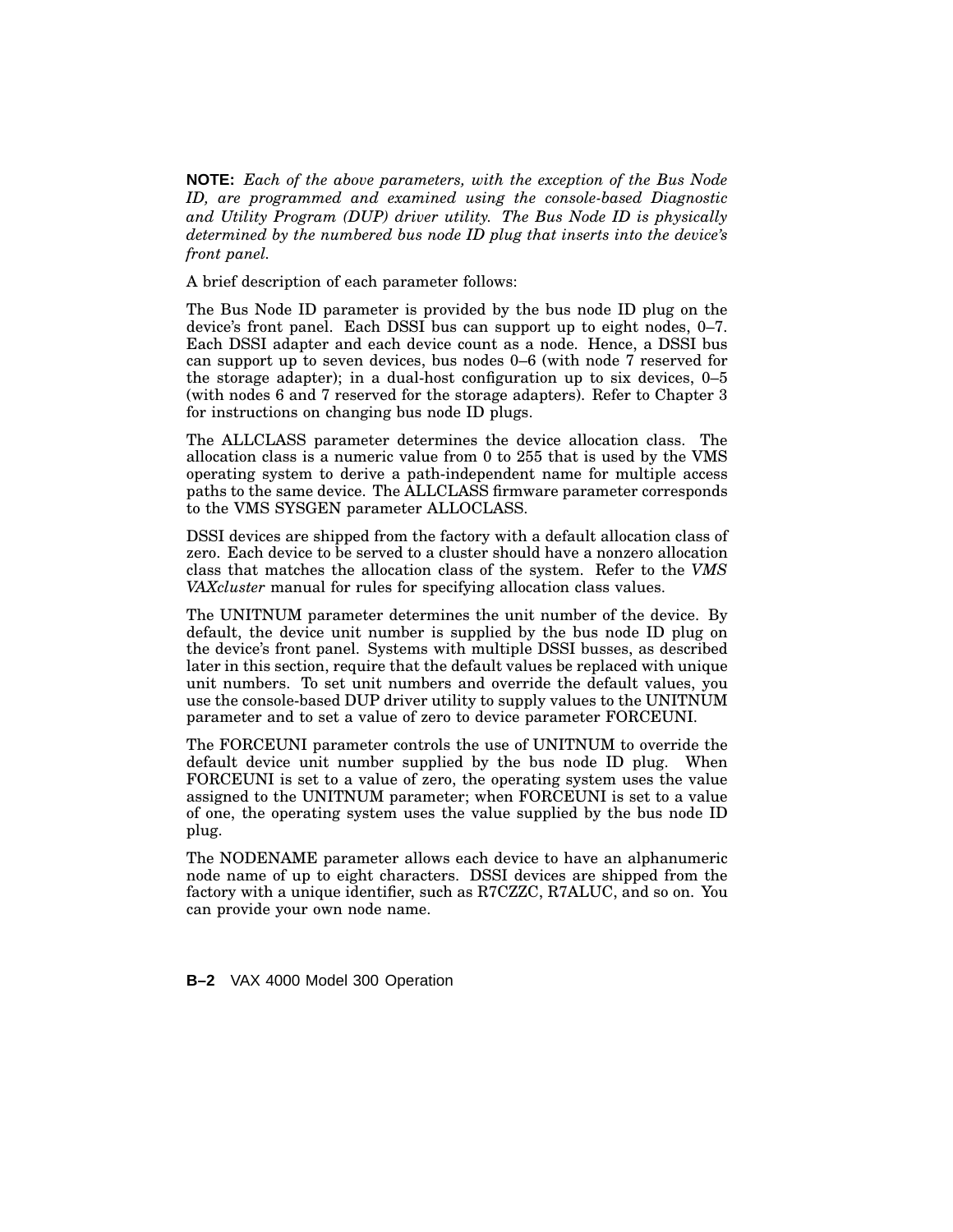The SYSTEMID parameter provides a number that uniquely identifies the device to the operating system. This parameter may need to be modified only when replacing a device. Only Customer Services representatives and qualified self-maintenance customers can remove devices.

# **B.2 How VMS Uses the DSSI Device Parameters**

This section describes how the operating system uses the parameters to form unique identifiers for each device. Configurations that require you to assign new unit numbers for devices are also described.

With an allocation class of zero, the operating system can use the default parameter values to provide each device with a unique device name. The operating system uses the node name along with the device logical name in the following manner:

### NODENAME\$DIA*u*

where:

NODENAME is a unique node name and *u* is the unit number.

With a nonzero allocation class, the operating system relies on unit number values to create a unique device name. The operating system uses the allocation class along with the device logical name in the following manner:

### \$ALLCLASS\$DIA*u*

where:

ALLCLASS is the allocation class for the system and devices, and *u* is a unique unit number.

Using mass storage expanders, you can fill multiple DSSI busses: busses 0 and 1 supplied by the KA670 CPU, and a third and fourth DSSI bus using the KFQSA storage adapter. Each bus can have up to seven DSSI devices (bus nodes 0–6). When more than one bus is being used, and your system is using a nonzero allocation class, you need to assign new unit numbers for devices on all but one of the DSSI busses, as the unit numbers for all DSSI devices connected to a system's associated DSSI busses must be unique.

Figure B–1 illustrates the need to program unit numbers for a system using more than one DSSI bus and a nonzero allocation class. In the case of the nonzero allocation class, the operating system sees three of the ISEs as having duplicate device names, which is an error, as all unit numbers must be unique.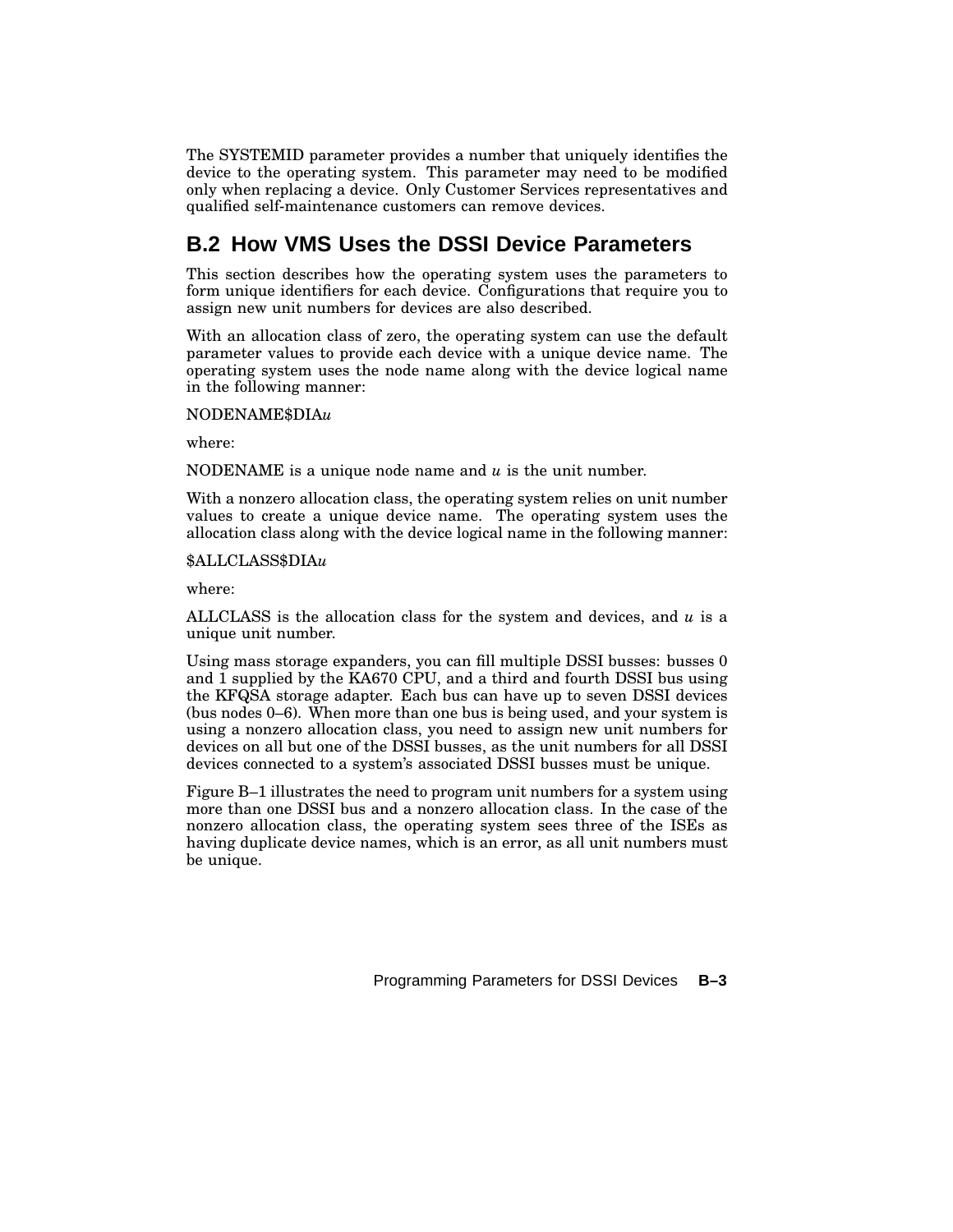### **Figure B–1: VMS Operating System Requires Unique Unit Numbers for DSSI Devices**



MLO-006547

**NOTE:** *Digital recommends that you configure your systems to have unique unit numbers even if you have a standalone system using an allocation class of zero. This practice will avoid problems with duplicate device names if you later decide to form a cluster.*

# **B.3 Examining and Setting DSSI Device Parameters**

The following instructions describe how to change DSSI parameters, using the DUP driver utility. In the example procedures, the allocation class will be set to 2, the devices for bus 0 (in the VAX 4000) will be assigned new unit numbers (to avoid the problem of duplicate unit numbers), and the system disk will be assigned a new node name.

**B–4** VAX 4000 Model 300 Operation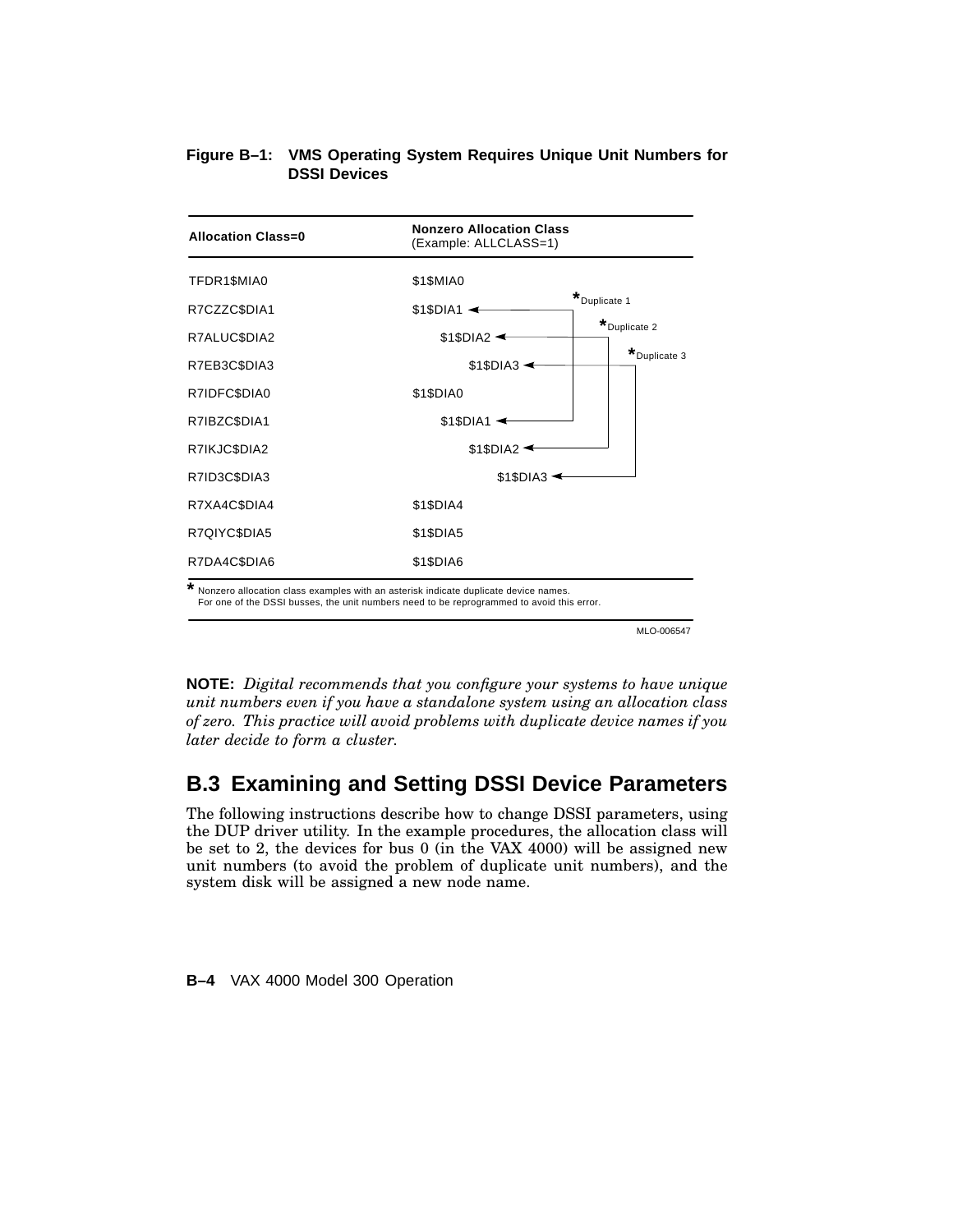Figure B–2 shows sample DSSI busses and bus node IDs for an expanded VAX 4000 Model 300 system.

**NOTE:** *Your system need not have the maximum number of devices, as do the examples in this appendix.*

### **Figure B–2: Sample DSSI Busses for an Expanded VAX 4000 Model 300 System**



1. Enter the console mode.

The procedure for programming parameters for DSSI devices from console mode requires that you issue commands to those devices at the console prompt (>>>). You may enter these commands in either uppercase or lowercase letters. Unless otherwise instructed, enter each command, then press Return.

Enter console mode as follows:

a. Set the Break Enable/Disable switch on the system console module to the enable position (up, position 1).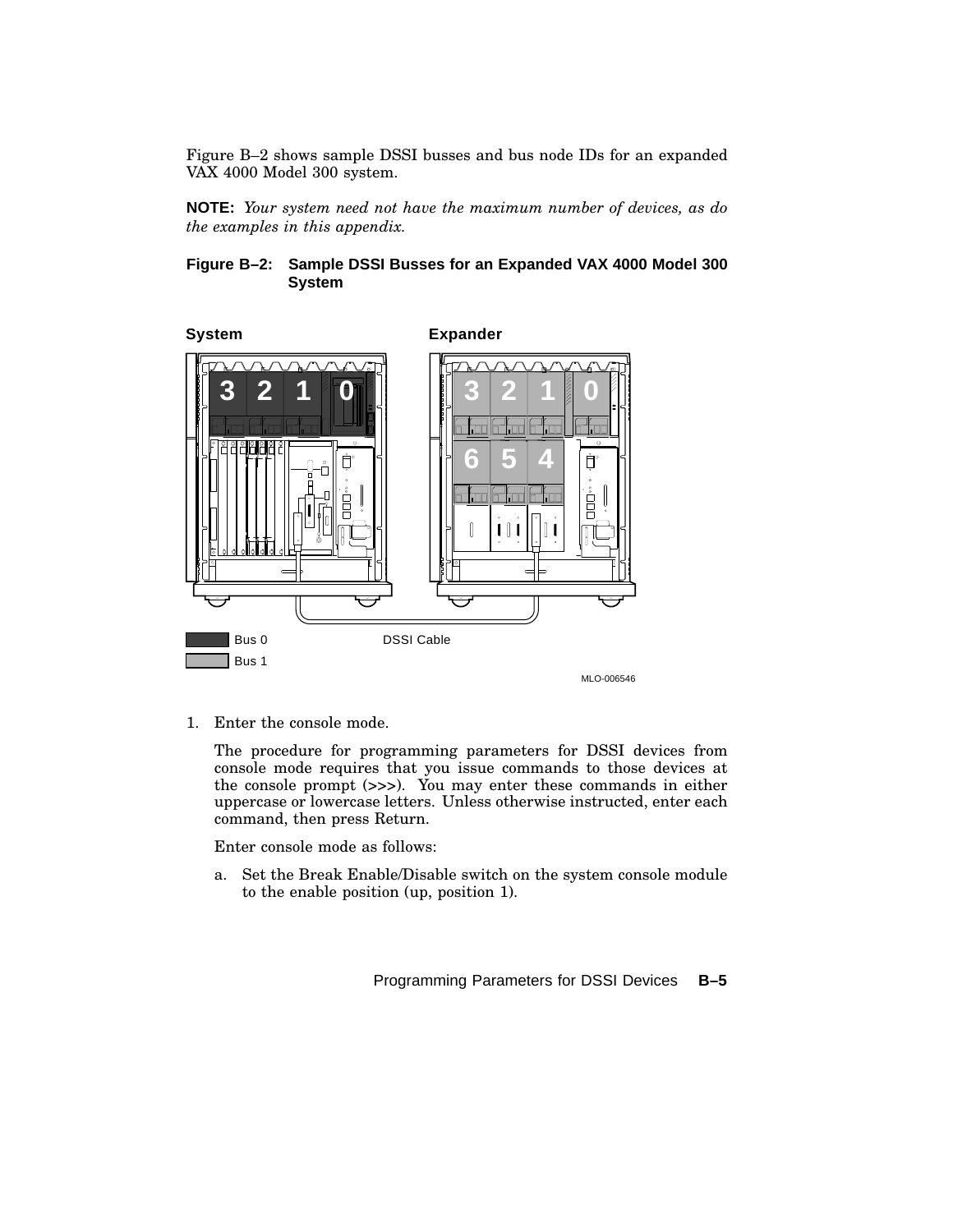b. Set the Power switch for each unit (both hosts for a dual-host system, and any expanders for expanded systems) to on (1).

Wait for the system to display the console prompt (>>>).

2. To display the DSSI devices on embedded DSSI busses, enter SHOW DSSI at the console prompt. To display the DSSI devices on KFQSA-based DSSI busses, enter SHOW UQSSP.

The firmware displays two lines of information for each device. For embedded DSSI, the firmware displays the following:

- The first line contains the bus number, node number, and node name.
- The second line contains the device name and unit number followed by the device type in parentheses.

For embedded DSSI, the device name consists of the letters DIA*u* or DIB*u* (MIA*u* or MIB*u* for the TF85 tape drive)—devices on bus 0 are listed as DIA, devices on bus 1 are listed as DIB—and *u* is a unique unit number. The embedded DSSI host adapter for each bus is identified by an asterisk (\*).

The embedded DSSI display for Example B–1 shows a system with four DSSI devices (unit numbers 0–3) and an R400X expander with seven DSSI devices (unit numbers 0–6).

**B–6** VAX 4000 Model 300 Operation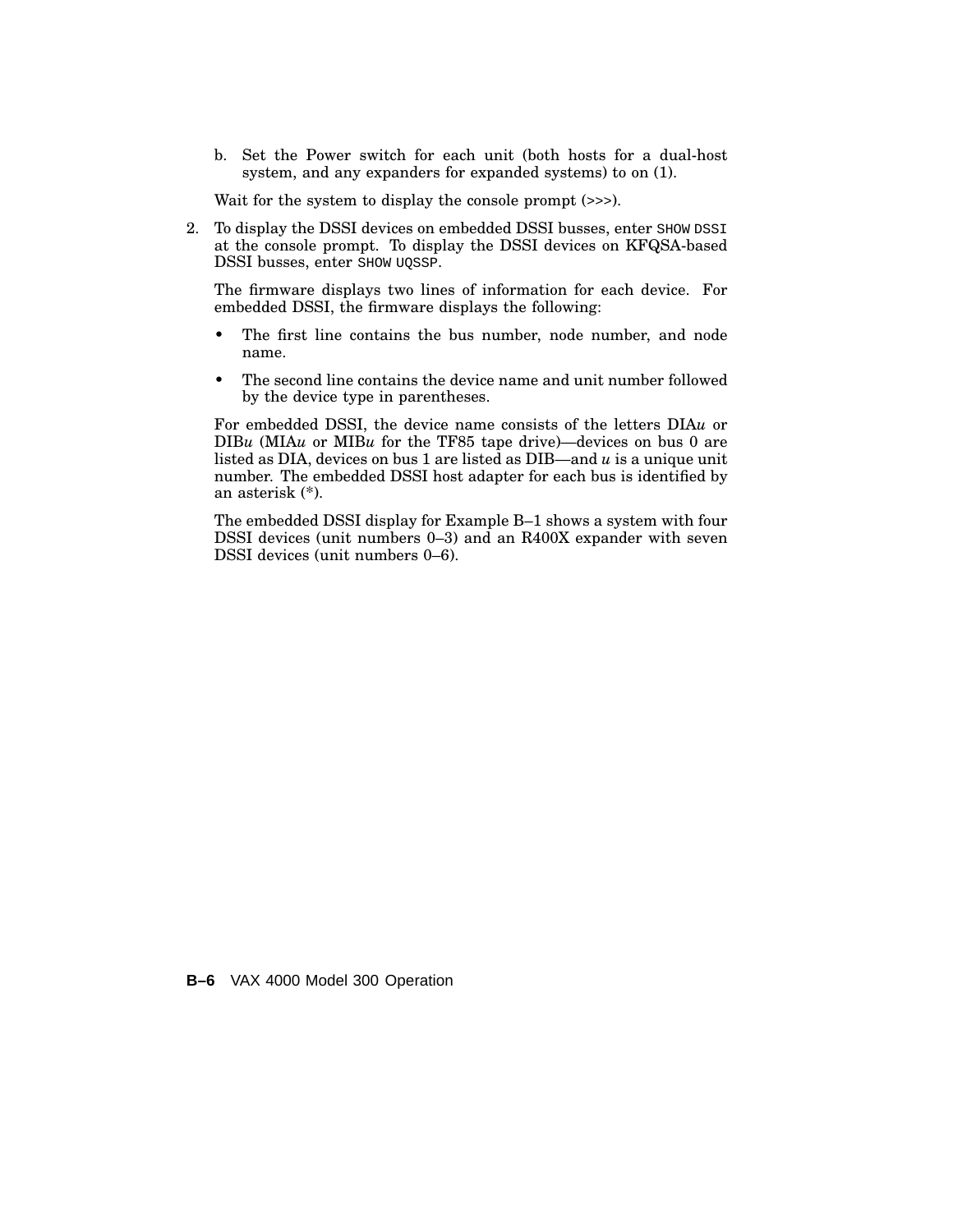#### **Example B–1: SHOW DSSI Display (Embedded DSSI)**

```
>>>SHOW DSSI
DSSI Bus 0 Node 0 (TFDR1)
-MIA0 (TF85)
DSSI Bus 0 Node 1 (R7ALUC)
-DIA1 (RF31)
DSSI Bus 0 Node 2 (R7EB3C)
-DIA2 (RF31)
DSSI Bus 0 Node 3 (R7EB22)
-DIA3 (RF31)
DSSI Bus 0 Node 6 (*)
DSSI Bus 1 Node 0 (SNEEZY)
-DIB0 (RF31)
DSSI Bus 1 Node 1 (DOPEY)
-DIB1 (RF31)
DSSI Bus 1 Node 2 (SLEEPY)
-DIB2 (RF31)
DSSI Bus 1 Node 3 (GRUMPY)
-DIB3 (RF31)
DSSI Bus 1 Node 4 (BASHFUL)
-DIB4 (RF31)
DSSI Bus 1 Node 5 (HAPPY)
-DIB5 (RF31)
DSSI Bus 1 Node 6 (DOC)
-DIB6 (RF31)
DSSI Bus 1 Node 7 (*)
>>>
```
For KFQSA-based DSSI, the firmware displays the following:

- The first line contains the UQSSP disk controller number and device node name.
- The second line contains the device name and unit number followed by the device type in parentheses.

For KFQSA-based DSSI, the device name consists of the letters DU*cu*, where *c* is the controller letter, and *u* is a unique unit number.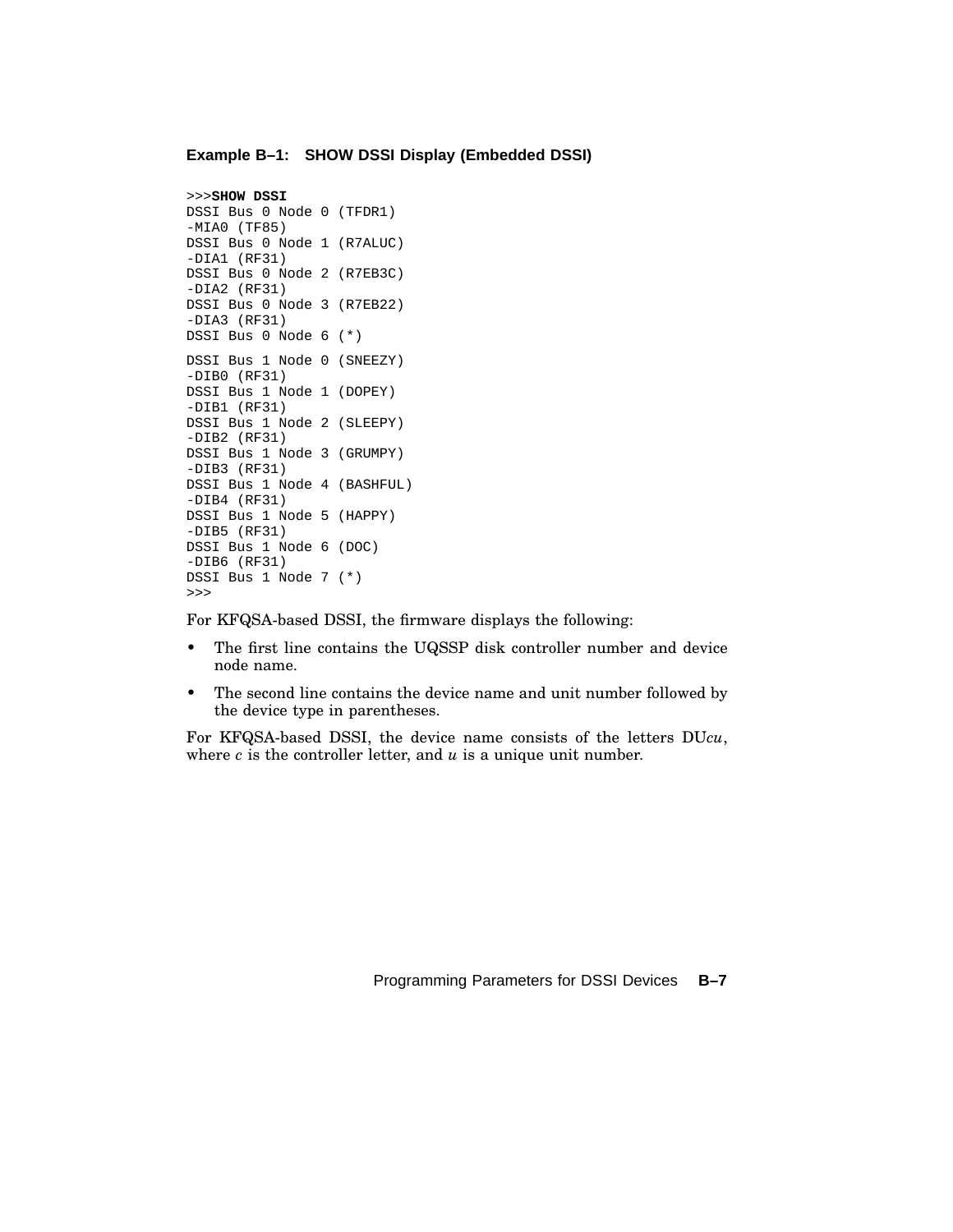Example B–2 shows a sample KFQSA-based DSSI bus.

#### **Example B–2: SHOW UQSSP Display (KFQSA-Based DSSI)**

#### >>>**SHOW UQSSP**

```
UQSSP Disk Controller 0 (772150)
-DUA0 (RF31)
UQSSP Disk Controller 1 (760334)
-DUB1 (RF31)
UQSSP Disk Controller 2 (760340)
-DUC2 (RF31)
UQSSP Disk Controller 3 (760322)
-DUD3 (RF31)
UQSSP Tape Controller 0 (774500)
-MUA0 (TK70)
```
For the examples in this appendix, each device will be assigned an allocation class of 2, and the system disk will be given a new node name. Also, devices MIA0, DIA1, DIA2, and DIA3; and DUA0, DUB1, DUC2, and DUD3 will be assigned new unit numbers.

**NOTE:** *The DUP server examples throughout this appendix are for RF-series ISEs. The displays for the TF85 tape drive differ slightly from the RF-series displays.*

### **B.3.1 Entering the DUP Driver Utility**

To examine and change DSSI parameters, you must first activate the DUP driver utility by setting host to the specific device for which you want to modify or examine parameters.

Use the following command for embedded DSSI:

SET HOST/DUP/DSSI/BUS:<BUS\_NUMBER> <NODE\_NUMBER> PARAMS

where:

 $\langle$ bus number> is the DSSI bus number (0 or 1), and  $\langle$  node number> is the bus node ID (0–6) for the device on the bus.

Use the following command for KFQSA-based DSSI:

SET HOST/DUP/UOSSP/DISK <controller\_number> PARAMS

where:

<controller\_number> is the controller number (provided by the SHOW UQSSP display) for the device on the bus.

**B–8** VAX 4000 Model 300 Operation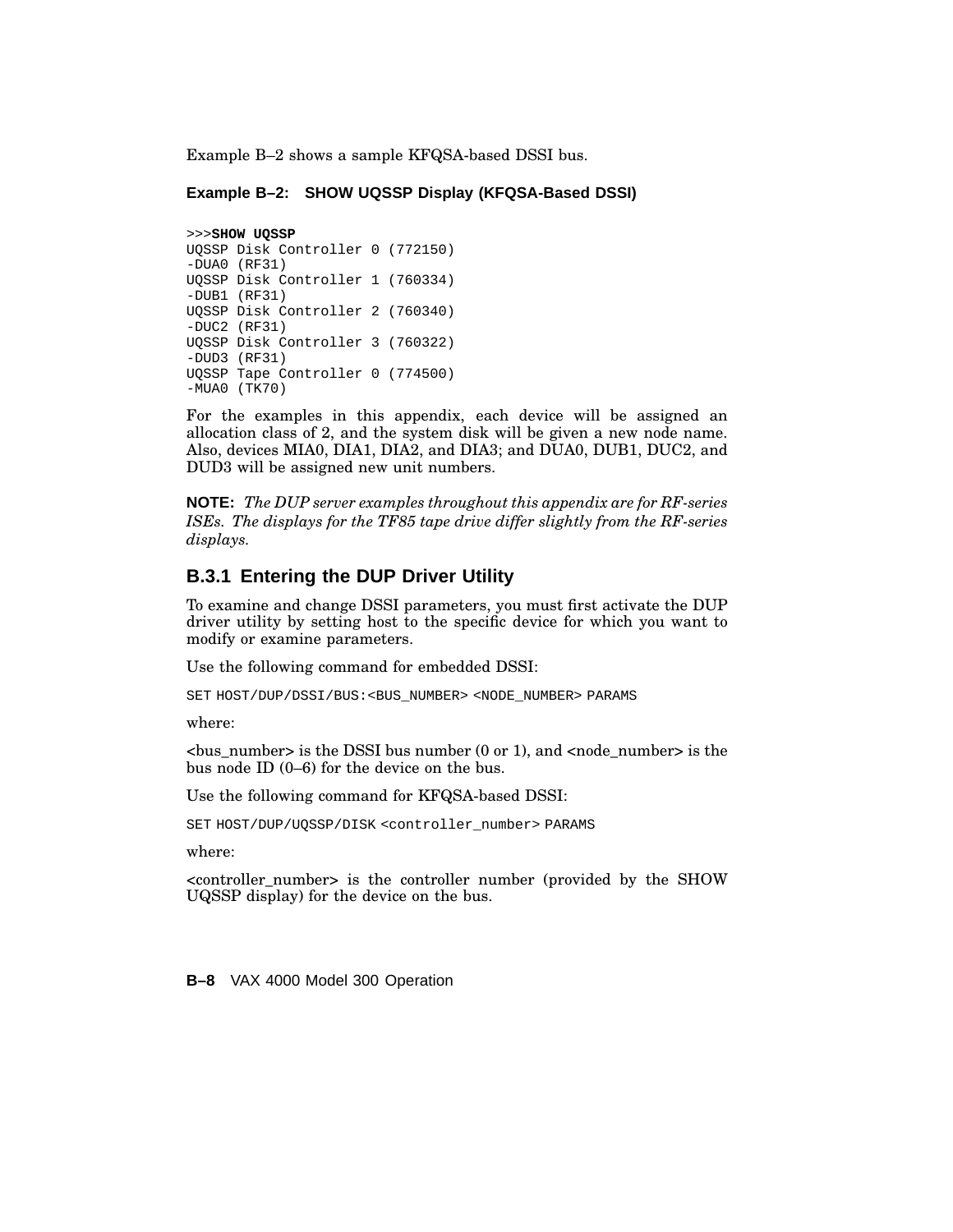In Example B–3, SET HOST/DUP/DSSI/BUS:1 0 PARAMS is entered to start the DUP server for the ISE at node 0 of embedded DSSI bus 1. In Example B–4, SET HOST/DUP/UQSSP/DISK 0 PARAMS is entered to start the DUP server for the ISE at controller 0 of a KFQSA-based DSSI bus.

### **Example B–3: Starting the DUP Driver Utility (Embedded DSSI)**

```
>>>SET HOST/DUP/DSSI/BUS:1 0 PARAMS
Starting DUP server...
Copyright (c) 1991 Digital Equipment Corporation
PARAMS>
```
### **Example B–4: Starting the DUP Driver Utility (KFQSA-Based DSSI)**

```
>>>SET HOST/DUP/UQSSP/DISK 0 PARAMS
Starting DUP server...
Copyright (c) 1991 Digital Equipment Corporation
PARAMS>
```
## **B.3.2 Setting Allocation Class**

After entering the DUP driver utility for a specified device, you can examine and set the allocation class for the device as follows:

- 1. At the PARAMS> prompt, enter SHOW ALLCLASS to check the allocation class of the ISE to which you are currently connected.
- 2. Enter SET ALLCLASS 2 (or enter the allocation class you desire).
- 3. Enter SHOW ALLCLASS to verify the new allocation class.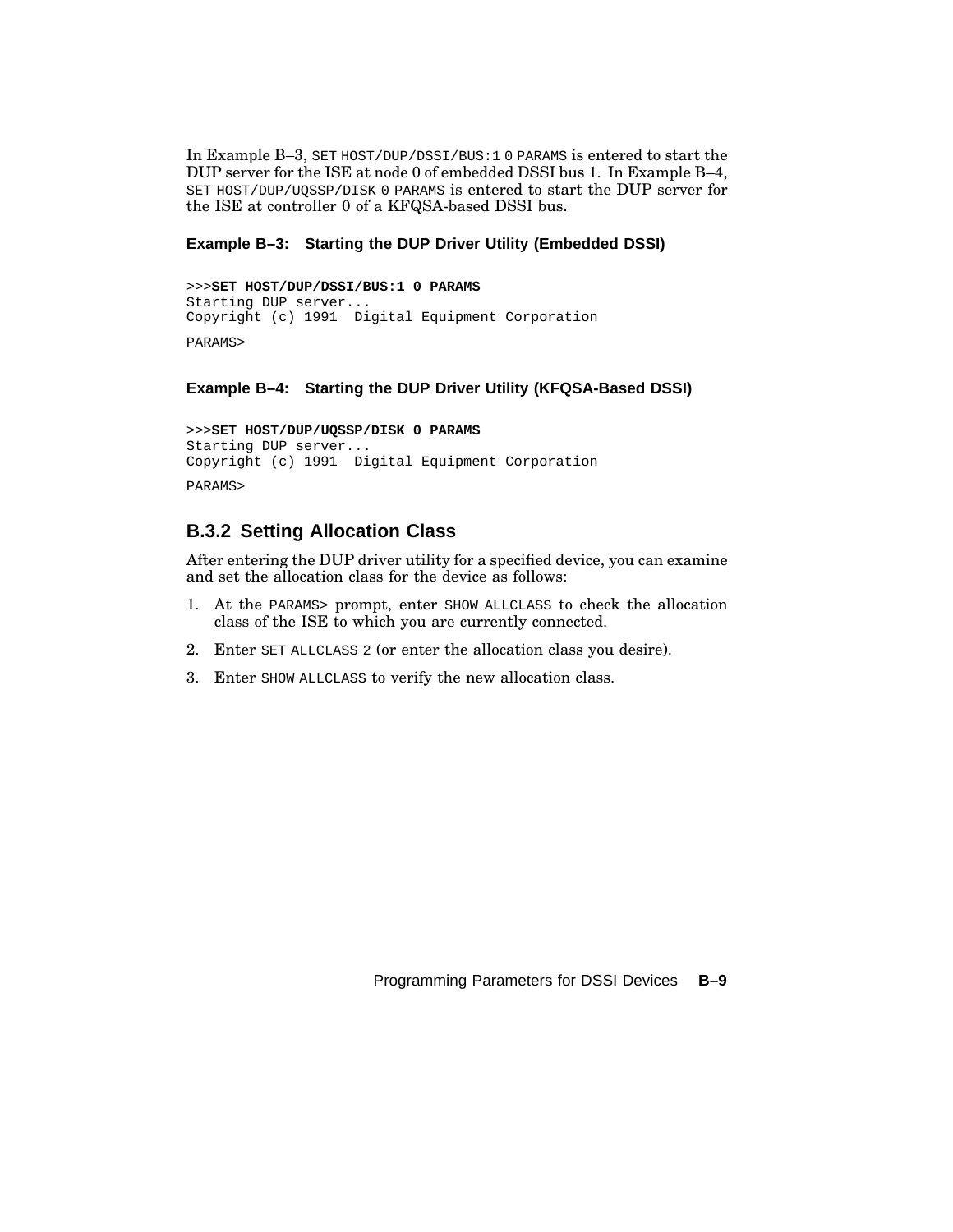Example B–5 shows the steps for examining and changing the allocation class for a specified device. In the example, the allocation class is changed from an allocation class of 0 to an allocation class of 2.

### **Example B–5: Setting Allocation Class for a Specified Device**

| PARAMS>SHOW ALLCLASS<br>Parameter             | Current |   | Default |   | Type | Radix |   |
|-----------------------------------------------|---------|---|---------|---|------|-------|---|
| ALLCLASS                                      |         | 0 |         | 0 | Byte | Dec   | B |
| PARAMS>SET ALLCLASS 2<br>PARAMS>SHOW ALLCLASS |         |   |         |   |      |       |   |
| Parameter                                     | Current |   | Default |   | Type | Radix |   |
| ALLCLASS                                      |         | 2 |         | 0 | Byte | Dec   | B |

## **B.3.3 Setting Unit Number**

After entering the DUP driver utility for a specified device, you can examine and set the unit number for the device as follows:

- 1. At the PARAMS> prompt, enter SHOW UNITNUM to check the unit number of the ISE to which you are currently connected.
- 2. Enter SET UNITNUM 10 (or enter the unit number you desire).
- 3. Enter SET FORCEUNI 0 to override the default unit number value supplied by the bus node ID plug.
- 4. Enter SHOW UNITNUM to verify the new unit number.
- 5. Enter SHOW FORCEUNI to verify that the current value for the FORCEUNI parameter is 0.

Example B–6 shows the steps for changing the unit number of a specified device from unit number 0 to unit number 10.

6. Label the device with its unit number, using the unit number labels shipped with your system. Figure B–3 shows where to affix a unit number label on the device front panel.

**B–10** VAX 4000 Model 300 Operation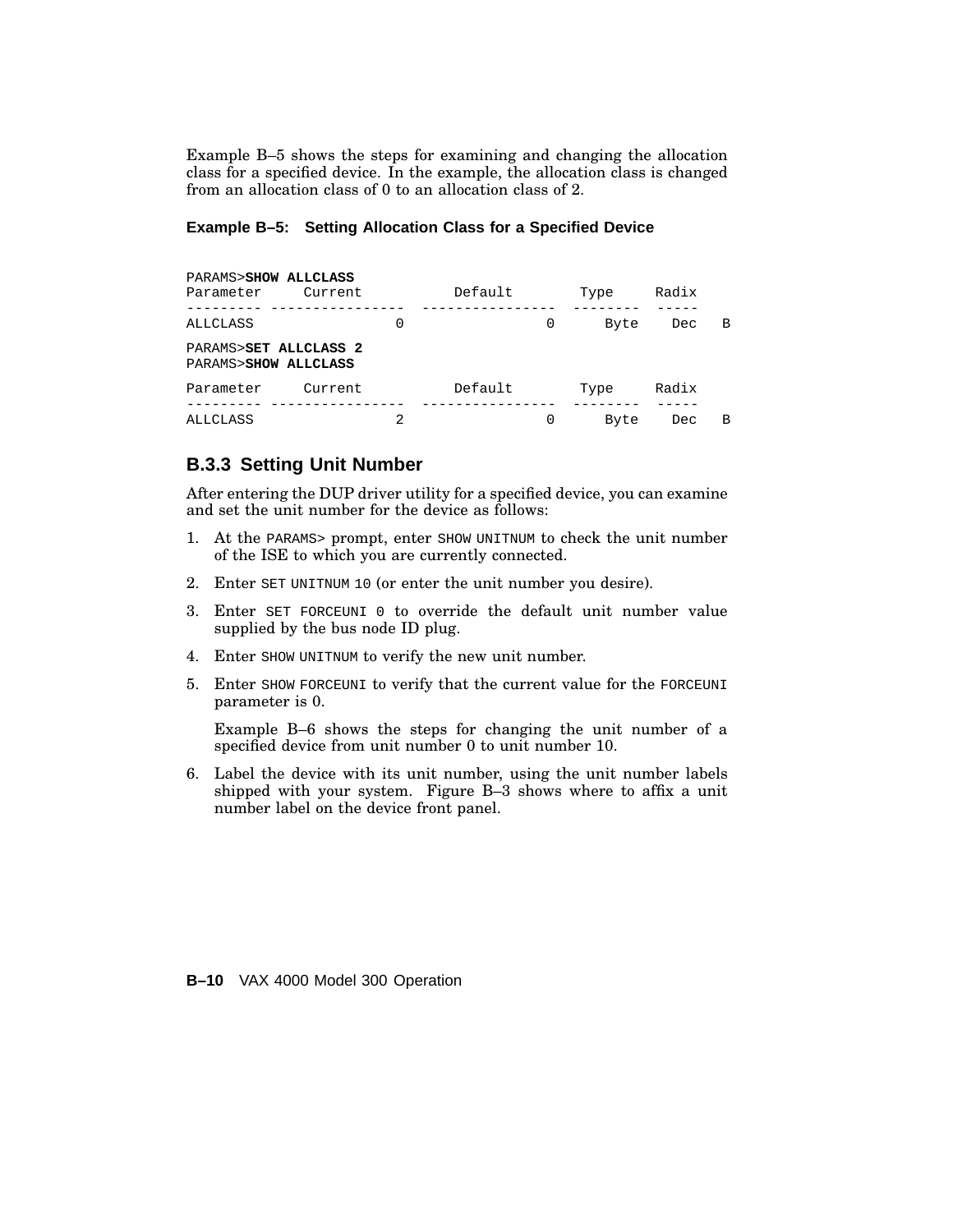# **Example B–6: Setting a Unit Number for a Specified Device**

| PARAMS>SHOW UNITNUM<br>Parameter Current                              |          | Default |          | Type    | Radix |   |
|-----------------------------------------------------------------------|----------|---------|----------|---------|-------|---|
| UNITNUM                                                               | 0        |         | $\Omega$ | Word    | Dec.  | U |
| PARAMS>SET UNITNUM 10<br>PARAMS>SET FORCEUNI 0<br>PARAMS>SHOW UNITNUM |          |         |          |         |       |   |
| Parameter Current                                                     |          | Default |          | Type    | Radix |   |
| UNITNUM                                                               | 10       |         | $\Omega$ | Word    | Dec.  | U |
| PARAMS>SHOW FORCEUNI<br>Parameter Current                             |          | Default |          | Type    | Radix |   |
| FORCEUNI                                                              | $\Omega$ |         |          | Boolean | 0/1   | U |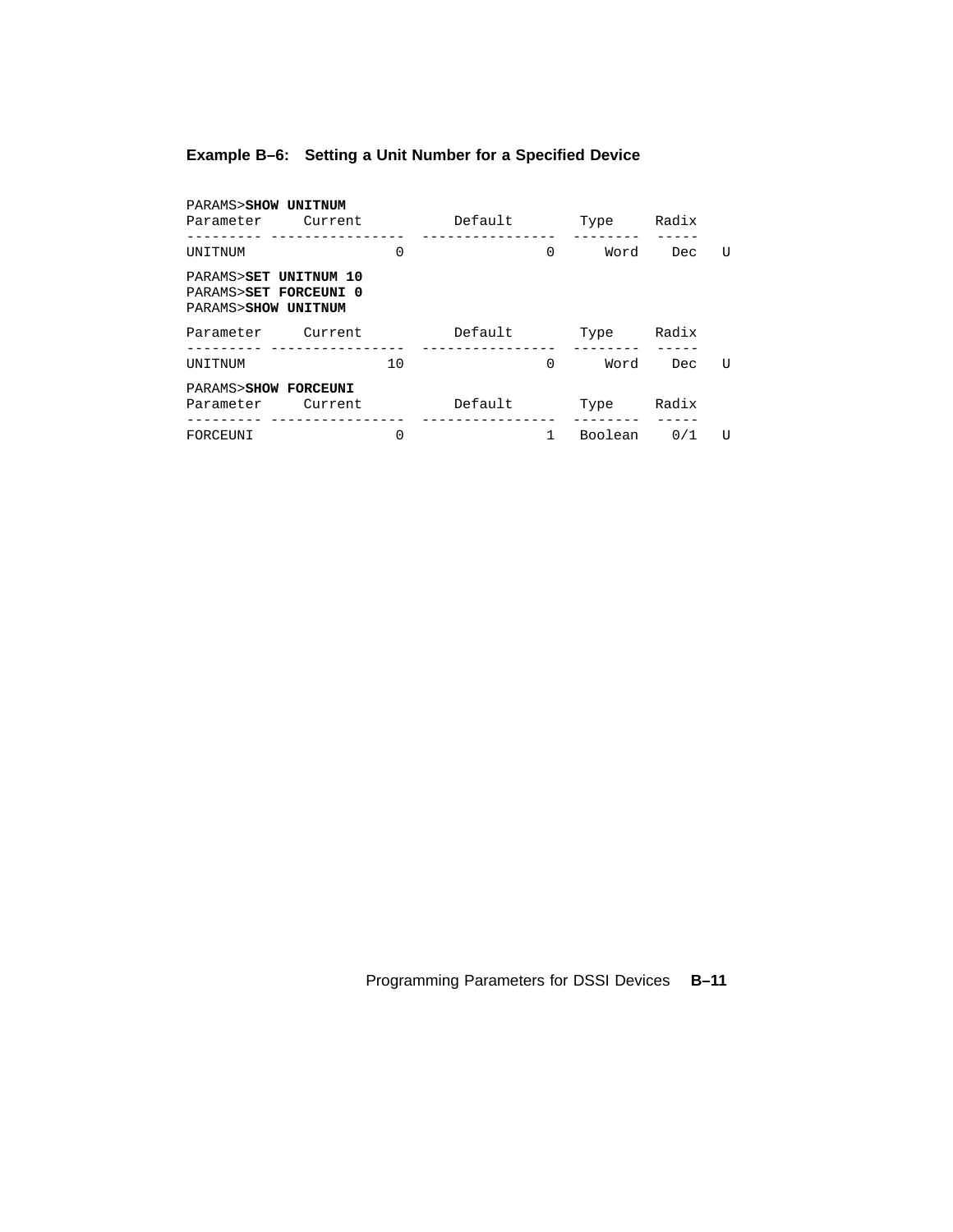ISE Attach Unit Number Label  $-10$  $\overline{\mathsf{I}}$ 0 TF85 Tape in Use  $\mathbb{C}^3$ P<sub>rotected</sub> Cleaning Operate ge Julas Write Use To Load Light Water Open this **Handle** Insert Tape Close this Handle To Union o Vine Button Light Wait Open this Attach Unit Remove Tape Handle Number Label  $-$  11 MLO-006579

**Figure B–3: Attaching a Unit Number Label to the Device Front Panel**

**B–12** VAX 4000 Model 300 Operation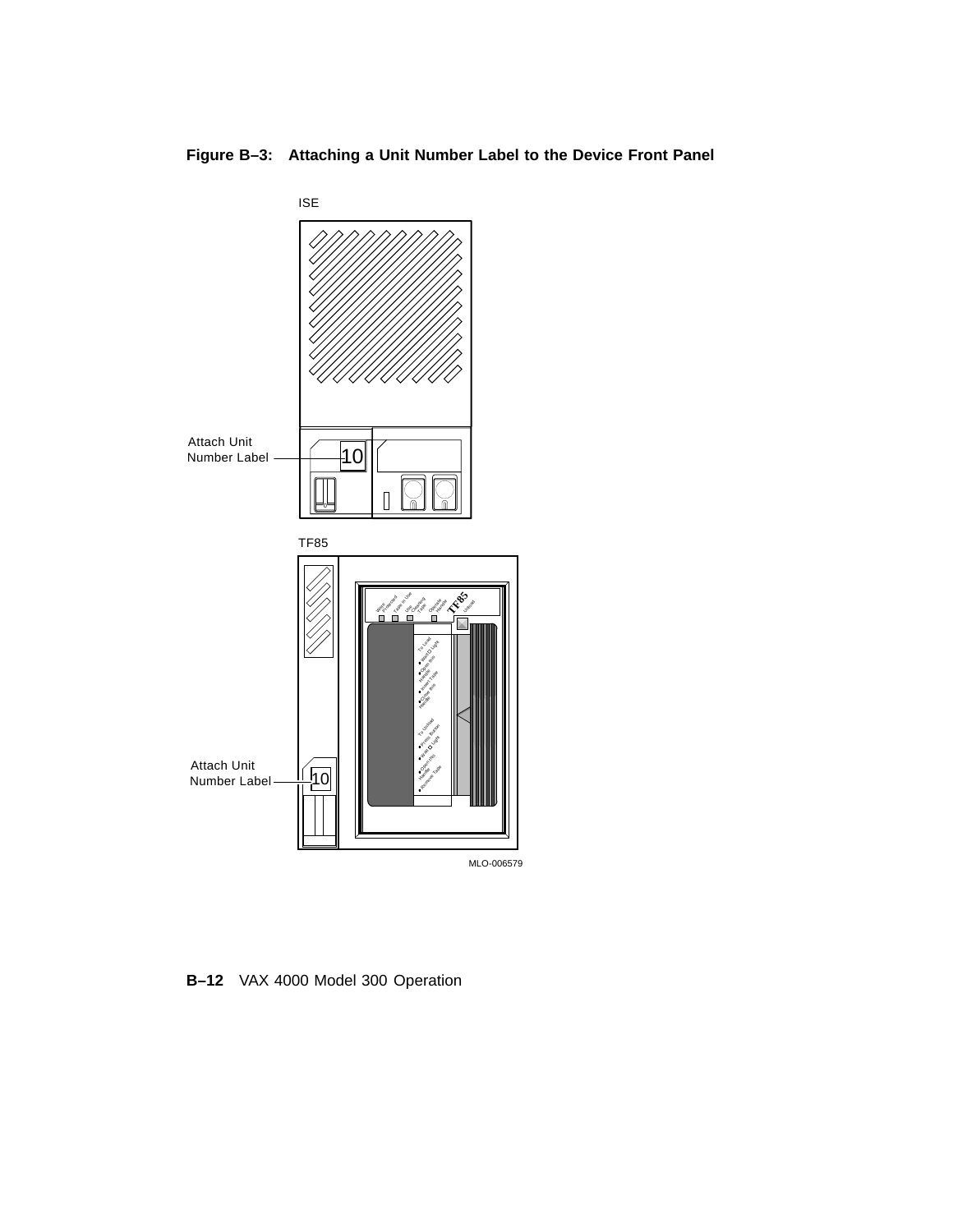### **B.3.4 Setting Node Name**

After entering the DUP driver utility for a specified device, you can examine and set the node name for the device as follows:

- 1. At the PARAMS> prompt, enter SHOW NODENAME to check the node name of the ISE to which you are currently connected.
- 2. Enter SET NODENAME SYSDSK (or enter the desired alphanumeric node name of up to eight characters).
- 3. Enter SHOW NODENAME to verify the new node name.

Example B–7 shows the steps for changing the node name of a specified device from the factory-supplied name to SYSDSK.

### **Example B–7: Changing a Node Name for a Specified Device**

| PARAMS>SHOW NODENAME<br>Parameter | Current                    | Default     | Type   | Radix |   |
|-----------------------------------|----------------------------|-------------|--------|-------|---|
| NODENAME                          | R7CZZC                     | <b>RF31</b> | String | Ascii | B |
|                                   | PARAMS>SET NODENAME SYSDSK |             |        |       |   |
| PARAMS>SHOW NODENAME              |                            |             |        |       |   |
| Parameter                         | Current                    | Default     | Type   | Radix |   |
| <b>NODENAME</b>                   | SYSDSK                     | <b>RF31</b> | String | Ascii | B |

### **B.3.5 Setting System ID**

**NOTE:** *This parameter is modified only when replacing a device. Only Digital service representatives and qualified self-maintenance customers should remove devices. All parameters for the replacement device should be programmed to match those of the original device.*

After entering the DUP driver utility for a specified device, you can examine and set the system ID for the device as follows:

- 1. At the PARAMS> prompt, enter SHOW SYSTEMID to check the system ID of the device to which you are currently connected.
- 2. Enter SET SYSTEMID System ID (enter the desired serial number-based system ID).
- 3. Enter SHOW SYSTEMID to verify the new system ID.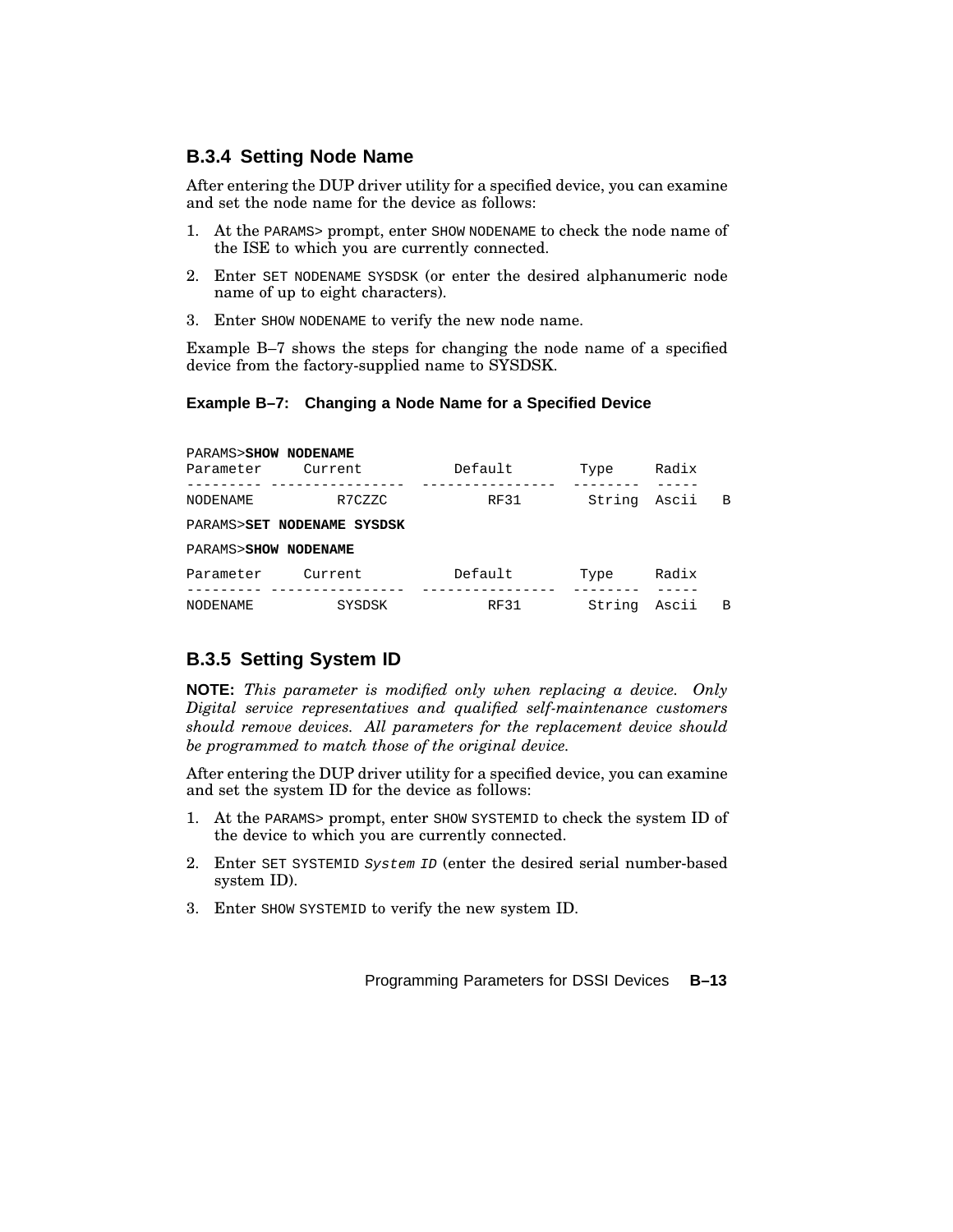Example B–8 shows the steps for changing the system ID of a specified device from the factory-supplied system ID to 1402193310841 (the system ID for the replacement device is programmed to match that of the original).

# **Example B–8: Changing a System ID for a Specified Device**

| PARAMS>SHOW SYSTEMID |                                   |               |          |       |   |
|----------------------|-----------------------------------|---------------|----------|-------|---|
| Parameter            | Current                           | Default       | Type     | Radix |   |
| SYSTEMID             | 0402193310841                     | 0000000000000 | Ouadword | Hex   | B |
|                      | PARAMS>SET SYSTEMID 1402193310841 |               |          |       |   |
| PARAMS>SHOW SYSTEMID |                                   |               |          |       |   |
| Parameter            | Current                           | Default       | Type     | Radix |   |
| SYSTEMID             | 1402193310841                     | 0000000000000 | Ouadword | Hex   | B |

# **B.3.6 Exiting the DUP Server Utility**

After you have completed setting and examining DSSI device parameters, enter the WRITE command at the PARAMS> prompt to save the device parameters you have changed using the SET command. The changes are recorded to nonvolatile memory.

If you have changed the allocation class or node name of a device, the DUP driver utility will ask you to initialize the controller. Answer Yes (Y) to allow the changes to be recorded and to exit the DUP driver utility.

If you have not changed the allocation class or node name, enter the EXIT command at the PARAMS> prompt to exit the DUP driver utility for the specified device. Example B–9 shows the procedure for saving parameter changes. In the example, the controller is initialized.

**B–14** VAX 4000 Model 300 Operation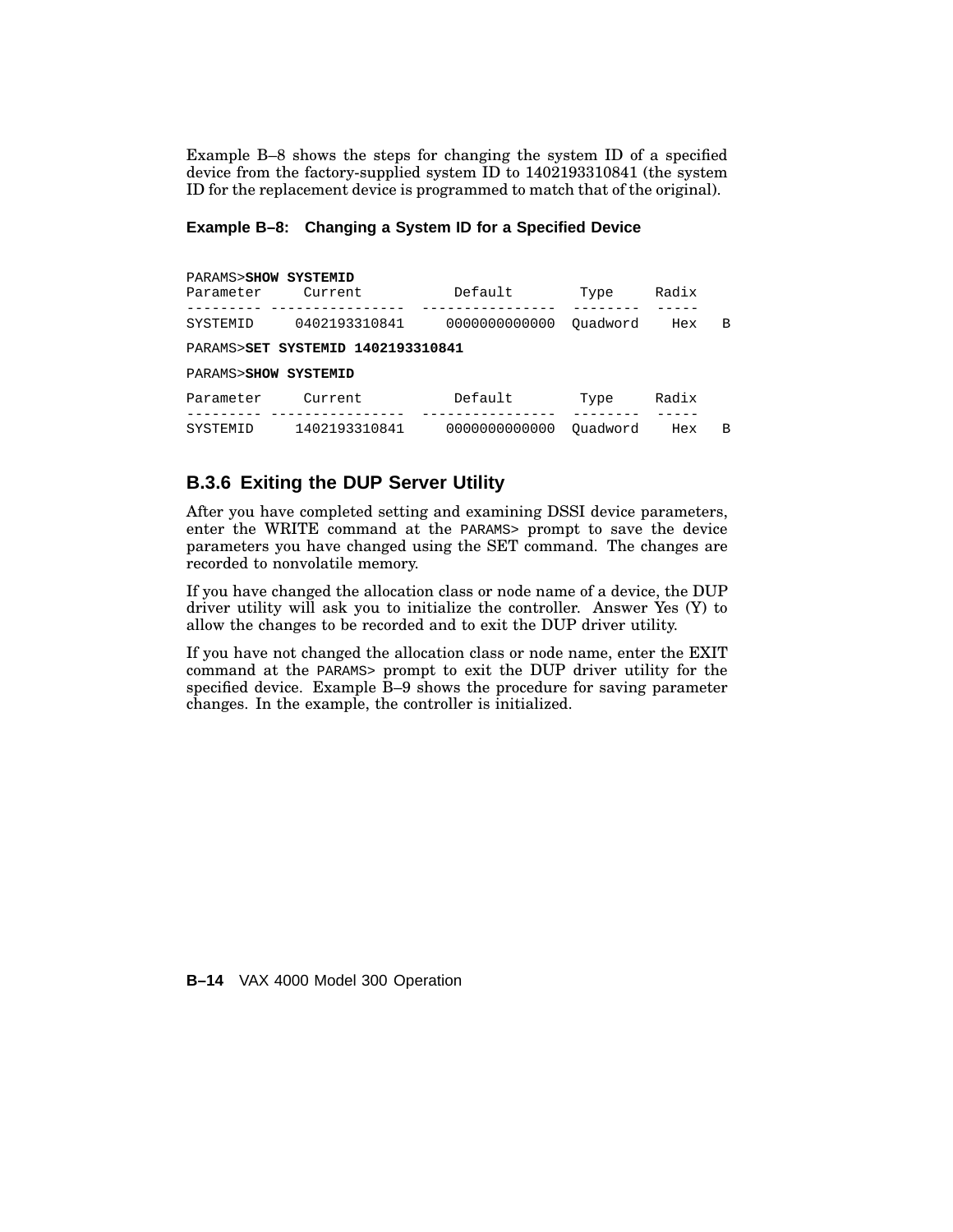#### **Example B–9: Exiting the DUP Driver Utility for a Specified Device**

```
PARAMS>WRITE
Changes require controller initialization, ok? [Y/(N)] Y
Stopping DUP server...
>>>
```
**NOTE:** *You must repeat the procedures in this chapter for each device for which you want to change parameters.*

Example B–10 shows the embedded DSSI busses after the unit numbers for the devices on bus 0 have been changed from 0, 1, 2, and 3 to 10, 11, 12, and 13. Note that the bus 0 device names are now MIA10, DIA11, DIA12, and DIA13.

#### **Example B–10: SHOW DSSI Display**

```
>>>SHOW DSSI
DSSI Bus 0 Node 0 (TFDR1)
-MIA10 (TF85)
DSSI Bus 0 Node 1 (SYSDSK)
-DIA11 (RF31)
DSSI Bus 0 Node 2 (R7EB3C)
-DIA12 (RF31)
DSSI Bus 0 Node 3 (R7EB22)
-DIA13 (RF31)
DSSI Bus 0 Node 6 (*)
DSSI Bus 1 Node 0 (SNEEZY)
-DIB0 (RF31)
DSSI Bus 1 Node 1 (DOPEY)
-DIB1 (RF31)
DSSI Bus 1 Node 2 (SLEEPY)
-DIB2 (RF31)
DSSI Bus 1 Node 3 (GRUMPY)
-DIB3 (RF31)
DSSI Bus 1 Node 4 (BASHFUL)
-DIB4 (RF31)
DSSI Bus 1 Node 5 (HAPPY)
-DIB5 (RF31)
DSSI Bus 1 Node 6 (DOC)
-DIB6 (RF31)
DSSI Bus 1 Node 7 (*)
>>>
```
Example B–11 shows the sample KFQSA-based DSSI bus after the unit numbers have been changed from 0, 1, 2, and 3 to 20, 21, 22, and 23. Note that the device names are now DUA20, DUB21, DUC22, and DUD23.

Programming Parameters for DSSI Devices **B–15**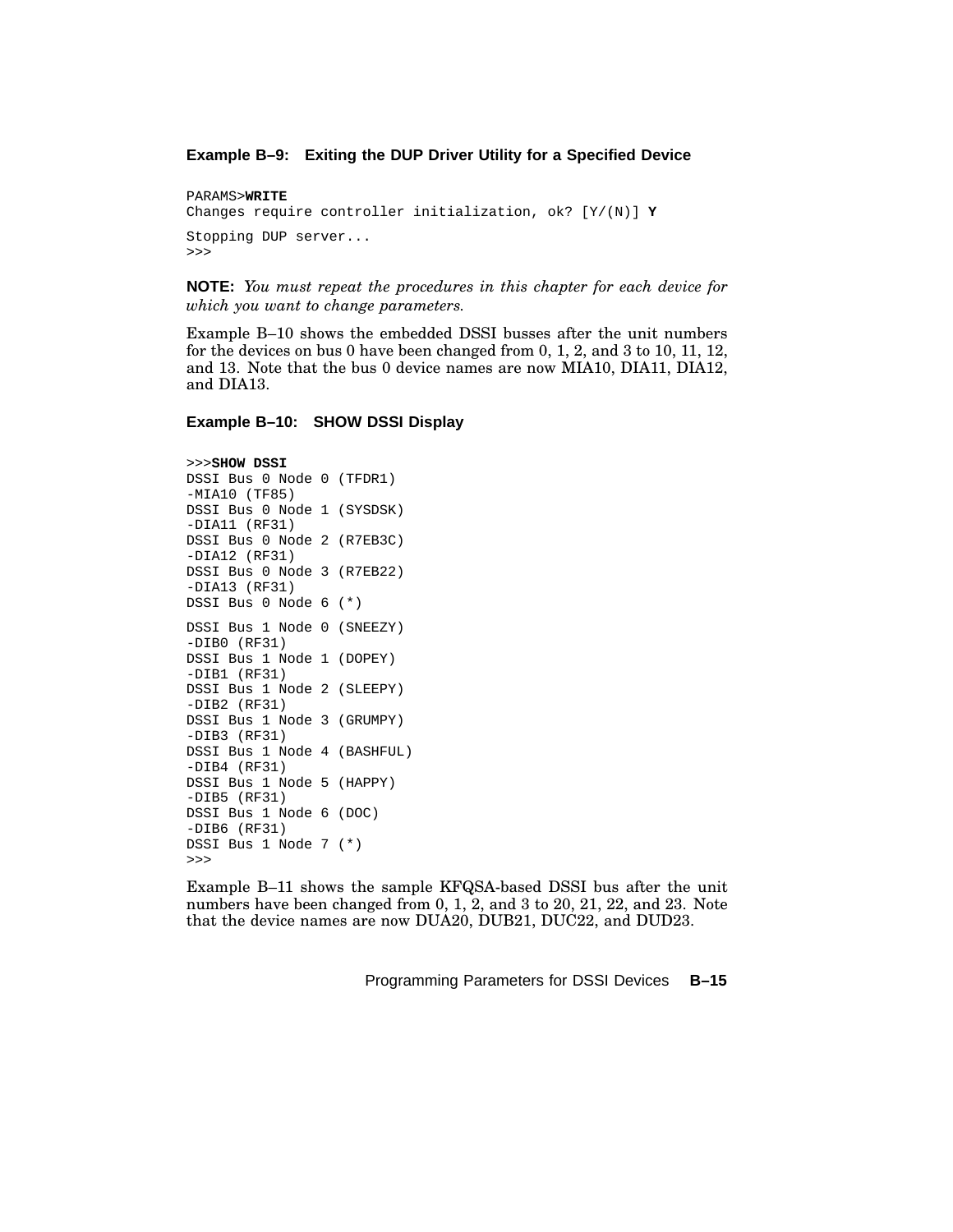# **Example B–11: SHOW UQSSP Display (KFQSA-Based DSSI)**

```
>>>SHOW UQSSP
UQSSP Disk Controller 0 (772150)
-DUA20 (RF31)
UQSSP Disk Controller 1 (760334)
-DUB21 (RF31)
UQSSP Disk Controller 2 (760340)
-DUC22 (RF31)
UQSSP Disk Controller 3 (760322)
-DUD23 (RF31)
UQSSP Tape Controller 0 (774500)
-MUAO (TK70)
```
**B–16** VAX 4000 Model 300 Operation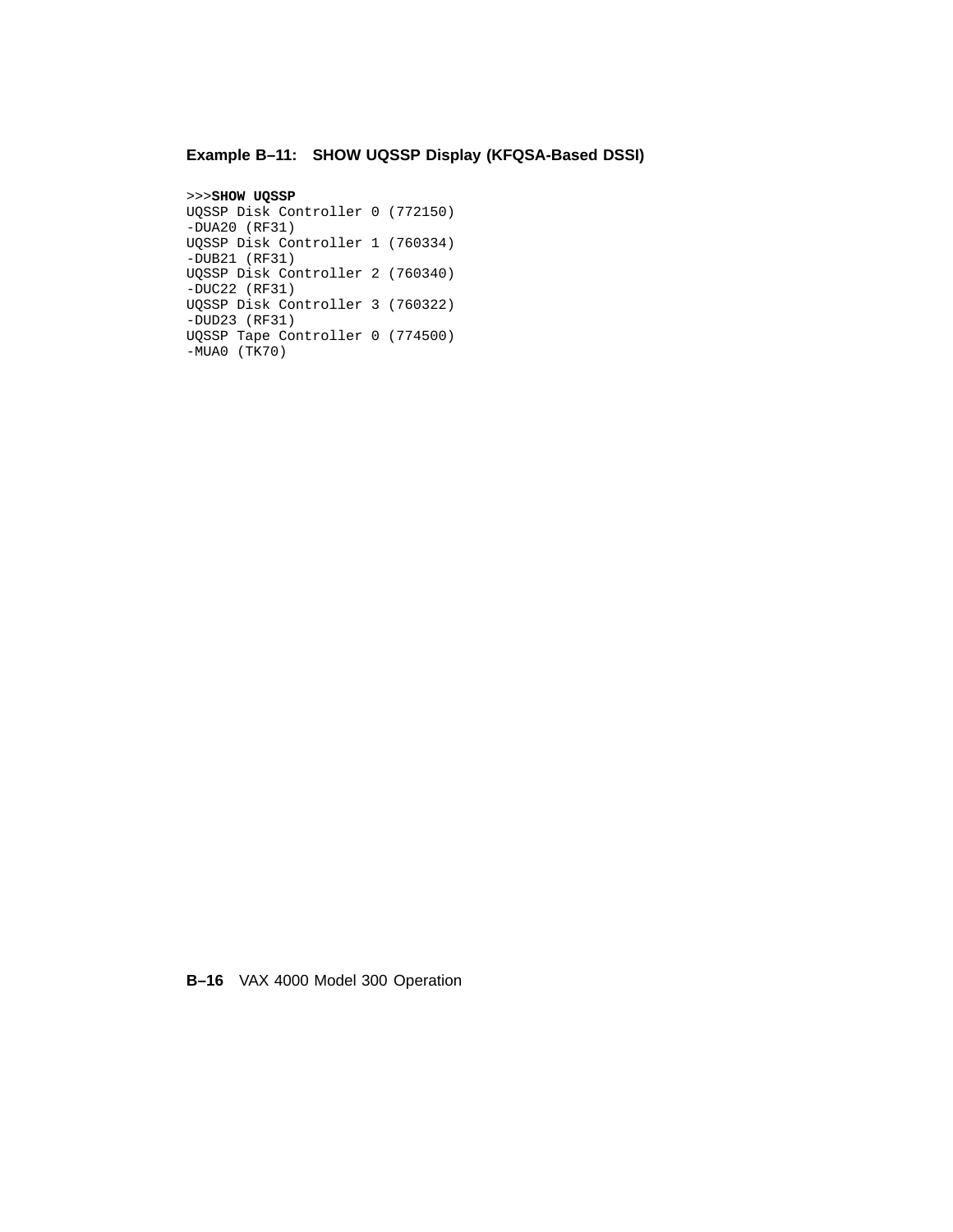# **Appendix C Backup Procedures**

This appendix describes the following procedures:

- Installing and booting standalone BACKUP on the system disk
- Installing and booting standalone BACKUP on a TK50 tape cartridge
- Backing up and restoring the system disk

# **C.1 Overview of Standalone BACKUP**

The Backup utility lets you create and restore backup copies of files, directories, and user disks. Because the Backup Utility copies only what is on the disk and ignores sections of any open files contained in memory, you should use it to back up user disks, not the system disk. If you use the Backup Utility to back up the system disk, the portions of the files that were in memory and data about files not yet written back to the disk (cache) will not be recorded on the resulting backup copy.

Use standalone BACKUP to make a complete backup of the system disk. Standalone BACKUP is a version of the Backup Utility that runs without the support of the entire VMS operating system. Before you use standalone BACKUP, you must shut down the VMS operating system. The shutdown procedure sends the contents of the caches back to the disk and closes any open files. By shutting down the system and using standalone BACKUP, you can make an exact copy of the system disk.

You can keep standalone BACKUP on the system disk, a TK50 tape cartridge, or any other media the system supports. Digital recommends that you keep standalone BACKUP on the system disk and on a tape cartridge.

Usually you boot standalone BACKUP from the system disk because it saves time. You should, however, keep a copy of standalone BACKUP on a tape cartridge in case the system disk becomes damaged.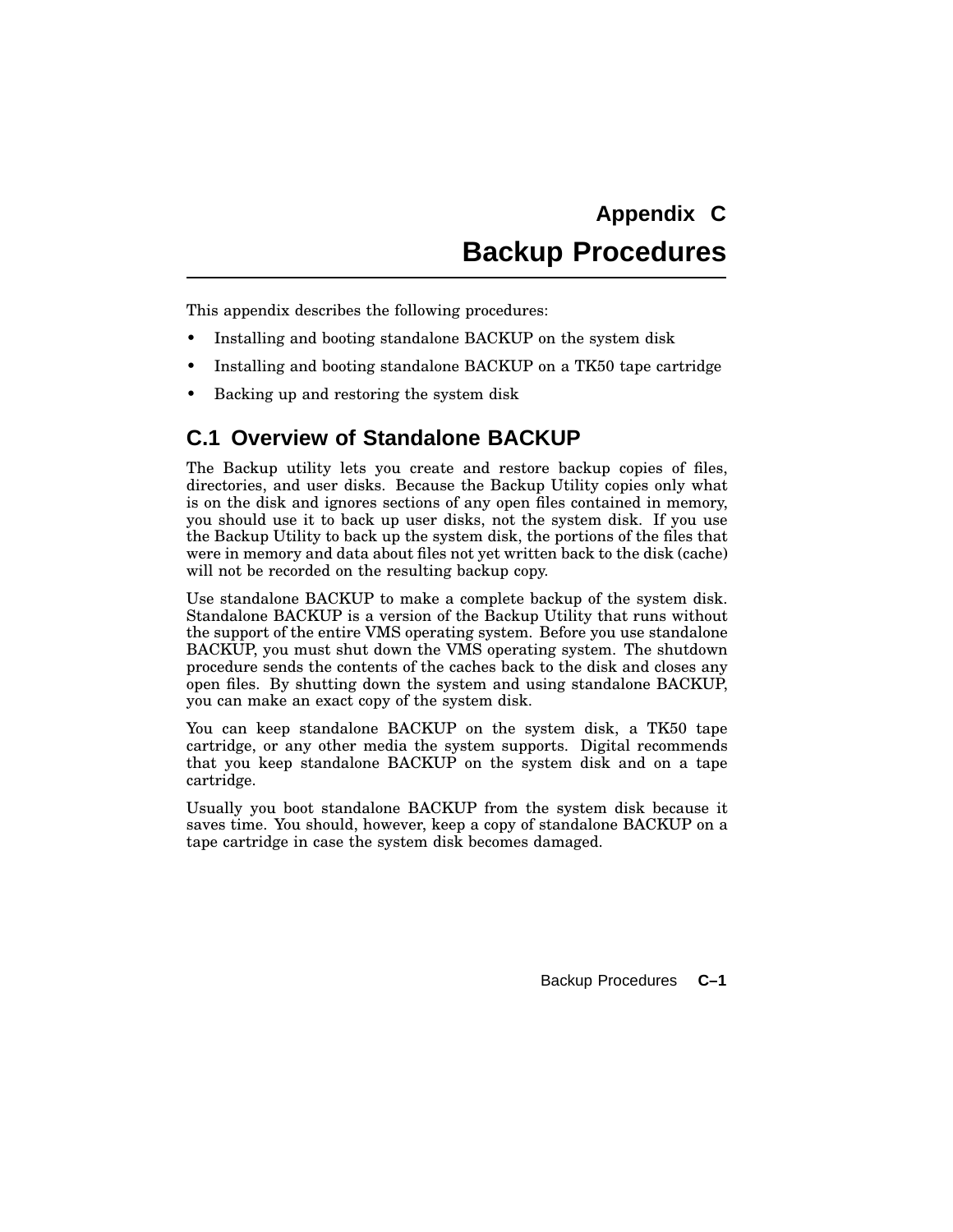# **C.1.1 Installing Standalone BACKUP on the System Disk**

You can install standalone BACKUP in any available root directory on the system disk from [SYS1] to [SYSE]. However, Digital has established [SYSE] as the standard directory for standalone BACKUP.

To install standalone BACKUP in [SYSE] on the system disk, use the following procedure:

- 1. Log in to the SYSTEM account.
- 2. Enter the following command:

```
$ @SYS$UPDATE:STABACKIT SYS$SYSDEVICE: Return
```
The procedure places the files in the directories [SYSE.SYSEXE] and [SYSE.SYS\$LDR] on the system disk. It lists the files as they are copied. When the procedure finishes, the system displays the following message:

The kit is complete.

3. To boot standalone BACKUP from the system disk, see Section C.1.2.

# **C.1.2 Booting Standalone BACKUP from the System Disk**

To boot standalone BACKUP from the system disk, use the following procedure:

1. If the VMS operating system is not running, go to step 2.

If the VMS operating system is running, enter the following command to shut down the system:

```
$ @SYS$SYSTEM: SHUTDOWN Return
```
Answer the questions. When the procedure asks if an automatic system reboot should be performed, press Return for No. When the procedure is finished, the system displays the following message:

SYSTEM SHUTDOWN COMPLETE - USE CONSOLE TO HALT SYSTEM

- 2. Stop the system by pressing the Halt button on the SCP.
- 3. Enter the BOOT command in the following format:

>>>**B/E0000000** device\_name Return

Substitute the device name of the system disk for device\_name. For example, if the system disk has a device name of DIA0, enter the following:

**C–2** VAX 4000 Model 300 Operation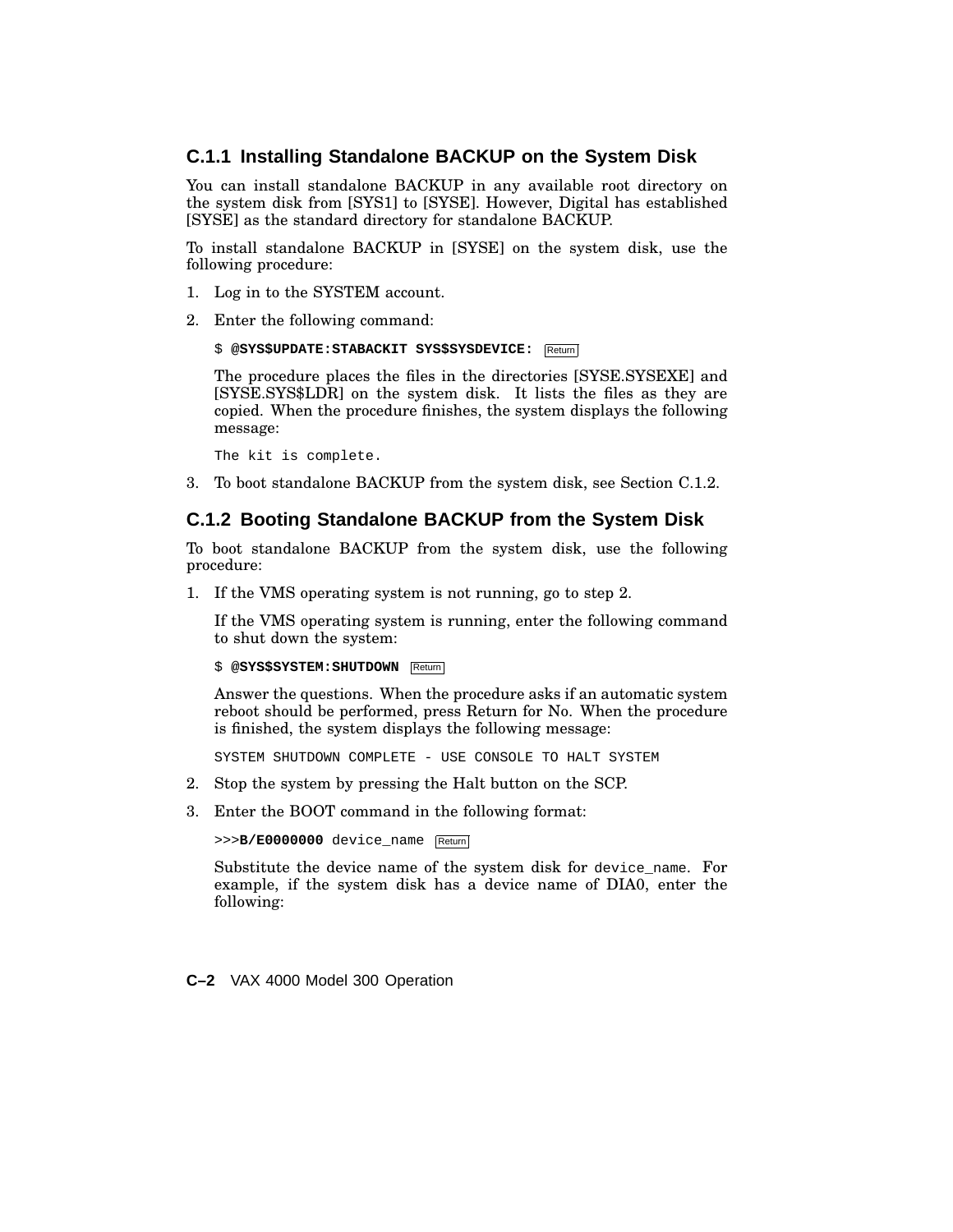>>>**B/E0000000 DIA0** Return

4. Standalone BACKUP displays a message similar to the following:

VAX/VMS Version V5.4-n Major version id = n Minor version id = n

5. A few minutes later the procedure asks for the date and the time. Enter the date and time, using the 24-hour clock format; for example:

```
PLEASE ENTER DATE AND TIME (DD-MMM-YYYY HH:MM)
19-APR-1991 13:00 Return
```
6. The system displays a list of the local devices on your system; for example:

```
Available device MUA0: device type TK70
Available device DIA0: device type RF31
    .
    .
    .
```
Check the list of devices. If the list is incomplete, make sure that all the devices are connected properly to the system. See the *VAX 4000 Model 300 Installation* manual for details.

7. When standalone BACKUP finishes booting, it displays an identification message followed by the dollar-sign prompt (\$):

```
%BACKUP-I-IDENT, stand-alone BACKUP V5.4-n; the date is
  19-APR-1991 13:00:00.00
\dot{\mathsf{S}}
```
To back up the system disk, see Section C.2.

To restore the system disk, see Section C.3.

# **C.1.3 Installing Standalone BACKUP on a Tape Cartridge**

If your system has a tape drive, Digital recommends that you keep standalone BACKUP on a tape cartridge in case the system disk becomes damaged. To install standalone BACKUP on a tape cartridge, use the following procedure.

**NOTE:** *If you have a tape cartridge distribution kit, you already have standalone BACKUP on a tape cartridge. If the original tape cartridge becomes damaged or if you need to make extra copies, use the procedure in this section.*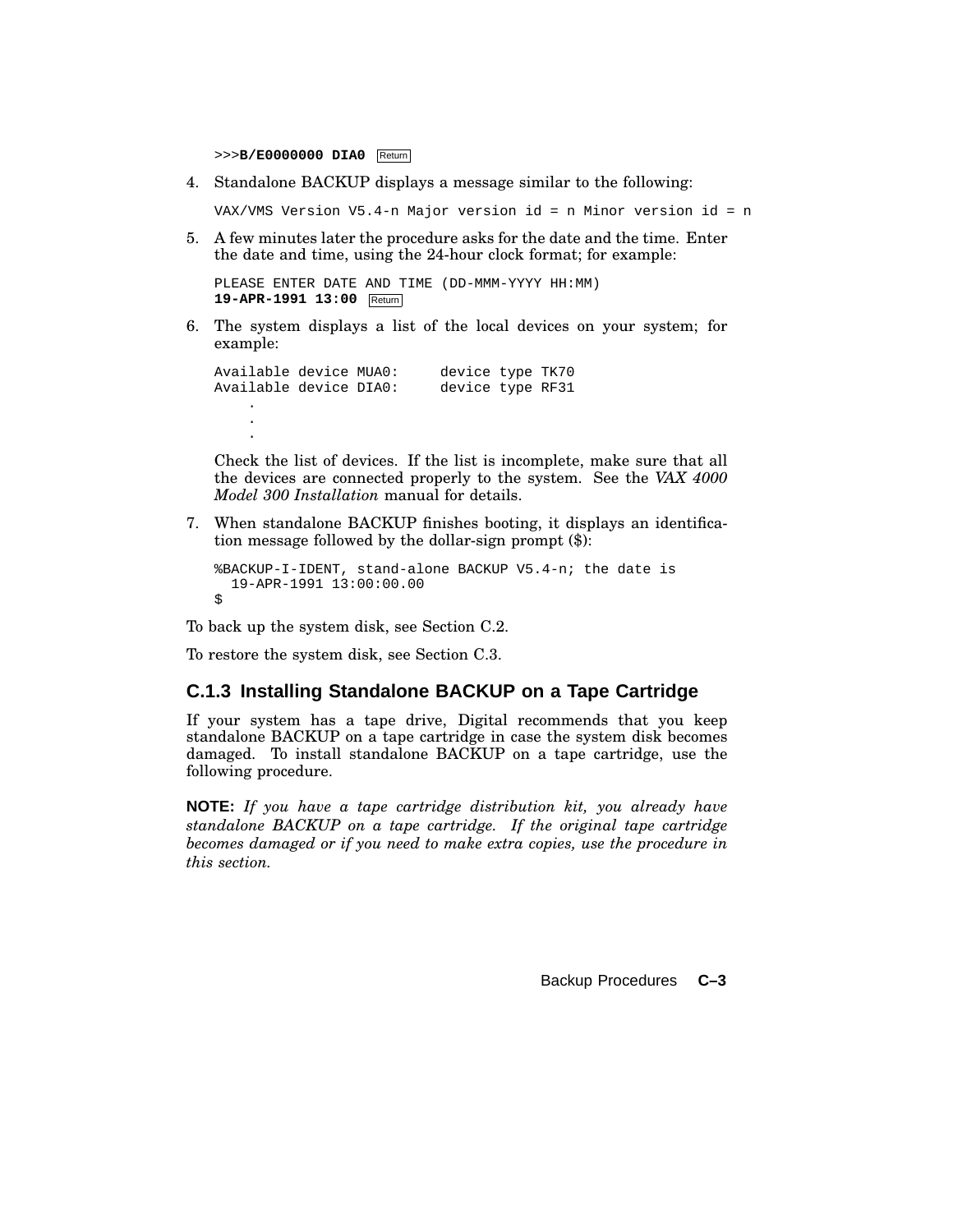- 1. Obtain a blank tape cartridge. Write the name on the paper label. For example, you would use the name S/A BKUP V5.4–n TK50 to build a Version 5.4–n kit. Insert the label into the label slot.
- 2. Write-enable the tape cartridge.
- 3. Insert the tape cartridge labeled S/A BKUP V5.4–n TK50 in the tape cartridge drive.
- 4. Log in to the SYSTEM account.
- 5. Enter the following command:

```
$ @SYS$UPDATE: STABACKIT Return
```
6. The system asks for the name of the target device. Enter MUA0, for example:

```
%STABACKIT-I-SYMDEL, all global symbols deleted
Enter the name of the device on which to build the kit:
MUA0 Return
```
**NOTE:** *If your system uses the TLZ04 tape drive, enter the device name MKA0. If your system uses the TF85 tape drive, enter the device name MIA0.*

7. The system displays the following message:

```
.
     .
     .
Please place the scratch tape cartridge in drive _MUA0:
This volume will receive the volume label SYSTEM.
Enter "YES" when ready:
```
- 8. When you are ready to continue, enter Y (for Yes) and press Return.
- 9. The system displays verification messages informing you that files are being copied.
- 10. When standalone BACKUP is installed, the system displays a message similar to the following:

```
Ending time 19-APR-1991 13:45:29.90
Starting time 19-APR-1991 13:22:39.05
The kit is complete.
$
```
11. Remove the tape cartridge labeled S/A BKUP V5.4–n TK50 from the tape cartridge drive.

```
C–4 VAX 4000 Model 300 Operation
```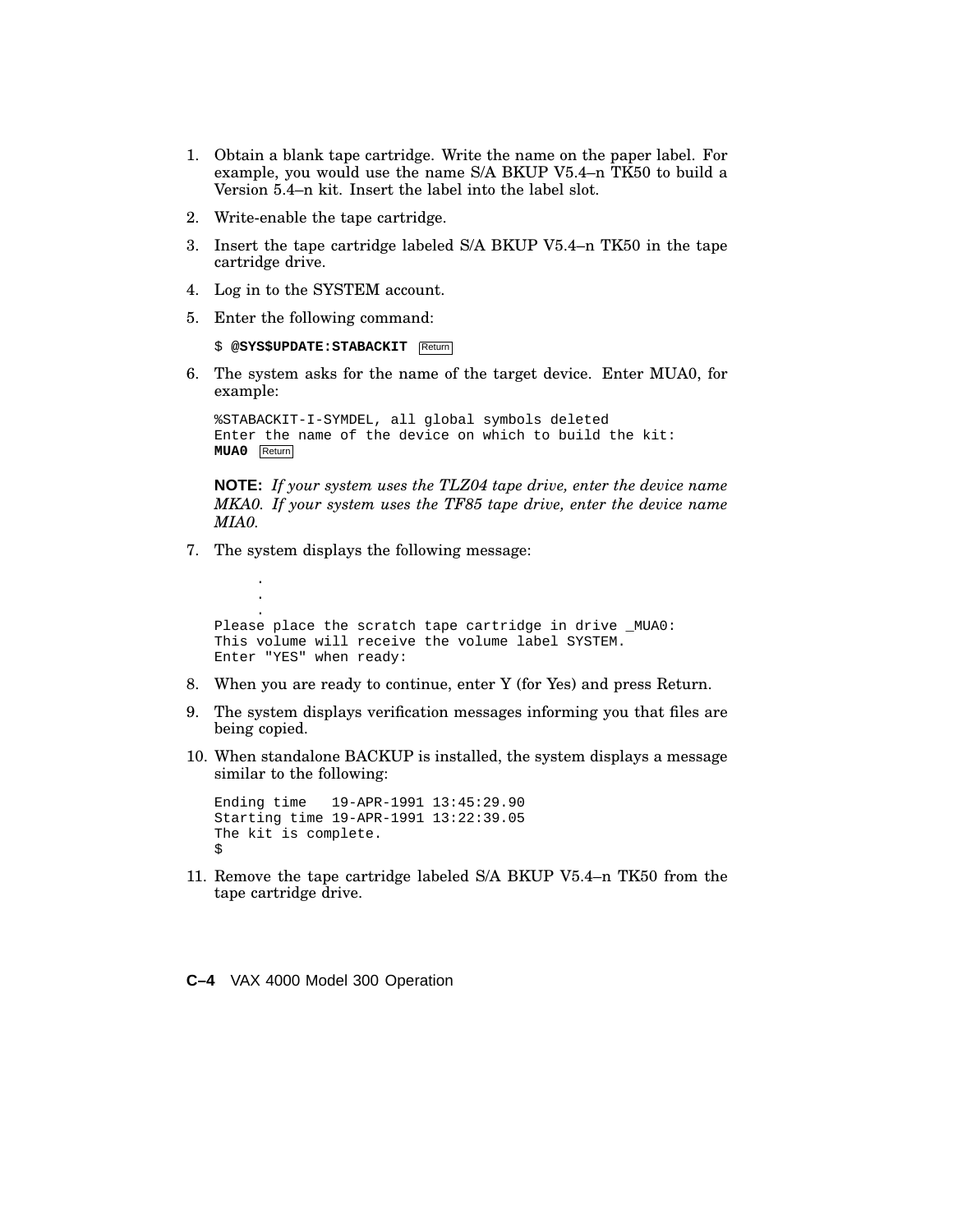12. Write-protect the tape cartridge and store it in a safe place.

# **C.1.4 Booting Standalone BACKUP from a Tape Cartridge**

If the system disk containing standalone BACKUP should become unusable, you can boot standalone BACKUP from a tape cartridge. Booting standalone BACKUP from a tape cartridge takes approximately 20 minutes. You need a tape cartridge that contains standalone BACKUP (either the distribution tape cartridge or one that you created). To boot standalone BACKUP from a tape cartridge, use the following procedure:

1. If the VMS operating system is not running, go to step 2.

If the VMS operating system is running, enter the following command to shut down the operating system:

 $$$  @SYS\$SYSTEM: SHUTDOWN Return

Answer the questions. When the procedure asks if an automatic system reboot should be performed, press Return for No. When the procedure is finished, the system displays the following message:

SYSTEM SHUTDOWN COMPLETE - USE CONSOLE TO HALT SYSTEM

- 2. Stop the system by pressing the Halt button on the SCP.
- 3. Insert the tape cartridge containing standalone BACKUP in the tape cartridge drive.
- 4. To boot standalone BACKUP, enter the following command at the console prompt (>>>):

>>>**B MUA0** Return

**NOTE:** *If your system uses the TLZ04 tape drive, enter the device name MKA0. If your system uses the TF85 tape drive, enter the device name MIA0.*

5. Standalone BACKUP displays a message similar to the following:

VAX/VMS Version V5.4--n Major version id=1 Minor version id=0

6. The procedure asks for the date and the time. Enter the date and time, using the 24-hour clock format; for example:

PLEASE ENTER DATE AND TIME (DD-MMM-YYYY HH:MM) **19-APR-1991 13:00** Return

7. The system displays a list of the local devices on your system; for example: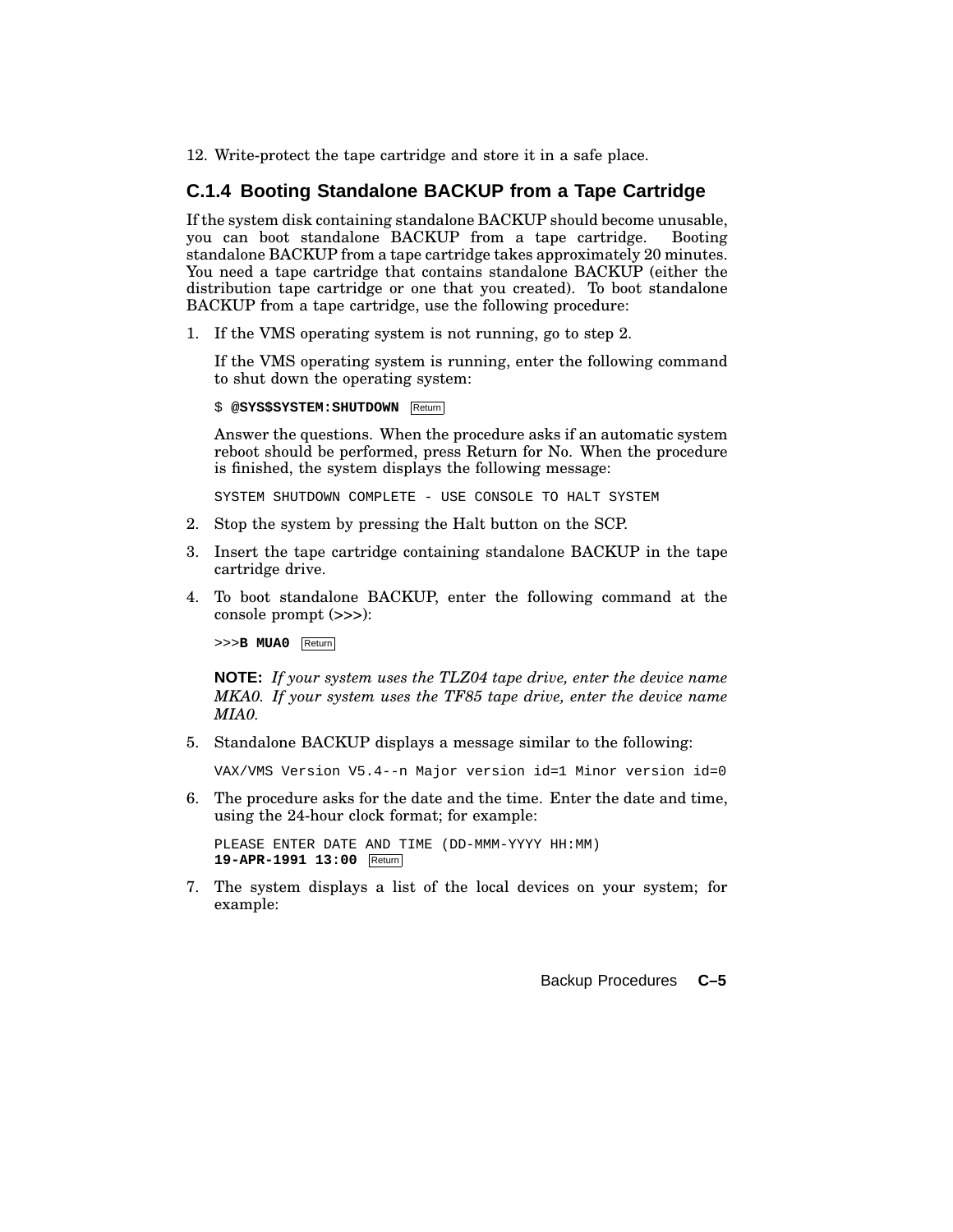```
Available device MUA0: device type TK70<br>Available device DIA0: device type RF31
Available device DIA0:
      .
      .
      .
```
8. When standalone BACKUP finishes booting, it displays an identification message followed by the dollar-sign prompt (\$):

```
%BACKUP-I-IDENT, stand-alone BACKUP V5.4--n; the date is
19-APR-1991 13:00:00.00
\ddot{\rm S}
```
9. Remove the tape cartridge containing standalone BACKUP from the tape cartridge drive.

To back up the system disk, see Section C.2.

To restore the system disk, see Section C.3.

# **C.2 Backing Up the System Disk**

The reasons to back up a system disk are:

- In case a problem occurs during a VMS upgrade or update, or during the installation of other software products: *Before* you attempt any of these procedures, you should back up the system disk. If a problem occurs, you can restore the backup copy of the system disk.
- To prevent loss of system files if they are deleted accidentally: *After* you install or upgrade the VMS operating system or any other software products, you should back up the system disk. If a system file is deleted and renders the system disk inoperable, you can restore the backup copy and continue to use the system.
- In case the system disk malfunctions: If you have a backup copy of the VMS operating system, you can restore it to a functioning disk and continue to use the system.
- To eliminate disk fragmentation: Fragmentation happens when files are not stored contiguously on the disk. Back up the system disk to a tape cartridge, diskettes, or another disk. Then restore the files to the original system disk. The BACKUP command creates a copy on which files are stored contiguously.

Digital recommends that you use standalone BACKUP, which uses a subset of Backup utility qualifiers, to back up and restore the system disk. It is especially important that you understand the functions of the /IMAGE and /PHYSICAL qualifiers to the BACKUP command before using standalone BACKUP. Table C–1 summarizes the standalone BACKUP qualifiers.

**C–6** VAX 4000 Model 300 Operation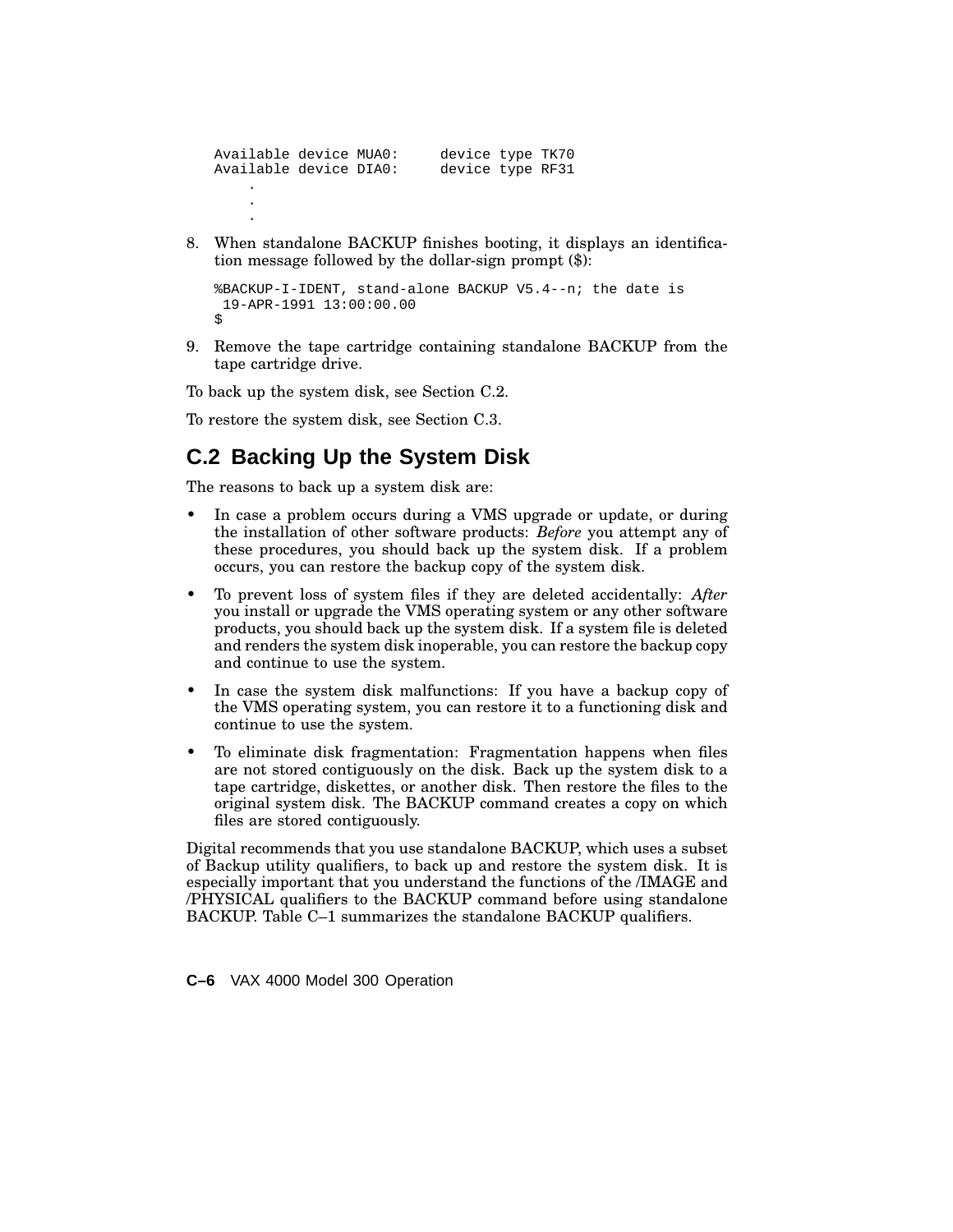**Qualifier Function** /IMAGE Allows you to create a functionally equivalent copy of the entire system disk /PHYSICAL Copies, saves, restores, or compares the entire system disk in terms of logical blocks, ignoring any file structure

**Table C–1: Standalone BACKUP Qualifiers**

For a complete description of the Backup utility and its qualifiers, see the *VMS Backup Utility Manual*.

To back up the system disk, use the following procedure:

- 1. Decide whether you want to back up the system to another fixed disk or to a tape cartridge. If you are using a tape cartridge, obtain a scratch tape that you can use for the backup copy. A scratch tape cartridge is a tape cartridge that is either blank or contains files that you no longer need.
- 2. If you are using a tape cartridge, write-enable it. To write-enable a tape cartridge, slide the write-protect switch away from the tape cartridge label. Insert the tape cartridge in the tape cartridge drive.
- 3. Determine the device name of the drive holding the system disk and the drive holding the backup disk or tape cartridge. Enter the SHOW DEVICE command at the console prompt (>>>).
- 4. Boot standalone BACKUP as described in Section C.1.2 or Section C.1.4.
- 5. Enter the BACKUP command in one of the following formats:

```
$ BACKUP/IMAGE/VERIFY source_drive: target_drive: Return
```

```
$ BACKUP/IMAGE/VERIFY source_drive: target_drive:- Return
-$ saveset.BCK/LABEL=volume_label/REWIND Return
```
where:

- source\_drive is the location of the files that you want to back up. Use the device name of the drive holding the system disk.
- target\_drive is the destination. Use the device name of the drive holding the backup disk or tape cartridge.
- saveset. BCK is the name of the saveset (the name should reflect the contents of the backup tape and cannot exceed 17 characters in length).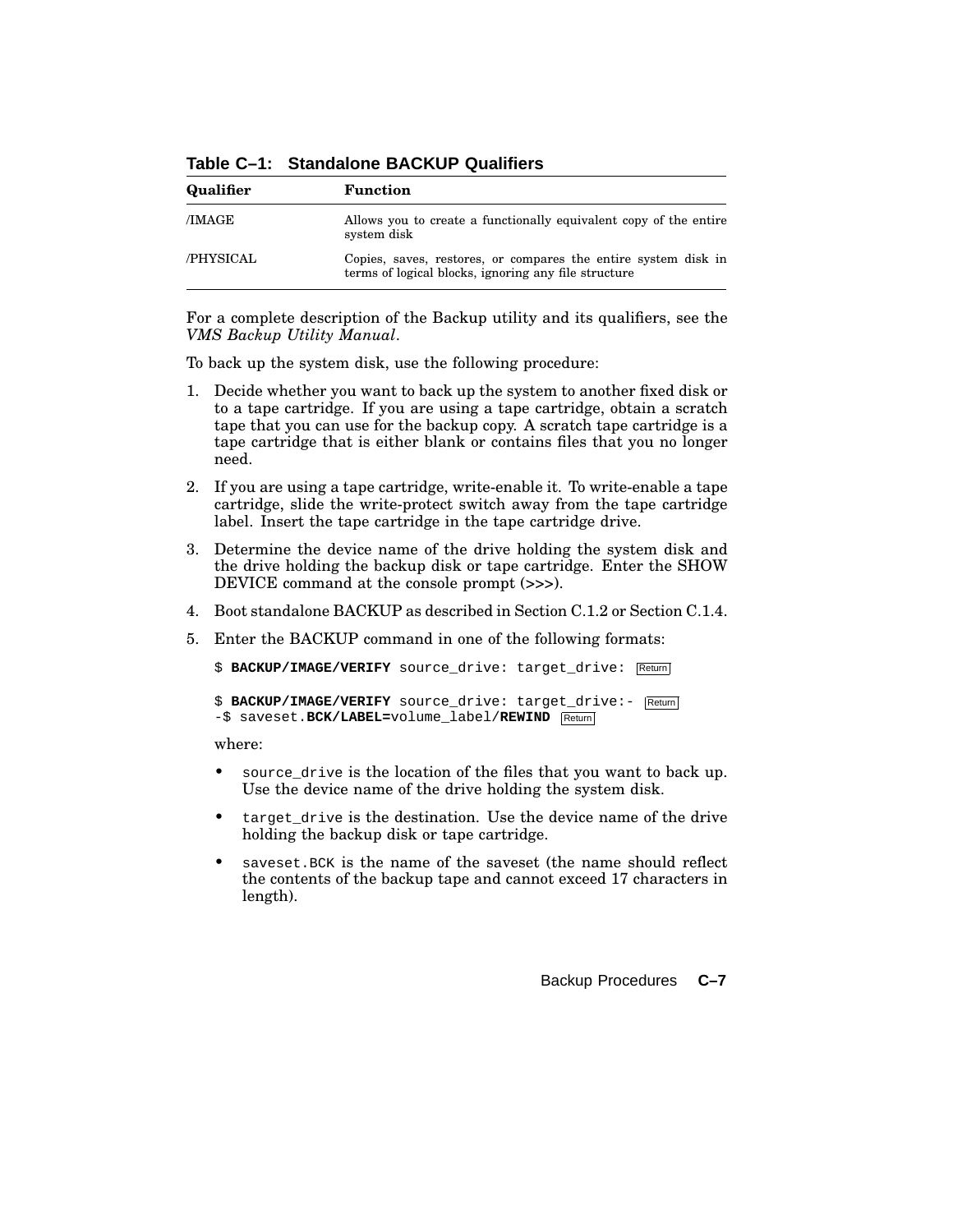• volume\_label is the volume label of the tape cartridge in the tape drive. If the tape has been initialized already, use the same volume label that was assigned by the INITIALIZE command. If the tape has not been initialized, you can assign a volume label at this time. The volume label cannot have more than six characters.

The following example uses the BACKUP command to make a backup disk. You can use a backup disk as the system disk:

\$ **BACKUP/IMAGE/VERIFY DIA0: DIA1** Return

The following example uses the BACKUP command to make a backup tape cartridge. The contents of the backup tape cartridge must be restored to a disk before you can use them. For more information, see Section C.3.

\$ **BACKUP/IMAGE/VERIFY DIA0: MUA0:-** Return -\$ **APR\_19\_1991.BCK/LABEL=19APRF/REWIND Return** 

6. The system displays the following message:

%BACKUP-I-STARTVERIFY, starting verification pass

7. If you are backing up the system disk to another disk, proceed to step 8.

If you are backing up your system disk to a tape cartridge and the contents of the system disk fit on one tape cartridge, remove the backup tape cartridge from the drive. Label the tape COMPLETE SYSTEM BACKUP, number it, and include the date. Proceed to step 8.

If you are backing up your system disk to a tape cartridge and the system disk contains more data than one tape cartridge can store, the system displays the following messages:

%BACKUP-I-RESUME, Resuming operation on volume 2 %BACKUP-I-READYWRITE, Mount volume 2 on \_MUA0: for writing Enter "YES" when ready:

Do the following:

- a. Remove the backup tape cartridge from the drive.
- b. Label the tape COMPLETE SYSTEM BACKUP, number it, and include the date.
- c. Write-protect the tape cartridge.
- d. Write-enable another scratch tape cartridge and insert it in the drive.

**C–8** VAX 4000 Model 300 Operation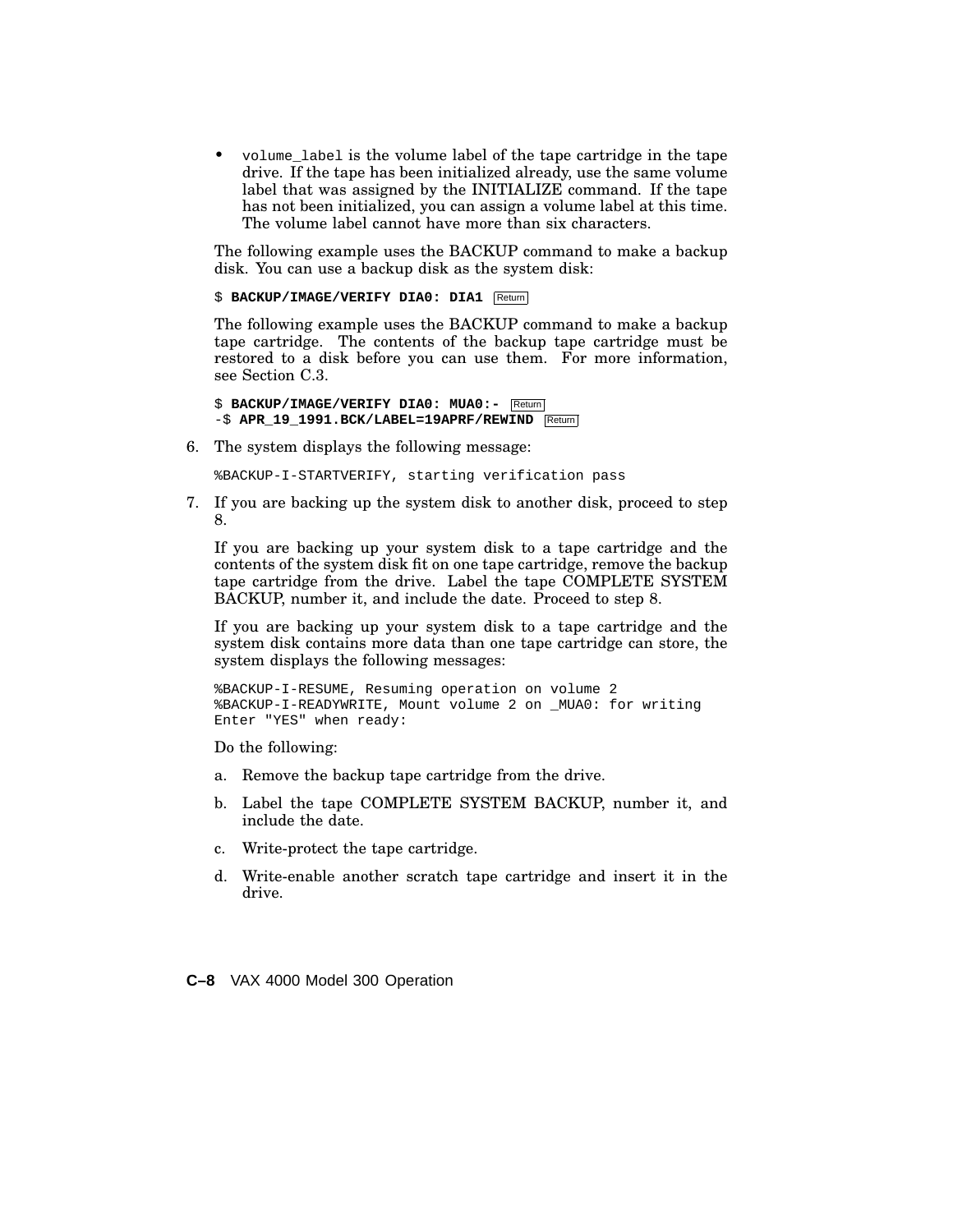e. When you are ready to continue, enter Y (for Yes) and press Return. The procedure displays the following message:

%BACKUP-I-STARTVERIFY, starting verification pass

Each time the procedure displays a mount request, follow steps a through e.

8. When the procedure is finished, the system displays the following message:

%BACKUP-I-PROCDONE, operation completed. Processing finished at 19-APR-1991 15:00:00.00 If you do not want to perform another standalone BACKUP operation, use the console to halt the system.

If you do not want to perform another standalone BACKUP operation, ensure the standalone application volume is online and ready. Enter "YES" to continue:

- 9. Press the Halt button.
- 10. Reboot the system.

Store the backup tape cartridge in a safe place.

**NOTE:** *The BACKUP command creates a system disk that includes a Digital-provided set of volume parameters, including a CLUSTER\_SIZE (disk access scheme) of value 1. (The CLUSTER\_SIZE parameter refers to the way files are stored on the disk, NOT to VAXcluster environments.) You can change most volume parameters later with the SET VOLUME command. However, to change the CLUSTER\_SIZE parameter, you must back up the system disk that has been initialized previously with the CLUSTER\_SIZE value that you want. To prevent the BACKUP command from reinitializing the target disk, use the /NOINITIALIZE qualifier. For more information about initializing a disk, see the Guide to Maintaining a VMS System. For more information on the BACKUP command, see the VMS Backup Utility Manual.*

# **C.3 Restoring the System Disk**

To restore the system disk from a tape cartridge, use the following procedure:

1. Determine the device names of the drive holding the system disk and the drive holding the backup disk or tape cartridge. Enter the SHOW DEVICE command at the console prompt (>>>).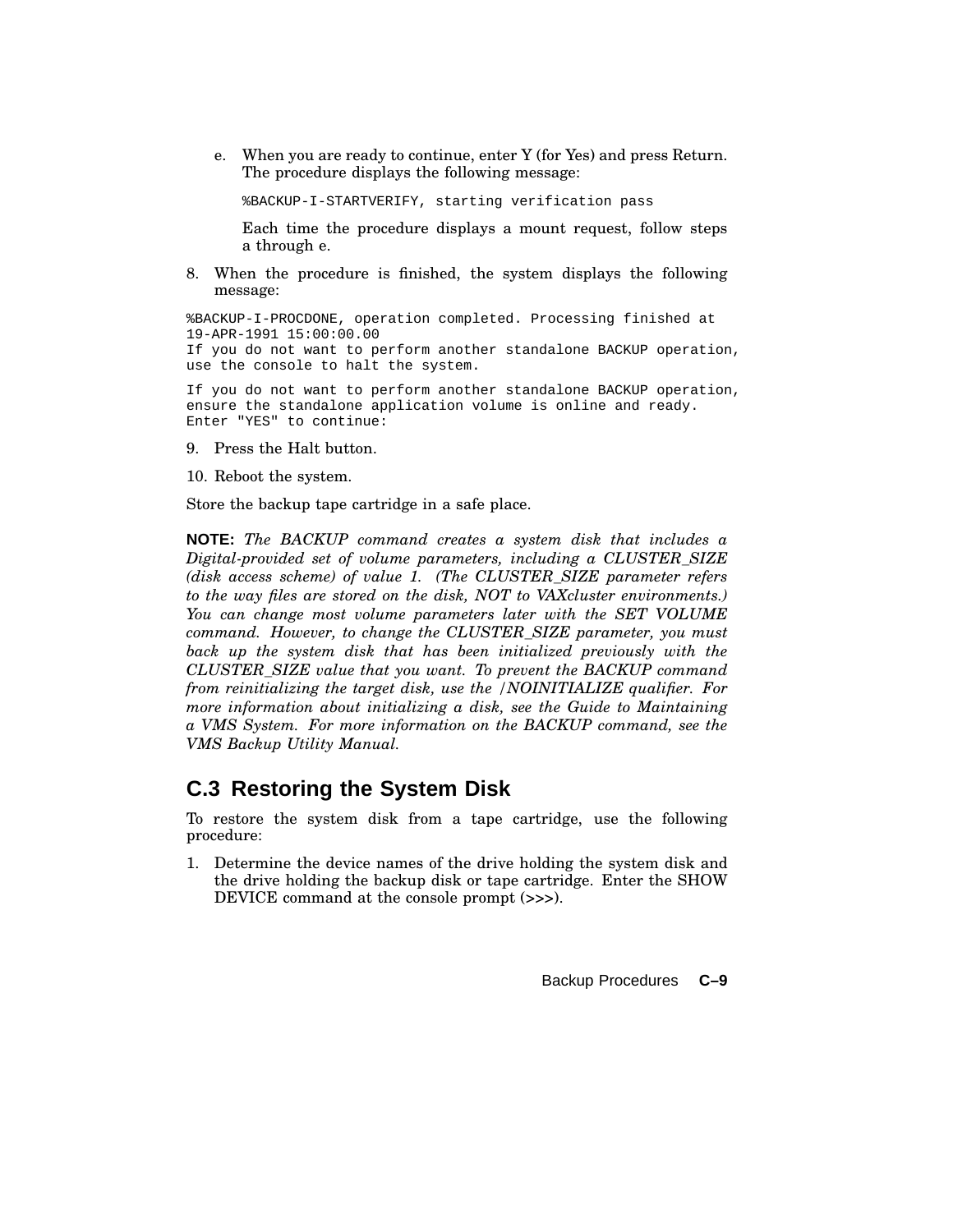- 2. Boot standalone BACKUP as described in Section C.1.2 or Section C.1.4.
- 3. If you have a backup tape cartridge, make sure it is write protected. Insert it in the drive.
- 4. Enter the BACKUP command in one of the following formats:

```
$ BACKUP/IMAGE/VERIFY source_drive: target_drive: Return
$ BACKUP/IMAGE/VERIFY source_drive:- Return
-$ saveset. BCK/SAV/REWIND target_drive: Return
```
where:

- source drive is the location of the files that you want to restore. Use the device name of the drive holding the backup disk or tape cartridge.
- target\_drive is the destination. Use the device name of the drive holding the system disk.
- saveset. BCK is the name of the saveset, if you have a backup tape cartridge.

For example:

```
$ BACKUP/IMAGE/VERIFY DIA0: DIA1: Return
```
The following example uses the BACKUP command to restore the system disk from a backup tape cartridge:

```
$ BACKUP/IMAGE/VERIFY- Return
-$ MUA0:APR_19_1991.BCK/SAV/REWIND DIA0: Return
```
5. The system displays the following message:

%BACKUP-I-STARTVERIFY, starting verification pass

If you are backing up to a disk or if your saveset fits on one tape, proceed to step 7.

6. If you have more than one backup tape cartridge, the system displays the following message:

%BACKUP-I-RESUME, Resuming operation on volume 2 %BACKUP-I-READYWRITE, Mount volume 2 on \_MUA0: for reading Enter "YES" when ready:

Remove the backup tape cartridge from the drive. Insert the next backup tape cartridge in the drive, enter Y (for Yes) and press Return. Each time you receive a mount request, repeat this step.

**C–10** VAX 4000 Model 300 Operation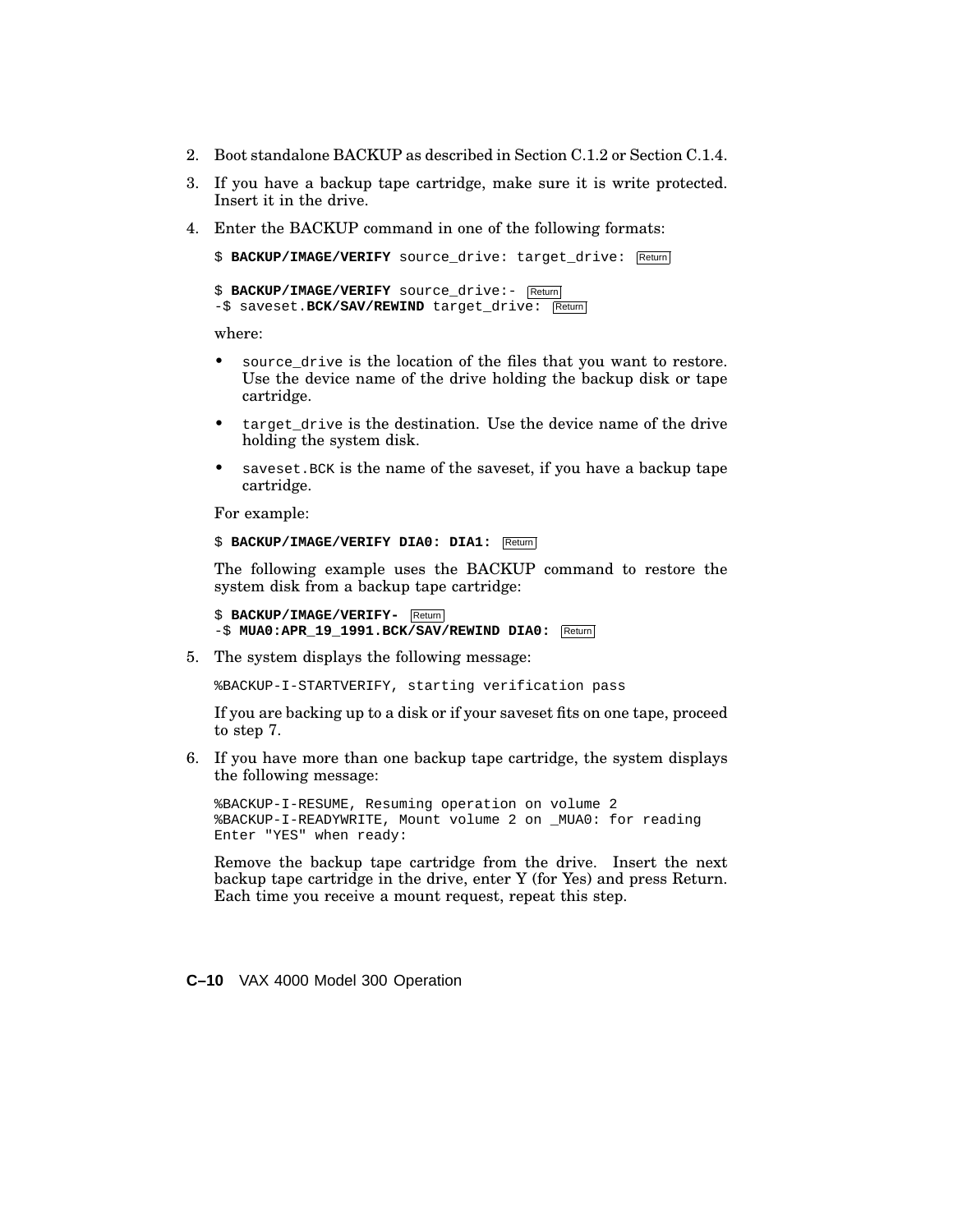7. When the procedure is finished, the system displays the following message:

%BACKUP-I-PROCDONE, operation completed. Processing finished at 19-APR-1991 15:00:00.00 If you do not want to perform another standalone BACKUP operation, use the console to halt the system. If you do not want to perform another standalone BACKUP operation, ensure the standalone application volume is

online and ready. Enter "YES" to continue:

- 8. Press the Halt button.
- 9. Reboot the system.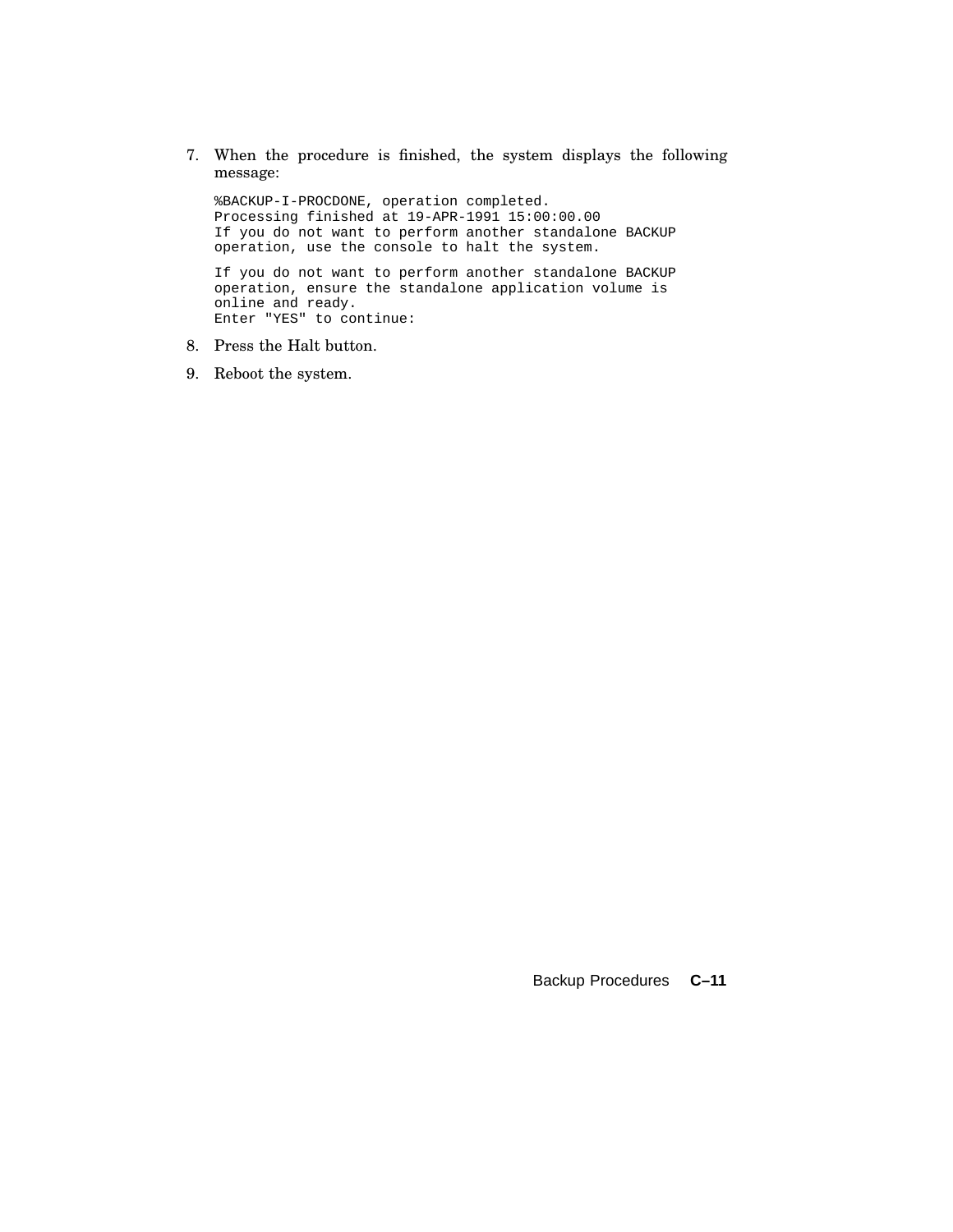# **Removing Unwanted VMS Files**

# **D.1 Using VMSTAILOR**

Read this appendix if you want to remove the VMS operating system and DECwindows files that you do not need from the system disk. For example, if you are not running DECnet–VAX, you do not need the network support files. You can remove unwanted files with the VMSTAILOR program. Enter the following command to log in to the SYSTEM account:

 $$$  **RUN** SYS\$UPDATE: VMSTAILOR Return

The VMSTAILOR program asks you if you want to tailor files ON or OFF. Enter OFF to remove unwanted files.

**CAUTION:** *Do not delete files from the factory-installed software (FIS) system until you have backed up your software. A VMS distribution kit is needed to return files to the system disk. Also, VMSTAILOR and DECW\$TAILOR procedures cannot restore files from a backup set. It may be necessary to reload the system software from a backup set if files are incorrectly deleted and if a VMS distribution kit is not available.*

The VMSTAILOR program lists each group of files and its size in blocks. Files are grouped according to their function. For example, all the files required for cluster support are in one group. A file group is made up of many small subgroups. You can eliminate an entire group of files or you can eliminate one or more of its subgroups.

Decide which file groups or subgroups you do not need to support your system. The VMSTAILOR program displays step-by-step instructions that are easy to follow.

VMSTAILOR displays the names of the files it deletes. After it finishes, AUTOGEN runs automatically to make the adjustments that are necessary after system files are deleted.

**NOTE:** *You can use VMSTAILOR at any time to delete or add groups of VMS files to the system disk. After adding files to the system disk, you should apply any updates that affect them.*

Removing Unwanted VMS Files **D–1**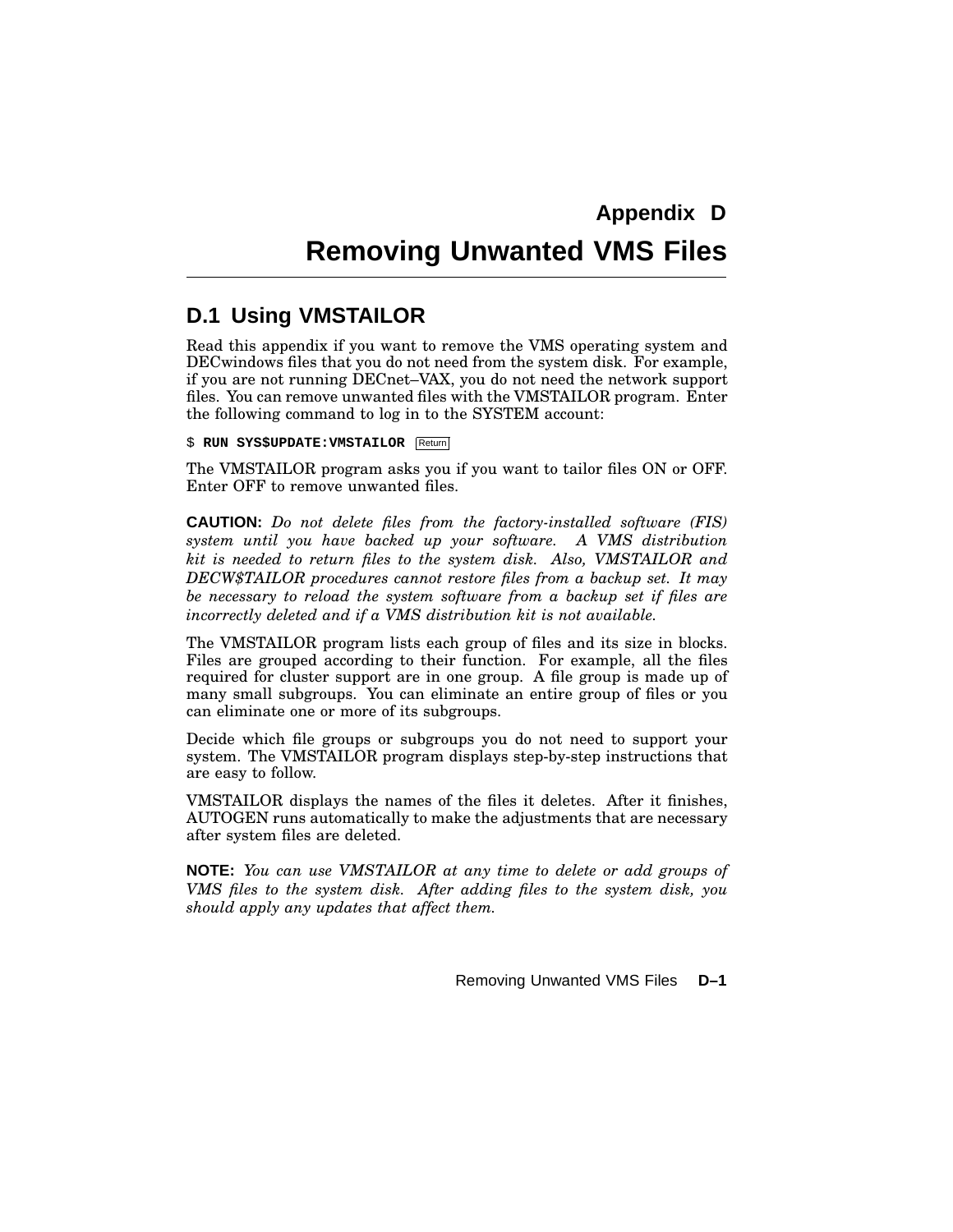For example, suppose you do not need the VMS Version 5.0 MAIL utility and you run VMSTAILOR to remove those files. Later on, if you decide you want to use mail, you can run VMSTAILOR to return the MAIL files to the system disk. You then apply any VMS upgrade or update that has occurred since Version 5.0 that affected the MAIL utility. To remove VMS DECwindows files from the system disk, enter the following command:

\$ **RUN SYS\$UPDATE:DECW\$TAILOR** Return

The DECW\$TAILOR program works just like the VMSTAILOR program.

**D–2** VAX 4000 Model 300 Operation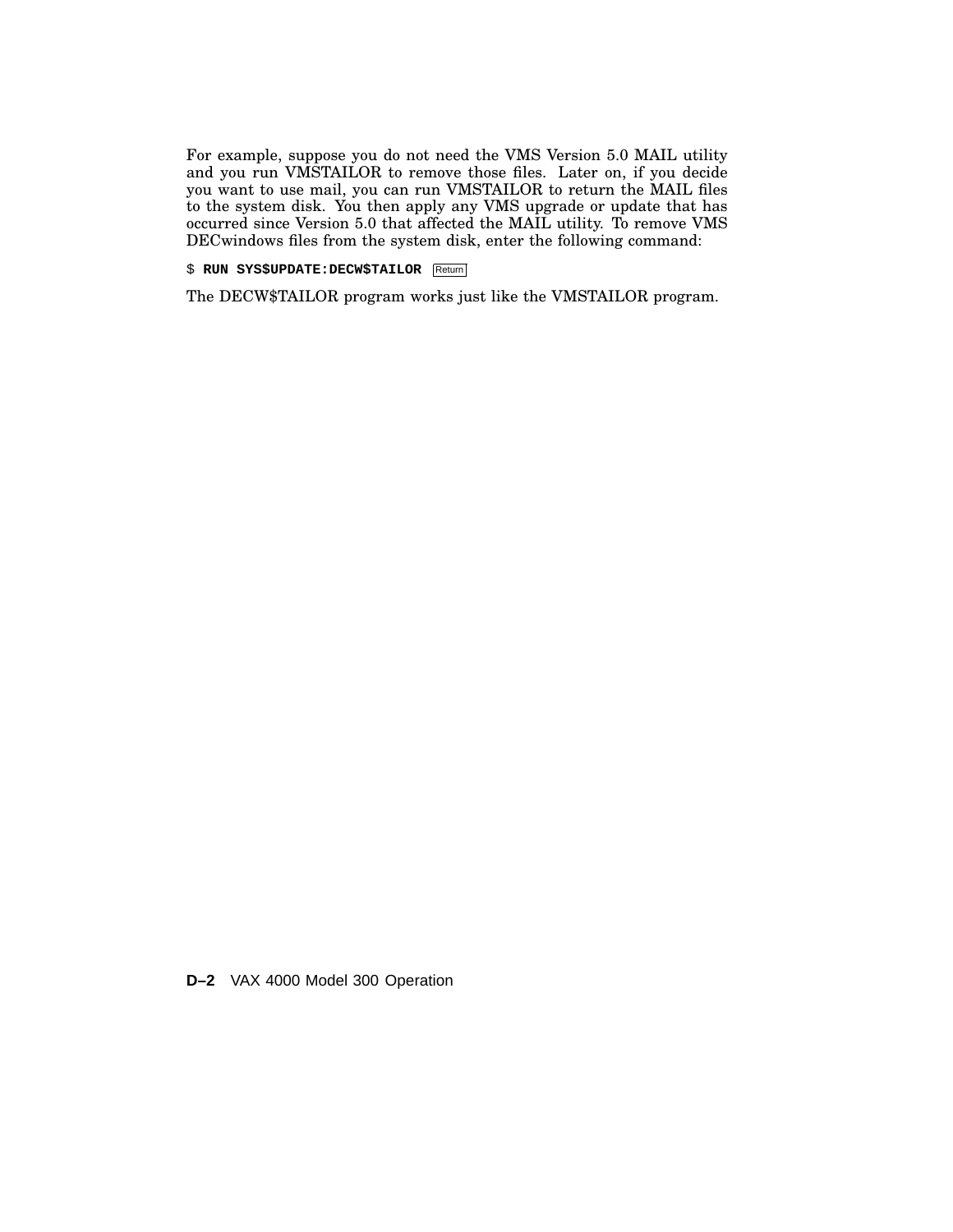#### **Application program**

A program designed to meet specific user needs, such as a program that monitors a manufacturing process.

#### **Allocation class**

The allocation class is used by the VMS operating system to derive a common lock resource name for multiple access paths to the same device.

#### **Backplane**

1. The connector block that printed circuit boards plug into.

2. A printed circuit board containing the bus.

#### **Back up**

The process of making copies of the data stored in the ISE(s) so that you can recover that data after an accidental loss. You make these copies on a tape cartridge and then store it in a safe place.

#### **Backup copy**

A duplicate copy of data on the ISE that is stored on a tape cartridge.

### **Baud rate**

The speed at which signals are transmitted serially over a communication line.

### **Binary**

A number system that uses only two digits: 0 and 1. These digits are usually represented in circuitry by two voltage levels.

### **Bit**

A binary digit, the smallest unit of information in a binary system of notation, designated as a 0 or a 1.

# **Boot**

To use a bootstrap program to start a computer system.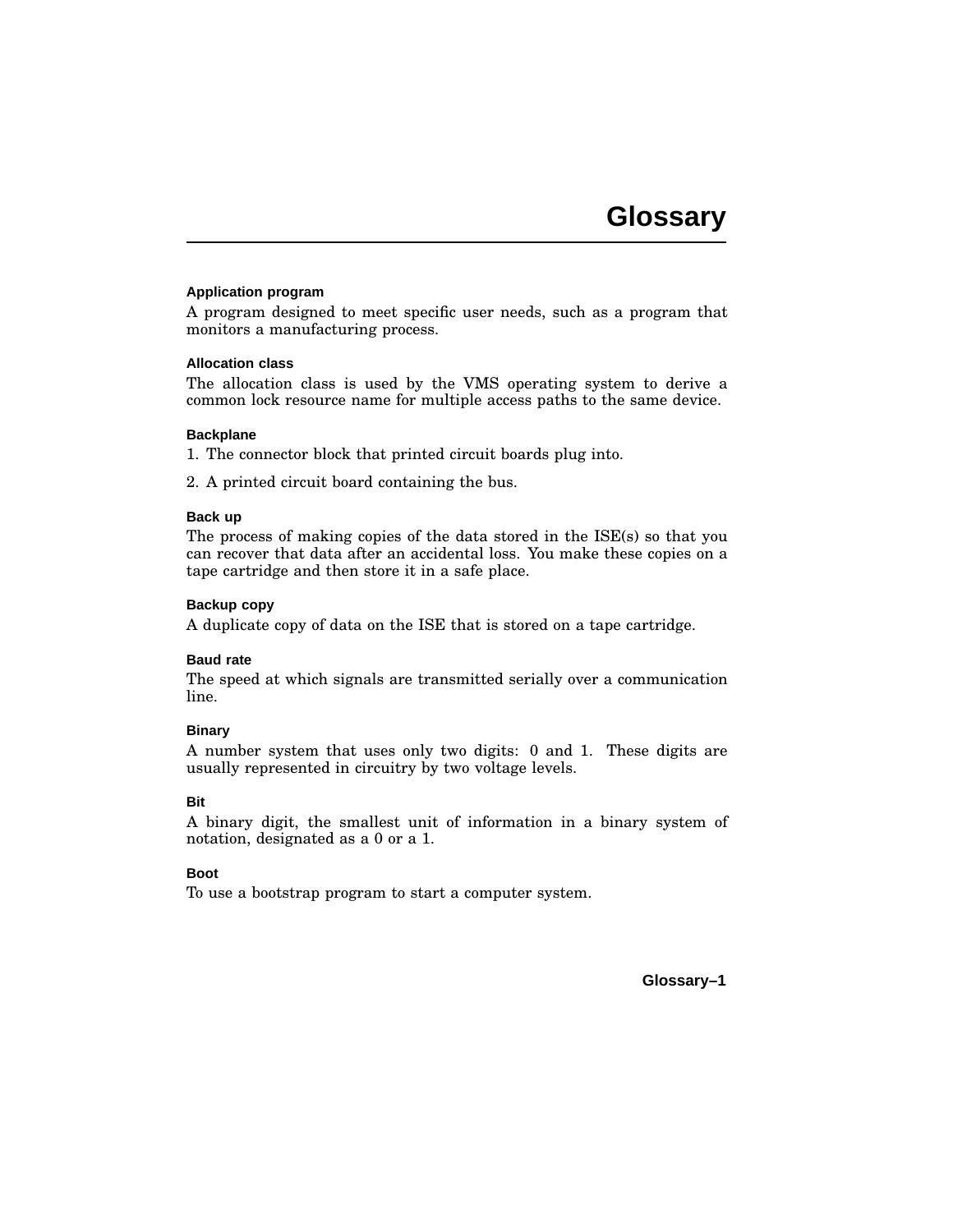#### **Bootable medium**

A fixed disk or magnetic tape containing software (such as an operating system) that the bootstrap program can load into the system memory.

#### **Boot node**

The management center for the cluster and its major resource provider.

### **Bootstrap**

A program that you start when you turn on the system. The bootstrap loads software contained on a fixed disk or magnetic tape cartridge into memory. The system then stops executing the bootstrap and starts executing the software in memory. The software usually loads an operating system or other software into memory, so that the system can start processing.

#### **Bug**

An error in the design or implementation of hardware or software system components.

#### **Bus**

The connection between the central processing unit (CPU) and input/output devices in the system. Information signals such as address, data, and control signals are carried through the bus.

#### **Byte**

A group of eight binary digits (bits). A byte is one-half the size of a word and one-quarter the size of a longword.

# **Central processing unit (CPU)**

The part of a computer system that controls the interpretation and execution of instructions.

# **Cluster**

A group of computers networked together that share disk storage, application programs, and other computer resources. Also called a VAXcluster.

### **Command**

An order given by a user to a computer, often through a terminal keyboard.

### **Communication line**

A cable along which electrical signals are transmitted. Systems or devices connected by communication lines can share information and resources.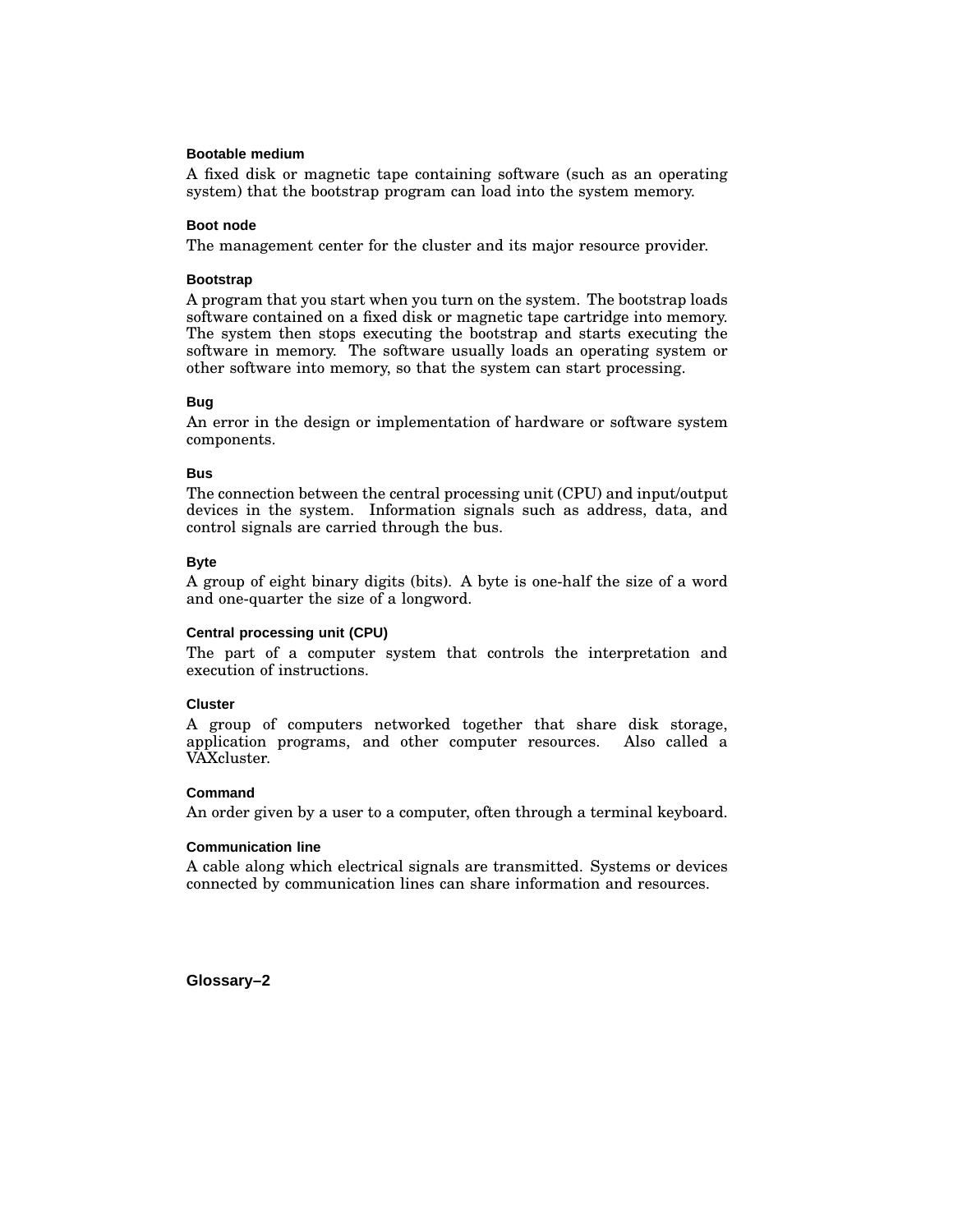### **Computer system**

A combination of computer hardware, software, and external devices that performs specific operations or tasks.

# **Console terminal**

The terminal you use when installing software and running diagnostic programs.

# **Controller**

A component that regulates the operation of one or more peripheral devices. Controllers are often called interface units.

# **CPU**

See *Central processing unit*.

# **Data**

A representation of facts, concepts, or instructions, suitable for communication, interpretation, or processing by human beings or by machines.

# **DAT**

Digital audio tape. Used in digital data storage recording technology.

# **Data transmission**

The movement of data, in the form of electrical signals, along a communication line.

# **DDS**

Digital data storage.

# **Debug**

To detect, locate, and correct errors (bugs) in system hardware or software.

# **DECnet**

Digital networking software that runs on nodes in both local and wide area networks.

# **DECwindows**

Digital's workstation management product, a superset of the industry standard X Window System. It can be used to run windowing applications efficiently on single workstations, or in distributed processing networks of workstations and non-workstations systems.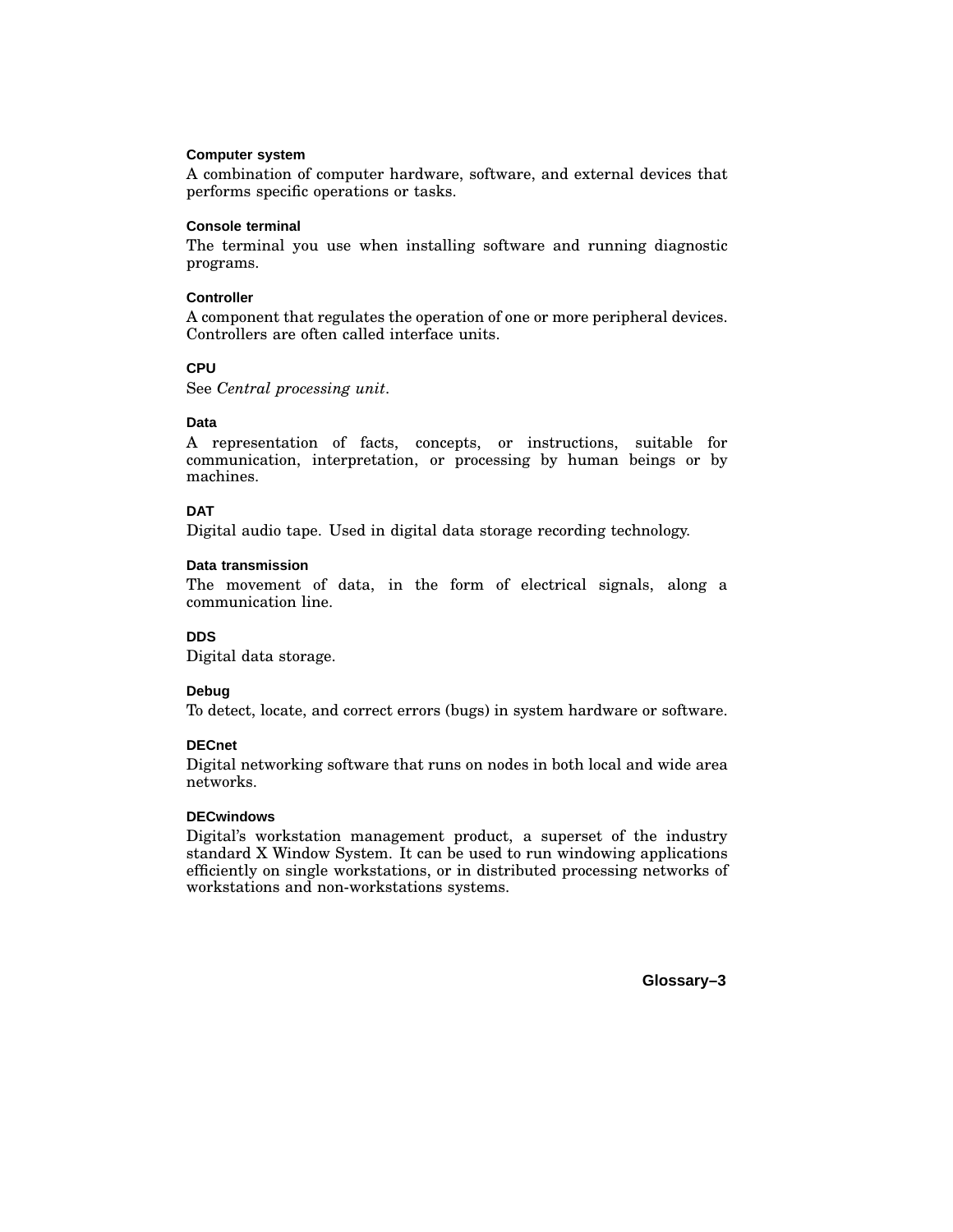# **Default**

A value or setting that in most cases is normal or expected.

#### **Device**

The general name for any entity connected to a system that is capable of receiving, storing, or transmitting data.

#### **Device name**

The name by which a device or controller is identified within a system. You use the device name to refer to that device when communicating with the system.

#### **Diagnostic program**

A program that detects and identifies abnormal hardware operation. The MicroVAX Diagnostic Monitor software contains several diagnostic programs.

#### **Disk**

A flat circular plate with a coating on which data is stored magnetically in concentric circles (tracks).

#### **Disk drive**

A device that contains a fixed disk or one or more diskettes. The drive contains mechanical components that spin the disk or diskettes and move the read/write heads that store and read information on the surface of the disk or diskettes.

# **DSSI**

Digital Storage Systems Interconnect (DSSI) is the technology used for efficient management of integrated storage products. DSSI is a member of the Digital Storage Architecture (DSA) product family.

### **EIA**

Electronic Industries Association.

#### **Error message**

A message displayed by the system to indicate it has detected an error or malfunction.

# **File**

A collection of related information treated by the computer as a single item.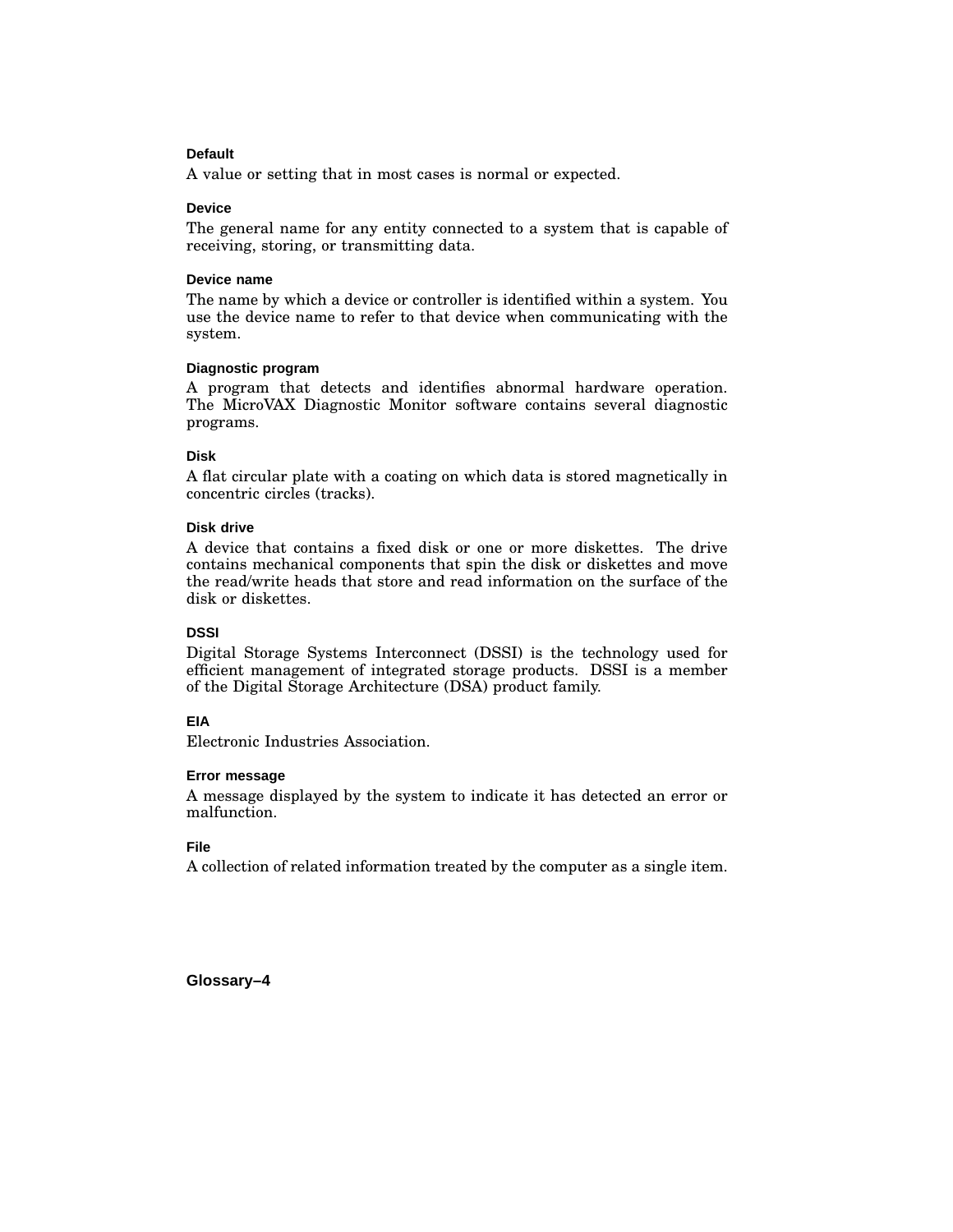#### **Firmware**

Software instructions stored in a fixed form, usually in read-only memory (ROM). In a VAX 4000 system, the power-up self-tests and bootstrap program are firmware.

#### **Formatted data**

Data laid out in a particular pattern to conform to a predetermined structure. The structure is dictated by the system software.

### **Hardware**

The physical components — mechanical and electrical — that make up a computer system. Compare *Software*.

### **Head**

The part of a fixed-disk drive, diskette drive, or tape drive that reads, records, and erases data. Also called read/write head.

#### **Input device**

A piece of equipment used to transfer data into the computer. A keyboard is an input device.

#### **Input/Output (I/O) device**

A piece of equipment that accepts data for transmission both to and from a computer. A terminal is an input/output device.

#### **Integrated Storage Element (ISE)**

Integrated Storage Elements (ISEs) are intelligent storage devices that contain their own controller and MSCP server.

#### **Interactive**

The method of communicating with a computer system. You enter a command at the keyboard, the system executes the command, and then responds with a message or prompts for another command.

#### **Interface**

A device or piece of software that lets different components of a computer communicate with one another.

# **I/O**

Abbreviation for input/output.

**Kbyte**

1024 bytes.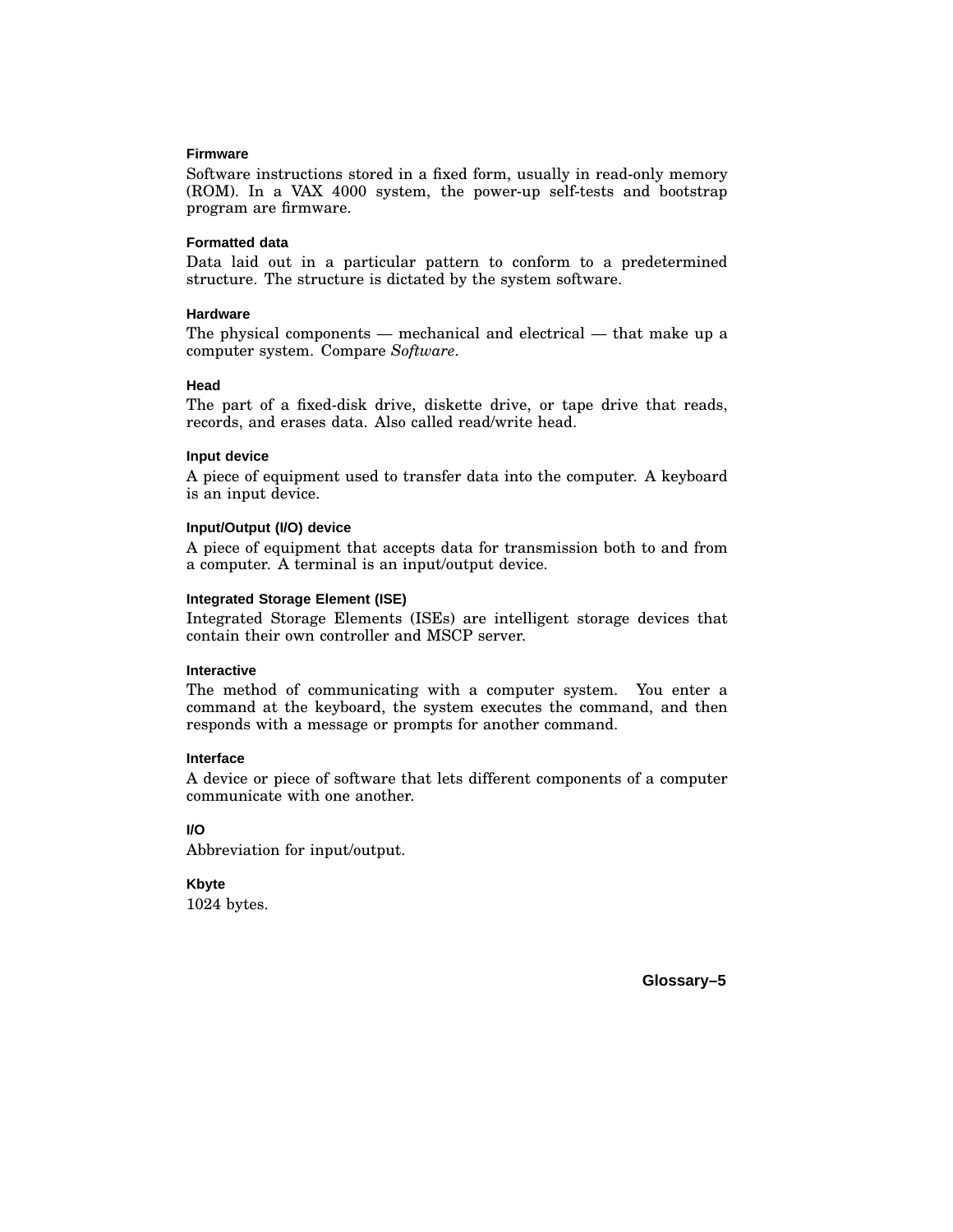# **LED**

Light-emitting diode. An LED on the console module displays a hexadecimal countdown during the power-up sequence.

#### **Load**

1. To move software, usually from a peripheral device into memory.

2. To place a disk in a disk drive, or tape in a tape drive.

#### **Longword**

A group of 32 bits, equal to two words or four bytes.

#### **Magnetic tape**

A long strip of plastic coated with magnetic oxide, used for storing data. Often called magtape. The tape contained in a tape cartridge.

#### **Mbyte**

1,048,576 bytes.

#### **Memory**

The area where a computer finds the instructions and data it will process.

#### **Menu**

A displayed list of options. The list usually contains commands you can enter.

#### **Network**

A group of individual computer systems that are connected by communications lines to share information and resources.

### **Network coordinator**

The network coordinator manages the network, assigns unique node names and addresses for each system on the network, and provides administrative assistance to network users.

#### **Node**

An individual information processing unit, such as a computer, workstation, or device, that is connected to a network. A node is an end point to any branch of a network or a junction common to two or more branches.

## **Off line**

Pertaining to equipment, devices, and events that are not under direct control of the computer system.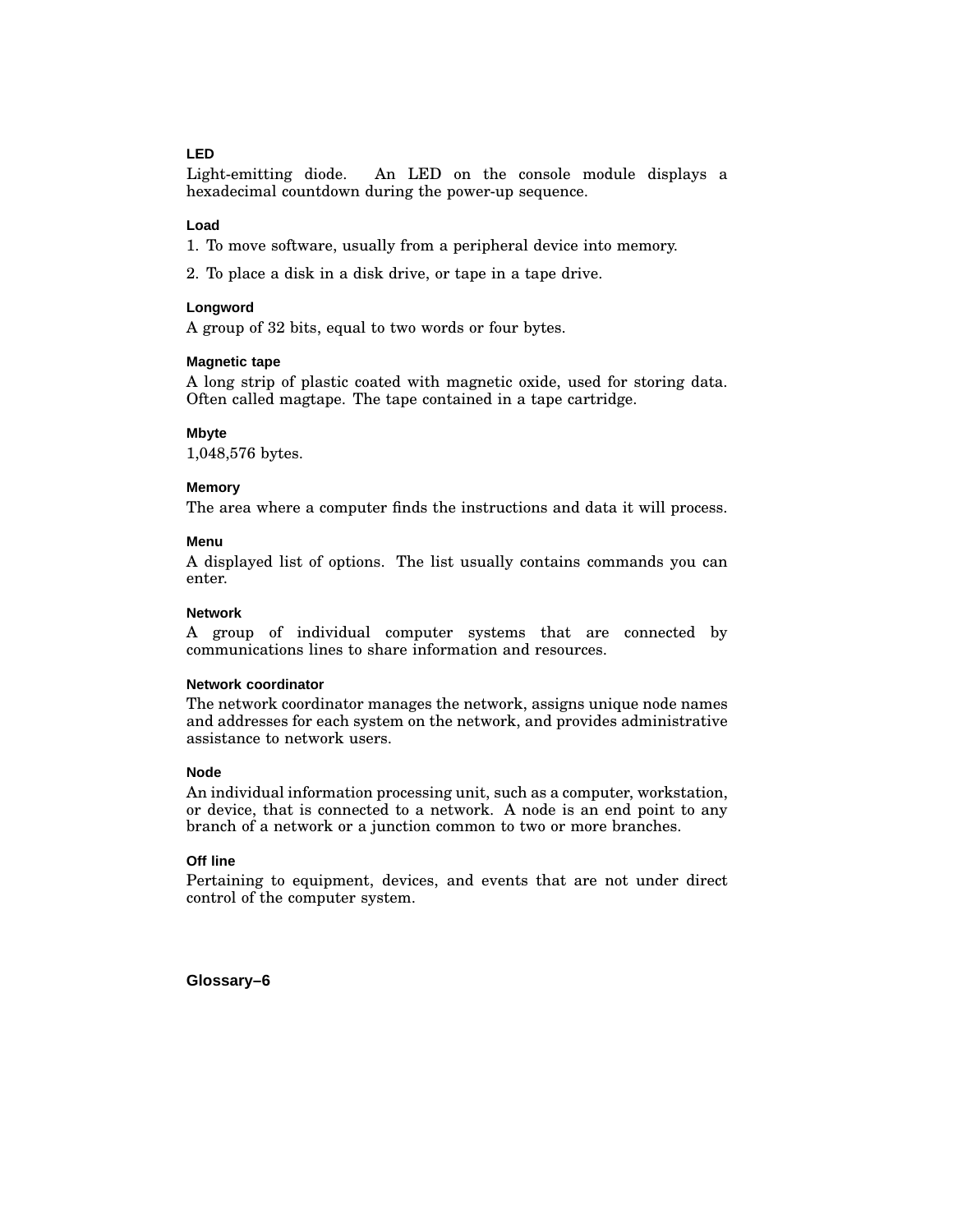# **Operating system**

A collection of programs that controls the overall operation of a computer and performs such tasks as:

- Assigning places in memory to programs and data
- Processing requests, scheduling jobs
- Controlling the operation of input and output devices

# **Output device**

A device by means of which data can be extracted from a computer system, for example, a printer.

# **Peripheral device**

Any device distinct from the central processing unit that provides it with additional memory storage or communication capability. Examples are disk and diskette drives, video terminals, and printers.

# **Power-up sequence**

A series of ordered events that occurs when you supply power to a system by turning it on.

# **Printer**

A peripheral device that provides paper copies of information stored in a computer.

# **Product Authorization Key (PAK)**

A PAK is a printed certificate containing information that must be input to the VMS License Management Facility to authorize the VMS user to run a particular software product.

# **Program**

The complete sequence of instructions necessary for a computer to perform a task. See *Software*.

# **Prompt**

A character(s) or word(s) that a computer displays to indicate it is waiting for you to type a command.

### **Quorum disk**

A quorum disk acts as a virtual node in a system using the quorum scheme. See the *VMS VAXcluster Manual* for further information on quorum disks and the quorum scheme.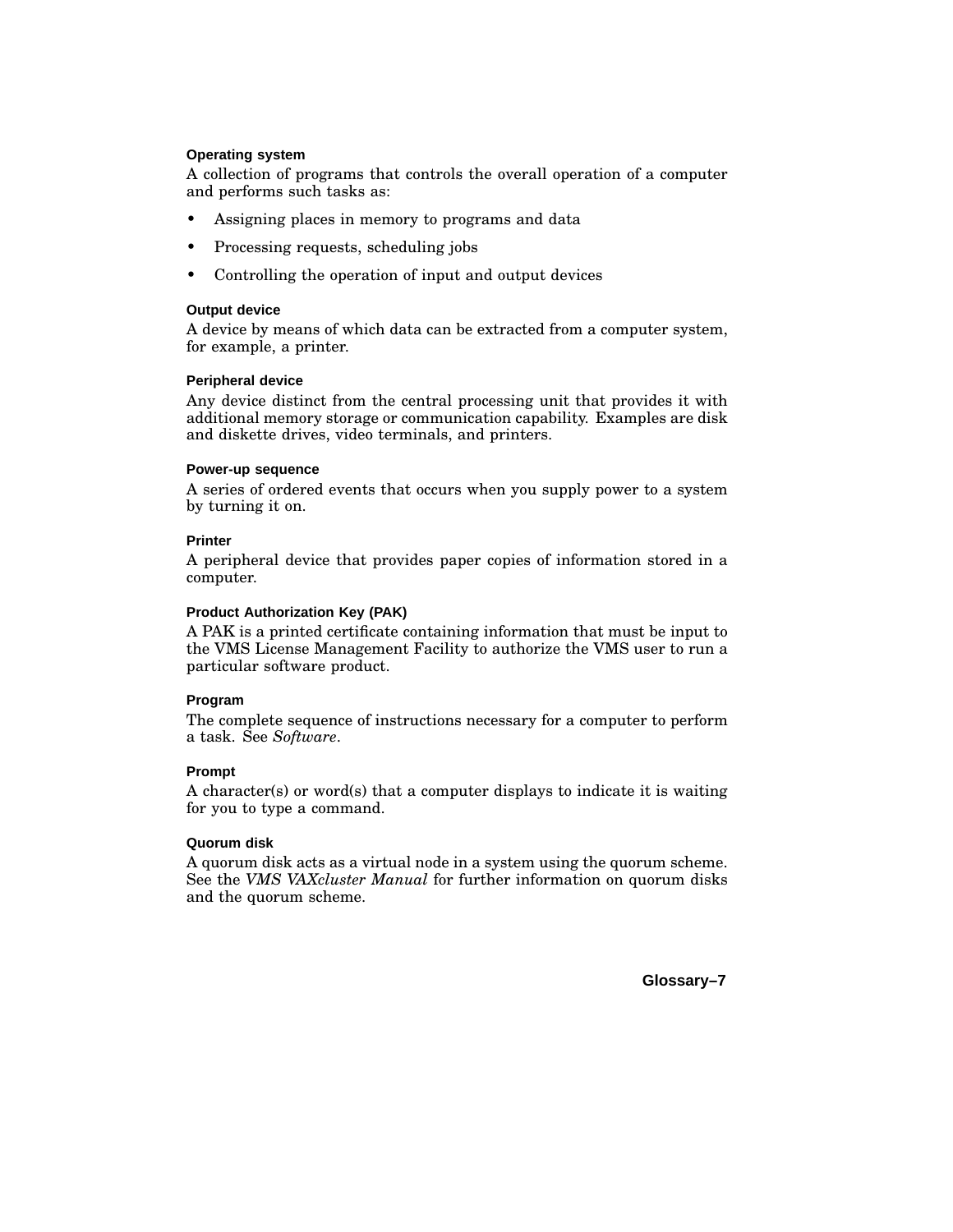### **Read-only memory (ROM)**

A memory that does not allow modification of its contents. The computer can use data in a ROM but cannot change it.

#### **Reboot**

To restart a computer system. Pressing the Reset button reboots the system.

#### **Record**

A set of related data that a program can treat as a unit. A file consists of a number of records.

### **ROM**

See *Read-only memory*.

### **Run**

1. A single continuous execution of a program.

2. To execute a program.

#### **Satellite system**

A system that is booted remotely from the system disk on the boot node. A computer system that obtains a specific set of services from a server system.

### **Server**

Hardware or software that provides a specific set of services to a satellite.

### **Server system**

In a VAXcluster, a computer that is used to start the satellite systems and to manage their use of common resources.

### **Software**

Programs executed by a computer system to perform a chosen or required function. Compare *Hardware*.

### **Software package**

A set of related programs that performs a specific task.

### **Storage medium**

Any device capable of recording information, for example, a tape cartridge.

# **Store**

To enter data into a storage device, such as a disk, or into memory.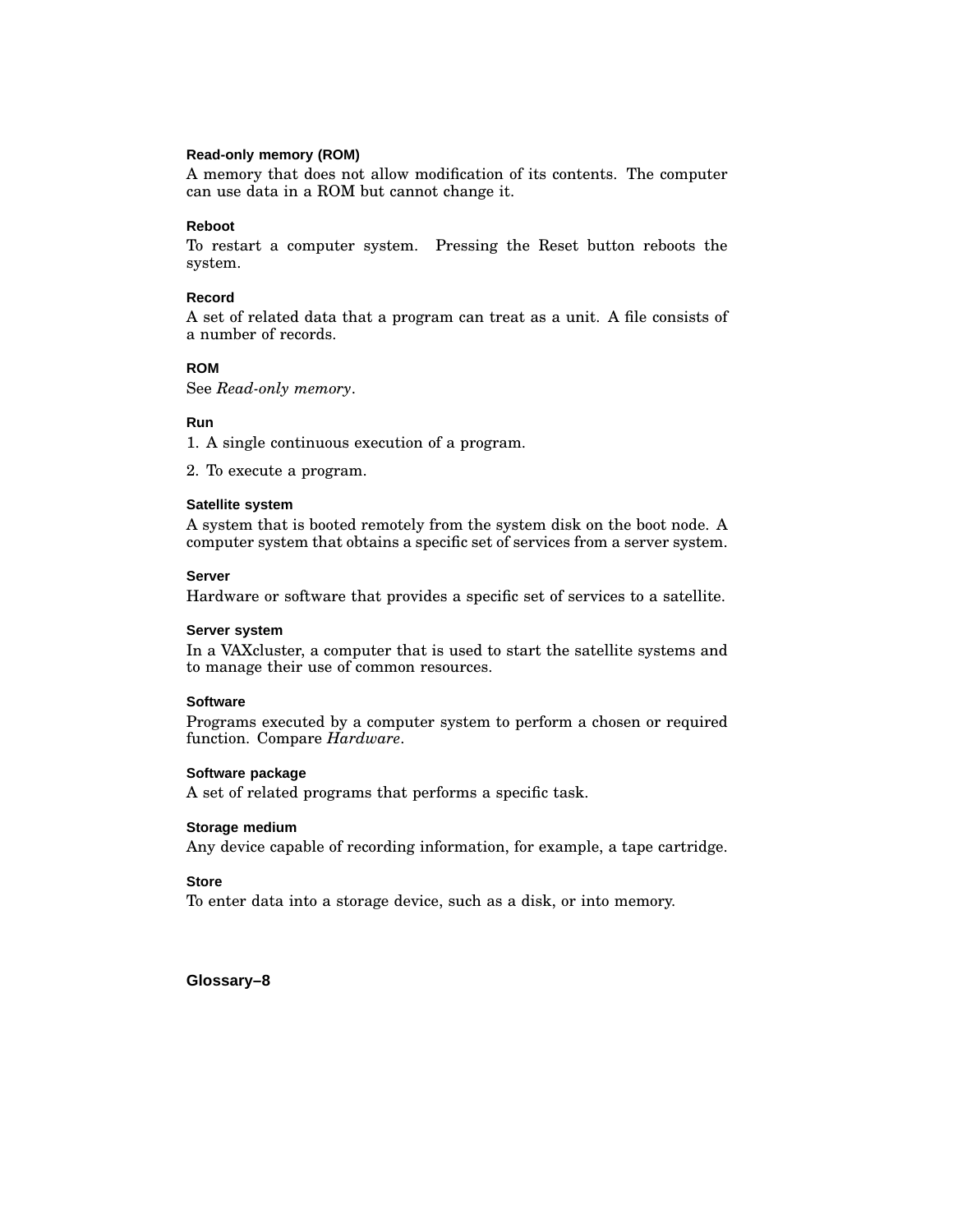# **System**

A combination of computer hardware and software and external devices that performs specific processing operations.

### **System Disk**

The disk or ISE that holds VMS factory-installed software.

#### **System management**

Tasks performed by the operating system to control the overall operation of the computer system.

#### **Tailoring**

Using the VMSTAILOR program to remove the VMS operating system and DECwindows files that you do not need from the system disk.

#### **Terminal**

An input/output device generally used for communication between the users of a computer system and the system itself.

### **Video terminal**

A terminal that displays information on the screen of a cathode ray tube (CRT).

# **VMS**

Digital's proprietary operating system.

### **Word**

A word is 16-bits long.

# **Write-protect**

To protect a disk, diskette, or other storage medium against the addition, revision, or deletion of information.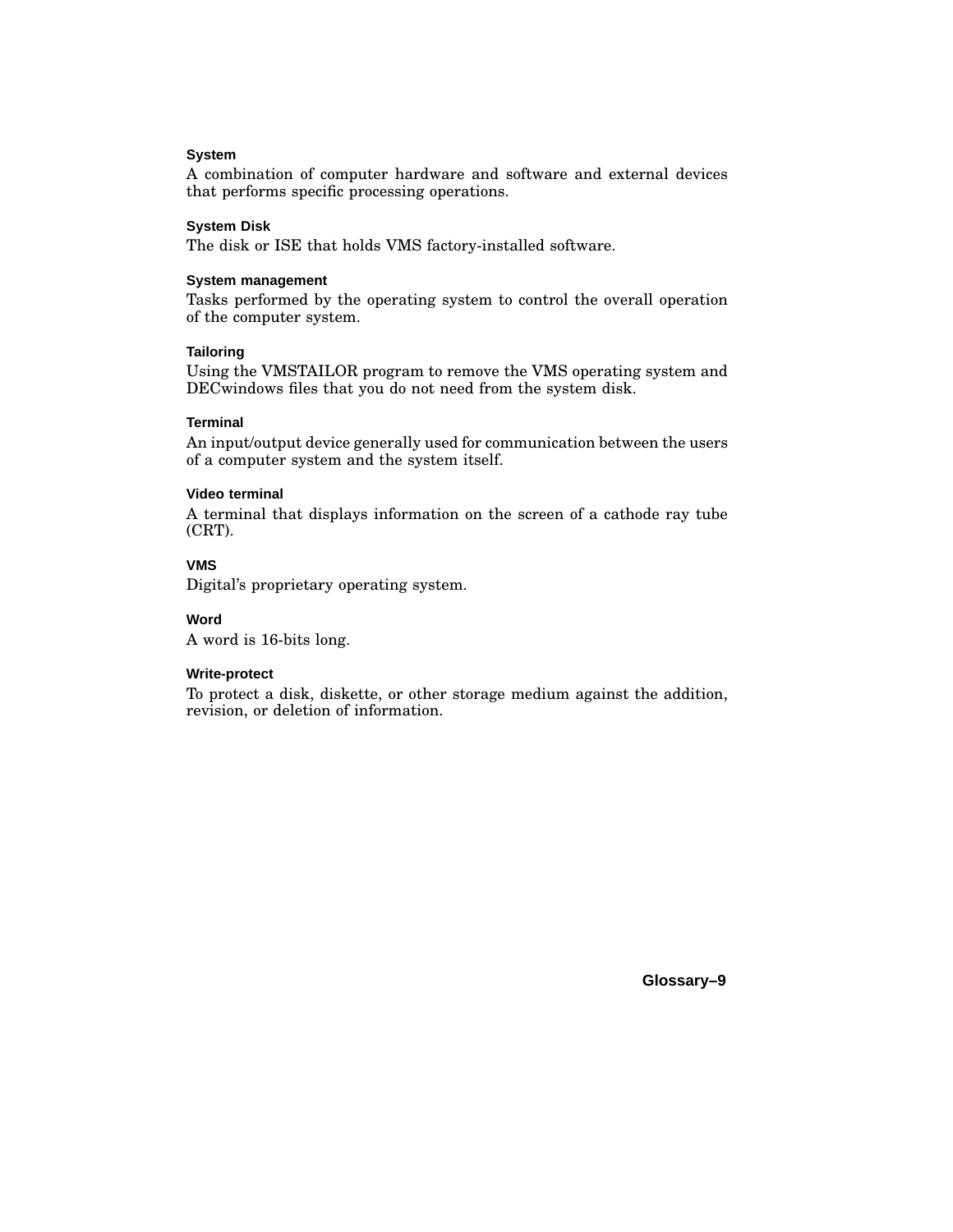# **Index**

# **A**

Air circulation, 1–18 ALLCLASS, B–2 setting, B–9 Autobooting the system, 2–6

# **B**

Backing up system disk using standalone BACKUP, C–7 Backup reasons for, C–6 system disk, C–6 BACKUP commands backing up, C–7 restoring the system disk, C–10 Base system components function, 1–19 BOOT command standalone BACKUP on tape cartridge, C–5 standalone BACKUP on the system disk, C–2 uses, 2–12 Booting from console mode, 2–11 Booting the system autobooting, 2–6 from console mode, 2–11 Break Enable/Disable switch, 1–13 Bus node ID plugs changing, 3–5 removing, 3–5

# **C**

Card cage location, 1–10 Card cage (Cont.) slots, number of, 1–10 Cartridge release handle, 3–6, 3–19 Cassette tape handling of, 3–32 Central processing unit (CPU) function, 1–20 Circuit breaker function, 1–16 location, 1–16 operation, 1–16 CleaningTape III using, 3–18 Communications controllers asynchronous serial devices, 1–23 CXA16, 1–24 CXY08, 1–24 function, 1–23 network devices, 1–23 set-up required, 3–39 synchronous serial devices, 1–23 types, 1–23, 3–38 using controllers with modem support, 3–40 using controllers without modem support, 3–39 using network controllers, 3–40 Console module, 1–11 Console terminal connector function, 1–13 location, 1–13 **CPU** *See* Central processing unit location, 1–11 CXA16 communications controller, 1–23 CXY08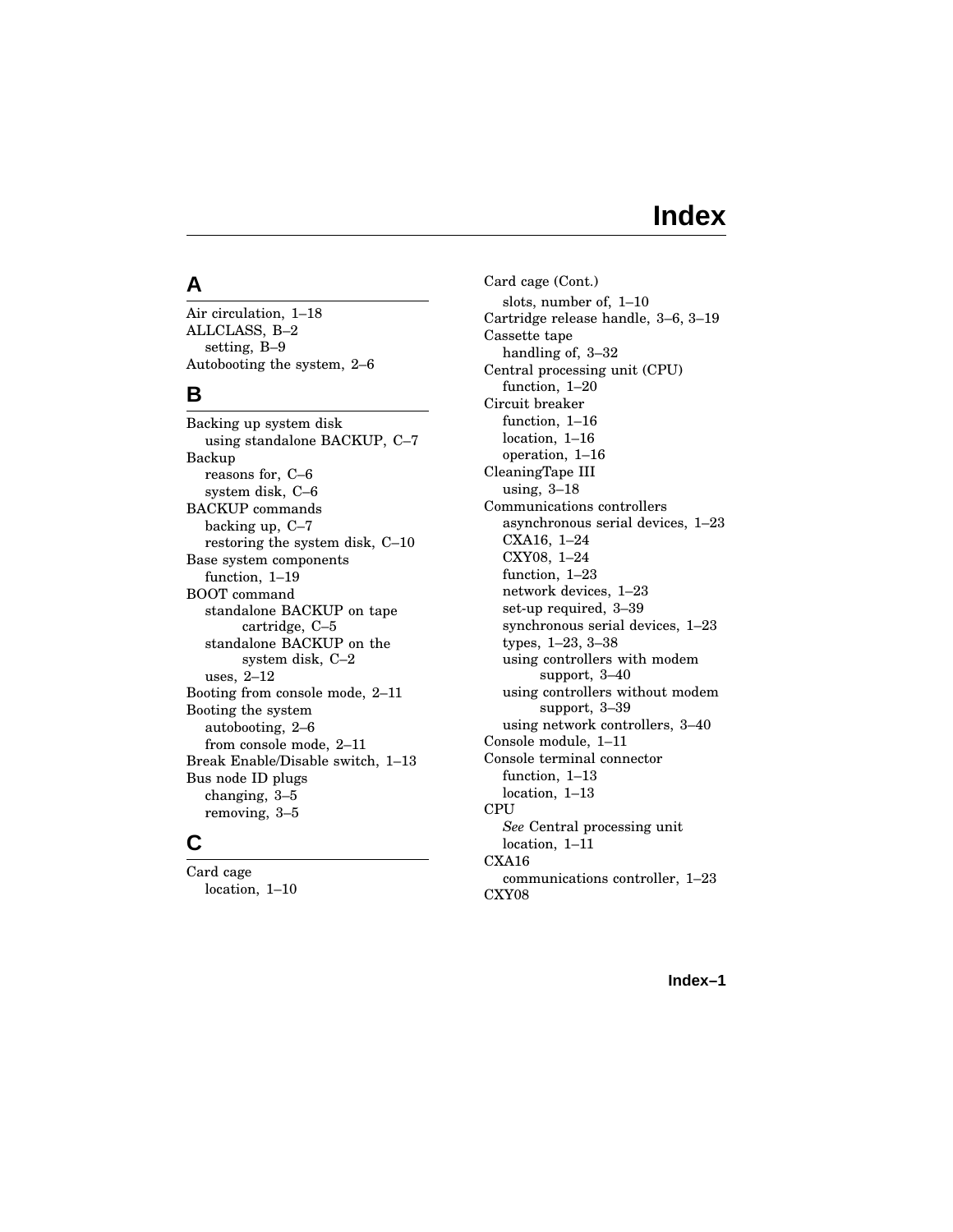CXY08 (Cont.) communications controller, 1–24

# **D**

DC OK light function, 1–16 on power supply, 1–15, 1–16 system, 1–8 DECW\$TAILOR using, D–2 DECwindows removing unwanted files, D–2 DELNI connecting to an Ethernet cable, 3–42 DESQA before using, 3–41 Door front door,  $1-1$  to  $1-5$ DSSI host adapter, 1–21 Dual-host capability, 1–25 DUP driver utility, B–2, B–4 entering, B–8 exiting, B–14

# **E**

Enclosure front view, 1–6 Error messages at power-up, 2–4

# **F**

Fans, 1–18 function, 1–18 location, 1–18 FORCEUNI, B–2 Front door description, 1–1 opening, 1–3

# **H**

Halting the system, 2–12

Halting the system (Cont.) description, 2–12

# **I**

Indicator lights on TF85 tape drive, 3–7 on TK70 tape drive, 3–19 Inserting a tape cartridge, 3–12, 3–24 Integrated storage element description, 1–21 Integrated storage elements, 3–3 changing the bus node ID plugs,  $3 - 5$ controller, 1–22 controls and indicators, 3–3 description, 1–21 function, 1–21 location, 1–8 write-protecting, 3–5

# **L**

Labeling a TF85 tape cartridge, 3–8 Labeling a TK70 tape cartridge, 3–21 Language Inquiry Mode setting of Power-Up Mode switch, 1–12 LED display on CPU cover panel, 1–13 Loading a TF85 tape cartridge, 3–8 Loading a TK70 tape cartridge, 3–20 Loading system software with BOOT command, 2–12 Locking the door, 1–1 Loop Back Test Mode setting of Power-Up Mode switch, 1–13

# **M**

Main memory, 1–20 Mass storage, 1–21 controllers, 1–22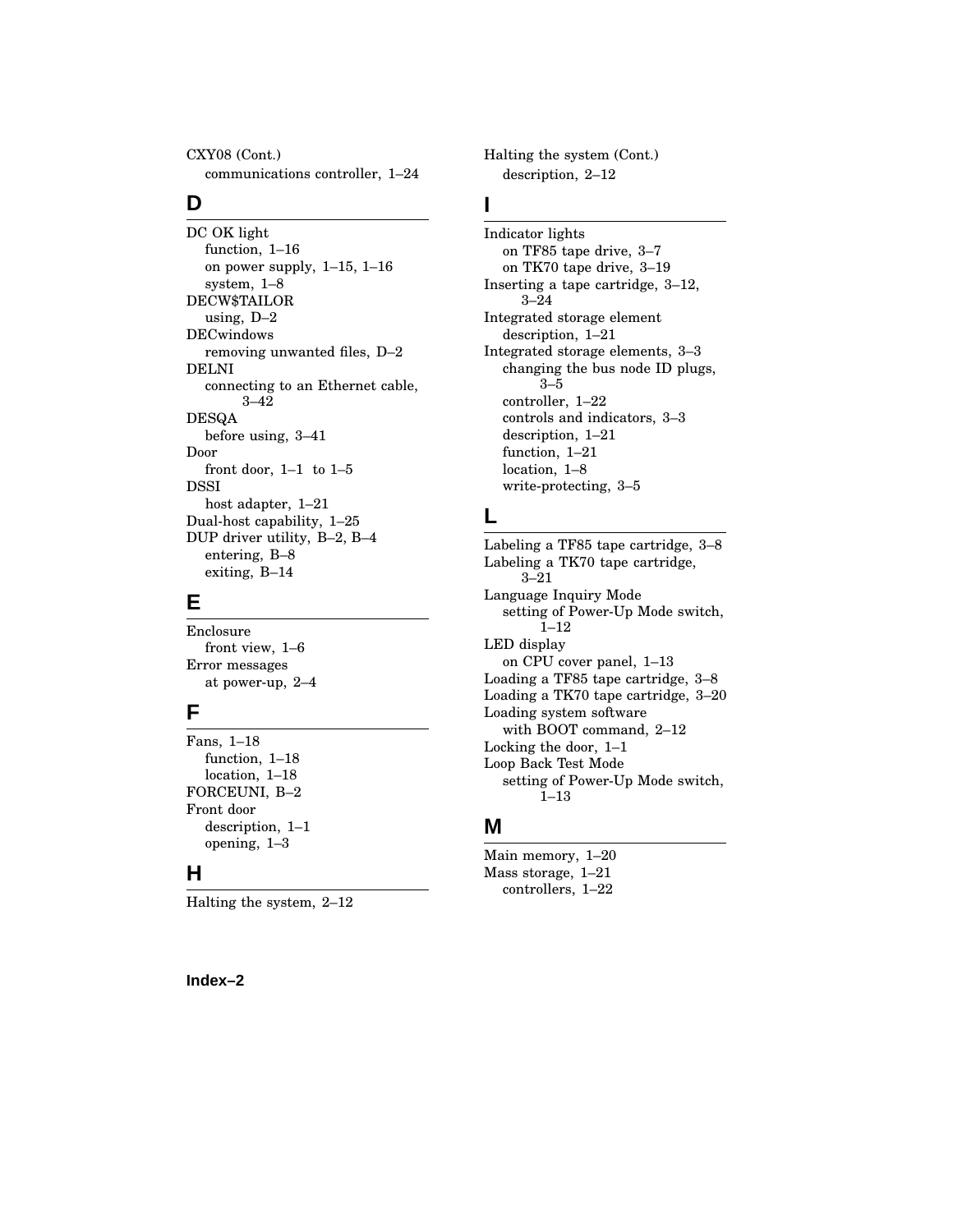Mass storage (Cont.) devices, 1–21, 3–6, 3–18 options, 3–1 subsystems, 1–22 Mass storage devices RF-series ISEs, 3–2 Mass storage shelf description, 1–8 Modems function, 1–23 using, 3–40 Module cover labels, 1–11 types, 1–11 Module identification labels, 1–11 Multihost capability, 1–25

# **N**

Network communications controllers, 1–20, 1–24 New system using, 2–1 NODENAME, B–2 setting, B–13

# **O**

Opening the door, 1–1 Optional devices adding to system, 1–25 Over Temperature Condition light system, 1–8

# **P**

Pages and memory management, 1–20 Power supply and system controls, 1–15 location, 1–15 Power-up indicators normal, 2–4 Power-Up Mode switch, 1–12 Power-up self-tests

Power-up self-tests (Cont.) description, 2–5 Printers use of, 3–43

# **Q**

Qualifiers standalone BACKUP, C–6

# **R**

Removable media function, 1–21 Removing a tape cartridge, 3–15, 3–27 Removing unwanted files VMSTAILOR utility, D–1 Restarting the system description, 2–13 Restoring system disk from disk, C–9 from tape cartridge, C–9 RF-series integrated storage elements, 3–2 Run Mode setting of Power-Up Mode switch, 1–13

# **S**

Serial controllers with modem control support, 1–23 without modem control support, 1–23 SET BOOT *device name* command use of, 2–9 SHOW commands, B–6 Shutdown procedure when turning off system, 2–13 Standalone BACKUP booting from system disk, C–2 booting from tape cartridge, C–5 installing on system disk, C–2 installing on tape cartridge, C–3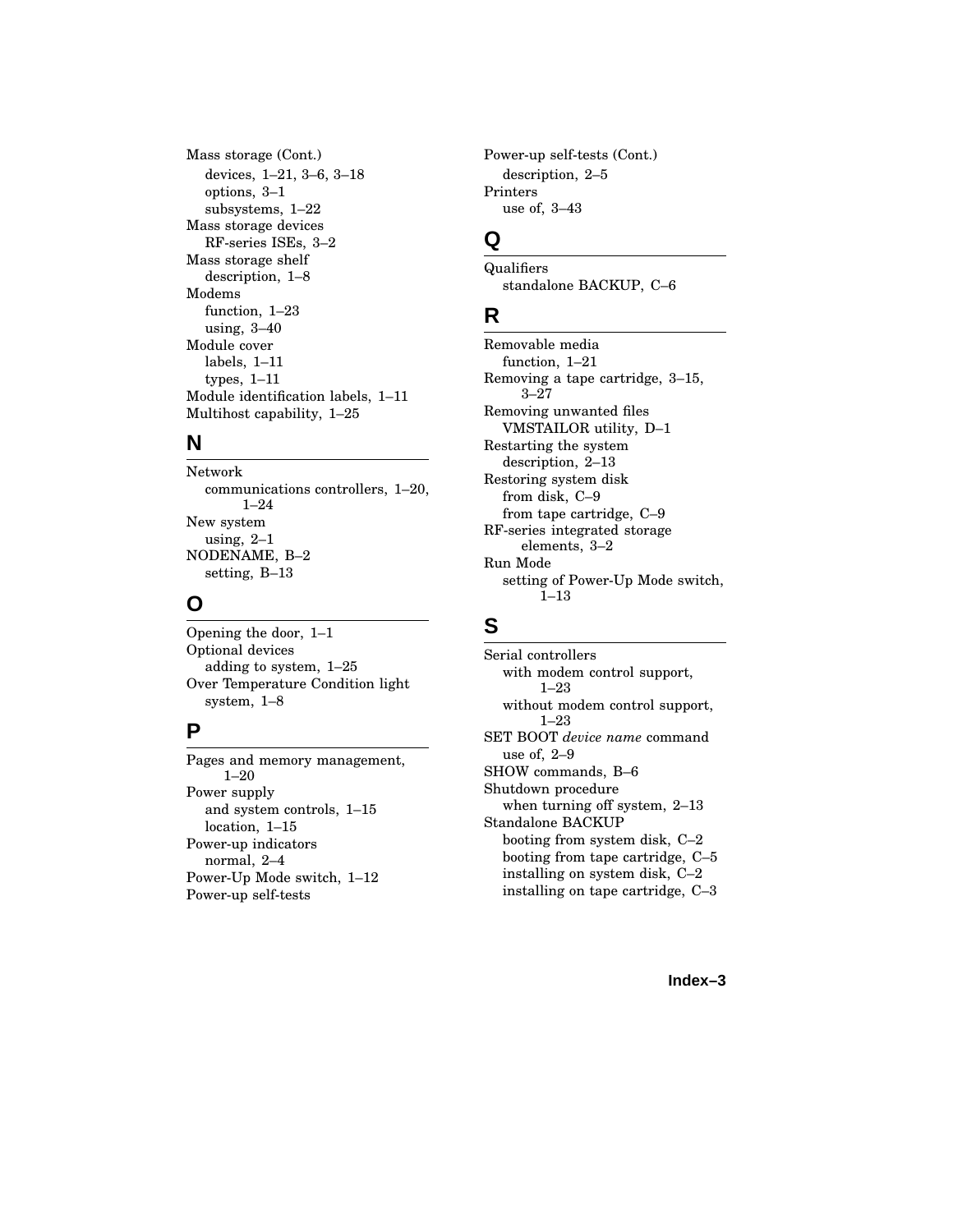Standalone BACKUP (Cont.) overview, C–1 qualifiers, C–6 storage media, C–1 use, C–1 Switch settings, 2–1 normal operation, 2–1 special operation, 2–2 System components optional, 1–21 System disk backing up to disk, C–7 backing up to tape cartridge, C–7 restoring from disk, C–9 restoring from tape cartridge, C–9 SYSTEMID, B–3 setting, B–13

# **T**

Tape cartridge handling instructions, 3–12, 3–24 inserting, 3–12, 3–24 removing, 3–15, 3–27 storage guidelines, 3–12, 3–24 TF85 tape cartridge calibration, 3–13 labeling, 3–8 write-protecting, 3–9 write-protect switch, 3–10 TF85 tape drive access to, 3–6 cleaning, 3–18 controls, 3–6 indicator lights, 3–7 loading, 3–8 location, 1–8 operation, 3–8 summary of indicators, 3–17 uses of, 3–6 TK50/70 tape cartridge calibration, 3–25 write-protect switch, 3–22 TK70 tape cartridge

TK70 tape cartridge (Cont.) labeling, 3–21 write-protecting, 3–22 TK70 tape drive access to, 3–18 controls, 3–19 indicator lights, 3–19 loading, 3–20 location, 1–8 operation, 3–20 summary of indicator lights, 3–29 uses of, 3–18 TLZ04 cassette tape setting the write-protect tab, 3–32 write-protect tab, 3–32 TLZ04 cassette tape drive indicators, 3–31 TLZ04 tape drive head cleaning, 3–36 head cleaning cassette, 3–36 location, 1–8 Turning off the system, 2–13 Turning on the system, 2–4 TZL04 Drive indicator, 3–31 TZL04 Tape indicator, 3–31

# **U**

UNITNUM, B–2 setting, B–10 Unload button, 3–6, 3–19 Unloading a TF85 tape cartridge, 3–8 Unloading a TK70 tape cartridge, 3–20 Using a new system, 2–1

# **V**

VMSTAILOR AUTOGEN, D–1 using, D–1 VMSTAILOR utility, D–1